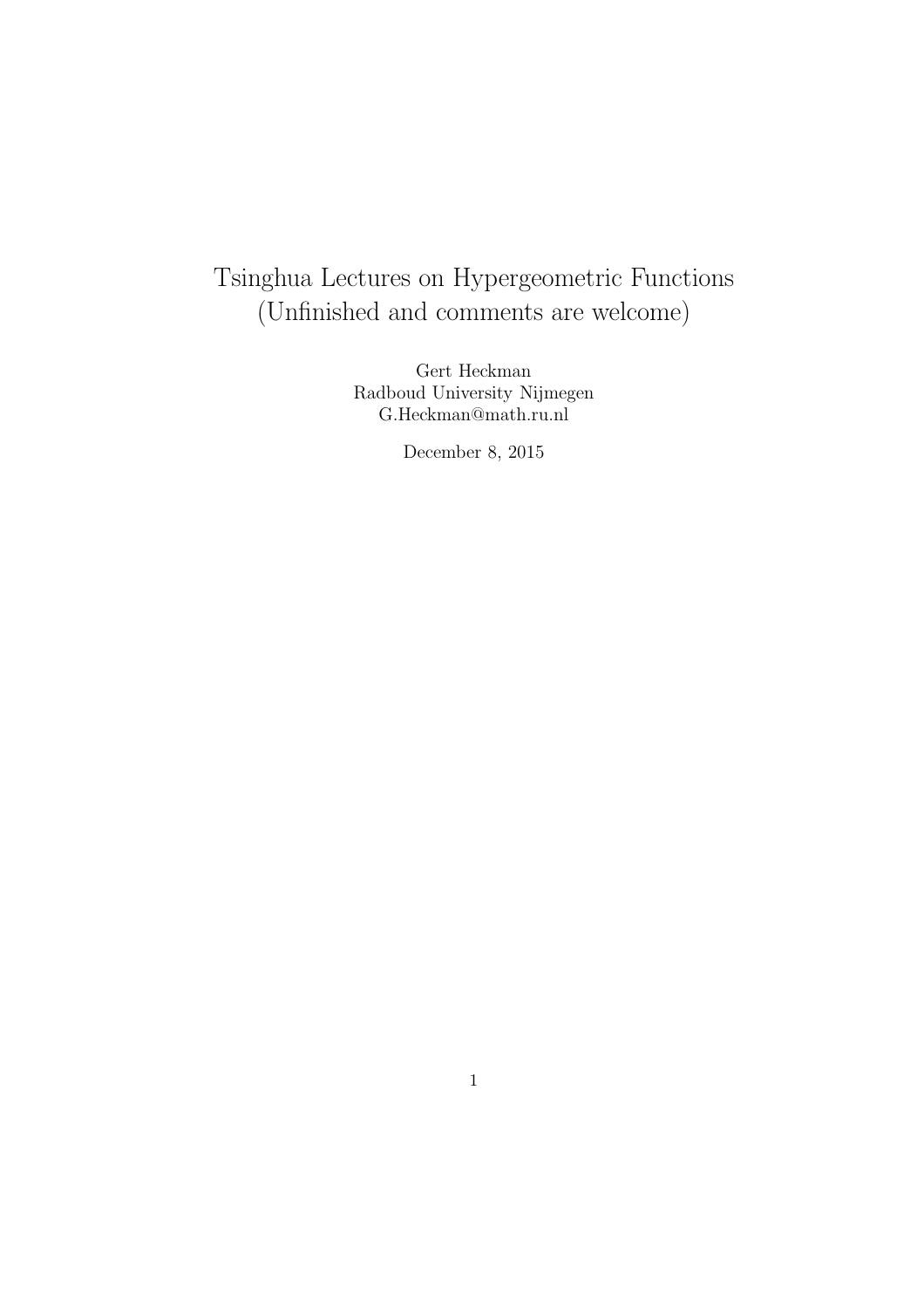# Contents

|          | Preface                                 |                                                                          | $\bf{2}$ |  |  |  |  |
|----------|-----------------------------------------|--------------------------------------------------------------------------|----------|--|--|--|--|
| 1        |                                         | Linear differential equations                                            |          |  |  |  |  |
|          | 1.1                                     |                                                                          | 6        |  |  |  |  |
|          | 1.2                                     | The fundamental group $\dots \dots \dots \dots \dots \dots \dots$        | 11       |  |  |  |  |
|          | 1.3                                     | The monodromy representation $\ldots \ldots \ldots \ldots \ldots \ldots$ | 15       |  |  |  |  |
|          | 1.4                                     |                                                                          | 17       |  |  |  |  |
|          | 1.5                                     |                                                                          | 23       |  |  |  |  |
|          | 1.6                                     | The Riemann-Hilbert problem                                              | 26       |  |  |  |  |
|          | 1.7                                     | Exercises                                                                | 33       |  |  |  |  |
| $\bf{2}$ | The Euler-Gauss hypergeometric function |                                                                          |          |  |  |  |  |
|          | 2.1                                     | The hypergeometric function of Euler-Gauss $\ldots \ldots \ldots$        | 39       |  |  |  |  |
|          | 2.2                                     | The monodromy according to Schwarz–Klein $\ldots \ldots \ldots$          | 43       |  |  |  |  |
|          | 2.3                                     |                                                                          | 49       |  |  |  |  |
|          | 2.4                                     |                                                                          | 52       |  |  |  |  |
| 3        |                                         | The Clausen–Thomae hypergeometric function                               | 55       |  |  |  |  |
|          | 3.1                                     | The hypergeometric function of Clausen–Thomae $\dots \dots$              | 55       |  |  |  |  |
|          | 3.2                                     | The monodromy according to Levelt $\dots \dots \dots \dots$              | 62       |  |  |  |  |
|          | 3.3                                     | The criterion of Beukers-Heckman                                         | 66       |  |  |  |  |
|          | 3.4                                     |                                                                          | 71       |  |  |  |  |
|          | 3.5                                     | Lorentzian Hypergeometric Groups                                         | 75       |  |  |  |  |
|          | 3.6                                     | Prime Number Theorem after Tchebycheff                                   | 87       |  |  |  |  |
|          | 3.7                                     | Exercises                                                                | 93       |  |  |  |  |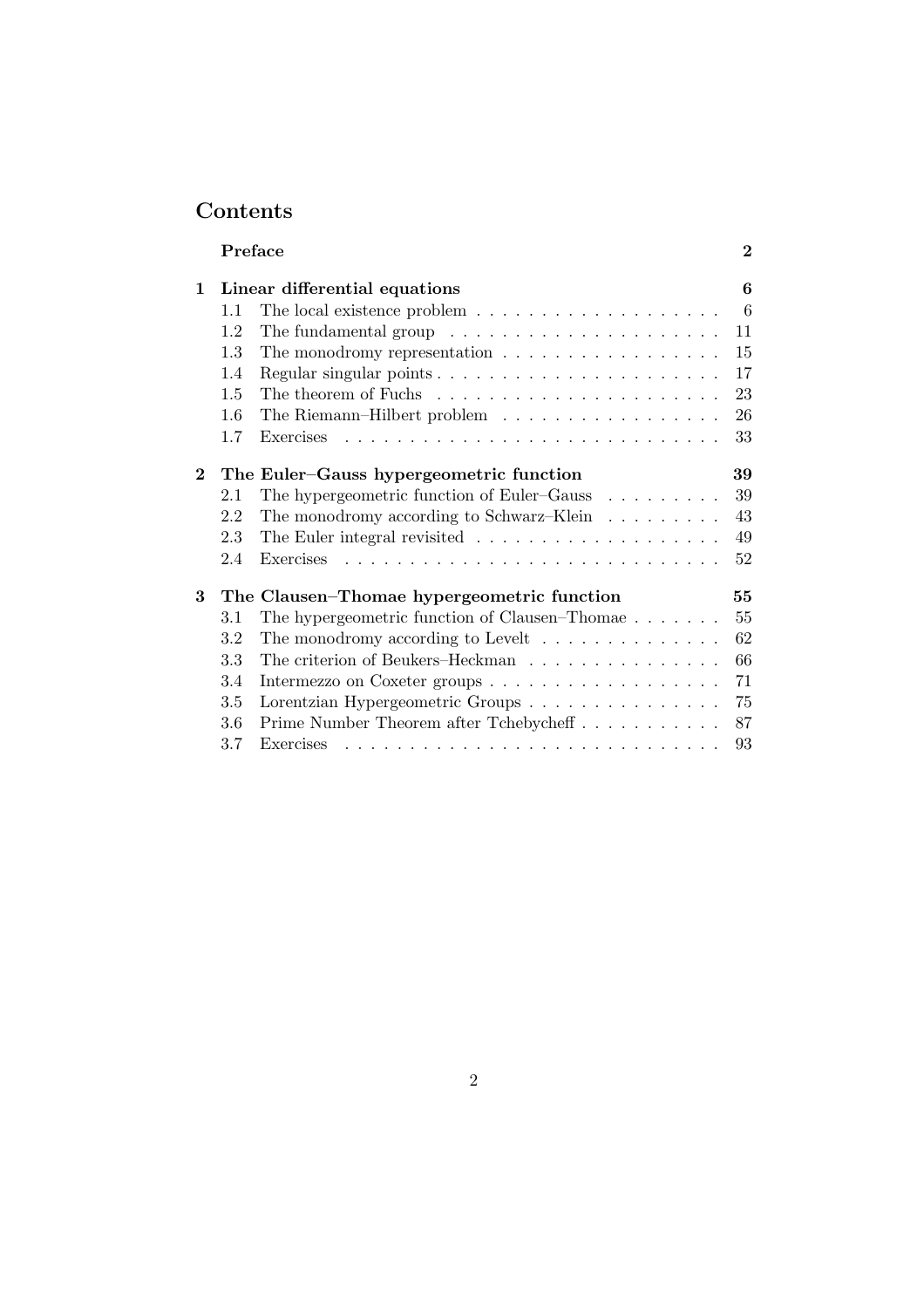# Preface

The Euler–Gauss hypergeometric function

$$
F(\alpha, \beta, \gamma; z) = \sum_{k=0}^{\infty} \frac{\alpha(\alpha+1)\cdots(\alpha+k-1)\beta(\beta+1)\cdots(\beta+k-1)}{\gamma(\gamma+1)\cdots(\gamma+k-1)k!} z^k
$$

was introduced by Euler in the  $18^{th}$  century, and was well studied in the  $19<sup>th</sup>$  century among others by Gauss, Riemann, Schwarz and Klein. The numbers  $\alpha, \beta, \gamma$  are called the parameters, and z is called the variable.

On the one hand, for particular values of the parameters this function appears in various problems. For example

$$
(1-z)^{-\alpha} = F(\alpha, 1, 1; z)
$$
  
\n
$$
\arcsin z = 2zF(1/2, 1, 3/2; z^2)
$$
  
\n
$$
K(z) = \frac{\pi}{2}F(1/2, 1/2, 1; z^2)
$$
  
\n
$$
P_n^{(\alpha,\beta)}(z) = \frac{\alpha(\alpha+1)\cdots(\alpha+n)}{n!}F(-n, \alpha+\beta+n+1; \alpha+1|\frac{1-z}{2})
$$

with  $K(z)$  the Jacobi elliptic integral of the first kind given by

$$
K(z) = \int_0^1 \frac{dx}{\sqrt{(1 - x^2)(1 - z^2 x^2)}},
$$

and  $P_n^{(\alpha,\beta)}(z)$  the Jacobi polynomial of degree n, normalized by

$$
P_n^{(\alpha,\beta)}(1) = \binom{\alpha+n}{n} \ .
$$

On the other hand, the hypergeometric differential equation (of which  $F(\alpha, \beta; \gamma|z)$  is a solution) served as a guiding example for the general theory of ordinary differential equations in a complex domain. For example, the calculation of the monodromy of the hypergeometric equation led Riemann to formulate the so called Riemann–Hilbert problem, later reformulated by Hilbert in his famous list of 1900 as Problem 21.

A natural generalization of the Euler–Gauss hypergeometric function is the Clausen–Thomae hypergeometric function

$$
F(\alpha;\beta|z) = \sum_{k=0}^{\infty} \frac{(\alpha_1)_k (\alpha_2)_k \cdots (\alpha_n)_k}{(\beta_1)_k (\beta_2)_k \cdots (\beta_n)_k} z^k
$$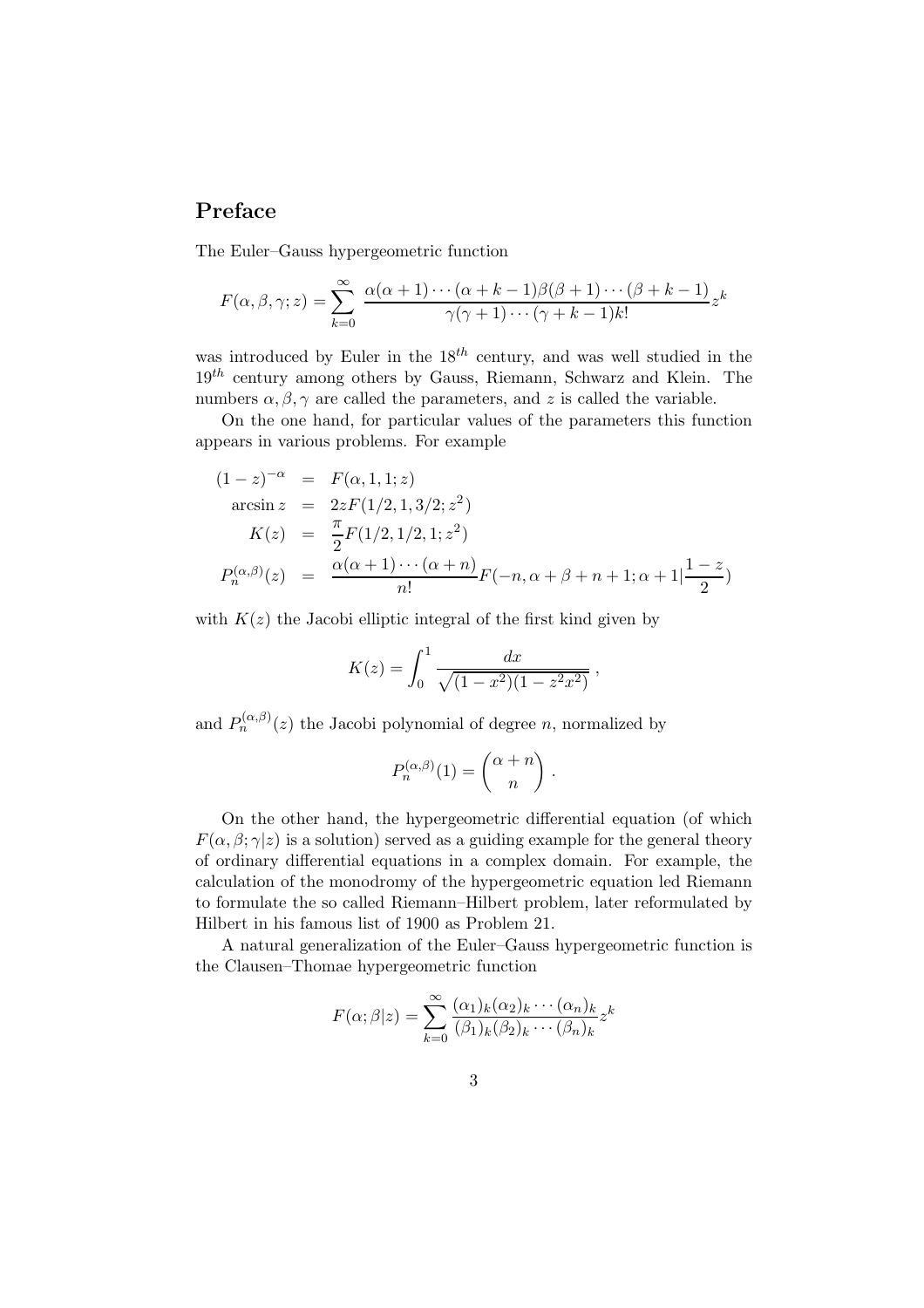with  $(\lambda)_k = \Gamma(\lambda + k)/\Gamma(\lambda) = \lambda(\lambda + 1) \cdots (\lambda + k-1)$  the so called Pochhammer symbol. The numbers  $\alpha = (\alpha_1, \dots, \alpha_n)$  are called the numerator parameters and  $\beta = (\beta_1, \dots, \beta_n)$  the denominator parameters. Usually  $\beta_n = 1$  so that  $(\beta_n)_k = k!$  and therefore the Euler–Gauss hypergeometric function has numerator parameters  $(\alpha_1, \alpha_2) = (\alpha, \beta)$  and denominator parameter  $\beta_1 = \gamma$ . Many (but not all) results of the Euler–Gauss hypergeometric function can be generalized for the Clausen–Thomae hypergeometric function. For very particular values of the parameters the Clausen–Thomae hypergeometric function appeared in modern mathematics in the context of mirror symmetry for Calabi–Yau threefolds.

After a fairly detailed treatment of these two classical hypergeometric functions of the  $19^{th}$  century we discuss a multivariable analogue of the Euler–Gauss hypergeometric function: the hypergeometric function

## $F(\lambda, k; t)$

associated with a root system  $R$ . These functions generalize the Euler– Gauss hypergeometric function (for the rank one root system) and the elementary spherical functions on a real semisimple Lie group (for particular parameter values). They were introduced and studied in a collaboration of Eric Opdam and the author of these lectures in the eighties and nineties of the last century. These special functions are intimately connected with the Calogero–Moser system of  $n$  points on a circle, under influence of an inverse square potential. The classical integrability of this system was conjectured by Calogero and proved by Moser. The root system hypergeometric functions appear as the simultaneous eigenfunctions of the Schrödinger operator and its conserved operators for the quantum integrable system. In order to make these lecture notes self contained the basic properties of root systems and Weyl groups are included.

Some time ago I read a nice paper by Dyson entitled "Birds and Frogs" [12]. He discusses vividly the two extreme archetypes of mathematicians. On the one hand there are the birds. Like eagles they fly high up in the air and have a magnificient view of the mathematical landscape. They see the great analogies in mathematics for example between geometry and number theory or geometry and mathematical physics. Examples of birds are Atiyah, Grothendieck, Harish–Chandra, Langlands and Yau. On the other hand there are the frogs. They live down in the mud, and are eager to spot some precious stone hidden under the dirt that the birds might miss. Examples of frogs are Coxeter, Dyson (in his own opinion), Macdonald and Selberg. Some truely great mathematicians like Deligne, Mumford and Serre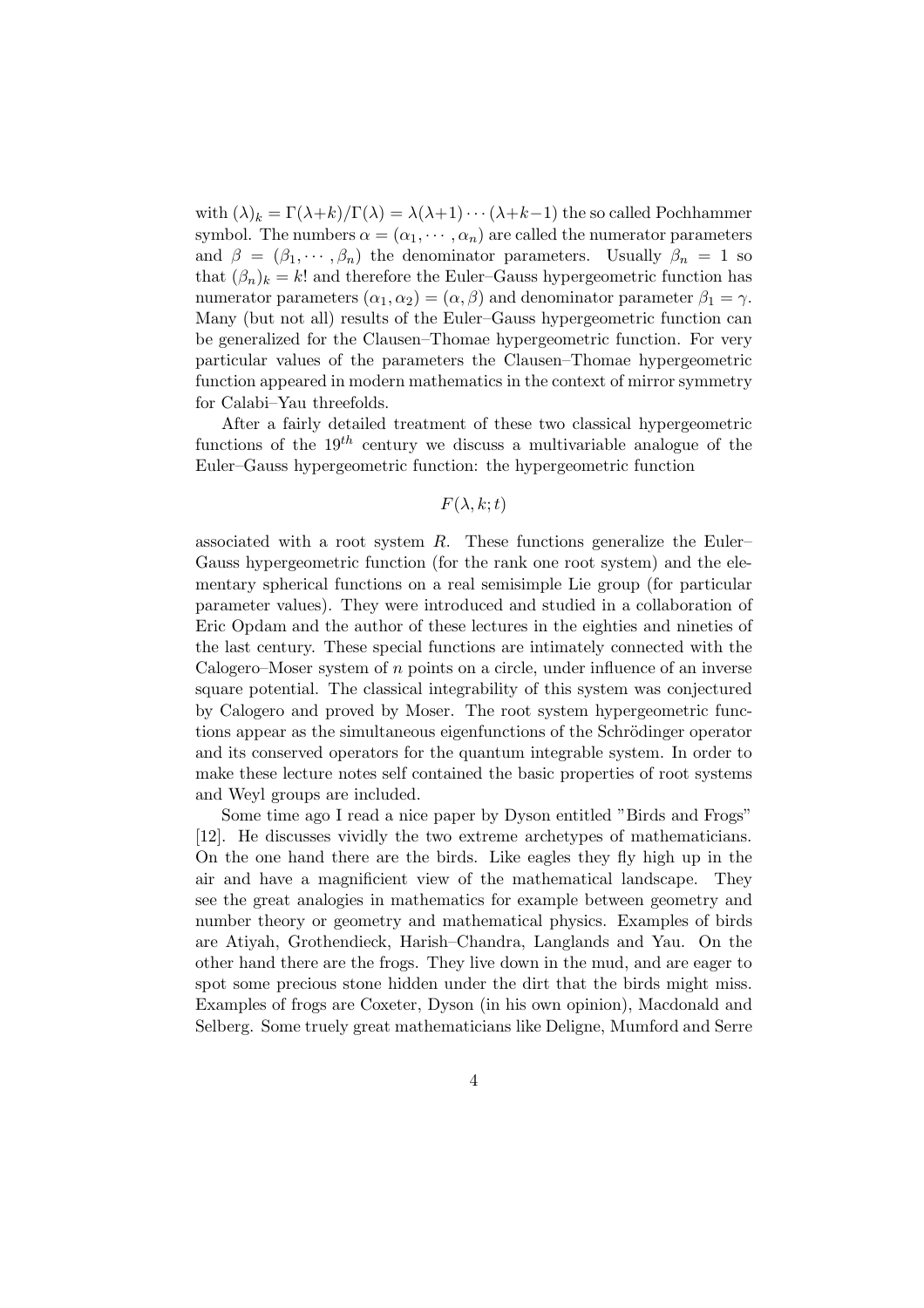unite both aspects. In all modesty and without any comparison with these great mathematicians I am a frog at heart.

These notes are written for a series of lectures at the Tsinghua University of Beijing in the fall of 2011. Most likely they should appeal to an audience of frogs. I would like to thank the Mathematical Sciences Center for their hospitality. In particular I am greatful to Professors Yau and Poon for the invitation to come to Tsinghua. In addition I would like to thank the students for their questions and patience. Finally I want to thank Miss Li Fei for helping me around in China, and Elisabeth Giljam and Eduard Looijenga for making my stay at Tsinghua in many aspects a wonderful experience.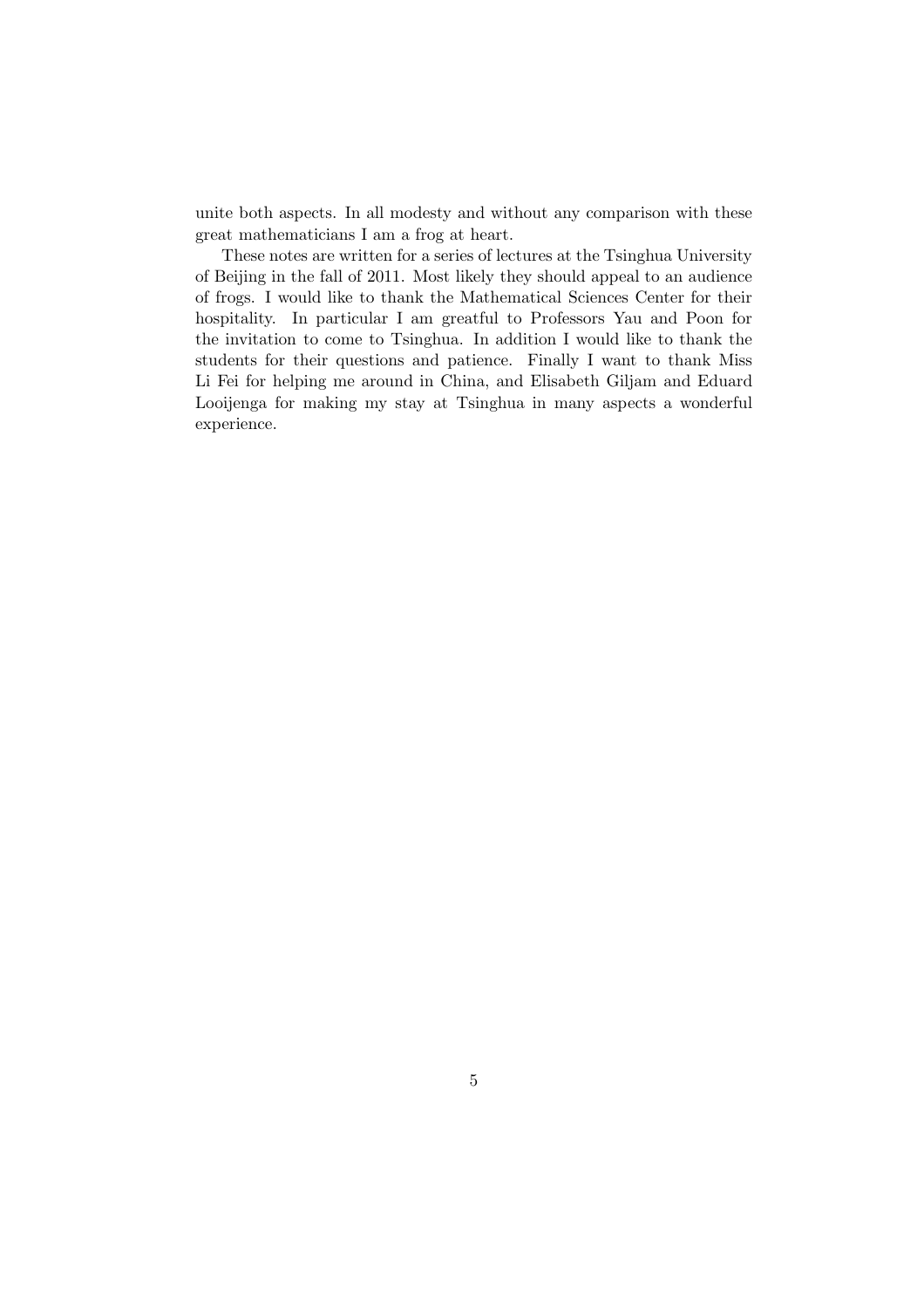## 1 Linear differential equations

#### 1.1 The local existence problem

We shall write  $\partial = d/dz$  where z is the standard coordinate in the complex plane. Let us consider the two linear ordinary differential equations

$$
(\partial^n + a_1 \partial^{n-1} + \dots + a_{n-1} \partial + a_n) f = 0
$$

$$
(\partial + A)F = 0
$$

with scalar coefficients  $a_1, \dots, a_n$  and matrix coefficient  $A = (a_{ij})_{1 \leq i,j \leq n}$ holomorphic on some domain  $Z \subset \mathbb{C}$ .

The first linear differential equation is a scalar equation of order  $n$ : the coefficients  $a_1(z), \dots, a_n(z)$  are holomorphic functions on Z, and we shall seek holomorphic solutions  $f(z)$  on suitable open subsets of Z. The second linear differential equation is a first order matrix equation: the entries  $a_{ij}(z)$ of the matrix  $A(z)$  are holomorphic functions on Z, and we shall seek vector valued holomorphic solutions

$$
F(z) = (f_1(z), \cdots, f_n(z))^t
$$

on suitable open subsets of Z. The (local) existence problem of higher order scalar equations can be reduced to the (local) existence problem of first order matrix equations.

**Theorem 1.1.** Suppose holomorphic functions  $a_1(z), \dots, a_n(z)$  have been given on a domain  $Z \subset \mathbb{C}$ . Define the matrix valued holomorphic function  $A(z)$  on Z by

|             |           |                     | $\vert 0 \vert$ | $\ddot{\phantom{0}}$ . |                    |         |
|-------------|-----------|---------------------|-----------------|------------------------|--------------------|---------|
|             |           | $-1$                | $\overline{0}$  | . .                    |                    |         |
|             |           | $\overline{0}$      | $-1$            | . .                    |                    |         |
|             | 0         |                     | $0^-$           | $\ddot{\phantom{1}}$ . |                    |         |
|             |           |                     |                 |                        |                    |         |
|             |           |                     | $0^-$           | $\ddot{\phantom{0}}$   |                    |         |
| $\cdot a_n$ | $a_{n-1}$ | $a_{n-2}$ $a_{n-3}$ |                 | $\bullet$ $\bullet$    | $\boldsymbol{a}_2$ | $a_1$ / |

If the vector valued function  $F(z) = (f_1(z), \dots, f_n(z))^t$  is a solution of

$$
(\partial + A)F = 0
$$

then  $f(z) = f_1(z)$  is a solution of

 $(\partial^n + a_1 \partial^{n-1} + \cdots + a_{n-1} \partial + a_n) f = 0$ 

and  $f_{j+1}(z) = \partial f_j(z)$  for  $j = 1, \dots, n-1$ .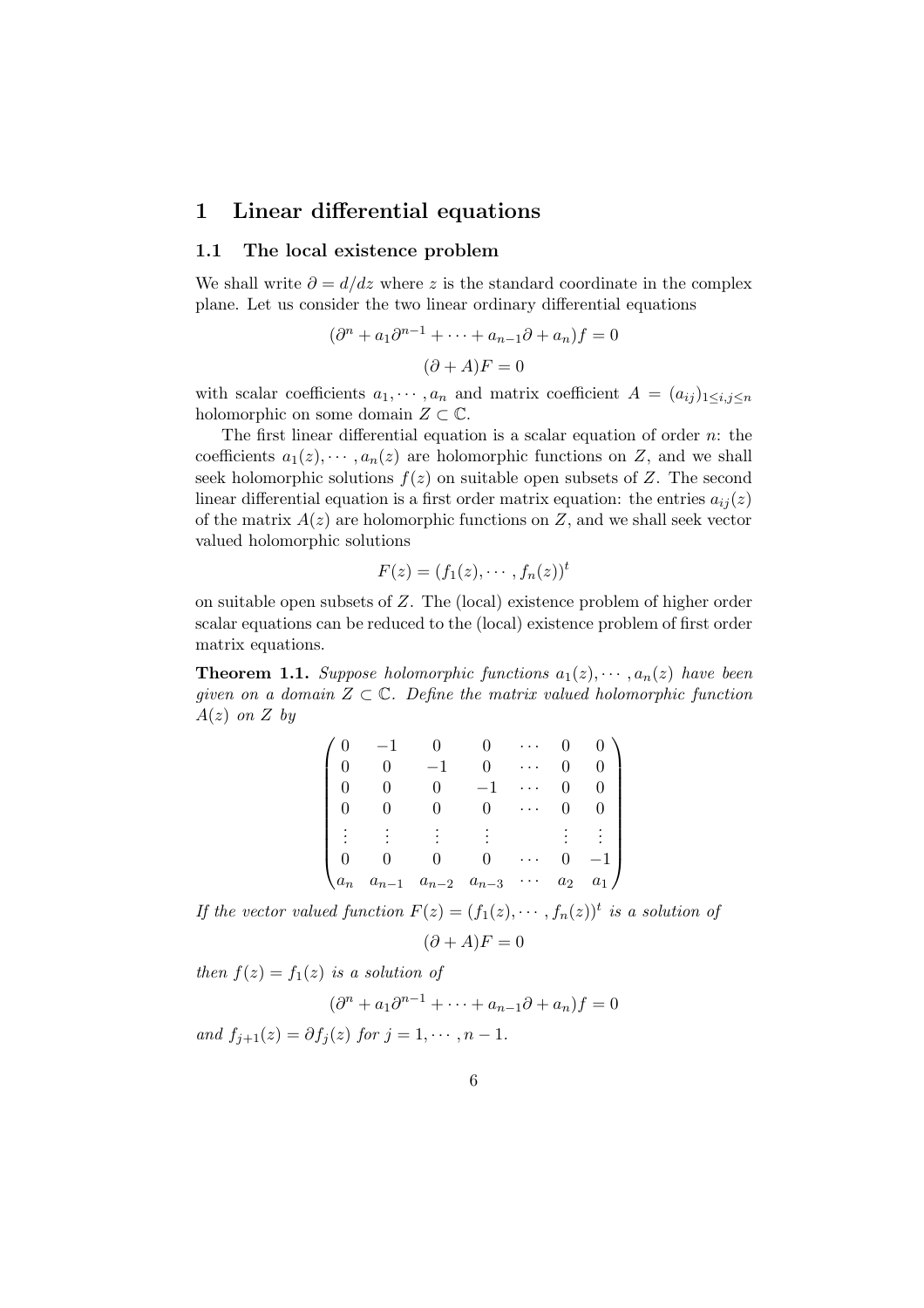*Proof.* With the matrix valued function  $A(z)$  as above and the vector valued function  $F(z) = (f_1(z), \dots, f_n(z))^t$  the equation  $(\partial + A)F = 0$  amounts to

| $\partial f_1$<br>$\partial f_2$ | $-f_2$<br>$f_3$       |           |
|----------------------------------|-----------------------|-----------|
|                                  |                       | $\bullet$ |
| $\Omega$<br>$^{-1}$              |                       |           |
|                                  | $a_1f_n$<br>$a_n f_1$ |           |

which in turn is equivalent to the equations

$$
f_1 = f, f_2 = \partial f, \cdots, f_n = \partial^{n-1} f
$$

$$
(\partial^n + a_1 \partial^{n-1} + \cdots + a_{n-1} \partial + a_n) f = 0
$$

which proves the theorem.

For  $r > 0$  let  $D_r = \{z \in \mathbb{C}; |z| < r\}$  be the open disc around  $z = 0$  with radius r. In this section we shall carry out a local analysis for the domain  $Z = D_r$ . Consider the matrix equation

$$
(\partial + A)F = 0
$$

with  $A = (a_{ij})$  and  $a_{ij} = a_{ij}(z)$  holomorphic on  $D_r$ . Do there exist solutions  $F = (f_1, \dots, f_n)^t$  with  $f_j = f_j(z)$  holomorphic on  $D_r$ , and if yes how many? For this purpose develop  $A(z)$  in a power series

$$
A(z) = \sum_{0}^{\infty} A_k z^k
$$

and substitute a formal power series

$$
F(z) = \sum_{0}^{\infty} F_k z^k
$$

with  $F_k \in \mathbb{C}^n$  undetermined coefficients.

**Proposition 1.2.** The formal power series  $F(z) = \sum_{n=0}^{\infty} F_k z^k$  is a formal solution of  $(\partial + A)F = 0$  with  $A(z) = \sum_{k=0}^{\infty} A_k z^k$  if and only if

$$
(k+1)F_{k+1} + \sum_{l=0}^{k} A_{k-l}F_l = 0
$$

for all  $k \in \mathbb{N} = \{0, 1, 2, \dots\}.$ 

 $\Box$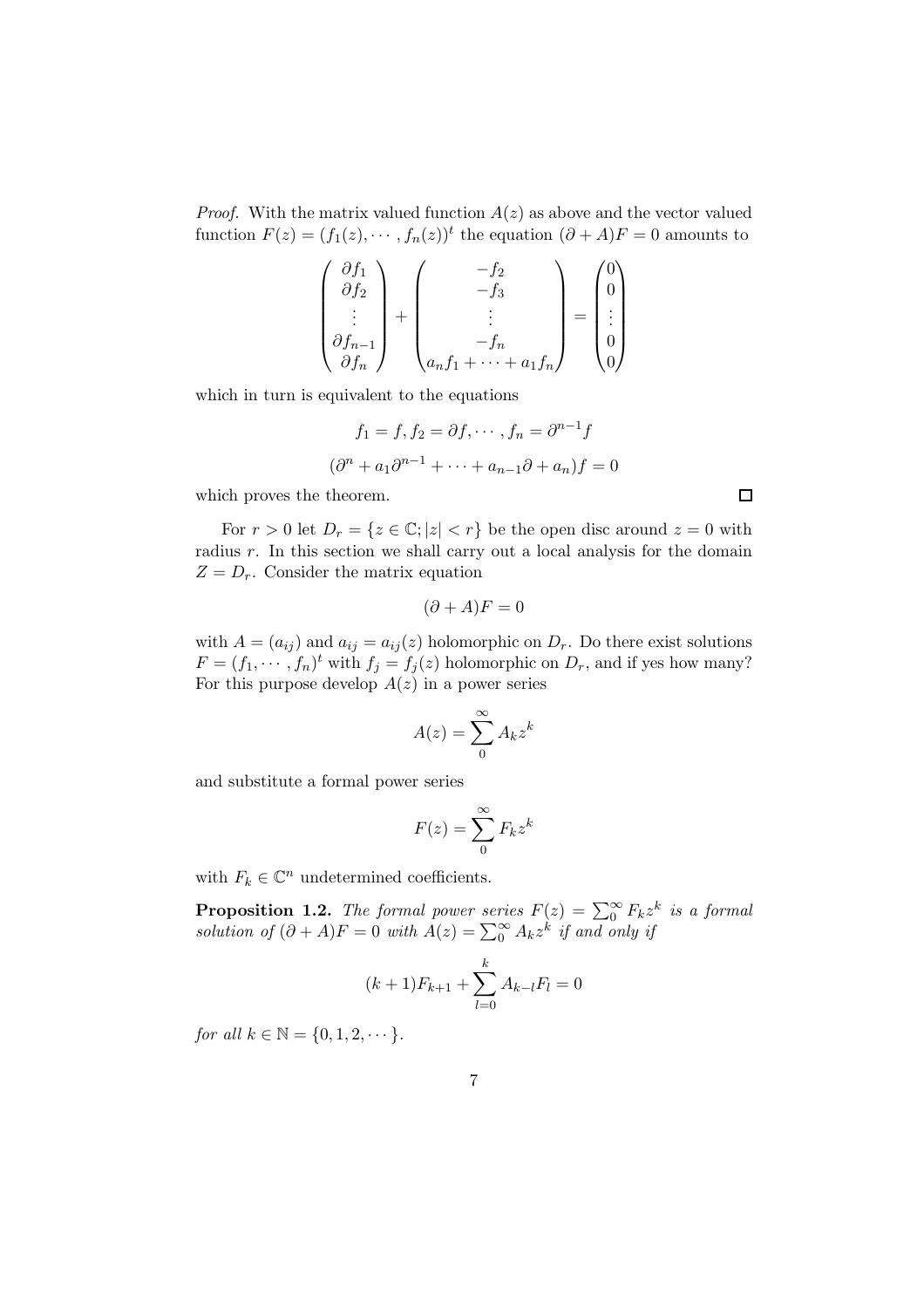*Proof.* Substitution in  $(\partial + A)F = 0$  gives

$$
\sum_{k=1}^{\infty} k F_k z^{k-1} + \sum_{k,l \ge 0} A_k F_l z^{k+l} =
$$
  

$$
\sum_{k=0}^{\infty} ((k+1)F_{k+1} + \sum_{l=0}^{k} A_{k-l} F_l) z^k = 0
$$

 $\Box$ 

and the proposition is clear.

On the level of formal power series we get:

On the level of formal power series we get:

 $F_0 \in \mathbb{C}^n$  is undetermined and can be freely choosen,  $F_1 = -A_0F_0,$  $F_2 = -(A_1F_0 + A_0F_1)/2 = (A_0^2 - A_1)F_0/2,$  $F_3 = -(A_2F_0 + A_1F_1 + A_0F_2)/3 = (-A_0^3 + A_0A_1 + 2A_1A_0 - 2A_2)F_0/6,$ · · ·

So given  $F_0$  the  $F_k$  with  $k \geq 1$  can be explicitly computed via the recurrence relation. Using Theorem 1.1 we obtain the following result.

**Corollary 1.3.** The  $n^{th}$  order scalar equation

$$
(\partial^n + a_1 \partial^{n-1} + \dots + a_{n-1} \partial + a_n) f = 0
$$

on the disc  $D_r$  has a unique formal power series solution  $f(z) = \sum f_k z^k$  for freely chosen  $f_0, \cdots, f_{n-1} \in \mathbb{C}$ .

Our next goal is to show that these formal power series solutions are in fact convergent power series. The following lemma is familiar from complex function theory.

**Lemma 1.4.** A formal power series  $\sum a_k z^k$  (with coefficients in a Banach space) is convergent on the disc  $D_r$  with radius  $r > 0$  if and only if for each  $\rho \in (0,1)$  there exists a constant  $M_{\rho} \geq 0$  such that

$$
|a_k| \le M_\rho(\rho r)^{-k}
$$

for all  $k \in \mathbb{N}$ .

**Theorem 1.5.** If the coefficients of the matrix equation  $(\partial + A)F = 0$  are convergent on the disc  $D_r$  then the formal power series solution  $\sum F_k z^k$  with  $F_0$  undetermined and  $F_{k+1}$  given by the recurrence relation of Proposition 1.2 also converges on the disc  $D_r$ .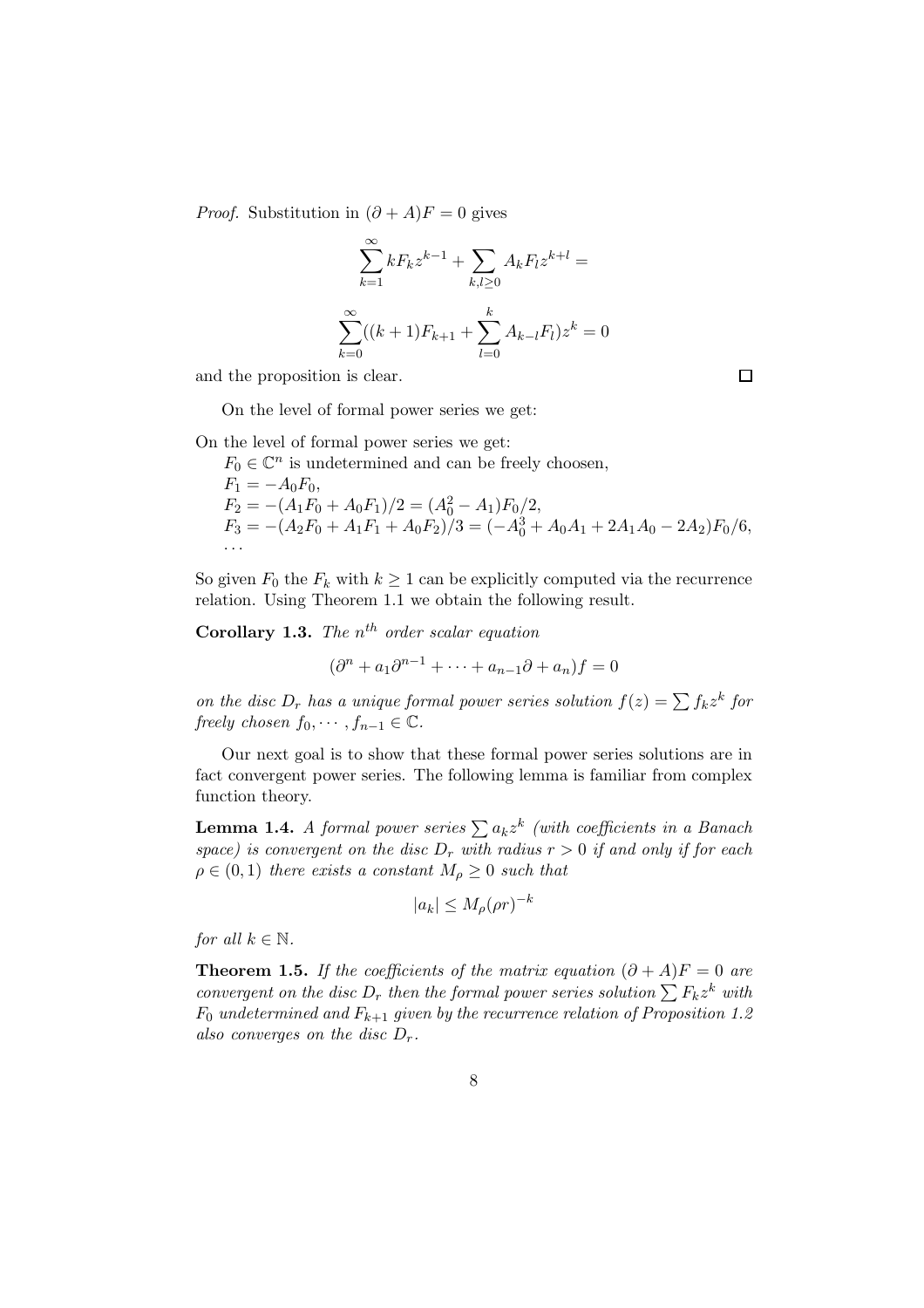*Proof.* The power series  $\sum A_k z^k$  converges on  $D_r$ , and therefore we have an estimate of the form (switch from  $M_\rho$  to  $M_\rho(\rho r)^{-1}$ )

$$
\forall \rho \in (0,1) \; \exists M_{\rho} \ge 0 \; ; \; |A_k| \le M_{\rho}(\rho r)^{-k-1} \; \forall k \in \mathbb{N}.
$$

We claim that this implies an estimate for  $F_k$  of the form

$$
|F_k| \le M_{\rho}(M_{\rho} + 1) \cdots (M_{\rho} + k - 1)(\rho r)^{-k} |F_0|/k! \ \forall k \in \mathbb{N}.
$$

We prove this claim by induction on  $k \in \mathbb{N}$ . The case  $k = 0$  is trivial. Using the recurrence relation and the induction hypothesis we get

$$
|F_{k+1}| \le (k+1)^{-1} \{ \sum_{l=0}^{k} M_{\rho}(\rho r)^{-k+l-1} \cdot \frac{\Gamma(M_{\rho}+l)}{\Gamma(M_{\rho})l!} (\rho r)^{-l} |F_0| \}.
$$

Using the formula (easily proved by induction on  $k$ )

$$
\sum_{l=0}^{k} \frac{\Gamma(M+l)}{\Gamma(M)l!} = \frac{\Gamma(M+k+1)}{\Gamma(M+1)k!}
$$

we arrive at the estimate

$$
|F_{k+1}| \le \frac{1}{(k+1)} \cdot \frac{M_{\rho} \Gamma(M_{\rho} + k + 1)}{\Gamma(M_{\rho} + 1)k!} (\rho r)^{-k-1} |F_0|
$$
  
= 
$$
\frac{\Gamma(M_{\rho} + k + 1)}{\Gamma(M_{\rho})(k+1)!} (\rho r)^{-(k+1)} |F_0|
$$

which proves our claim.

For each  $M \geq 0$  (even for  $M \in \mathbb{C}$ ) the binomial series

$$
(1-z)^{-M} = \sum_{0}^{\infty} \frac{\Gamma(M+k)}{\Gamma(M)k!} z^{k}
$$

is convergent on the unit disc  $D_1$ . Hence by Lemma 1.4 we get the estimate

$$
\forall \sigma \in (0,1) \; \exists N_{\rho,\sigma} > 0 \; ; \; \frac{\Gamma(M_{\rho} + k)}{\Gamma(M_{\rho})k!} \le N_{\rho,\sigma} \sigma^{-k} \; \forall k \in \mathbb{N}.
$$

So finally we arrive at

$$
\forall \rho, \sigma \in (0,1) \ \exists N_{\rho,\sigma} > 0 \ ; \ |F_k| \leq |F_0| N_{\rho,\sigma}(\rho \sigma r)^{-k} \ \forall k \in \mathbb{N},
$$

which in turn implies

$$
\forall \rho \in (0,1) \ \exists L_{\rho} > 0 \ ; \ |F_k| \leq L_{\rho}(\rho r)^{-k} \ \forall k \in \mathbb{N}.
$$

Indeed just take  $L_{\rho} = |F_0| N_{\sqrt{\rho},\sqrt{\rho}}$ . Now apply Lemma 1.4.

 $\Box$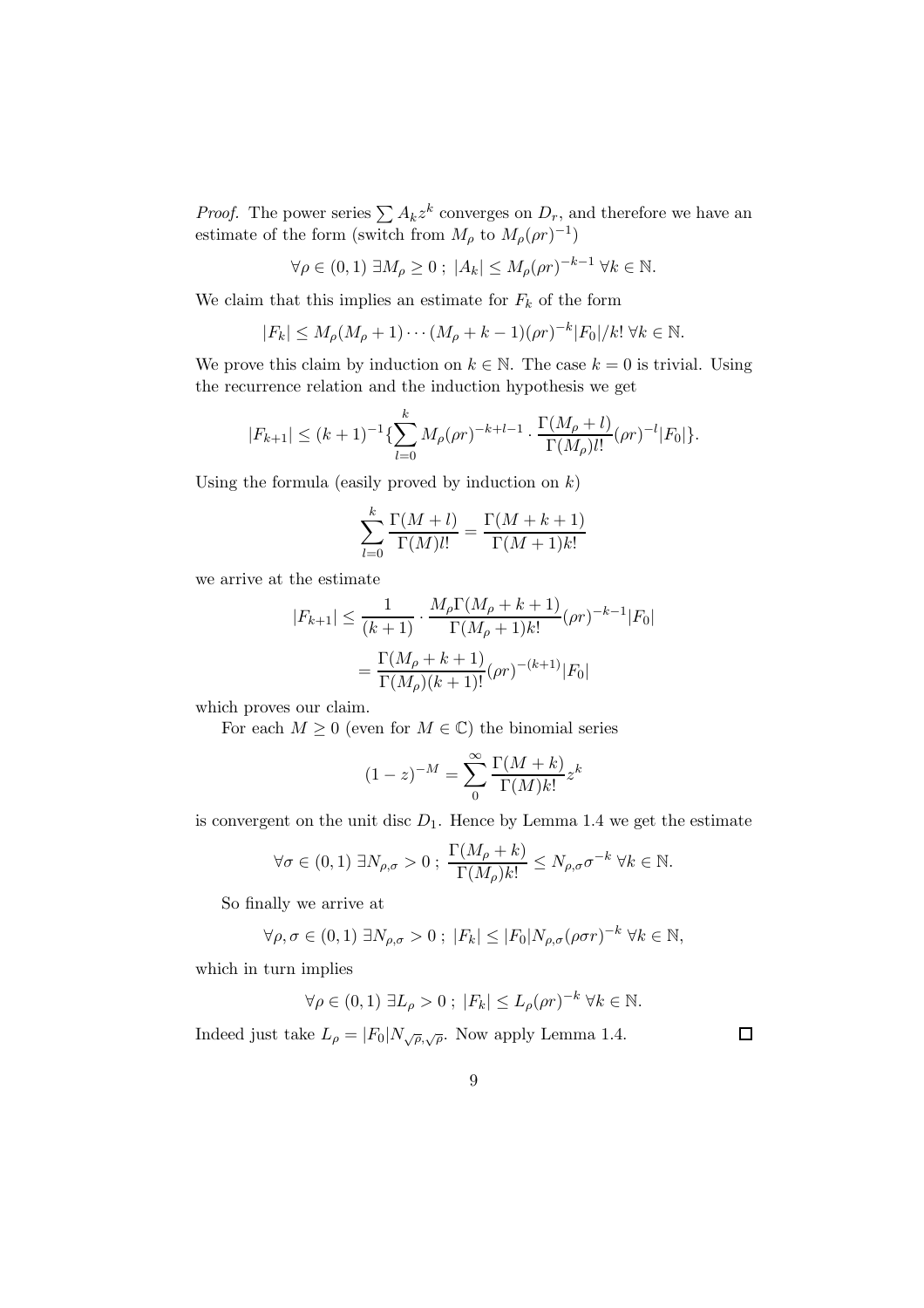Corollary 1.6. Let  $(\partial + A)F = 0$  be a first order matrix equation with coefficients  $A(z) = (a_{ij}(z))_{1 \le i,j \le n}$  holomorphic in a domain  $Z \subset \mathbb{C}$ . For every point  $z_0 \in Z$  and  $F_0 \in \mathbb{C}^n$  there is a unique local holomorphic solution  $F(z)$  around  $z_0$  with initial value  $F(z_0) = F_0$ .

**Corollary 1.7.** Let  $(\partial^n + a_1 \partial^{n-1} + \cdots + a_{n-1} \partial + a_n) f = 0$  be an n<sup>th</sup> order scalar equation with coefficients  $a_1(z), \cdots, a_n(z)$  holomorphic in a domain  $Z \subset \mathbb{C}$ . For every point  $z_0 \in Z$  and complex numbers  $f_0, \dots, f_{n-1}$  there is a unique local holomorhic solution  $f(z)$  around  $z_0$  with initial conditions

$$
f(z_0) = f_0, \partial f(z_0) = f_1, \cdots, \partial^{n-1} f(z_0) = f_{n-1}.
$$

**Example 1.8.** The second order differential equation  $(\partial^2 + (1/z)\partial) f = 0$ on the punctured complex plane  $\mathbb{C}^{\times}$  has

$$
f(z) = \log z = \log(1 + (z - 1)) = (z - 1) - (z - 1)^2/2 + (z - 1)^3/3 + \cdots
$$

as unique local holomorphic solution around  $z = 1$  with  $f(1) = 0, \partial f(1) = 1$ . The differential equation provides the analytic continuation

$$
\log z = \int_1^z \frac{d\zeta}{\zeta}
$$

with the line integral taken along a curve in  $\mathbb{C}^{\times}$  from 1 to z.

Remark 1.9. Suppose that the coefficients of the linear differential equation  $(\partial+A)F=0$  in a domain Z also depend in a holomorphic way on a complex parameter  $\alpha$ , so  $A = A(\alpha, z)$  with  $\alpha$  a parameter and z the variable of the differential equation, so  $\partial = d/dz$ . Suppose that the power series

$$
A(\alpha, z) = \sum_{0}^{\infty} A_k(\alpha) z^k
$$

converges on  $D_r$  in a locally uniform way in  $\alpha$ , so the constant  $M_\rho = M_\rho(\alpha)$ in Lemma 1.4 is locally independent of  $\alpha$ . The estimates in Theorem 1.5 are also locally uniform in  $\alpha$ , so the power series  $\sum F_k(\alpha)z^k$  on  $D_r$  converges in a locally uniform way in  $\alpha$ . Hence for an initial value  $F_0(\alpha) \in \mathbb{C}^n$  that is holomorphic in  $\alpha$  the unique solution  $F(\alpha, z)$  of  $(\partial + A)F = 0$  with initial value  $F(\alpha, 0) = F_0(\alpha)$  depends also in a holomorphic way on  $\alpha$ .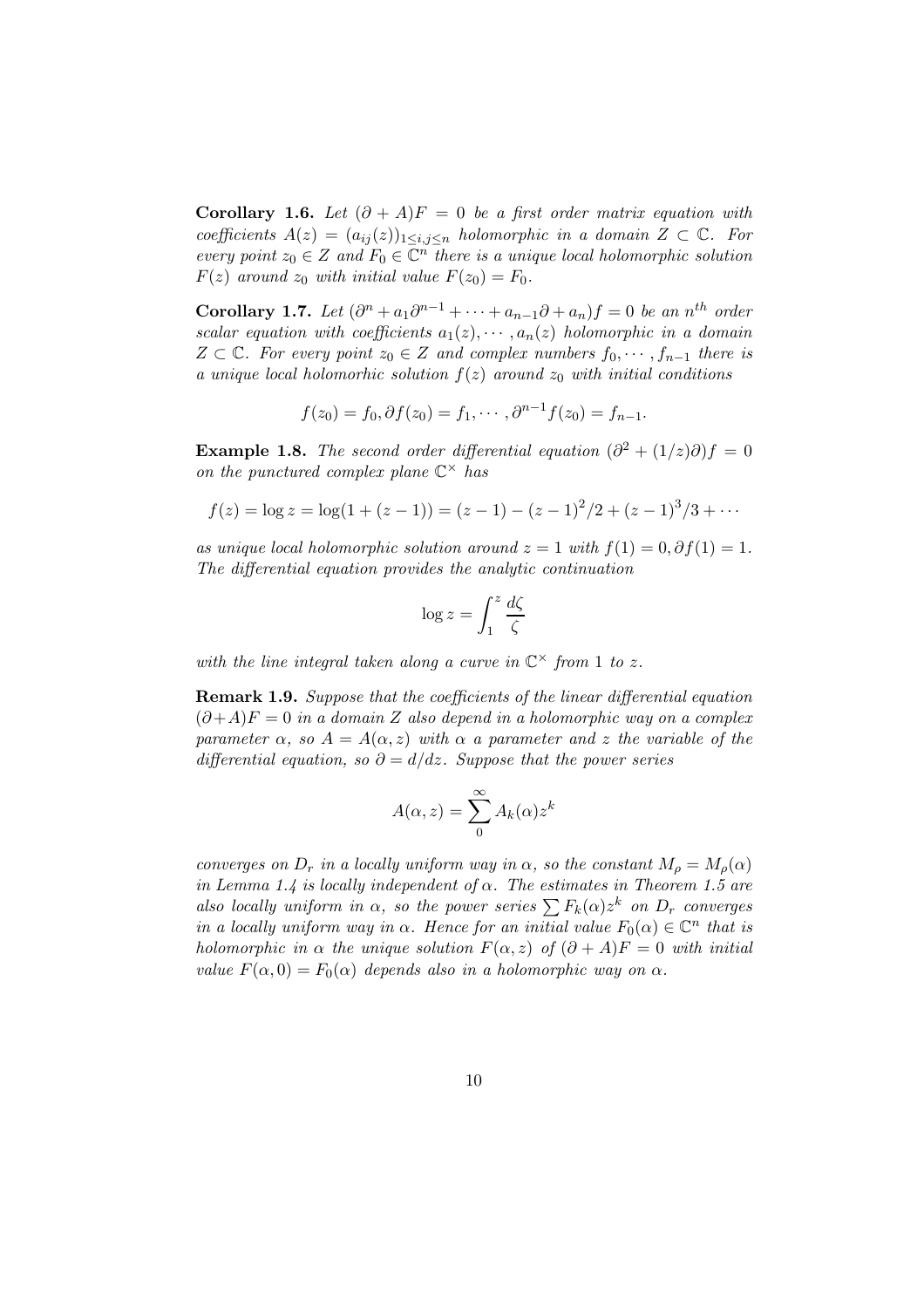#### 1.2 The fundamental group

Let  $Z$  be a connected topological space. The example to have in mind is a domain  $Z$  in  $\mathbb C$ .

**Definition 1.10.** A path in Z is a continuous map  $\gamma : [0, 1] \rightarrow Z, t \mapsto \gamma(t)$ . The point  $\gamma(0)$  is called the begin point and the point  $\gamma(1)$  the end point of  $\gamma$ . If begin and end point of  $\gamma$  coincide then  $\gamma$  is called a loop with base point  $\gamma(0) = \gamma(1)$ .

**Definition 1.11.** Let  $\gamma_1$  and  $\gamma_2$  be two paths in Z with equal begin points  $\gamma_1(0) = \gamma_2(0)$  and equal end points  $\gamma_1(1) = \gamma_2(1)$ . The paths  $\gamma_1$  and  $\gamma_2$ are called homotopic if there exists a continuous map  $h : [0,1] \times [0,1] \rightarrow$  $Z,(s,t) \mapsto h(s,t)$  such that

$$
h(0, t) = \gamma_1(t), \ h(1, t) = \gamma_2(t) \ \forall t \in [0, 1],
$$
  

$$
h(s, 0) = \gamma_1(0) = \gamma_2(0), \ h(s, 1) = \gamma_1(1) = \gamma_2(2) \ \forall s \in [0, 1].
$$

The map h is called the homotopy between the paths  $\gamma_1$  and  $\gamma_2$ .

In other words the two paths  $\gamma_1$  and  $\gamma_2$  are homotopic if there exists a one parameter continuous family (with parameter  $s \in [0, 1]$ ) of paths

$$
\gamma_{1+s} : [0,1] \to Z
$$
  

$$
\gamma_{1+s}(0) = \gamma_1(0) = \gamma_2(0) , \ \gamma_{1+s}(1) = \gamma_1(1) = \gamma_2(1) \ \forall s \in [0,1]
$$

The link with our previous notation is  $\gamma_{1+s}(t) = h(s, t)$ . If  $\gamma_1(0) = \gamma_2(0) =$  $z_0$  and  $\gamma_1(1) = \gamma_2(1) = z_1$  then we draw the following schematic picture.

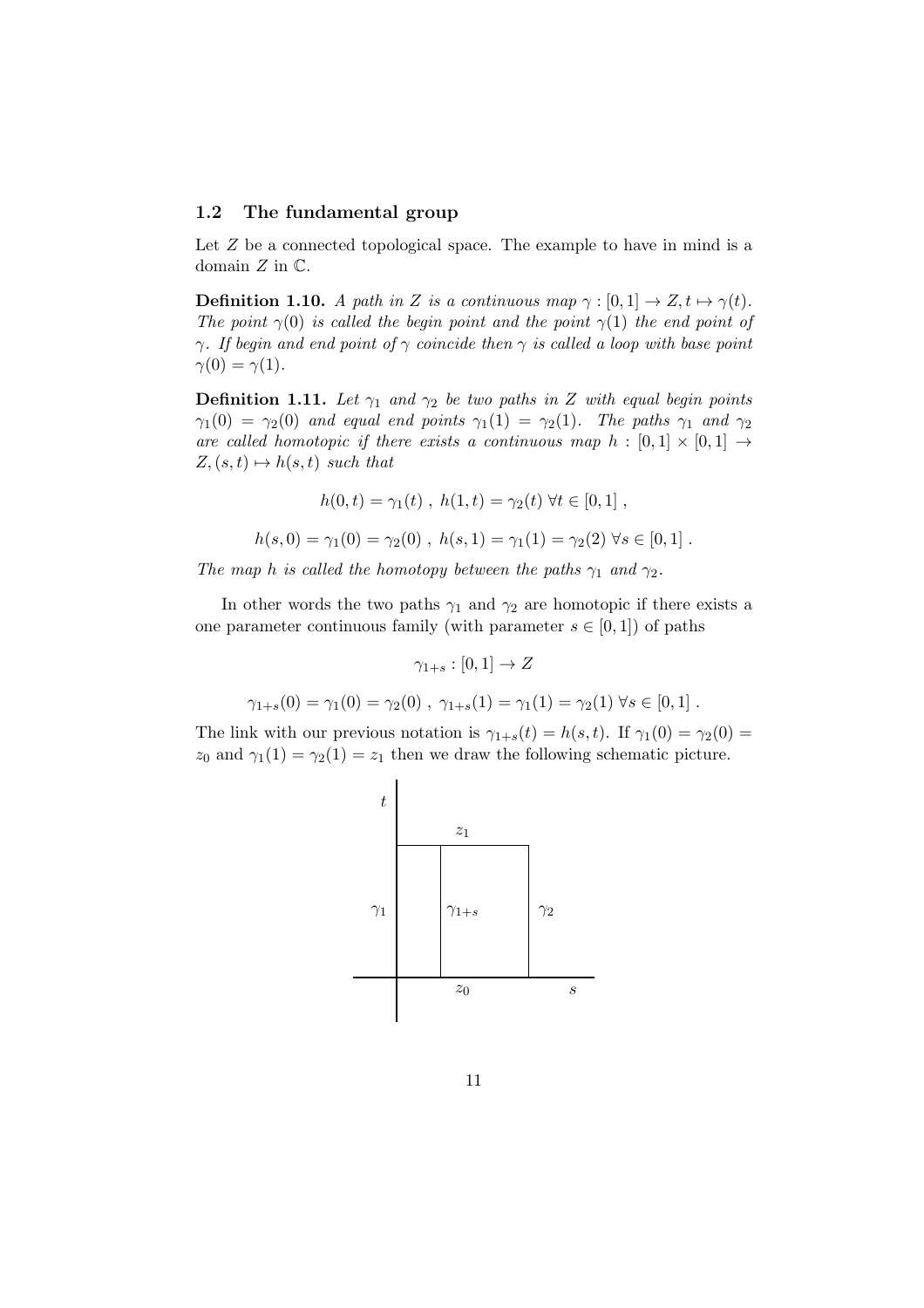We shall write  $\gamma_1 \sim \gamma_2$  if the paths  $\gamma_1$  and  $\gamma_2$  in Z with equal begin points and equal end points are homotopic. It is easy to show that being homotopic is an equivalence relation. The equivalence class of a path  $\gamma : [0, 1] \to Z$  is denoted by [ $\gamma$ ].

**Definition 1.12.** Let  $z_0, z_1, z_2 \in Z$  be three points and let  $\gamma_1, \gamma_2 : [0, 1] \to Z$ be two paths in Z with  $\gamma_1(0) = z_0, \gamma_1(1) = \gamma_2(0) = z_1, \gamma_2(1) = z_2$ . We define a new path  $\gamma_2\gamma_1 : [0,1] \to Z$  by

$$
\gamma_2 \gamma_1(t) = \gamma_1(2t) \ \forall t \in [0, 1/2],
$$

$$
\gamma_2 \gamma_1(t) = \gamma_2(2t - 1) \ \forall t \in [1/2, 1].
$$

The path  $\gamma_2\gamma_1$  is called the product of  $\gamma_2$  and  $\gamma_1$ , and is always taken in the order: start with  $\gamma_1$  and then follow with  $\gamma_2$ .

It is easy to show that if  $\gamma_1 \sim \gamma_2$  and  $\gamma_3 \sim \gamma_4$  and the end point  $z_1$  of  $\gamma_1, \gamma_2$  coincides with the begin point  $z_1$  of  $\gamma_3, \gamma_4$  then  $\gamma_3\gamma_1 \sim \gamma_4\gamma_2$ . Here is a schematic picture of the homotopy.



Hence the product  $[\gamma_2][\gamma_1]$  of the homotopy classes of paths  $\gamma_2$  and  $\gamma_1$  as in Definition 1.12 is well defined. We leave it as an exercise to show that the product of paths is associative on homotopy classes of paths.

**Theorem 1.13.** For  $z_0 \in Z$  a fixed point let  $\Pi_1(Z, z_0)$  denote the collection of homotopy classes of loops in  $Z$  with base point (i.e. begin and end point)  $z_0$ . The product rule on paths in Z according to Definition 1.12 defines a group structure on  $\Pi_1(Z, z_0)$ . The unit element is represented by the constant path  $\epsilon(t) = z_0 \ \forall t \in [0,1]$  at  $z_0$ . The inverse  $[\gamma]^{-1}$  of  $[\gamma] \in \Pi_1(Z,z_0)$  is represented by the loop  $\gamma^{-1}(t) = \gamma(1-t)$   $\forall t \in [0,1].$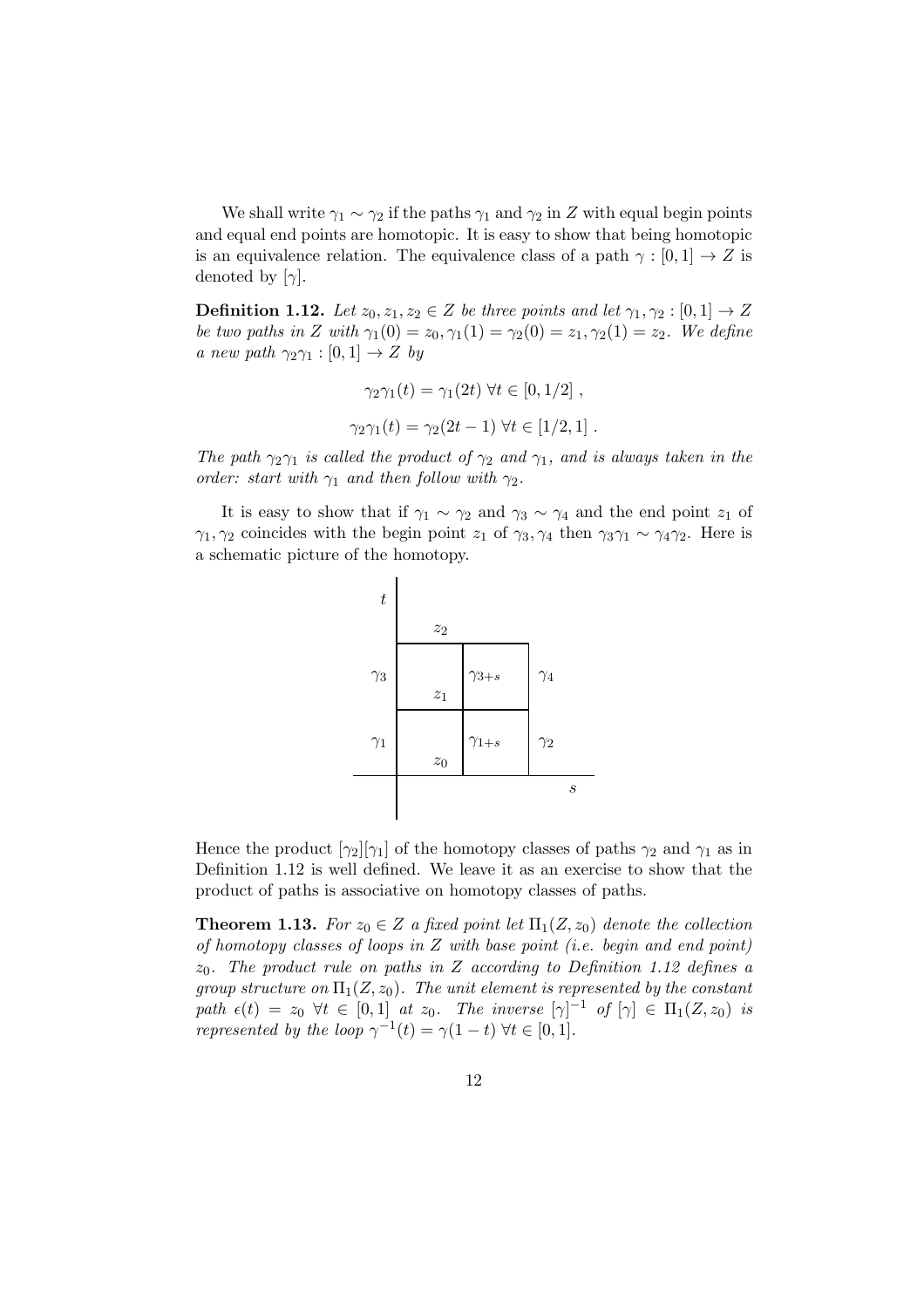**Definition 1.14.** The group  $\Pi_1(Z, z_0)$  is called the fundamental group of the connected topological space Z with base point  $z_0$ .

Elements of  $\Pi_1(Z, z_0)$  are homotopy classes of loops, but sometimes one refers to the elements of  $\Pi_1(Z, z_0)$  simply as loops (based at  $z_0$ ). Even worse, in the notation one simply writes  $\gamma \in \Pi_1(Z, z_0)$  rather than  $[\gamma] \in \Pi_1(Z, z_0)$ .

**Example 1.15.** Let  $Z = \mathbb{C}^{\times} = \mathbb{C} - \{0\}$  and  $z_0 = 1$ . Let  $\gamma(t) = exp(2\pi i t)$ for  $t \in [0,1]$ . Then  $\Pi_1(Z, z_0)$  is a cyclic group with generator  $\gamma$ .



**Example 1.16.** Let  $Z = \mathbb{P} - \{0, 1, \infty\} = \mathbb{C} - \{0, 1\}$  with  $\mathbb{P} = \mathbb{C} \cup \{\infty\}$  the projective line and take  $z_0 = 1/2$ . Choose loops  $\gamma_0, \gamma_1, \gamma_\infty$  around the points  $0, 1, \infty$  respectively as in the picture.



It is easy to see that  $\gamma_{\infty}\gamma_1\gamma_0 = 1$  in  $\Pi_1(Z, 1/2)$ . It turns out that  $\Pi_1(Z, 1/2)$ is isomorphic to the group on three generators  $\gamma_0, \gamma_1, \gamma_\infty$  with the single *relation*  $\gamma_{\infty}\gamma_1\gamma_0 = 1$ .

**Remark 1.17.** For two points  $z_0, z_1 \in Z$  the choice of a path  $\delta$  from  $z_0$  to  $z_1$ gives an isomorphism  $\phi_{\lbrack \delta \rbrack} : \Pi_1(Z, z_0) \to \Pi_1(Z, z_1)$  by  $\phi_{\lbrack \delta \rbrack}(\lbrack \gamma \rbrack) = [\delta][\gamma][\delta]^{-1}$ .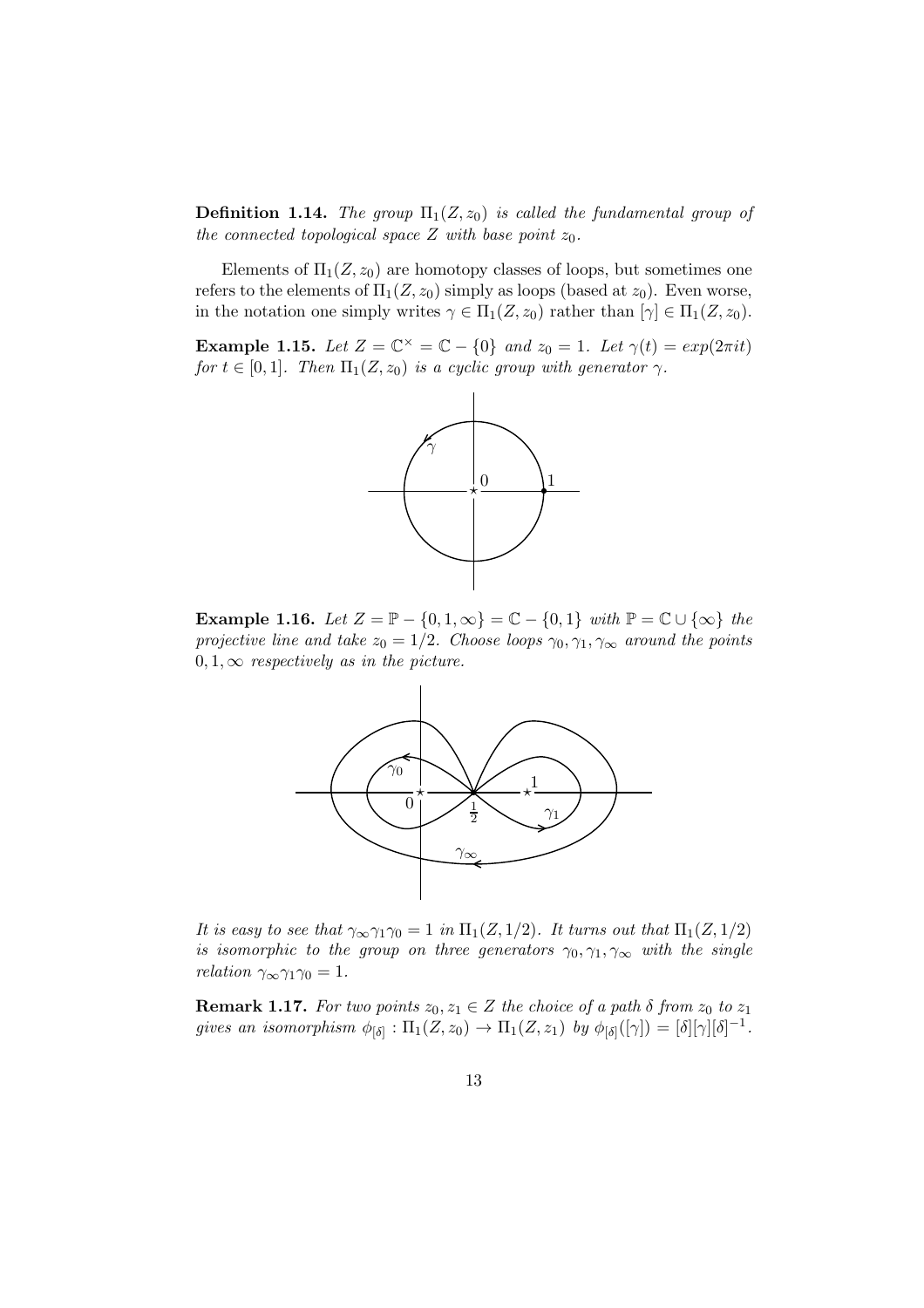Since  $\phi_{[\delta_2]}([\gamma]) = [\delta_2 \delta_1^{-1}] \phi_{[\delta_1]}([\gamma]) [\delta_1 \delta_2^{-1}]$  the base point free fundamental group  $\Pi_1(Z)$  as a group is only defined up to inner automorphisms. In turn the Abelianized fundamental group

$$
\Pi_1(Z)^{\rm Abel} = \Pi_1(Z)/[\Pi_1(Z), \Pi_1(Z)]
$$

is a canonically defined Abelian group, and is called the first homology group of the space Z, denoted  $H_1(Z)$ . By abuse of notation the class  $[\gamma] \in H_1(Z)$ is called the cycle of the loop  $[\gamma] \in \Pi_1(Z, z_0)$ .

**Example 1.18.** The Pochhammer contour  $\gamma_P \in \Pi_1(\mathbb{P} - \{0, 1, \infty\}, \frac{1}{2})$  $(\frac{1}{2})$  is defined by

$$
\gamma_{\rm P} = [\gamma_0, \gamma_1] = \gamma_0 \gamma_1 \gamma_{\infty}
$$

with [ $\cdot$ ,  $\cdot$ ] for the commutator in the fundamental group  $\Pi_1(\mathbb{P} - \{0, 1, \infty\}, \frac{1}{2})$  $(\frac{1}{2})$ . The second equality follows from the topological relation  $\gamma_{\infty}\gamma_1\gamma_0 = 1$ . One can draw two pictures of the Pochhammer contour both exhibiting reflection symmetry. One is the holomorphic symmetry  $z \mapsto (1-z)$  of point reflection  $in z = \frac{1}{2}$ 



and the other is the antiholomorphic symmetry  $z \mapsto (1-\overline{z})$  of line reflection in  $\Re z = \frac{1}{2}$ 2



The Pochhammer contour was introduced independently by Jordan in 1887 and Pochhammer in 1890 [22], [29]. The Pochammer contour is nontrivial in homotopy, but the associated cycle is trivial in homology.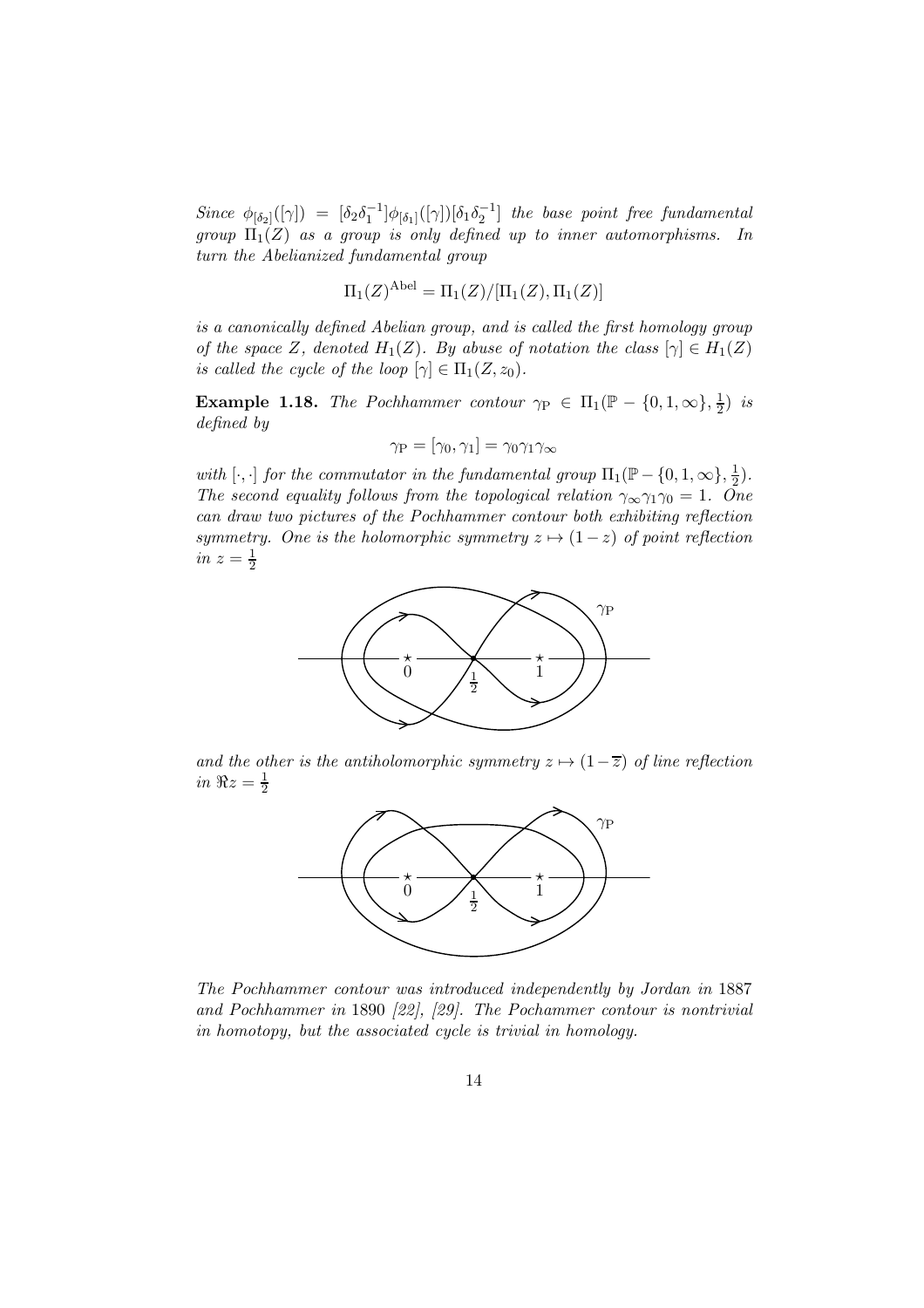#### 1.3 The monodromy representation

Suppose  $G$  is a group and  $V$  is a finite dimensional vector space over the complex numbers  $\mathbb{C}$ . Let  $GL(V)$  denote the group of invertible linear operators on V. A representation  $(\pi, V)$  of G on V is a homomorphism  $\pi: G \to GL(V)$ . If  $(\pi_1, V_1)$  and  $(\pi_2, V_2)$  are two representations of a group G, then a linear map  $A \in \text{Hom}(V_1, V_2)$  is called an intertwiner from  $(\pi_1, V_1)$ to  $(\pi_2, V_2)$  if

$$
A\pi_1(g) = \pi_2(g)A \,\forall g \in G.
$$

The intertwiners from  $(\pi_1, V_1)$  to  $(\pi_2, V_2)$  form a linear subspace of the vector space Hom $(V_1, V_2)$  of linear maps from  $V_1$  to  $V_2$ , denoted by Hom $(V_1, V_2)^G$ . A bijective intertwiner  $A \in \text{Hom}(V_1, V_2)^G$  is called an equivalence between  $(\pi_1, V_1)$  and  $(\pi_2, V_2)$ . It is easy to check that equivalence of representations of a group G is an equivalence relation on the set of representations  $(\pi, V)$ of G.

Given a representation  $(\pi, V)$  of G a linear subspace  $U \subset V$  is called invariant if  $\pi(g)u \in U \ \forall g \in G \ \forall u \in U$ . In this case we denote  $\pi_U(g)$  $\pi(q)|_U$  and call  $(\pi_U, U)$  a subrepresentation of  $(\pi, V)$ . A representation  $(\pi, V)$  of G is called irreducible if the only invariant linear subspaces of V are the trivial ones 0 and V. Given a representation  $(\pi, V)$  of G a Hermitian form  $\langle \cdot, \cdot \rangle$  on V (which by definition is linear in the first argument, and antilinear in the second argument) is called invariant if

$$
\langle \pi(g)u, \pi(g)v \rangle = \langle u, v \rangle \ \forall u, v \in V .
$$

The kernel of an invariant Hermitian form is easily seen to be an invariant linear subspace. In particular a nonzero invariant Hermitian form on an irreducible representation space V is nondegenerate. A representation  $(\pi, V)$ of G is called unitary if there exists a positive definite invariant Hermitian form on  $V$ .

Suppose  $Z \subset \mathbb{C}$  is a domain. Suppose we are given an  $n^{th}$  order linear differential equation

$$
(\partial^n + a_1 \partial^{n-1} + \dots + a_{n-1} \partial + a_n) f = 0
$$

with coefficients  $a_1, \dots, a_n$  holomorhic in Z. Fix a base point  $z_0 \in Z$  and let  $V_0$  be the linear space of local holomorphic solutions around  $z_0$ . We know that the dimension of  $V_0$  is equal to n. Suppose  $\gamma$  is a path in Z with begin point  $z_0$  and end point  $z_1$ , and let  $V_1$  be the linear space of local holomorphic solutions around  $z_1$ . Analytic continuation of local solutions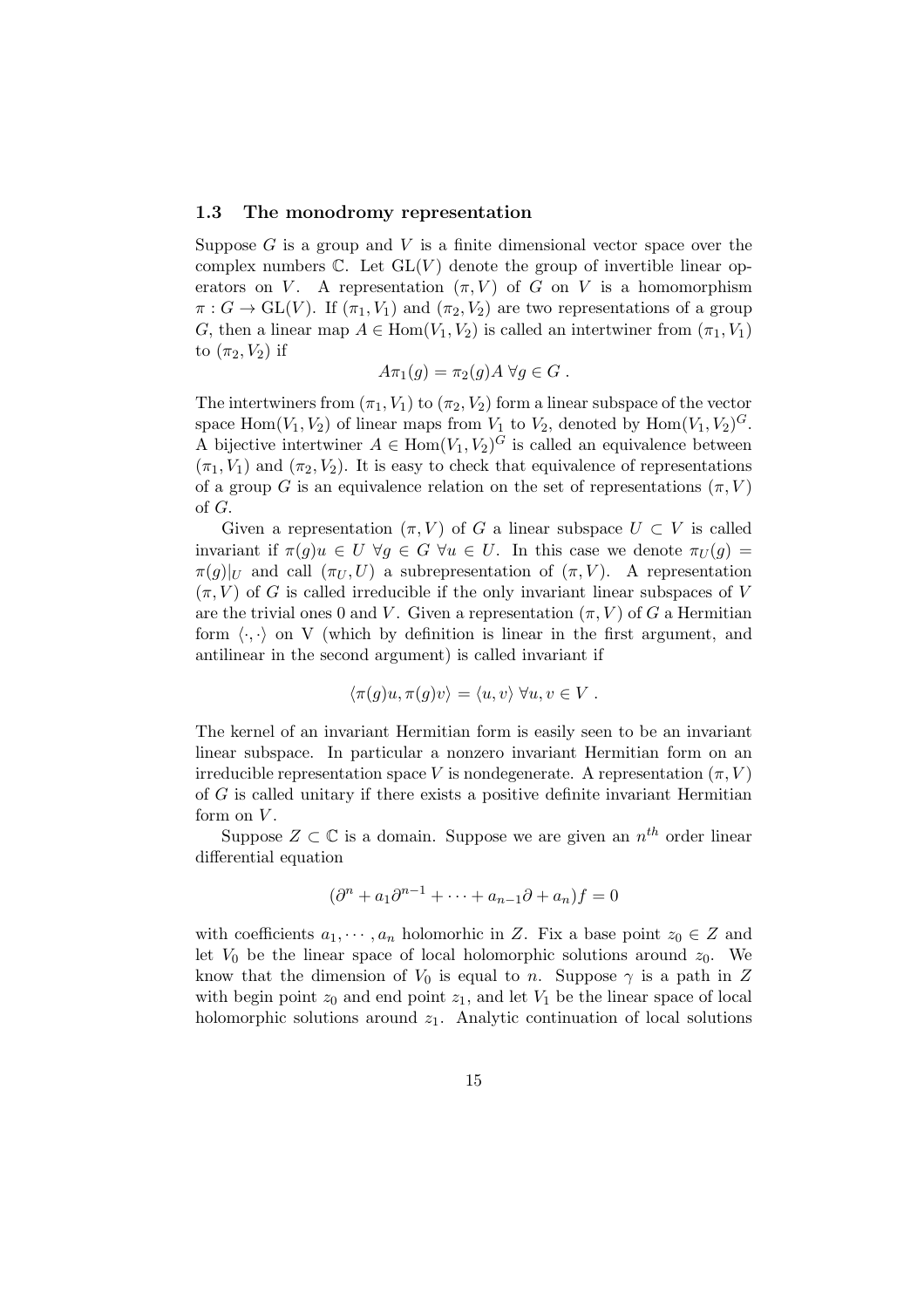along  $\gamma$  depends only on the homotopy class  $[\gamma]$  of  $\gamma$  in Z. Therefore we have defined a linear monodromy operator

$$
M([\gamma]): V_0 \to V_1 .
$$

The monodromy operator corresponding to the product of two paths is clearly equal to the product of the two monodromy operators corresponding to the individual paths. Restricting to loops in  $Z$  with base point  $z_0$ therefore defines the monodromy representation

$$
M: \Pi_1(Z, z_0) \to \mathrm{GL}(V_0) .
$$

If  $f_1, \dots, f_n$  is a basis of the local solution space  $V_0$  around  $z_0$  then as usual the monodromy matrix in this basis is defined by  $M([\gamma])f_j = \sum m_{ij}([\gamma])f_i$ and  $\Pi_1(Z, z_0) \ni [\gamma] \mapsto m_{ij}([\gamma]) \in GL(n, \mathbb{C})$  is the corresponding monodromy matrix representation. The monodromy representation is a powerful (in general transcendental) invariant of a linear differential equation, and was introduced by Riemann.

For a first order matrix linear differential equation

$$
(\partial + A)F = 0
$$

of size n by n in a domain Z the monodromy is defined likewise. If  $\gamma$  is a path in Z with begin point  $z_0$  and end point  $z_1$  and F is a local solution around  $z_0$ then  $M([\gamma])F$  is a local solution around  $z_1$ , obtained by analytic continuation of F along [ $\gamma$ ]. If  $V_0$  is the local solution space of  $(\partial + A)F = 0$  around  $z_0$ then we get a mondromy representation  $M : \Pi_1(Z, z_0) \to \text{GL}(V_0)$  and after a choice of basis  $F_1, \dots, F_n$  of  $V_0$  we get the associated monodromy matrix  $\sum m_{ij}([\gamma])F_i$ . If the scalar and matrix equations representation  $\Pi_1(Z, z_0) \ni [\gamma] \mapsto m_{ij}([\gamma]) \in GL(n, \mathbb{C})$  with  $M([\gamma])F_j =$ 

$$
(\partial^{n} + a_1 \partial^{n-1} + \dots + a_{n-1} \partial + a_n) f = 0
$$

$$
(\partial + A)F = 0
$$

are related by Theorem 1.1, so that

$$
F(z) = (f_1(z), \cdots, f_n(z))^t, \ f(z) = f_1(z), \ f_{j+1}(z) = \partial f_j(z)
$$

for  $j = 1, \dots, n-1$ , then  $M([\gamma])F$  corresponds likewise to  $M([\gamma])f$ . Indeed the operator  $\partial$  commutes with monodromy.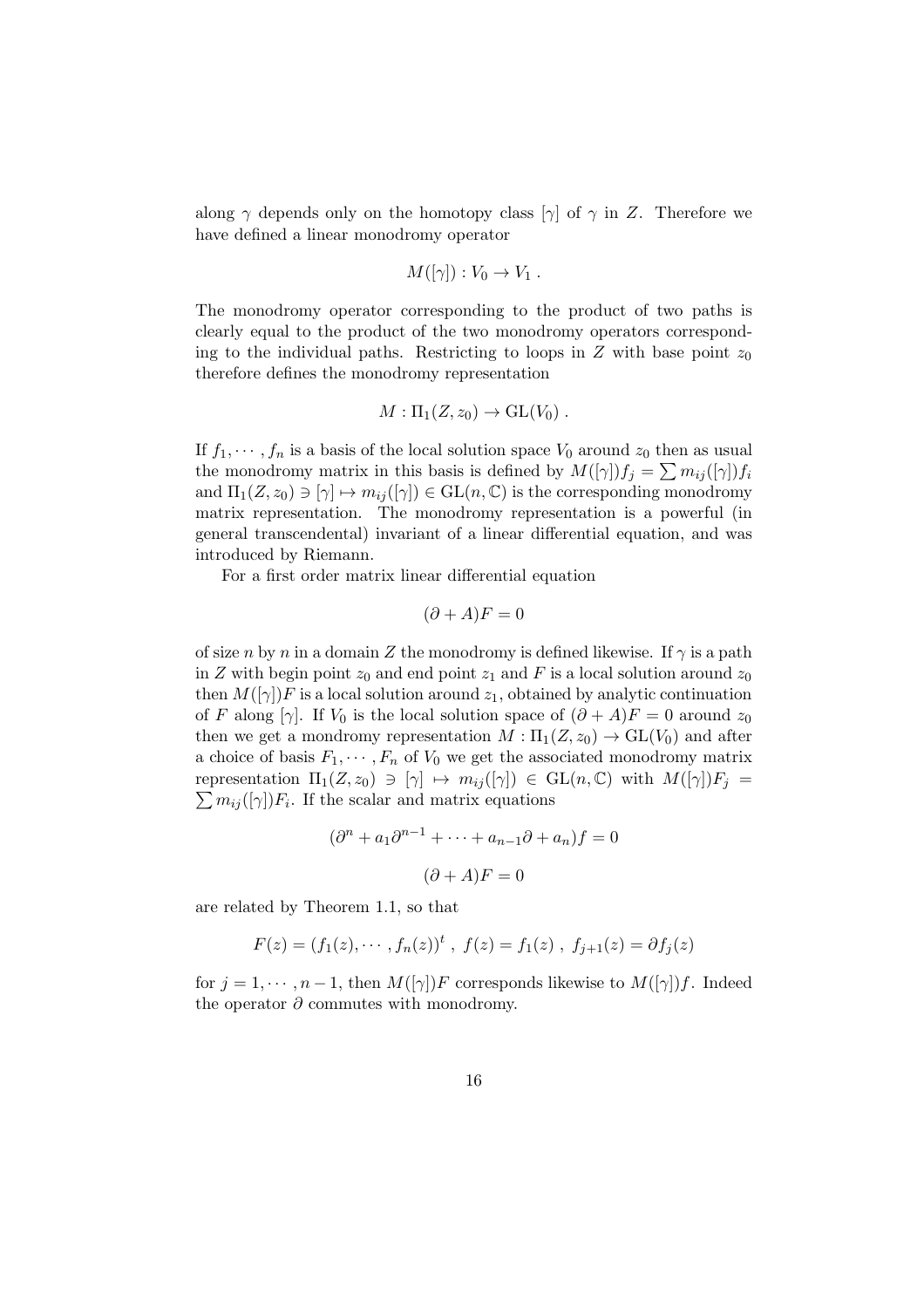#### 1.4 Regular singular points

Suppose  $Z \subset \mathbb{C}$  is a domain with base point  $z_0$ . Consider the linear system of differential equations

$$
(\partial + A)F = 0
$$

with  $A = (a_{ij})_{1 \le i,j \le n}$  and  $a_{ij} = a_{ij}(z)$  holomorphic functions on Z. Suppose we choose a basis  $F_1, \dots, F_n$  of the local solution space  $V_0$  around  $z_0$ . If we write  $F_j = (f_{1j}, \dots, f_{nj})^t$  then  $F = (f_{ij})$  is called a local solution matrix around  $z_0$ . Let  $\gamma \in \Pi_1(Z, z_0)$  be a loop in Z based at  $z_0$  and let  $M = M(|\gamma|) : V_0 \to V_0$  be the corresponding monodromy operator. The monodromy matrix  $(m_{jk})_{1\leq j,k\leq n}$  with respect to the basis  $F_1, \dots, F_n$  is defined by the usual relations

$$
M(F_k) = \sum m_{jk} F_j.
$$

Under the monodromy operator M the matrix entry  $f_{ik}$  of the local solution matrix  $F = (F_1, \dots, F_n)$  transforms into  $M(f_{ik}) = \sum m_{jk} f_{ij}$ . In other words we get

$$
M(F) = FM
$$

so that the monodromy operator M acts on the local solution matrix  $(f_{ij})$ by multiplication on the right with the monodromy matrix  $(m_{ik})$ .

**Example 1.19.** Let  $\theta = z\partial = z\frac{d}{dz}$  and consider the linear system

$$
(\partial + B/z)F = 0 \Leftrightarrow (\theta + B)F = 0
$$

with  $B = (b_{ij})_{1 \le i,j \le n} \in \text{Mat}(n, \mathbb{C})$  a scalar matrix. For the domain Z we take  $\mathbb{C}^{\times}$ , say with base point  $z_0 = 1$ . As local solution matrix around  $z_0 = 1$ we can take

$$
F(z) = z^{-B} = e^{-B \log z}
$$

which defines a single valued solution matrix on  $\mathbb{C} - (-\infty, 0]$  by taking the branch  $\log 1 = 0$ . If  $\gamma(t) = e^{2\pi i t}$  for  $t \in [0, 1]$  then the monodromy operator  $M = M(\gamma)$  has monodromy matrix

$$
M = e^{-2\pi iB}.
$$

Let us now take for the domain  $Z$  the punctured disc

$$
D_{r_0}^{\times} = \{ z \in \mathbb{C}; 0 < |z| < r_0 \}
$$

for some  $r_0 > 0$  with base point  $z_0 = r_0/2$ , and consider the linear system  $(\partial + A)F = 0$  with coefficients holomorphic on  $D_{r_0}^{\times}$ . Let  $F = (F_1, \dots, F_n) =$  $(f_{ij})$  be a local solution matrix around  $z_0 = r_0/2$ . Let  $\gamma$  be the loop  $\gamma(t) =$  $r_0e^{2\pi it}/2$  and let M be the matrix of the monodromy operator  $M([\gamma])$ .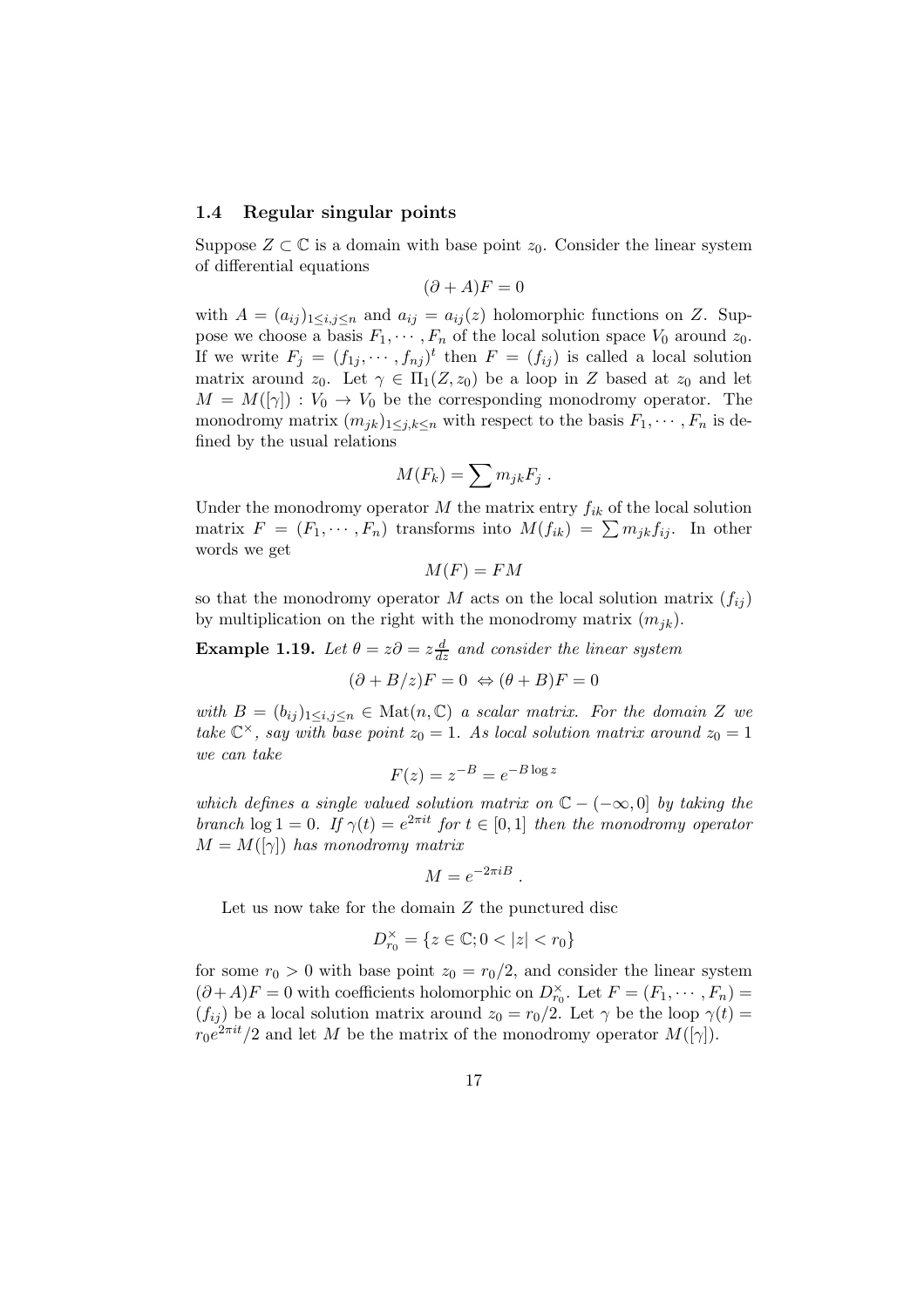**Proposition 1.20.** The exponential map  $\exp : \text{Mat}(n, \mathbb{C}) \to \text{GL}(n, \mathbb{C})$  is a surjection.

 $\Box$ 

Proof. This follows from the Jordan decomposition.

Choose  $B \in \text{Mat}(n, \mathbb{C})$  with  $M = e^{-2\pi i B}$ . The matrix B is not unique, but can be fixed uniquely by the requirement  $0 \leq \Re \lambda < 1$  for each eigenvalue  $\lambda$  of B. Consider the matrix valued holomorphic function

$$
G(z) = F(z)z^B = F(z)e^{B \log z}
$$

around  $z_0 = r_0/2$  with the branch fixed by  $\log(r_0/2) > 0$ . Because  $F(z)$ and  $z^B$  are nonsingular we have  $G(z) \in GL(n, \mathbb{C})$ . Both  $F(z)$  and  $z^B$  have analytic continuation along loops  $\gamma$  in  $D_{r_0}^{\times}$  based at  $z_0$ , and therefore also the product  $G(z)$  has analytic continuation. For the monodromy operator  $M = M(\gamma)$  along  $\gamma$  we find

$$
M(G(z)) = M(F(z))M(z^{B}) = F(z)Mz^{B}e^{2\pi i B} = G(z)
$$

because  $z^B e^{2\pi i B} = e^{2\pi i B} z^B$  and  $M = e^{-2\pi i B}$ . Therefore the function  $G(z)$ has trivial monodromy, so is univalued and holomorphic on  $D_{r_0}^{\times}$ . Hence the function  $G(z)$  has a Laurent series expansion

$$
G(z) = \sum_{k=-\infty}^{\infty} G_k z^k
$$

with coefficients matrices  $G_k \in \text{Mat}(n, \mathbb{C})$ , which converges on  $D_{r_0}^{\times}$ . The original local solution matrix  $F(z)$  is therefore of the form

$$
F(z) = G(z)z^{-B}
$$

with  $G: D_{r_0}^{\times} \to GL(n, \mathbb{C})$  univalued and holomorphic. The multivalued behaviour of  $F(z)$  is just a consequence of the factor  $z^{-B}$ .

**Definition 1.21.** The solutions of  $(\partial + A)F = 0$  have moderate growth near the singular point  $z = 0$  if for each sector

$$
\{z \in D_{r_0}^\times; \theta_1 < \arg z < \theta_2\}
$$

with  $\theta_1 < \theta_2 < \theta_1 + 2\pi$  and each holomorphic solution  $F(z)$  on this sector there exist constants  $C > 0$  and  $D \in \mathbb{R}$  with

$$
|F(re^{i\theta})| \le Cr^D
$$

on this sector.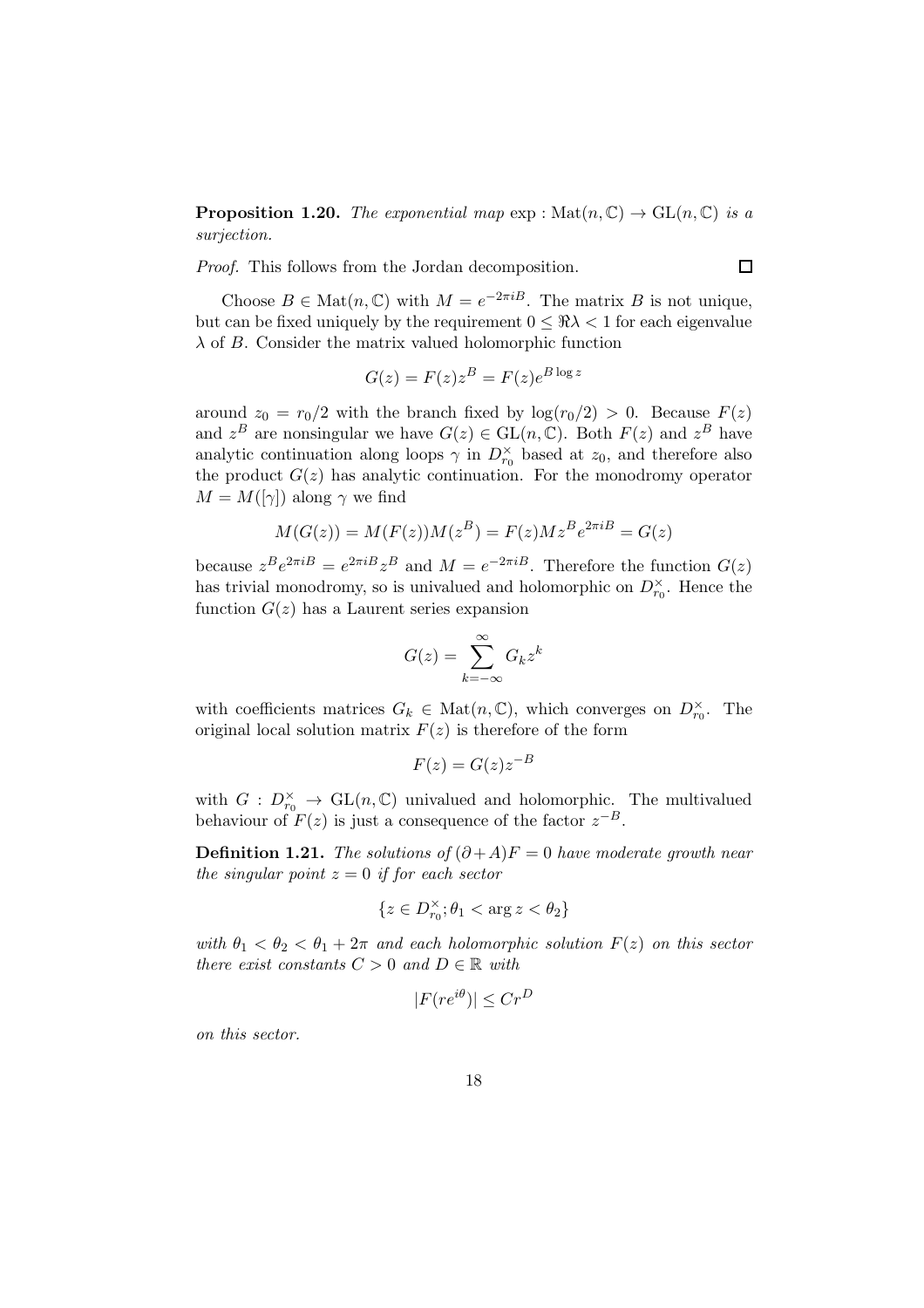It is clear that the solution matrix  $F(z)$  has moderate growth near  $z = 0$ if and only if the matrix function  $G(z)$  has a pole or a removable singularity at  $z=0$ .

**Definition 1.22.** The linear system  $(\partial + A)F = 0$  on the punctured disc  $D_{r_0}^\times$  has a regular singular point at  $z=0$  if  $z\mapsto zA(z)$  is holomorphic at  $z = 0$ , or equivalently if the linear system has the form  $(\theta + B)F = 0$  with  $z \mapsto B(z) = zA(z)$  holomorphic at  $z = 0$ . Here we always denote  $\theta = z\partial$ .

**Theorem 1.23.** If the linear system  $(\partial + A)F = 0$  has a regular singularity at  $z = 0$  then all solutions have moderate growth at  $z = 0$ .

We first prove a lemma.

**Lemma 1.24.** If  $(a, b) \ni r \mapsto F(r) \in \mathbb{R}^n - \{0\}$  is smooth then

$$
\left|\frac{d}{dr}|F(r)|\right| \leq \left|\frac{dF}{dr}(r)\right|.
$$

*Proof.* Suppose  $F(r) = (f_1(r), \dots, f_n(r))^t$ . Then we get

$$
\frac{d}{dr}|F(r)| = \frac{d}{dr}\left(\sum_{1}^{n}f_j(r)^2\right)^{\frac{1}{2}} = \left(\sum_{1}^{n}f_j(r)^2\right)^{-\frac{1}{2}}\left(\sum_{1}^{n}f_j(r)\frac{df_j}{dr}(r)\right)
$$

which in absolute value is  $\leq |\frac{dF}{dr}(r)|$  by the Cauchy inequality.

We now come to the proof of the above theorem.

 $\Box$ 

*Proof.* For  $0 < r < r_1 < r_0$  we have

$$
\log|F(re^{i\theta})| - \log|F(r_1e^{i\theta})| \le \int_r^{r_1} |\frac{d}{ds}\log|F(se^{i\theta})||ds
$$
  
= 
$$
\int_r^{r_1} |F(se^{i\theta})|^{-1} |\frac{d}{ds}|F(se^{i\theta})||ds \le \int_r^{r_1} |F(se^{i\theta})|^{-1} |\frac{d}{ds}F(se^{i\theta})|ds
$$
  
= 
$$
\int_r^{r_1} |F(se^{i\theta})|^{-1} |\partial F(se^{i\theta})|ds \le M \int_r^{r_1} s^{-1}ds = M \log \frac{r_1}{r}
$$

with  $M = \max\{|zA(z)|; |z| \leq r_1\} < \infty$  by assumption. Because the natural logarithm is monotonically increasing we find

$$
|F(re^{i\theta})| \leq (\frac{r_1}{r})^M |F(r_1 e^{i\theta})|,
$$

such that for  $C = \max\{r_1^M | F(r_1 e^{i\theta}) |; \theta_1 \le \theta \le \theta_2\}$  and  $D = -M$  the required inequality of Definition 1.21 is obtained.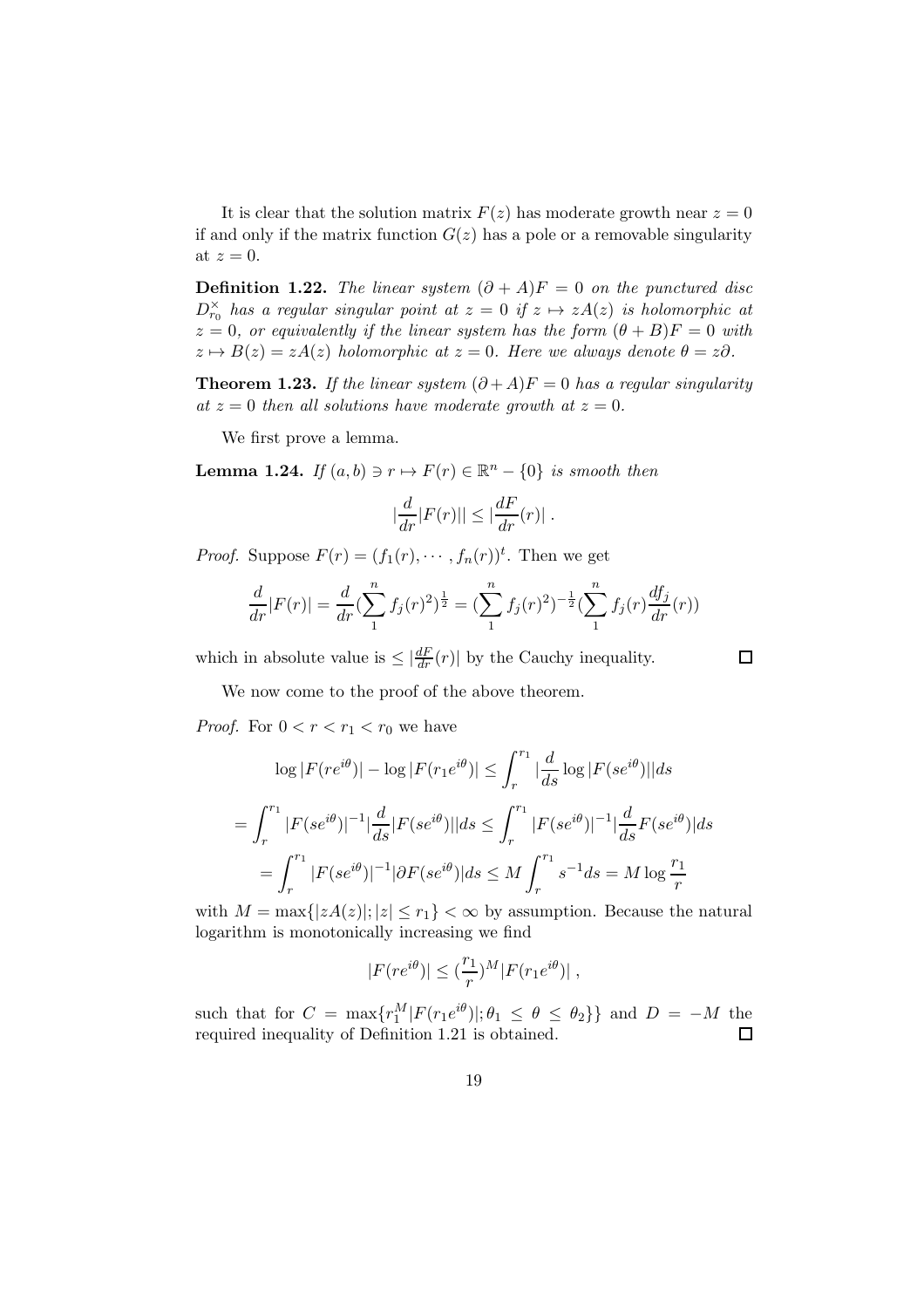The converse of the above theorem is not true, in the sense that for a linear system having a regular singularity at  $z = 0$  it is not a necessary condition for the solutions having moderate growth at  $z = 0$ .

**Example 1.25.** For  $n = 2$  consider the linear system  $(\theta + B)F = 0$  on  $\mathbb{C}^{\times}$ with coefficients matrix

$$
B=\begin{pmatrix}0&-z^k\\0&k\end{pmatrix}
$$

for some  $k \in \mathbb{Z}$  and  $F = (f_1, f_2)^t$ . Spelled out the linear system becomes

$$
z\partial f_1 - z^k f_2 = 0 , z\partial f_2 + k f_2 = 0 .
$$

The second equation (after multiplication by  $z^{k-1}$ ) becomes  $\partial(z^k f_2) = 0$ . Hence  $f_2 = c_2 z^{-k}$  for some integration constant  $c_2$ . Substitution in the first equation gives  $z\partial f_1 - c_2 = 0$ , and therefore  $f_1 = c_1 + c_2 \log z$  for a second integration constant  $c_1$ . Hence the general solution becomes

$$
F(z) = (f_1(z), f_2(z))^t = c_1(1,0)^t + c_2(\log z, z^{-k})^t.
$$

These functions have moderate growth for all  $k \in \mathbb{Z}$ , but clearly for  $k \leq -1$ the linear system is not regular singular at  $z = 0$ . Therefore being regular singular of  $(\partial + A)F = 0$  at  $z = 0$  is a sufficient, but not a necessary condition for the solutions having moderate growth around  $z = 0$ .

Let us now consider a linear system with a regular singularity at  $z = 0$ , so a linear system of the form

$$
(\partial + A)F = 0
$$

or equivalently

$$
(\theta + B)F = 0
$$

with  $\theta = z\partial$  and  $B = zA$  holomorphic on the disc  $D_{r_0} = \{|z| < r_0\}$  for some  $r_0 > 0$ . Hence the power series

$$
B(z) = \sum_{0}^{\infty} B_k z^k
$$

with  $B_k \in \text{Mat}(n, \mathbb{C})$  converges on  $D_r$ . The Frobenius method consists in the substition of a formal series

$$
F(z) = zs \sum_{0}^{\infty} F_k z^k = \sum_{0}^{\infty} F_k z^{s+k}
$$

with  $s \in \mathbb{C}$  undetermined and  $F_k \in \mathbb{C}^n$  undetermined. We have the following analogue of Proposition 1.2.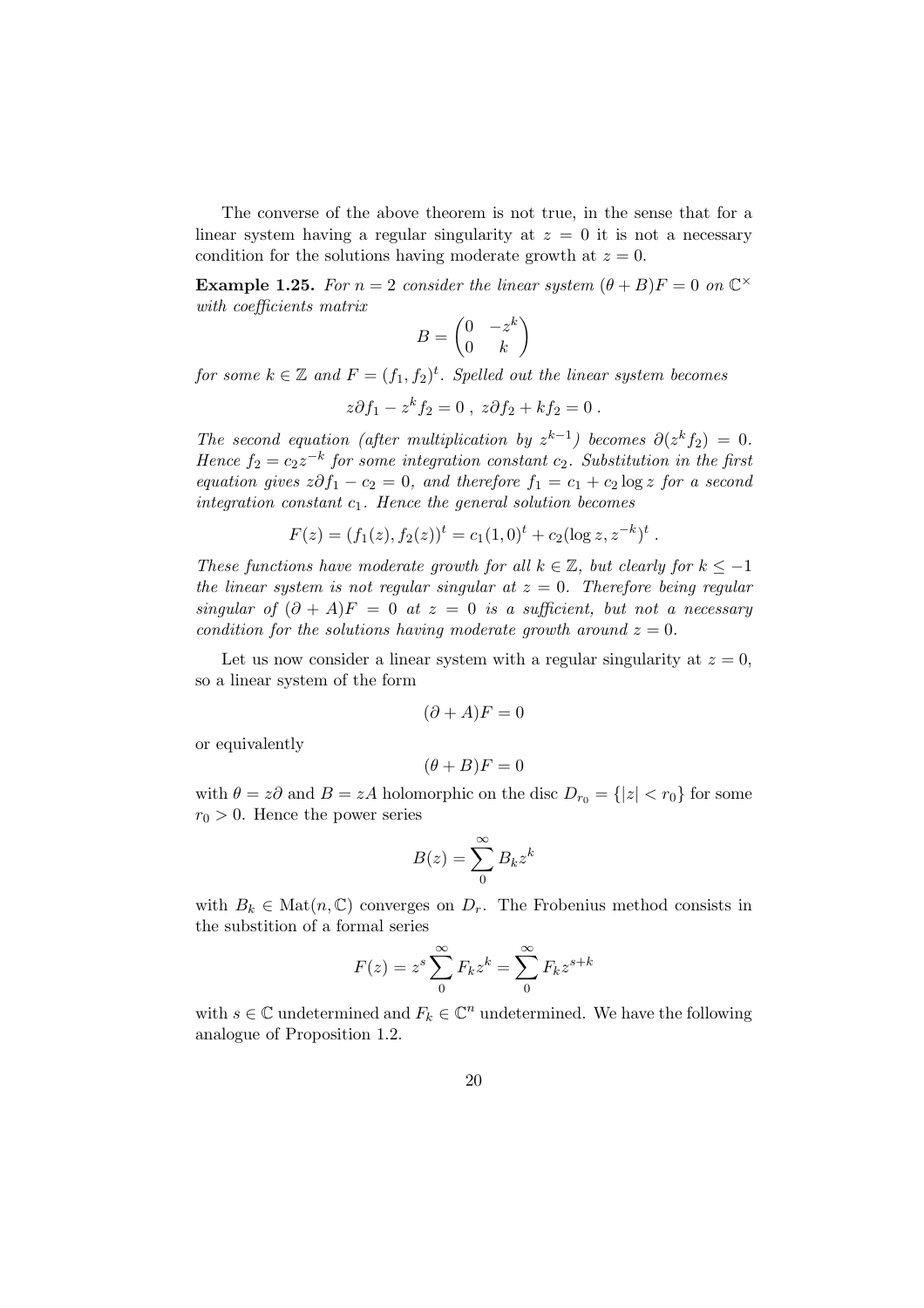**Proposition 1.26.** The formal series  $F(z) = z^s \sum_{i=0}^{\infty} F_k z^k$  is a solution of  $(\theta + B)F = 0$  with  $B(z) = \sum_{n=0}^{\infty} B_k z^k$  if and only  $\overline{ij}$ 

$$
(s+B_0)F_0=0
$$

and

$$
(s + k + 1 + B_0)F_{k+1} + \sum_{l=0}^{k} B_{k+l-l}F_l = 0
$$

for all  $k \in \mathbb{N}$ .

*Proof.* This is a direct computation using  $\theta(z^{s+k}) = (s+k)z^{s+k}$ .

 $\Box$ 

**Definition 1.27.** The characteristic equation  $det(s + B_0) = 0$  is called the indicial equation and the roots of the indicial equation are called the exponents of the differential equation  $(\theta + B)F = 0$  at  $z = 0$ .

**Corollary 1.28.** Consider the linear system  $(\theta + B)F = 0$  with a regular singularity at  $z = 0$ . If s is an exponent but  $(s+k+1)$  is not an exponent for all  $k \in \mathbb{N}$  then there exists for each  $F_0 \in \text{Ker}(s+B_0)$  a unique formal solution  $F(z) = z^s \sum_{0}^{\infty} F_k z^k$  with  $F_{k+1} \in \mathbb{C}^n$  given by the recurrence relations in Proposition 1.26.

Proof. This is clear from the recurrence relations in Proposition 1.26 because  $(s + k + 1 + B_0)$  is invertible for all  $k \in \mathbb{N}$ . □

**Theorem 1.29.** The formal solution  $F(z) = z^s \sum_{i=0}^{\infty} F_k z^k$  with  $F_k \in \mathbb{C}^n$ given by Proposition 1.26 converges on  $D_{r_0}$ .

*Proof.* Because  $B(z) = \sum_{0}^{\infty} B_k z^k$  converges on  $D_{r_0}$  we know by Lemma 1.4  $\forall \rho \in (0,1)$  the existence of a constant  $M_{\rho} \geq 0$  such that

$$
|B_k| \le M_\rho(\rho r_0)^{-k} \ \forall k \in \mathbb{N} \ .
$$

Because  $(s + k + 1)$  is not an exponent for  $k \in \mathbb{N}$  there exists a constant  $K \geq 1$  such that

$$
|(s + k + 1 + B_0)^{-1}| \le K(k + 1)^{-1}
$$
.

Using this inequality one can show by induction on  $k$  (as in the proof of Theorem 1.5) that

$$
|F_k| \le M_{\rho}(M_{\rho} + 1) \cdots (M_{\rho} + k - 1)K^k(\rho r_0)^{-k}|F_0|/k!
$$

for all  $k \in \mathbb{N}$ . Hence the formal series  $F(z) = z^s \sum_{n=0}^{\infty} F_k z^k$  converges on the disc  $|z| < r_0/K$ . But then the series also converges on  $D_{r_0}$  as solution of the differential equation  $(\theta + B)F = 0$ .  $\Box$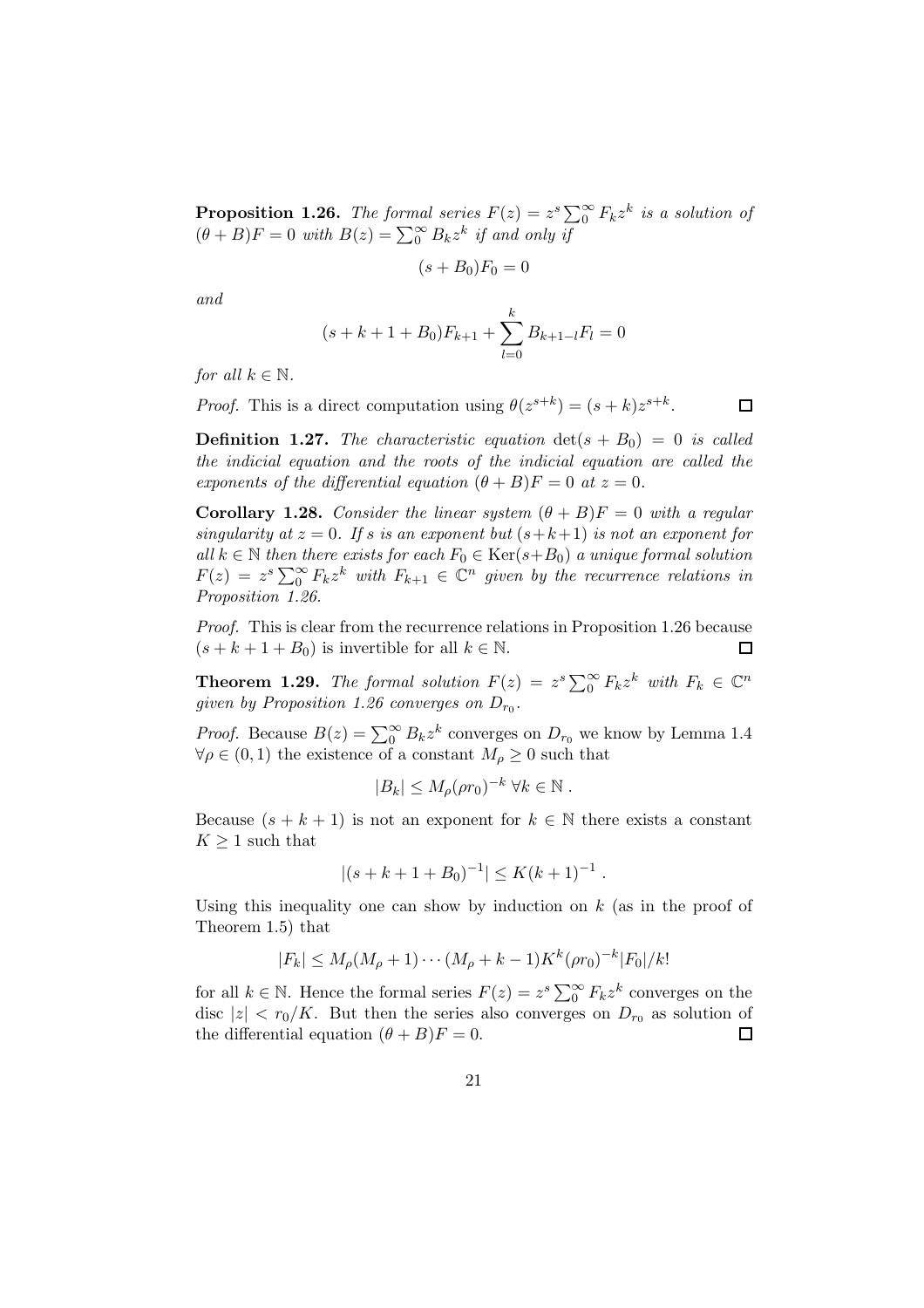**Corollary 1.30.** Consider a linear system  $(\theta + B)F = 0$  on  $D_{r_0}^{\times}$  with a regular singularity at  $z = 0$ . Suppose the exponents  $s_1, \dots, s_n$  at  $z = 0$  are modulo  $\mathbb Z$  distinct:  $s_i - s_j \notin \mathbb Z$  for  $i \neq j$ . Then the n solutions

$$
F_j(z) = z^{s_j} (F_{j0} + F_{j1}z + F_{j2}z^2 + \cdots)
$$

with  $0 \neq F_{j0} \in \text{Ker}(s_j + B_0)$  for  $j = 1, \dots, n$  are a basis of the local solution space, say around  $z = r_0/2$  (with  $z^s = e^{s \log z}$  and  $\Im(\log(r_0/2)) = 0$ ).

**Proposition 1.31.** Consider the linear system  $(\theta + B)F = 0$  with a regular singularity at  $z = 0$ . The matrix  $e^{-2\pi i B_0}$  lies in the closure of the conjugation orbit of the monodromy matrix  $M_0$ . In particular  $e^{-2\pi i B_0}$  and  $M_0$  have the same characteristic polynomial.

*Proof.* In polar coordinates  $z = re^{i\theta}$  we integrate  $(\theta + B)F = 0$  along circles r = constant. Because  $\theta = z\partial = -i d/d\theta$  we get

$$
(\frac{d}{d\theta} + iB_0 + rC(r, \theta))F(r, \theta) = 0
$$

for  $0 \le r < r_0, 0 \le \theta \le 2\pi$  and  $C(r, \theta) = r^{-1}i(B(re^{i\theta}) - B_0)$ . Let now  $F(r, \theta)$ be the solution matrix with initial value  $F(r, 0) = I_n$  for all  $r \in [0, r_0)$ . Then  $M(r) = F(r, 2\pi)$  is the monodromy matrix obtained by analytic continuation along paths  $\gamma_r(t) = re^{2\pi i t}$  with time t and fixed  $r \in (0, r_0)$ . Hence  $M(r)$ is conjugated with  $M_0$  for all  $r \in (0, r_0)$ . The function  $C(r, \theta)$  is continuous for  $(r, \theta) \in [0, r_0) \times [0, 2\pi]$ . Hence the solution  $F(r, \theta)$  with continuous initial value  $F(0, \theta)$  for  $\theta \in [0, 2\pi]$  is also continuous for  $(r, \theta) \in [0, r_0) \times [0, 2\pi]$ . Hence  $M(0) = F(0, 2\pi)$  is equal to the limit of  $M(r)$  for  $r \downarrow 0$ . However  $M(0) = e^{-2\pi i B_0}$  by direct integration, since  $rC(r,\theta)$  vanishes in the limit for  $r \downarrow 0$ . This proves the proposition.  $\Box$ 

**Corollary 1.32.** A matrix in  $GL_n(\mathbb{C})$  is called regular if the conjugacy class has maximal dimension  $n(n-1)$ , or equivalently if the centralizer in  $GL_n(\mathbb{C})$  has minimal dimension n. If the matrix  $e^{-2\pi i B_0}$  is regular then M and  $e^{-2\pi i B_0}$  are conjugated.

**Example 1.33.** Consider the linear system  $(\theta + B)F = 0$  for  $n = 2$  and with coefficients matrix

$$
B=\begin{pmatrix}0&-z^k\\0&k\end{pmatrix}
$$

for some  $k \in \mathbb{Z}$  discussed in Example 1.25. Relative to the solution matrix

$$
F = \begin{pmatrix} 1 & \log z \\ 0 & z^{-k} \end{pmatrix}
$$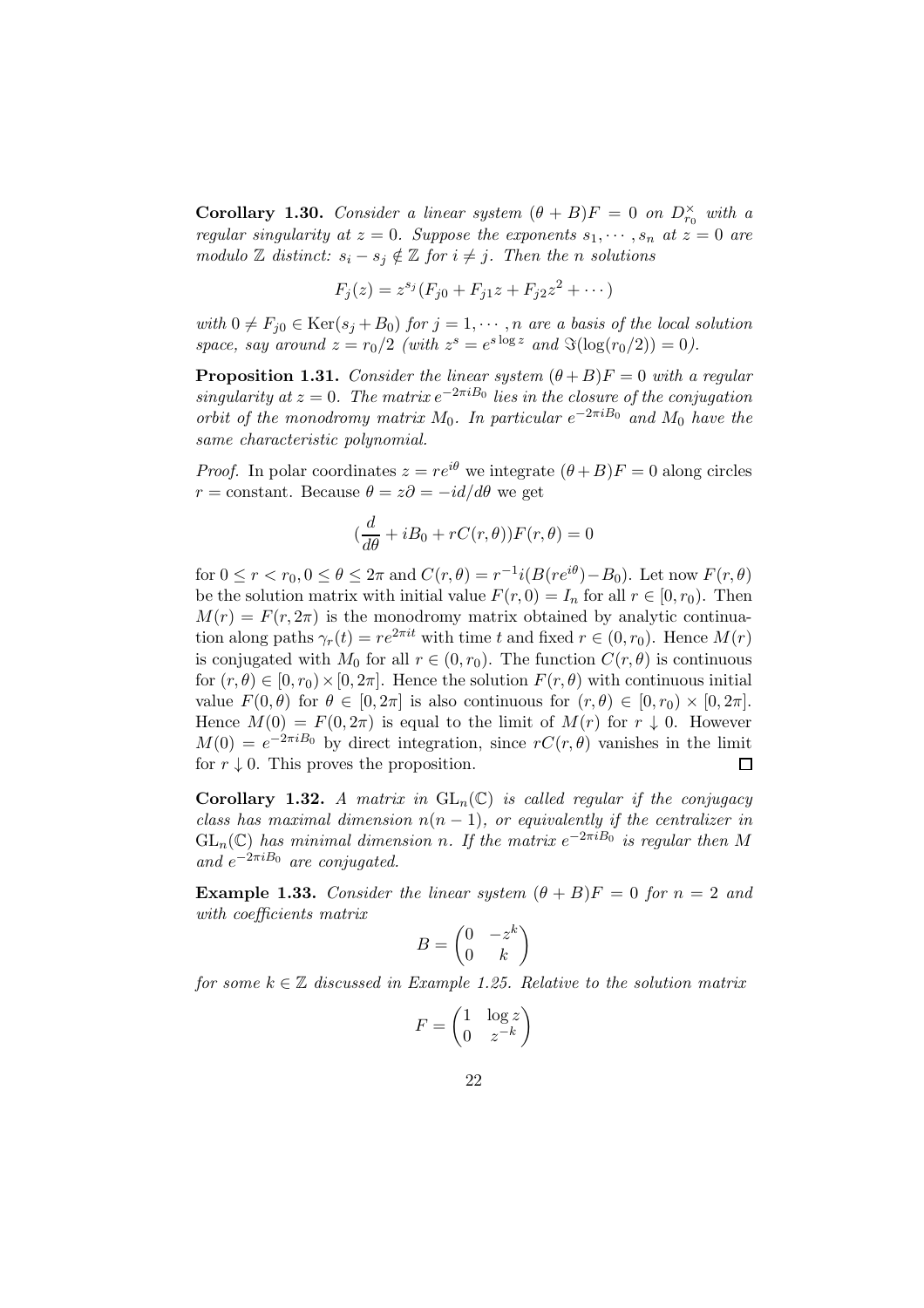the monodromy matrix around  $z = 0$  is given by

$$
M=\begin{pmatrix} 1 & 2\pi i \\ 0 & 1 \end{pmatrix}
$$

while for  $k \geq 1$  the matrix  $e^{2\pi i B_0}$  is the identity matrix. Hence the matrices M and  $e^{-2\pi i B_0}$  need not be conjugated. The conjugacy class of M consists of all regular unipotent matrices, and the identity matrix lies in the closure of this orbit.

Definition 1.34. A first order system of differential equations  $(\partial+A)F=0$ on the complement of a finite set S in the projective line  $\mathbb P$  is called Fuchsian if all its singular points are regular singular.

A first order system  $(\partial + A)F = 0$  is regular at  $z = \infty$  if and only  $A(z) = O(z^{-2})$  for  $z \to \infty$ . Hence the general form of a first order Fuchsian system with regular singularities at  $z_1, \dots, z_m$  in the complex plane  $\mathbb C$  and regular at  $z = \infty$  is

$$
(\partial + A)F = 0 \, , \, A(z) = \frac{A_1}{z - z_1} + \dots + \frac{A_m}{z - z_m}
$$

for certain matrices  $A_1, \dots, A_m \in \text{Mat}(n, \mathbb{C})$  with  $A_1 + \dots + A_m = 0$ . If the latter condition is dropped then  $z = \infty$  becomes also a regular singular point.

#### 1.5 The theorem of Fuchs

Consider the  $n^{th}$  order scalar differential equation

$$
(\partial^n + a_1 \partial^{n-1} + \dots + a_{n-1} \partial + a_n) f = 0
$$

with coefficients holomorphic on the puntured disc  $D_{r_0}^{\times}$  for some  $r_0 > 0$ .

**Lemma 1.35.** If  $\theta = z\partial$  then  $z^k \partial^k = \theta(\theta - 1) \cdots (\theta - k + 1)$  for  $k \in \mathbb{N}$ .

*Proof.* By induction on  $k$  we have

$$
z^{k+1}\partial^{k+1} = z\theta(\theta - 1)\cdots(\theta - k + 1)\partial = (\theta - 1)(\theta - 2)\cdots(\theta - k)z\partial
$$

because  $z\theta = (\theta - 1)z \Leftrightarrow \theta z = z(\theta + 1)$  by the Leibniz product rule.

 $\Box$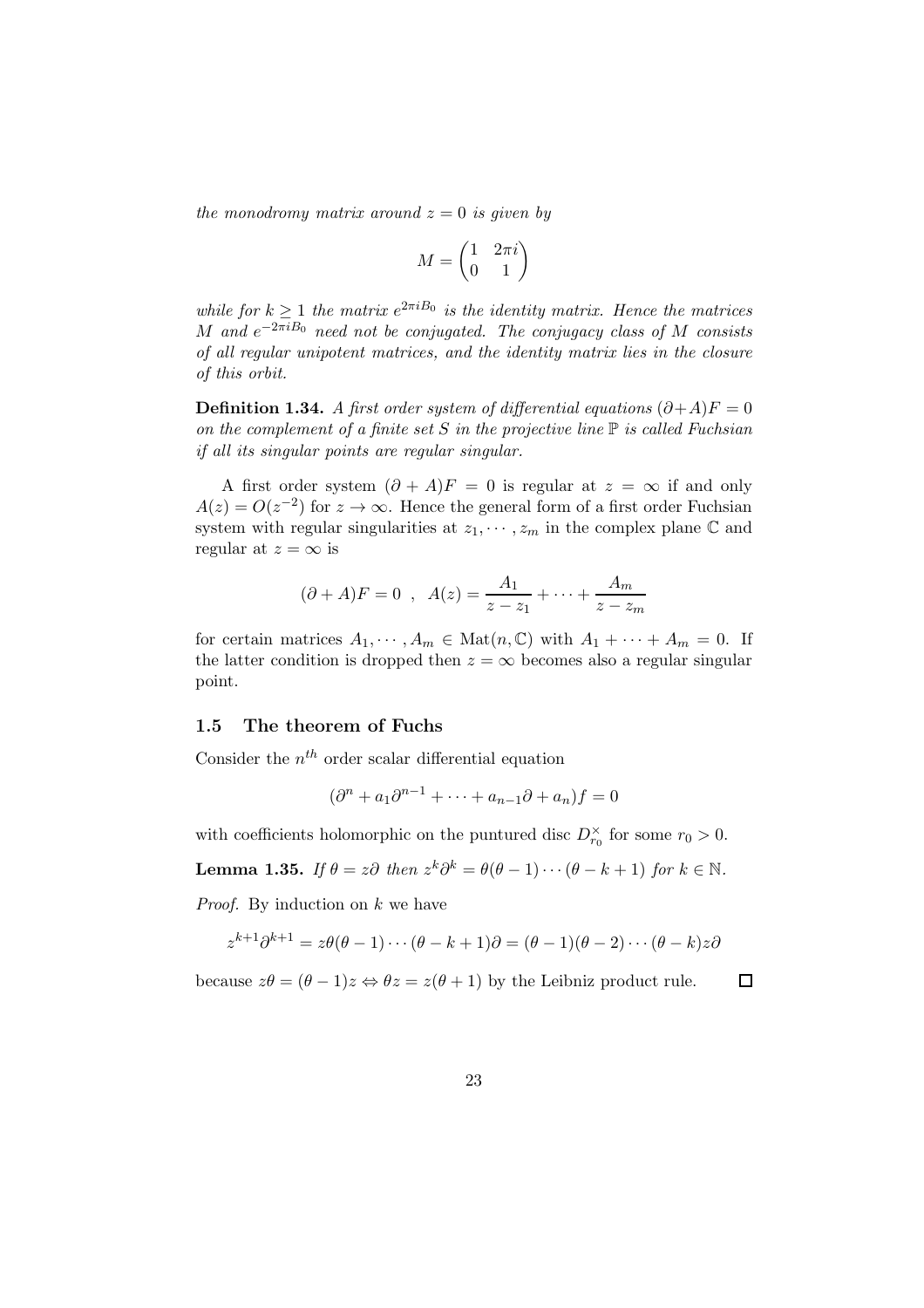Multiplying the above differential equation by  $z^n$  we can rewrite this equation in the form

$$
(\theta^n + b_1 \theta^{n-1} + \dots + b_{n-1} \theta + b_n) f = 0
$$

with the transition from the functions  $\{1, za_1, z^2a_2, \dots, z^n a_n\}$  to the new coefficients  $\{1, b_1, b_2, \cdots, b_n\}$  given by an integral unitriangular matrix (with unitriangular meaning lower triangular with 1 on the diagonal). Note that the collection of unitriangular matrices in  $GL_n(\mathbb{Z})$  is a group.

**Definition 1.36.** The point  $z = 0$  is a regular singular point of the above  $n^{th}$  order scalar differential equation if  $z^j a_j$  is holomorphic at  $z = 0 \; \forall j$  or equivalently if  $b_i$  is holomorphic at  $z = 0 \ \forall j$ .

The next result is called the theorem of Fuchs. It marks an important difference between first order matrix systems and  $n^{th}$  order scalar differential equations.

**Theorem 1.37.** The point  $z = 0$  is a regular singularity of the above  $n^{th}$ order scalar differential equation if and only if all solutions around  $z = 0$ have moderate growth.

*Proof.* Suppose  $z = 0$  is a regular singular point of the  $n^{th}$  order scalar differential equation, so  $b_1, \dots, b_n$  are holomorphic around  $z = 0 \forall j$ . We associate to the  $n^{th}$  order scalar differential equation a first order matrix system

$$
(\theta + B)F = 0
$$

with the coefficient matrix  $B$  given by

|                 |                | $\overline{0}$                | $\begin{matrix} 0 \end{matrix}$ | $\ldots$ . |                |               |
|-----------------|----------------|-------------------------------|---------------------------------|------------|----------------|---------------|
|                 | $\overline{0}$ | $-1$                          | $\overline{0}$                  | .          |                |               |
|                 | $\overline{0}$ | $\overline{0}$                | $-1$                            | $\cdots$   | $\overline{0}$ |               |
| $\overline{0}$  | 0              | 0                             | $\overline{0}$                  | $\cdots$   |                |               |
|                 | $\pm$ $\pm$    |                               |                                 |            | $\frac{1}{2}$  | $\vdots$      |
|                 | $0\qquad 0$    | $\overline{0}$                | $\overline{0}$                  | $\ddots$   |                |               |
| $\setminus b_n$ |                | $b_{n-1}$ $b_{n-2}$ $b_{n-3}$ |                                 |            |                | $b_2$ $b_1$ / |

and

$$
F = (f, \theta f, \theta^2 f, \cdots, \theta^{n-1} f)^t.
$$

This  $F$  is a solution of this first order matrix system if and only if the first coordinate f of F is a solution of the  $n<sup>th</sup>$  order scalar differential equation. Hence f has moderate growth around  $z = 0$  by Theorem 1.23.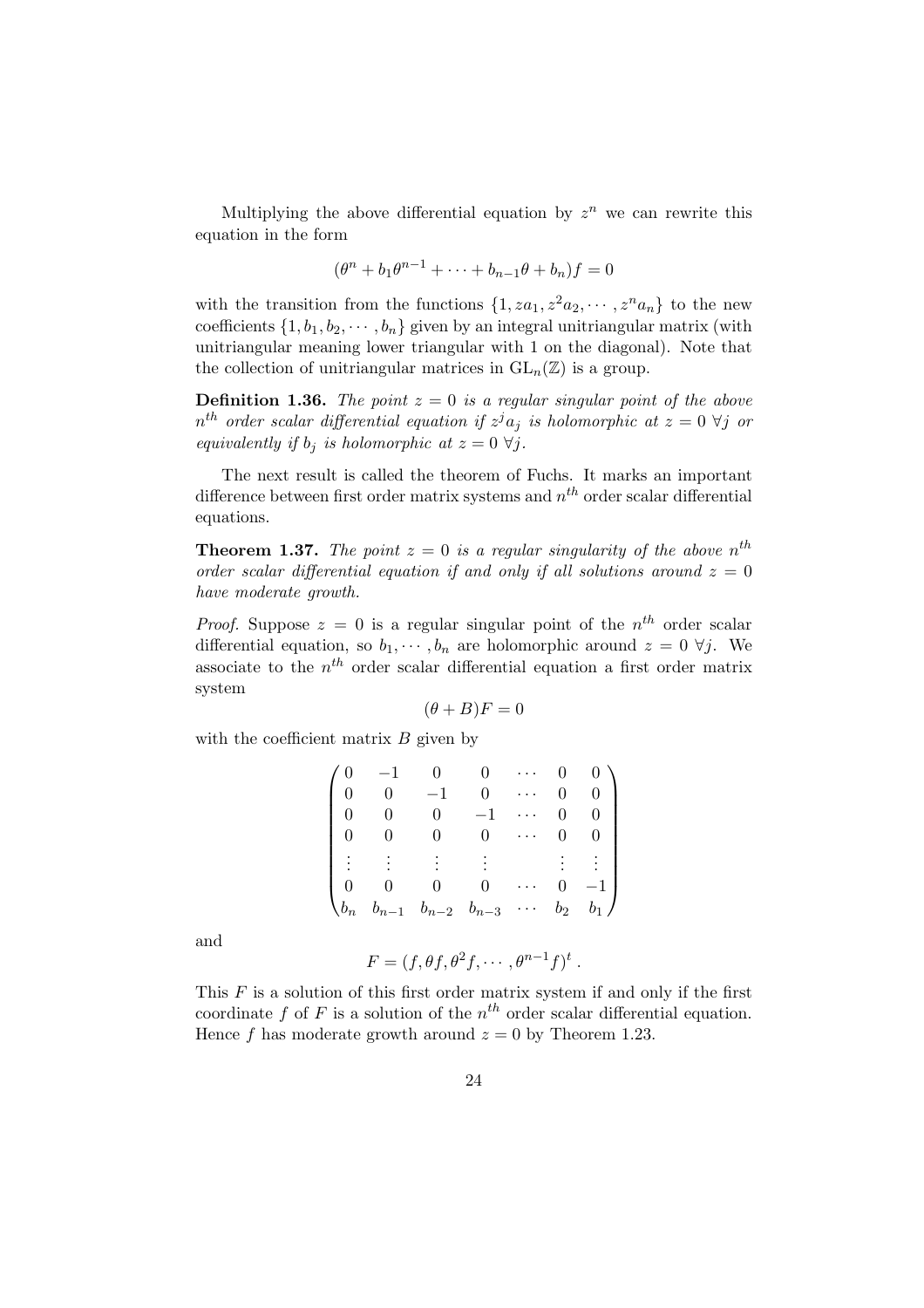Conversely, suppose that all solutions of the  $n<sup>th</sup>$  order scalar differential equation have moderate growth around  $z = 0$ . We prove the statement by induction on the order  $n$  of the scalar equation. There always exists a multivalued holomorphic solution on  $\mathbb{D}_r^{\times}$  ( $r_0 > 0$  sufficiently small) of the form

$$
f_0(z) = z^s (1 + O(z)), \ z \to 0
$$

with exponent  $s \in \mathbb{C}$ . Indeed, just take a suitably normalized eigenvector of the monodromy operator  $M(\gamma(t) = r_0 e^{2\pi i t}/2)$  in the local solution space around  $z_0 = r_0/2$ . Consider the linear differential operators

$$
D = \theta^n + b_1 \theta^{n-1} + \dots + b_{n-1} \theta + b_n
$$

and

$$
E = f_0^{-1} \circ D \circ f_0 = \theta^n + c_1 \theta^{n-1} + \dots + c_{n-1} \theta + c_n.
$$

Here  $f_0$  stands for the  $0^{th}$  order linear differential operator of multiplication by  $f_0$ . Because  $f_0^{-1} \circ \theta \circ f_0 = \theta + \theta(f_0)/f_0$  with  $\theta(f_0)/f_0$  (univalued) holomorphic around  $z = 0$ , we conclude that  $b_1, \dots, b_n$  are holomorphic around  $z = 0$  if and only if  $c_1, \dots, c_n$  are holomorphic around  $z = 0$ . Moreover  $E(1) = 0$  hence  $c_n = 0$ . In other words E factorizes as

 $E = F\theta$ 

with  $F = \theta^{n-1} + c_1 \theta^{n-2} + \cdots + c_{n-1}$ . The solutions g of  $E(g) = 0$  and h of  $F(h) = 0$  are related by  $h = \theta g$ . The solutions g of  $E(g) = 0$  are of the form  $g = f/f_0$  with f a solution of  $Df = 0$ . The solutions f of  $D(f) = 0$ have moderate growth around  $z = 0$  by assumption. Hence the solutions g of  $E(g) = 0$  have moderate growth around  $z = 0$ , but then also the solutions h of  $F(h) = 0$  have moderate growth around  $z = 0$ . By induction on the the order n of the scalar equation we can assume that  $c_1, \dots, c_{n-1}$ are holomorphic around  $z = 0$ . Because  $c_n = 0$  is holomorphic as well we conclude that  $b_1, \dots, b_n$  are holomorphic around  $z = 0$ . This completes the proof of the theorem of Fuchs. proof of the theorem of Fuchs.

**Definition 1.38.** If the  $n^{th}$  order scalar linear differential equation

 $Df = 0$ ,  $D = \theta^{n} + b_1 \theta^{n-1} + \dots + b_{n-1} \theta + b_n$ 

on  $D_{r_0}^{\times}$  has a regular singularity at  $z = 0$  then the degree n polynomial equation

$$
s^{n} + b_{1}(0)s^{n-1} + \cdots + b_{n-1}(0)s + b_{n}(0) = 0
$$

is called the indicial equation and its roots are called the exponents of  $Df = 0$ at  $z=0$ .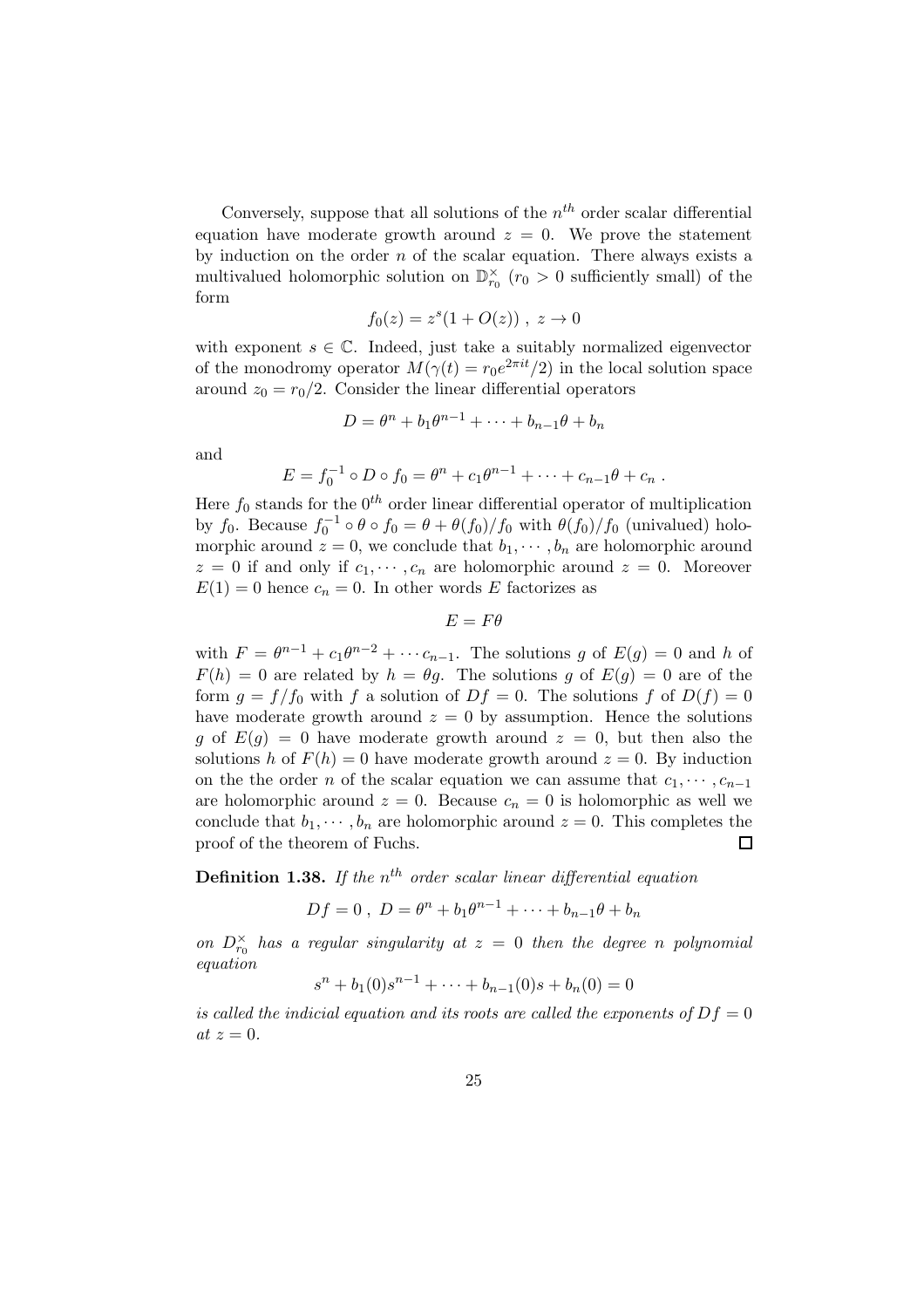A solution of  $Df = 0, D = \theta^n + b_1 \theta^{n-1} + \cdots + b_{n-1} \theta + b_n$  around the regular singular point  $z = 0$  of the form

$$
f(z) = z^s \sum_0^\infty f_k z^k
$$

with  $f_k \in \mathbb{C}, f_0 \neq 0$  is called a formal solution with exponent s. Such a formal solution is only possible if  $s$  is a root of the indicial equation. The coefficients  $f_k \in \mathbb{C}, k \in \mathbb{Z}$  of such a solution are again given by recurrence relations, and these have a unique solution (for given  $f_0$ ) if  $s + k$  is not an exponent  $\forall k \in \mathbb{Z}, k \geq 1$ . If the *n* exponents at  $z = 0$  are all distinct modulo Z then there exists a basis of formal solutions with these exponents. Using Theorem 1.29 it follows that these formal solutions have a positive radius of convergence.

The eigenvalues of the monodromy operator around  $z = 0$  are of the form  $e^{2\pi i s}$  with s an exponent at  $z = 0$ . However, just like in Proposition 1.31 the Jordan normal form of the monodromy operator around  $z = 0$  can not in general be deduced from the indicial equation, namely in case some exponents coincide modulo Z.

**Definition 1.39.** An  $n^{th}$  order scalar linear differential equation on the projective line  $\mathbb P$  minus the singular points of the form

$$
Df = 0, D = \partial^n + a_1 \partial^{n-1} + \dots + a_{n-1} \partial + a_n
$$

with rational coefficients  $a_1, \dots, a_n \in \mathbb{C}(z)$  is called a Fuchsian equation if all its singular points (possibly including  $z = \infty$ ) are regular singular.

In order to analyze the behaviour of an  $n^{th}$  order scalar linear differential equation at  $z = \infty$  one makes the substitution  $w = z^{-1}$  and considers the behaviour of the transformed equation at  $w = 0$ . The same strategy works for first order matrix systems. Remark that  $\theta = zd/dz = -wd/dw$ .

## 1.6 The Riemann–Hilbert problem

The general form of a first order Fuchsian system with regular singularities at  $z_1, \dots, z_m$  in the complex plane C and regular at  $z = \infty$  is

$$
(\partial + A)F = 0
$$
,  $A(z) = \frac{A_1}{z - z_1} + \dots + \frac{A_m}{z - z_m}$ 

for certain matrices  $A_1, \dots, A_m \in \text{Mat}(n, \mathbb{C})$  with  $A_1 + \dots + A_m = 0$ . If we choose an additional base point  $z_0$  in  $\mathbb C$  then the monodromy group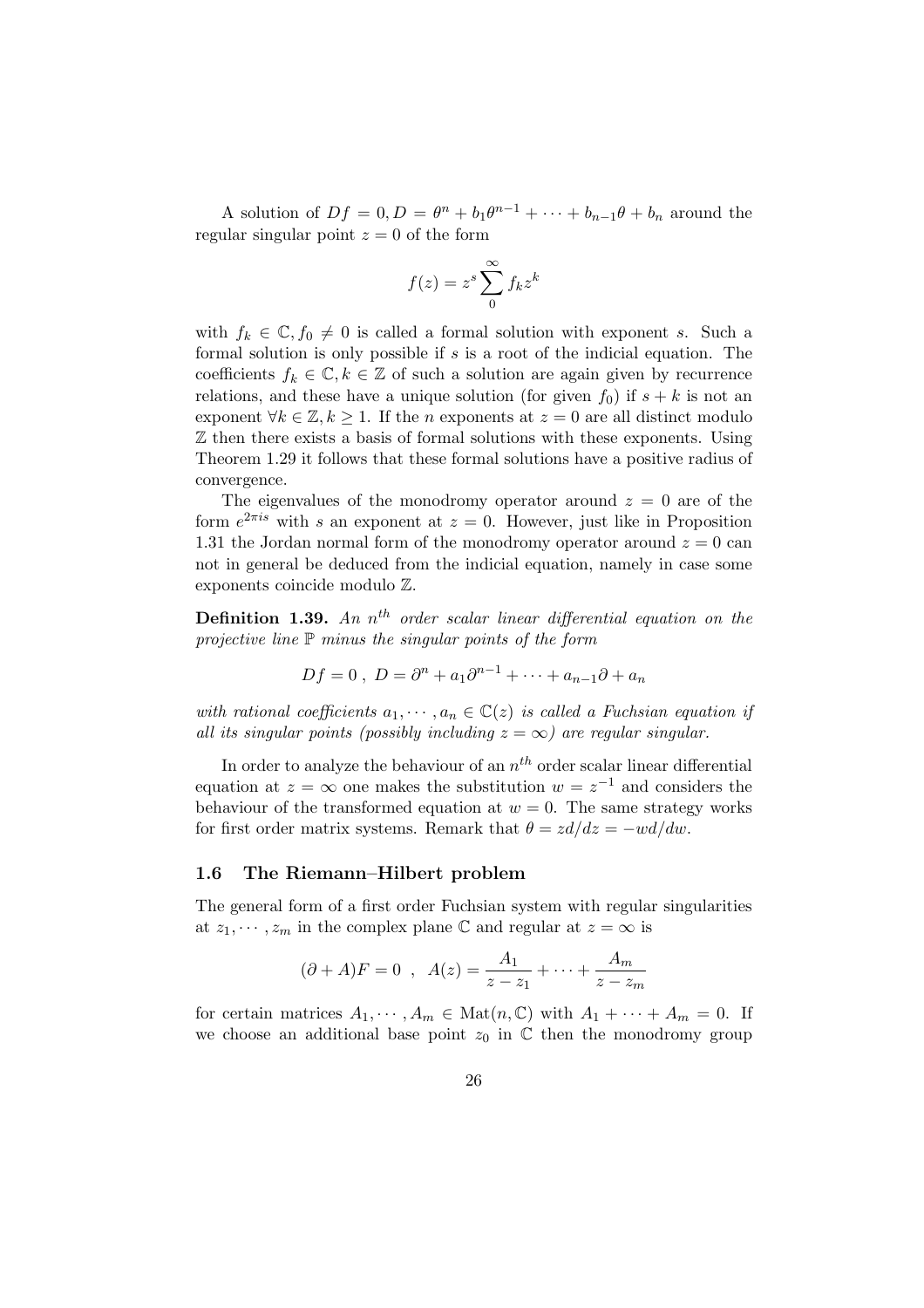$\Pi_1(\mathbb{P}-\{z_1,z_2,\cdots,z_m\},z_0)$  is the group with generators  $\gamma_1,\gamma_2,\cdots,\gamma_m$  as in the picture below, and the single relation  $\gamma_m \cdots \gamma_2 \gamma_1 = 1$ . The monodromy representation

$$
M: \Pi_1(\mathbb{P} - \{z_1, z_2, \cdots, z_m\}, z_0) \to \mathrm{GL}(n, \mathbb{C})
$$

is known, once we can compute the monodromy matrices  $M(\gamma_i) \in GL(n, \mathbb{C})$ for  $i = 1, 2, \cdots, m$ .



The calculation of the monodromy is easy in case  $n = 1$ , because the group  $GL(1,\mathbb{C})=\mathbb{C}^{\times}$  is Abelian. Indeed, in this case  $A_1=a_1,\cdots,A_m=a_m$ are just scalars, and the general solution of the above Fuchsian differential equation becomes  $c(z-z_1)^{-a_1}\cdots(z-z_n)^{-a_m}$  and so  $M(\gamma_j)=e^{-2\pi i a_j}$ . The case  $n \geq 2$  and  $m = 2$  is again easy to solve, because the fundamental group  $\Pi_1(\mathbb{C}^\times, 1) \cong \mathbb{Z}$  is Abelian. But for  $n \geq 2$  and  $m \geq 3$  both groups  $GL(n, \mathbb{C})$ and  $\Pi_1(\mathbb{P} - \{z_1, z_2, \cdots, z_m\}, z_0)$  are no longer Abelian, and the calculation of the monodromy representation seems to be an intractible transcendental problem.

However, in 1857 Riemann did show that for  $n = 2$  and  $m = 3$ , which amounts to the case of the Euler–Gauss hypergeometric equation, one can describe the monodromy representation in terms of the local exponents in an algebraic way. On the basis of this example Riemann expected (unpublished, but in his Nachlass) that all representations of  $\Pi_1(\mathbb{P} - \{z_1, \dots, z_m\}, z_0)$  of dimension *n* might occur as monodromy representations of a first order Fuchsian system of rank n with regular singular points at  $z_1, \dots, z_m$ . The fact that both Fuchsian systems of rank  $n$  with  $m$  prescribed regular singular points and a representations of dimension  $n$  of the fundamental group of their complement have the same number of moduli, namely  $n^2(m-2)+1$ , is at least an indication that this question might have a positive answer.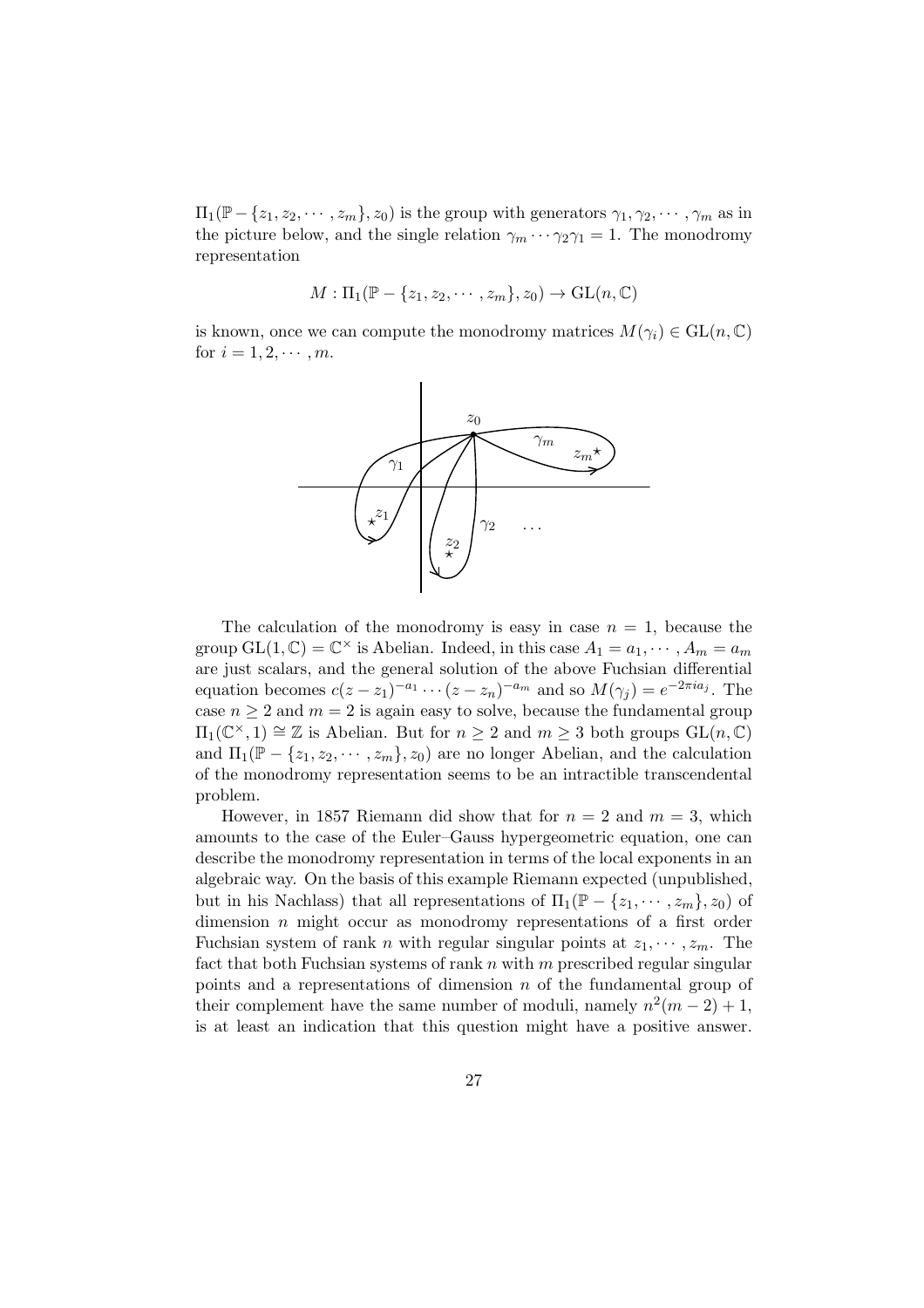A modulus is an essential parameter of a problem, so after dividing out symmetries. In the above case Fuchsian systems are taken up to isomorphism and monodromy representations are taken up to equivalence.

Hilbert formulated this question in his famous list of mathematical problems from 1900 as Problem 21, and the question became known as the Riemann–Hilbert problem. The answer to the question was shown to be essentially yes by Josip Plemelj in 1905. For the modern solution of the problem one has to speak the language of holomorphic vector bundles and regular singular connections.

A Riemann surface S is just a one dimensional complex manifold. Basic examples are the Riemann sphere  $\mathbb{P} = \mathbb{C} \sqcup \{\infty\}$ , the m-punctured Riemann sphere  $\mathbb{P} - \{z_1, \dots, z_m\}$ , the unit disc  $\mathbb{D}$  and the punctured unit disc  $\mathbb{D}^{\times}$ .

Definition 1.40. A holomorphic vector bundle of rank n on a Riemann surface S is a holomorphic map  $p: V \to S$  such that

- $\forall z \in S$ , the fiber  $p^{-1}(z)$  is a complex vector space of dimension n,
- each  $z \in S$  has an open neighborhood U and a biholomorphic map  $\varphi_U: p^{-1}(U) \to U \times \mathbb{C}^n$ , called a local trivialization over U, such that



with  $pr_U$  projection on the first factor. The map  $\varphi_U : p^{-1}(U) \to U \times \mathbb{C}^n$ is called a local trivialization over U, and

• the induced map  $\varphi_z : p^{-1}(z) \to \mathbb{C}^n$  is a linear isomorphism.

We shall write shortly vector bundle for holomorphic vector bundle. The simplest example of a vector bundle on  $S$  is the trivial vector bundle on  $S$  $\text{pr}_S: S \times \mathbb{C}^n \to S$  of rank n. Vector bundles of rank one are called line bundles. Any construction of linear algebra on vector spaces, like the direct sum ⊕, the tensor product ⊗ and the dual vector space, can be performed likewise with vector bundles. For example, the dual of the tangent line bundle  $T(S)$  of S is the cotangent line bundle  $\Omega(S) = T^*(S)$  of S. If  $p: V \to S$  is a vector bundle then  $\Omega(V) = \Omega(S) \otimes V$  is the vector bundle of differentials with values in  $V$ .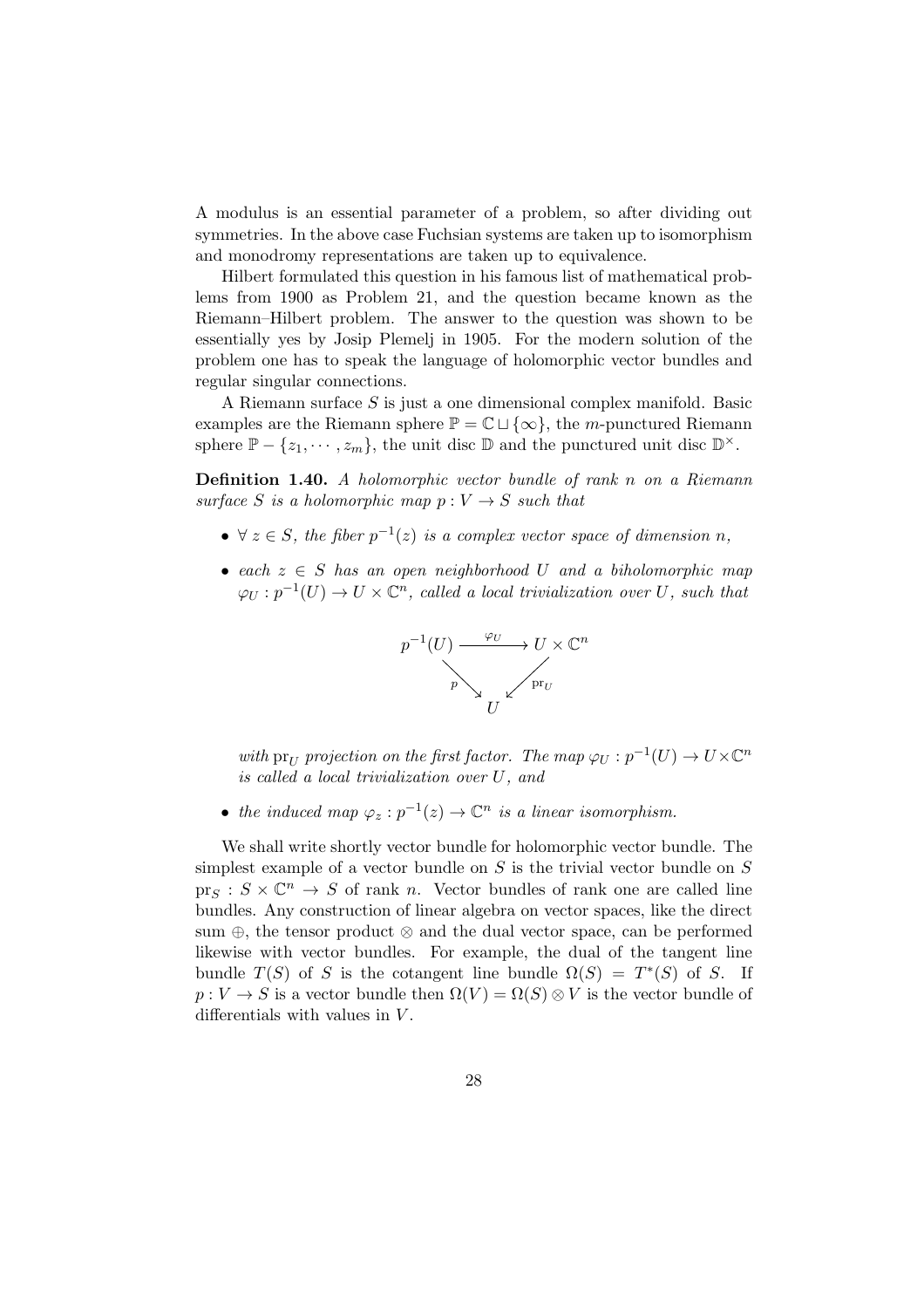**Definition 1.41.** A morphism of vector bundles  $p: V \to S$  and  $q: W \to S$ on S is a holomorphic map  $A: V \to W$ , such that

• the diagram



is commutative, and

• for all  $z \in S$ , the restriction

$$
A_z: p^{-1}(z) \to q^{-1}(z)
$$

is a linear map.

Let  $p: V \to S$  be a vector bundle on S. If  $\{U_i; i \in I\}$  is an open covering of S, such that the restriction of V on each  $U_i$  admits a trivialization  $\varphi_i: p^{-1}(U_i) \to U_i \times \mathbb{C}^n$ , then for each  $i, j \in I$  we define the transition function

$$
\varphi_{ij}: U_i \cap U_j \to \mathrm{GL}(n,\mathbb{C})
$$

by  $v = \varphi_{ij}(z)w$  if and only if  $\varphi_i^{-1}(z, v) = \varphi_j^{-1}(z, w)$  for  $z \in U_i \cap U_j$  and  $v, w \in \mathbb{C}^n$ . For  $i, j, k \in I$  the transition functions satisfy  $\varphi_{ij}(z)\varphi_{jk}(z) =$  $\varphi_{ik}(z)$  for  $z \in U_i \cap U_j \cap U_k$  and  $\varphi_{ii}(z) = \text{Id}_n$  for  $z \in U_i$ , which are called the cocycle relations. The vector bundle can be recovered from its transition functions by

$$
V = {\{\sqcup_{i \in I}(U_i \times \mathbb{C}^n)\}} / \sim
$$

with  $(U_i \times \mathbb{C}^n) \ni (z, v) \sim (z, w) \in (U_j \times \mathbb{C}^n)$  for  $z \in U_i \cap U_j$  and  $v, w \in \mathbb{C}^n$ if and only if  $v = \varphi_{ij}(z)w$ . In other words, a general vector bundle is built up from locally trivial bundles by gluing.

**Example 1.42.** The Riemann sphere  $\mathbb P$  is covered by the two open sets  $U_0 = \mathbb{P} - \{\infty\}$  and  $U_{\infty} = \mathbb{P} - \{0\}$ . If we take  $\varphi_{0\infty}(z) = z^m$  for  $z \in \mathbb{C}^{\times}$  and  $m \in \mathbb{Z}$ , then the corresponding line bundle on  $\mathbb{P}$  is denoted  $L(m)$ .

**Definition 1.43.** If  $p: V \to S$  is a vector bundle on S, then a holomorphic map  $s : S \to V$  with  $p \circ s = \text{Id}_S$  is called a (global) section. The set of sections  $\Gamma(V)$  has the structure of a complex vector space and a module over the algebra of holomorphic functions on S.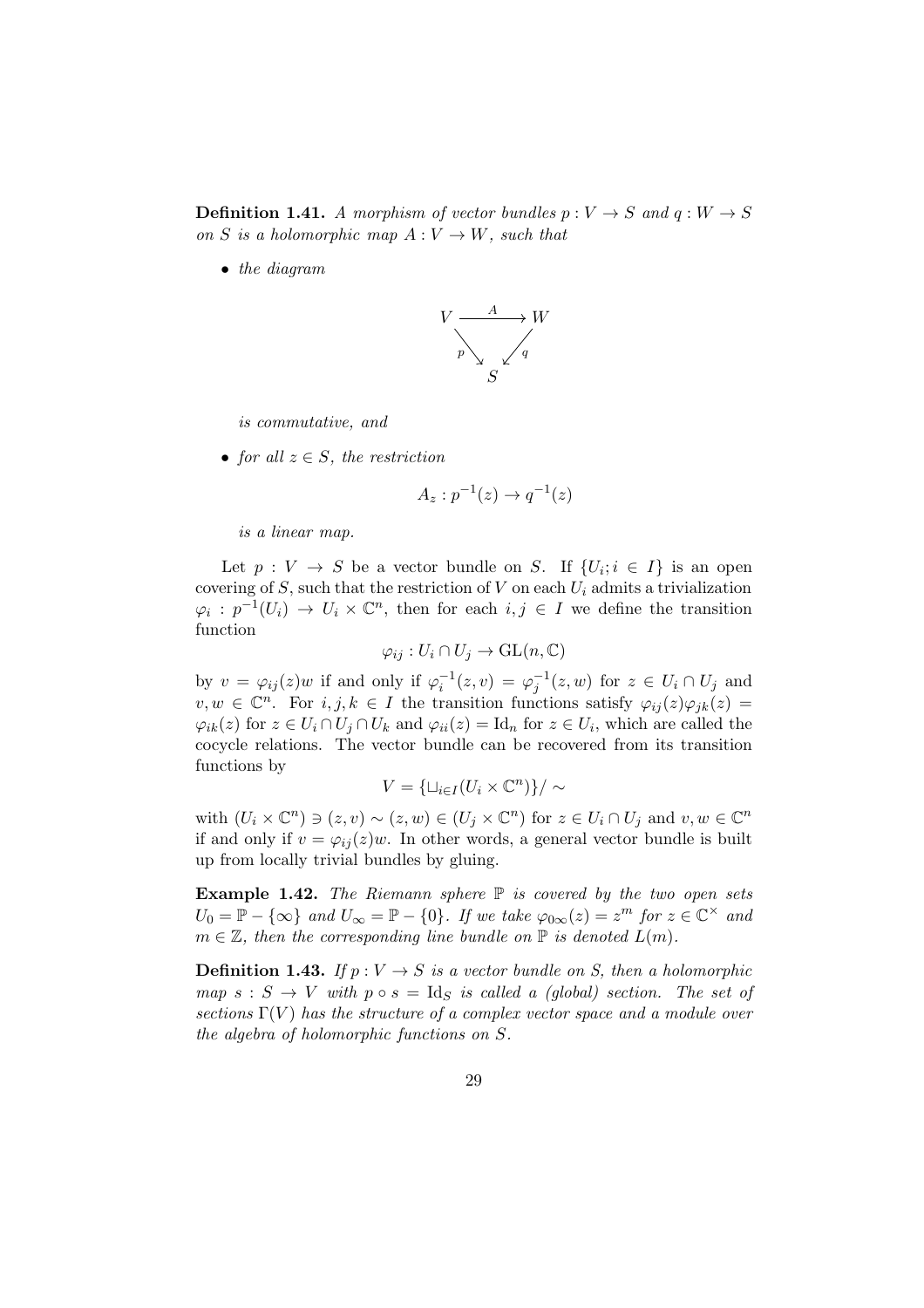Consider the example of the line bundle  $L(m) \to \mathbb{P}$ . Let  $z \in \mathbb{C}$  be the natural coordinate on  $U_0$ , and  $w \in \mathbb{C}$  the natural coordinate on  $U_{\infty}$ , related by  $z = 1/w$  on the intersection. For  $k \in \mathbb{Z}$  the meromorphic section  $w^k$  on  $U_{\infty}$  is identified with the meromorphic section  $z^{m-k}$  on  $U_0$ . We see that the vector space  $\Gamma(L(m))$  of global holomorphic sections has dimension 0 for  $m < 0$  and dimension  $m + 1$  for  $m \geq 0$ .

Because a vector bundle  $p: V \to S$  might have no nonzero sections it is useful to consider for each open subset U of S the local sections  $\Gamma(V|_U)$ . For  $U$  sufficiently small these will be infinite dimensional vector spaces. All these spaces together form the sheaf of local sections of  $V$ , and will be denoted  $V$ . The sheaf of local sections of the trivial line bundle  $\text{pr}_S : \mathcal{O}(S) = S \times \mathbb{C} \to S$ is called the structure sheaf of S, and is denoted  $\mathcal{O}_S$ . Likewise, the sheaf of local sections of the cotangent line bundle  $\Omega(S) \to S$  is denoted  $\Omega_S$ . The global sections of  $\Omega(S) \to S$  are the holomorphic differentials on S. The sheaf of local sections of  $\Omega(V) \to S$  is denoted  $\Omega(V)$ .

**Definition 1.44.** A (holomorphic) connection  $\nabla$  on a (holomorphic) vector bundle  $V \to S$  is a linear map  $\nabla : V \to \Omega(V)$  satisfying the Leibniz rule

$$
\nabla(f s) = df \otimes s + f \nabla(s)
$$

for all  $f \in \mathcal{O}_S$  and all  $s \in \mathcal{V}$ .

If S is an open subset of  $\mathbb C$ , then any connection  $\nabla$  on the trivial vector bundle  $\text{pr}_S : S \times \mathbb{C}^n \to S$  is of the form  $\nabla = d + A(z)dz$  for some holomorphic map  $A : S \to \text{Mat}(n, \mathbb{C})$ . Indeed, it is obvious that  $\nabla = d$  is a connection on the trivial bundle, and the difference  $\nabla_1 - \nabla_2$  of two connections is  $\mathcal{O}_S$ -linear by definition.

Let  $(V, \nabla)$  be a vector bundle with connection on S. A local section  $s \in V$  is called horizontal if  $\nabla(s) = 0$ . If  $\gamma : [0, 1] \to S$  is a curve in S with begin point  $z_0$  and end point  $z_1$ , then parallel transport along  $\gamma$  (using horizontal sections) induces a linear isomorphism  $M: V_0 \to V_1$  with  $V_0, V_1$ the fibers of V over  $z_0, z_1$  respectively. But these are just new words for familiar concepts: a horizontal local section  $s(z) = (z, f(z))$  on U in a local trivialization  $p^{-1}(U) \cong U \times \mathbb{C}^n$  with  $\nabla = d + A(z)dz$  is just a solution of  $(\partial + A)f = 0$ , and parallel transport of horizontal sections is just analytic continuation of solutions of  $(\partial + A)f = 0$ .

**Theorem 1.45.** If  $p : V \rightarrow S$  is a vector bundle on S with connections  $\nabla_1$  and  $\nabla_2$ , then  $(V, \nabla_1)$  and  $(V, \nabla_2)$  are isomorphic as vector bundles with connection (the vector bundle isomorphism maps horizontal sections to horizontal sections) if and only if their monodromy representations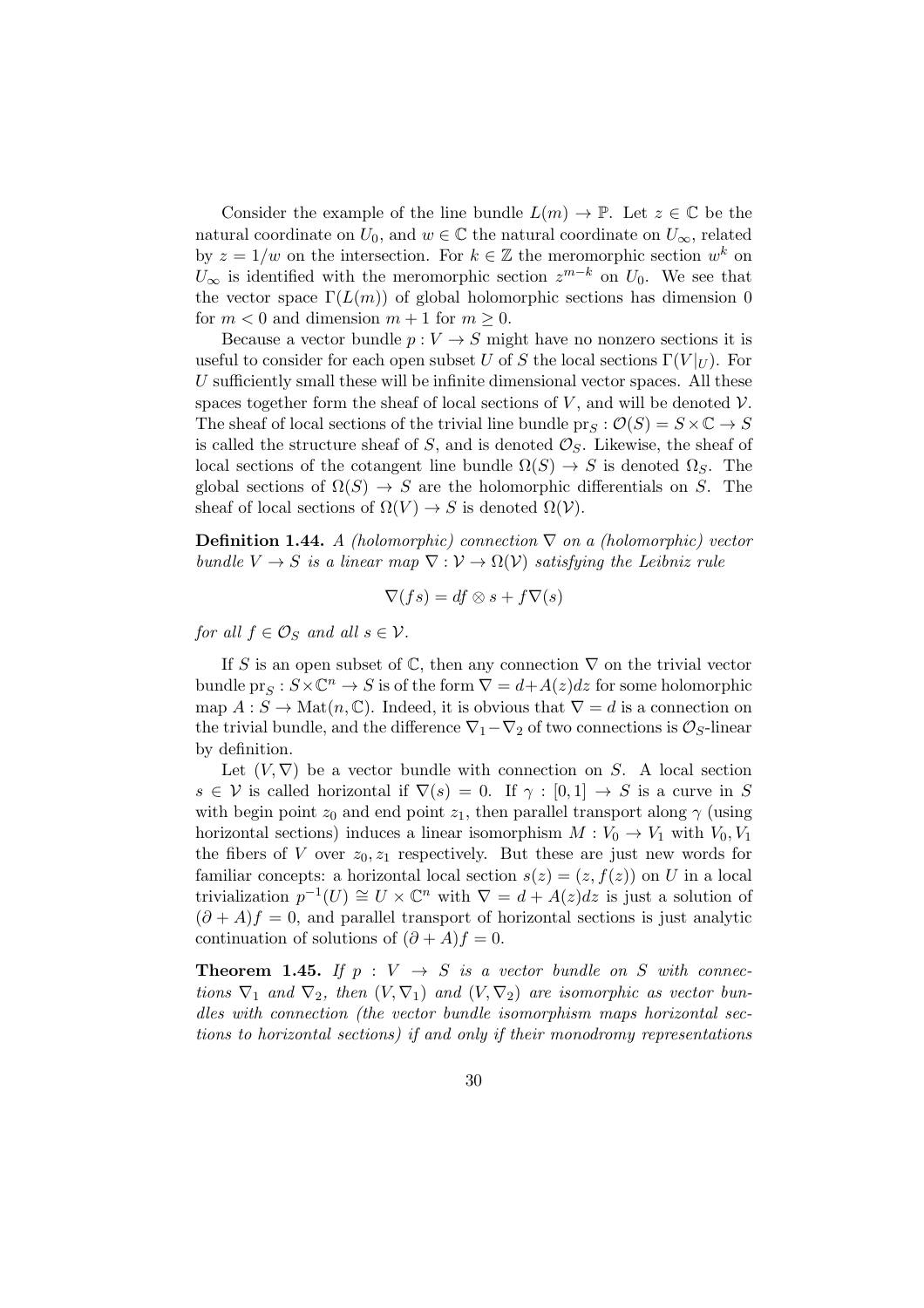$M_1$  :  $\Pi_1(S, z_0) \rightarrow \text{GL}(V_0)$  and  $M_2$  :  $\Pi_1(S, z_0) \rightarrow \text{GL}(V_0)$  are equivalent. Moreover, each matrix representation  $M : \Pi_1(S, z_0) \to \text{GL}(n, \mathbb{C})$  occurs as the monodromy representation of some vector bundle with connection  $(V, \nabla)$ of rank n on S.

*Proof.* Suppose  $A: V_0 \to V_0$  is a linear intertwining isomorphism, that is  $AM_1(\gamma) = M_2(\gamma)A$  for all  $\gamma \in \Pi_1(S, z_0)$ . Parallel transport of horizontal sections gives locally around  $z_0$  the desired isomorphism, and because the monodromy representations are intertwined by  $A$  the isomorphism is even globally defined.

If  $\tilde{S} \to S$  is the universal covering relative to the base point  $z_0 \in S$ , then  $\Pi_1(S, z_0)$  acts freely on  $\tilde{S}$  with quotient S. Indeed, if  $\tilde{S} \ni \tilde{z} \mapsto z \in S$ is represented by a curve  $\delta : [0,1] \rightarrow S$  with  $\delta(0) = z_0$  and  $\delta(1) = z$ , then we define  $\gamma \cdot \tilde{z} = \delta \gamma^{-1}$  for  $\gamma \in \Pi_1(S, z_0)$ . Now the fundamental group  $\Pi_1(S, z_0)$  acts on the trivial vector bundle with connection  $(\tilde{S} \times \mathbb{C}^n, \nabla = d)$ by  $\gamma \cdot (\tilde{z}, v) = (\gamma \cdot \tilde{z}, M(\gamma)v)$ , and the quotient bundle by the action of  $\Pi_1(S, z_0)$  gives the desired vector bundle with connection, with monodromy the given monodromy representation.  $\Box$ 

**Definition 1.46.** Suppose  $V \rightarrow S$  is a vector bundle on a Riemann surface S, and let  $z \in S$ . A holomorphic connection  $\nabla$  on the restriction of V to  $S - \{z\}$  is called regular singular in z if for each neighborhood U of z and each local section  $s \in \Gamma(U, V|_U)$  the section  $\nabla(s)$  has at most a simple pole in z.

Consider the line bundle  $L(m)$  on  $\mathbb{P}$ , given by the open covering  $U_0 = \mathbb{C}$ with coordinate z and  $U_{\infty} = \mathbb{P} - \{0\} \cong \mathbb{C}$  with coordinate  $w = 1/z$  and transition function  $\varphi_{0\infty}(z) = z^m$  for  $z \in \mathbb{C}^\times$ . The trivial connection  $\nabla_{\infty} = d$ over  $U_{\infty}$  becomes  $\nabla_0 = d - (m/z)dz$  over  $U_0$ , and  $z^m$  is a horizontal section over  $U_0$ . This connection  $\nabla$  on  $L(m)$  has a regular singular point at  $z = 0$ in case  $m \neq 0$ . The monodromy is trivial, and for that reason  $z = 0$  is called an apparent singularity.

Theorem 1.47. Suppose S is Riemann surface with m distinct marked point  $z_1, \dots, z_m$  and a given base point  $z_0 \in S - \{z_1, \dots, z_m\}$ . Any matrix representation  $M : \Pi_1(S - \{z_1, \dots, z_m\}, z_0) \to \text{GL}(n, \mathbb{C})$  occurs as the monodromy representation of a vector bundle with connection  $(V, \nabla)$  on S with regular singular points at  $z_1, \cdots, z_m$ .

*Proof.* Let  $Z = S - \{z_1, \dots, z_m\}$ . Choose loops  $\gamma_j \in \Pi_1(Z, z_0)$  by choosing a path from  $z_0$  to nearby  $z_i$ , then making a positive loop around  $z_i$  inside a small neighborhood  $U_j \cong \mathbb{D}$  of  $z_j$  in S, with  $z_i \in U_j$  only if  $i = j$ , and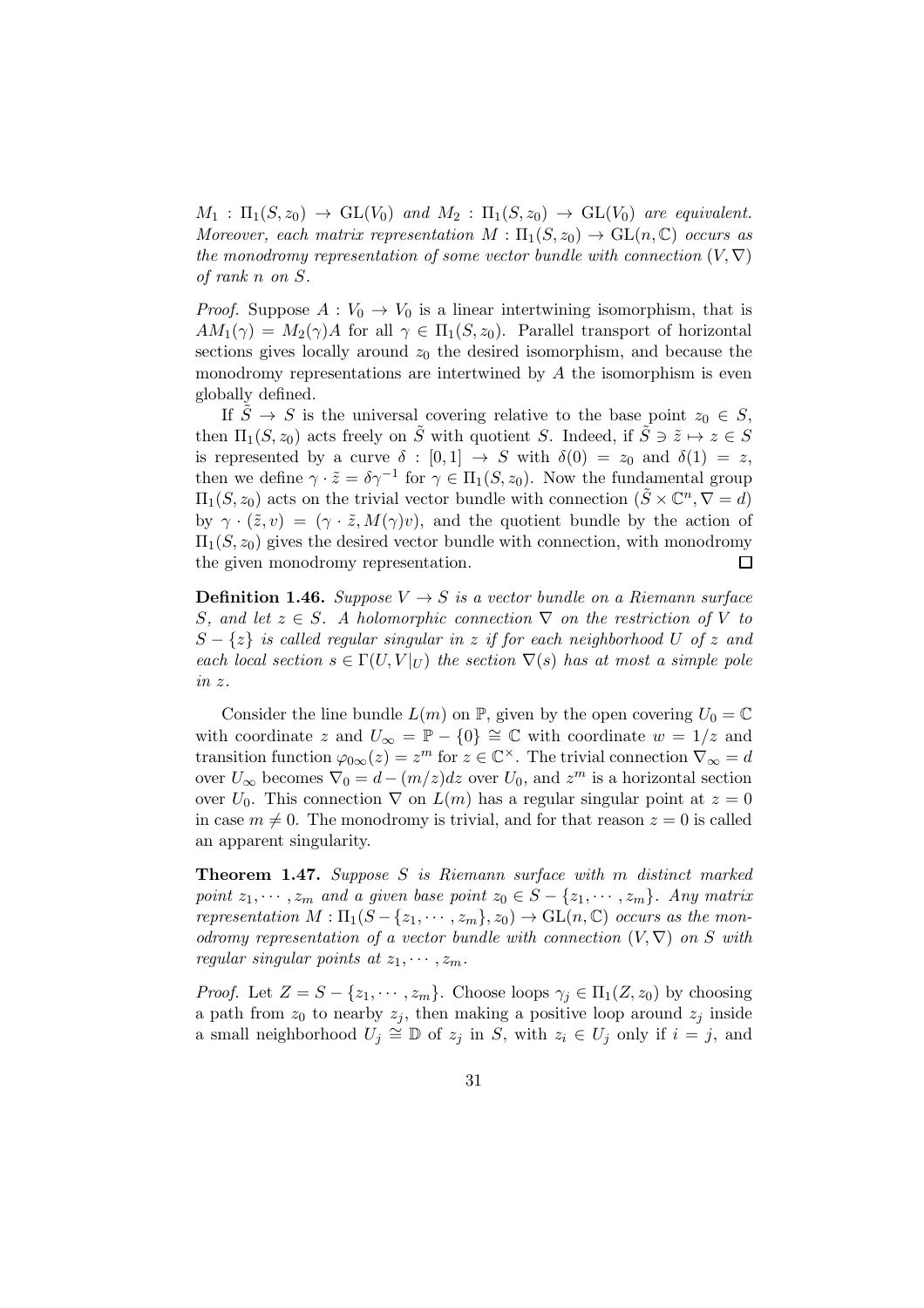then returning back to  $z_0$  along the original path. Hence  $U_j^{\times} = U_j - \{z_j\}$  is biholomorphic to the punctured unit disc  $\mathbb{D}^{\times}$ .

Let  $M : \Pi_1(Z, z_0) \to \text{GL}(n, \mathbb{C})$  be a representation, and let us write  $M_j = M(\gamma_i) \in GL(n, \mathbb{C})$ . By Theorem 1.45 there is a vector bundle with connection  $(V^{\circ}, \nabla^{\circ})$  on Z with monodromy the prescribed representation. The restriction of  $(V^{\circ}, \nabla^{\circ})$  to  $U_j^{\times} \cong \mathbb{D}^{\times}$  has monodromy  $M_j$ . If we choose a matrix  $A_j \in \text{Mat}(n, \mathbb{C})$  with  $M_j = e^{-2\pi i A_j}$  then clearly the differential equation  $(\partial + A_i/z)F = 0$  on  $\mathbb D$  with regular singular point at  $z = 0$  also has monodromy for the standard generator of  $\Pi_1(\mathbb{D}^\times,1/2)$  equal to  $M_j$ . By Theorem 1.45 the restriction of this system to  $\mathbb{D}^{\times}$  is isomorphic as vector bundles with connection to the restriction of  $(V^{\circ}, \nabla^{\circ})$  to  $U_j^{\times}$ . By transport of structures we can extend the vector bundle  $V^{\circ}$  over  $Z$  to a vector bundle V over S, and the holomorphic connection  $\nabla^{\circ}$  on  $V^{\circ}$  to a meromorphic connection on V with regular singular points at  $z_1, \dots, z_m$ .  $\Box$ 

What have we done? We have given a couple of slick fairly abstract definitions, namely of a vector bundle with connection with regular singular points, and in this generalized setting the Riemann–Hilbert problem is almost trivially solved. Remark that our construction is not quite canonical, because of the ambiguity in the choice of the matrix  $A_j$  with  $M_j = e^{-2\pi i A_j}$ . The Riemann–Hibert problem asks for a regular singular system of the form

$$
(\partial + A)F = 0
$$
,  $A(z) = \frac{A_1}{z - z_1} + \dots + \frac{A_m}{z - z_m}$ 

in case  $S = \mathbb{P}$ , for certain matrices  $A_1, \dots, A_m \in \text{Mat}(n, \mathbb{C})$  with  $\sum A_i = 0$ , and with prescribed monodromy. This goal would be achieved if the vector bundle V in the above theorem in case  $S = \mathbb{P}$  is (holomorphically) trivial. We have the following result of Birkhoff and Grothendieck.

Theorem 1.48. Any holomorphic vector bundle of rank n on the Riemann sphere  $\mathbb P$  is isomorphic to a direct sum of line bundles  $L(m_1) \oplus \cdots \oplus L(m_n)$ for certain integers  $m_1, \dots, m_n$ , which are unique up to permutations.

This implies that the desired regular singular system as above can be found, except that  $\sum A_i$  need not be 0, but is a diagonal matrix with integer entries. So the point  $z = \infty$  need not be a regular point, but will be an additional regular singular point with trivial local monodromy, so an apparent singularity.

Can we get rid of the apparent singularity at  $z = \infty$  using the ambiguity of our construction? In case one of the singular points  $z_i$  has semisimple monodromy the answer is always yes. For  $n = 2$  the answer is also always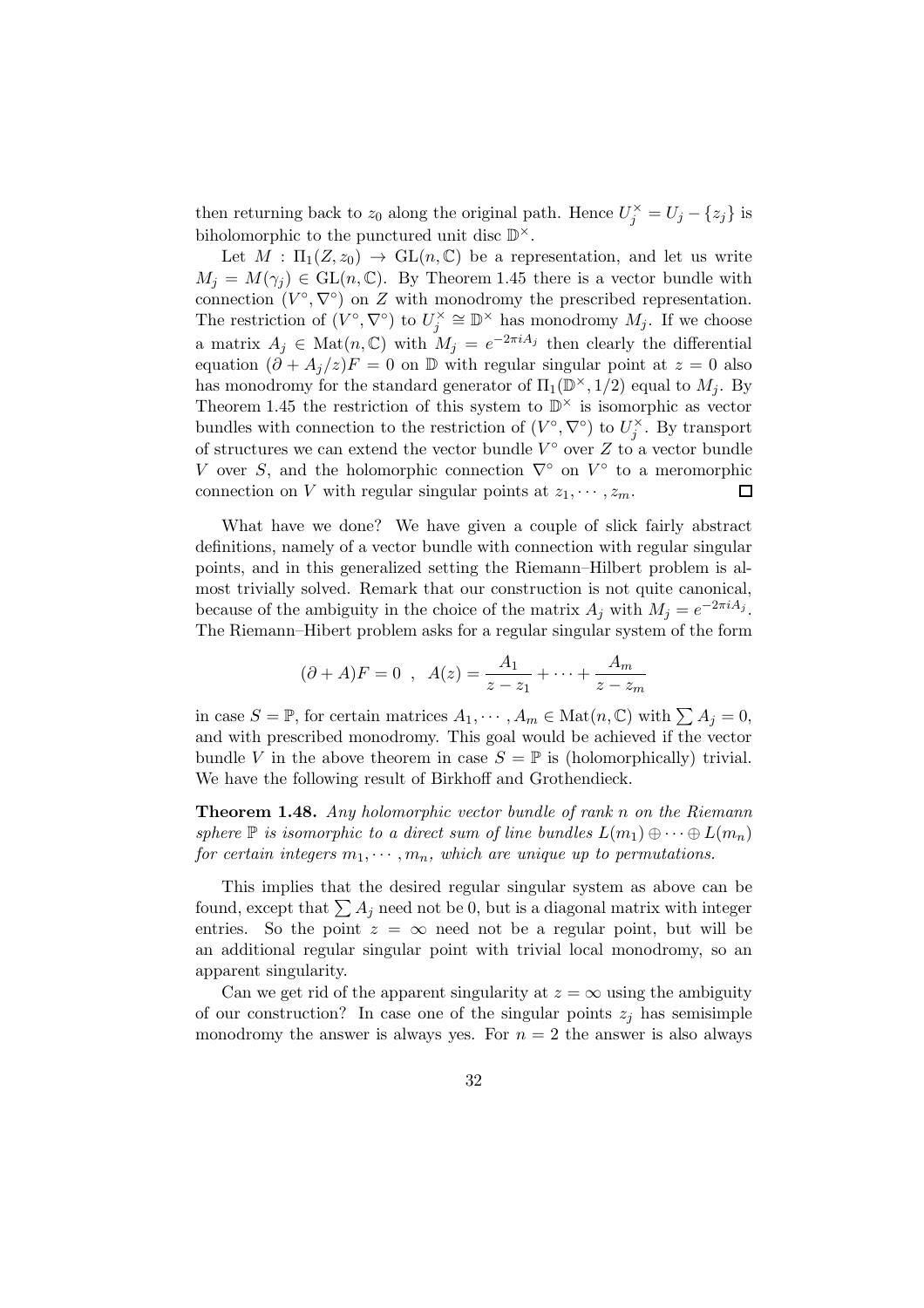yes, as shown by Dekkers [9] in his Nijmegen PhD, written under Levelt (whose work on the Clausen–Thomae hypergeometric function will be discussed in a later chapter [26]). But for  $n \geq 3$  it was shown by Bolibruch that there are examples for which the apparent singularity at  $z = \infty$  can not be removed [1]. The above approach has been generalized to the case of several variables by Deligne [10].

#### 1.7 Exercises

Exercise 1.1. Show the formula

$$
\sum_{l=0}^{k} \frac{\Gamma(M+l)}{\Gamma(M)l!} = \frac{\Gamma(M+k+1)}{\Gamma(M+1)k!}
$$

by induction on k.

Exercise 1.2. Suppose we have given a second order differential equation of the form  $(\partial^2 + a_1\partial + a_2)f = 0$  with coefficients  $a_1, a_2$  holomorphic on  $\mathbb{C}^{\times}$ , and suppose that  $f(z) = \log z = \log r + i\theta$  is a local solution around  $z = 1$ . Show that  $f(z) \equiv 1$  is also a local solution around  $z = 1$ . Conclude that  $a_1 = 1/z, a_2 \equiv 0$ . Is the same conclusion valid if we only know that the coefficients  $a_1, a_2$  are holomorphic on  $\Re z > 0$ , while still assuming that  $f(z) = \log z$  is a local solution around  $z = 1$ ?

Exercise 1.3. Show that the Euler-Gauss hypergeometric equation

$$
[z(1-z)\partial^2 + (\gamma - (\alpha + \beta + 1)z)\partial - \alpha\beta)]f = 0
$$

can be transformed to the form

$$
[(\theta + \gamma - 1)\theta - z(\theta + \alpha)(\theta + \beta)]f = 0
$$

with  $\theta = z\partial$ . Hint: Use that  $z^2\partial^2 = \theta(\theta - 1)$ .

Exercise 1.4. Show that homotopy equivalence for paths in Z is an equivalence relation. Here is a schematic picture of the argument.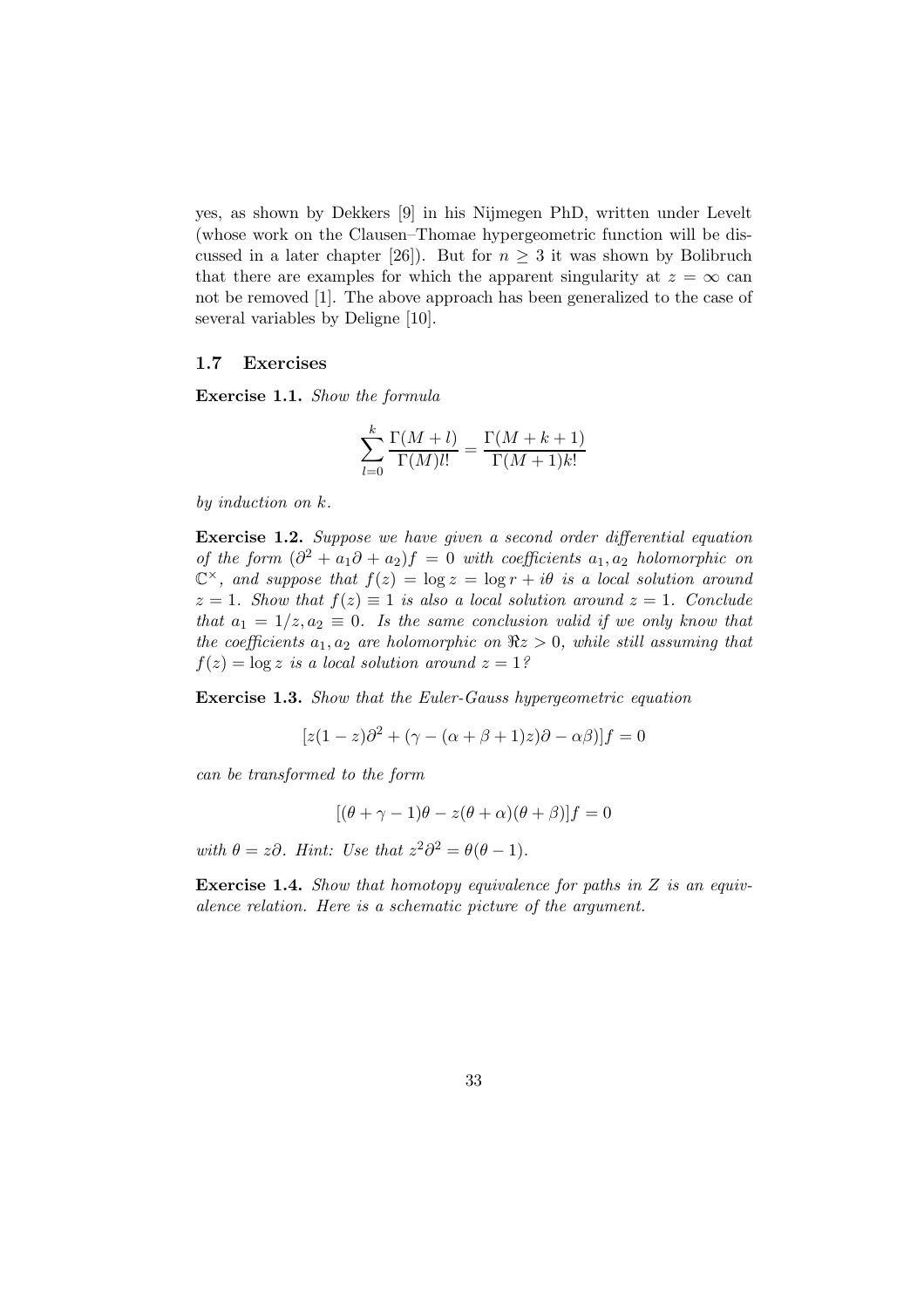

**Exercise 1.5.** Show that if the end points of  $\gamma_1 \sim \gamma_2$  coincide with the begin points of  $\gamma_3 \sim \gamma_4$  then  $\gamma_3 \gamma_1 \sim \gamma_4 \gamma_2$ .



**Exercise 1.6.** Suppose that  $\gamma_1, \cdots, \gamma_6$  are paths in Z such that  $\gamma_1 \sim \gamma_2$ ,  $\gamma_3 \sim \gamma_4$ ,  $\gamma_5 \sim \gamma_6$  and the products  $\gamma_5(\gamma_3\gamma_1)$  and  $(\gamma_6\gamma_4)\gamma_2$  are well defined. In other words we assume that the begin points of  $\gamma_1, \gamma_2$  equal  $z_0$ , the end points of  $\gamma_1, \gamma_2$  and the begin points of  $\gamma_3, \gamma_4$  equal  $z_1$ , the end points of  $\gamma_3, \gamma_4$  and the begin points of  $\gamma_5, \gamma_6$  equal  $z_2$ , and finally the end points of  $\gamma_5, \gamma_6$  equal z<sub>3</sub>. Show that  $\gamma_5(\gamma_3\gamma_1) \sim (\gamma_6\gamma_4)\gamma_2$ . In turn this implies that the group law on the fundamental group is associative. A picture of the homotopy is given by the picture below.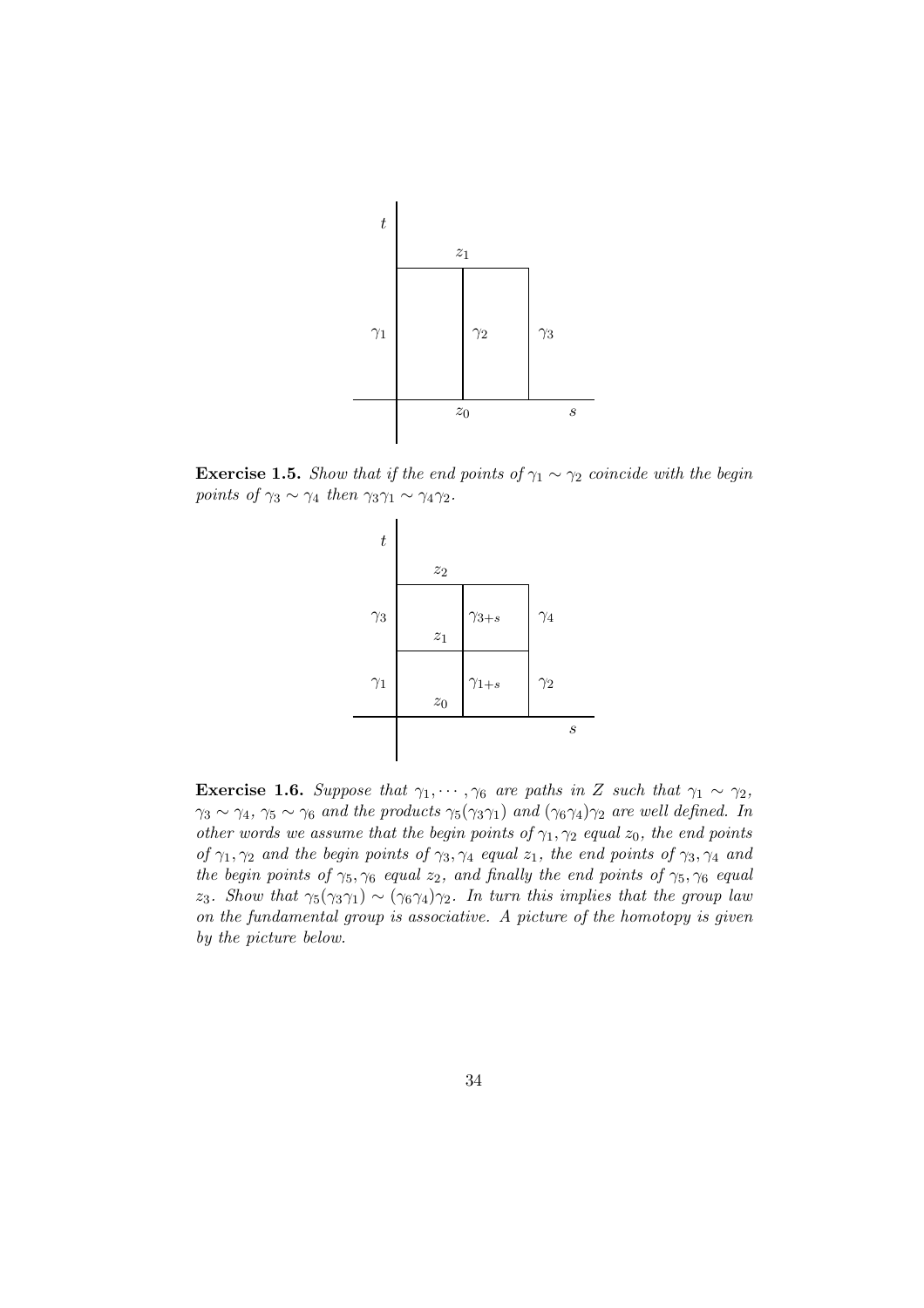

Exercise 1.7. Show that in the notation of Theorem 1.13 we have  $\epsilon \gamma \sim$  $\gamma \epsilon \sim \gamma$  and  $\gamma \gamma^{-1} \sim \gamma^{-1} \gamma \sim \epsilon$ .



Here  $\gamma_s(t)$  is equal to  $\gamma^{-1}(2t)$  for  $t \in [0, (1-s)/2]$ , is constant equal to  $\gamma^{-1}(1-s) = \gamma(s)$  for  $t \in [(1-s)/2, (1+s)/2]$ , and is equal to  $\gamma(2t-1)$  for  $t\in [(1+s)/2,1]$ 

**Exercise 1.8.** Let  $\gamma : [0,1] \to Z$  be a path in Z with begin point  $z_0$  and end point  $z_1$ . Show that conjugation by  $[\gamma]$  induces an isomorphism  $\Pi_1(Z, z_0) \rightarrow$  $\Pi_1(Z, z_1)$ .

Exercise 1.9. Compute the monodromy representation for the second order linear equation

$$
(z\partial^2 + \partial)f = 0
$$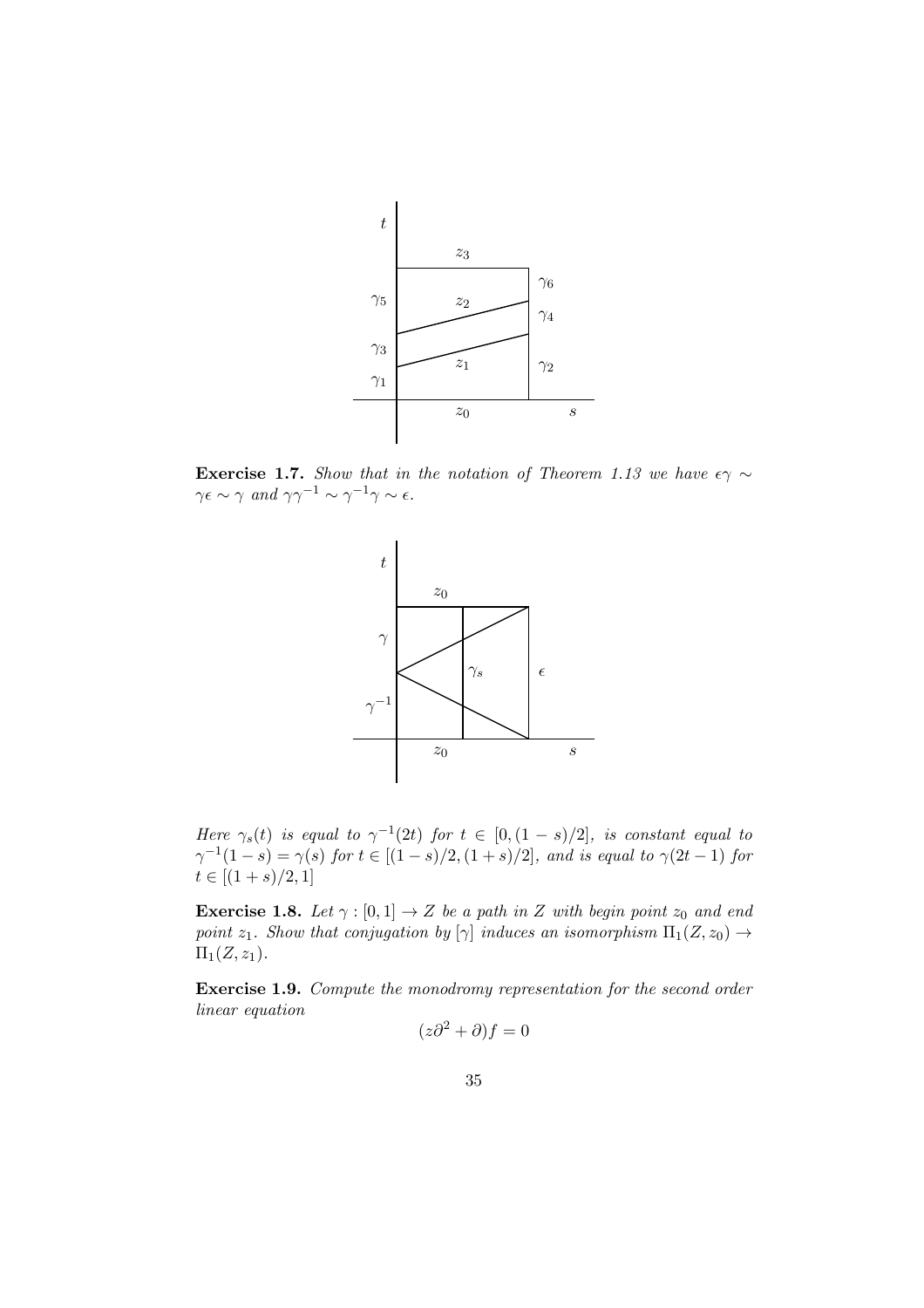on the domain  $Z = \mathbb{C}^\times$  relative to the basis of solution  $f_1(z) = 1, f_2(z) =$  $\log z$  around  $z = 1$ .

Exercise 1.10. Prove Proposition 1.20. Give a counterexample for the failure of the proposition if we replace the field  $\mathbb C$  by  $\mathbb R$ .

Exercise 1.11. Consider the linear system  $(\partial + A)F = 0$  with coefficient matrix A holomorphic on the domain Z. Suppose  $F = (F_1, \dots, F_n)$  is a local solution matrix. Show that  $f = det(F)$  is a local solution of the first order scalar equation

$$
(\partial + \operatorname{tr}(A))f = 0.
$$

In particular if  $tr(A) = 0$  then the monodromy group is contained in the special linear group  $SL_n(\mathbb{C})$ .

Exercise 1.12. Let  $(\partial^n + a_1 \partial^{n-1} + \cdots + a_{n-1} \partial + a_n)f = 0$  be a scalar linear equation of order n. Show that for solutions  $f_1, \dots, f_n$  the Wronskian  $W(f_1, \dots, f_n)$  as defined by the determinant

$$
\begin{vmatrix}\nf_1 & f_2 & f_3 & \cdots & f_n \\
\partial f_1 & \partial f_2 & \partial f_3 & \cdots & \partial f_n \\
\partial^2 f_1 & \partial^2 f_2 & \partial^2 f_3 & \cdots & \partial^2 f_n \\
\vdots & \vdots & \vdots & \vdots & \vdots \\
\partial^{n-1} f_1 & \partial^{n-1} f_2 & \partial^{n-1} f_3 & \cdots & \partial^{n-1} f_n\n\end{vmatrix}
$$

is a solution of the differential equation  $(\partial + a_1)W(f_1, \dots, f_n) = 0$ . In turn conclude that the Wronskian vanishes if and only if the solutions  $f_1, \dots, f_n$ are linearly dependent.

Exercise 1.13. Show that the Euler–Gauss hypergeometric equation (introduced in Exercise 1.3)  $[z(1-z)\partial^2 + (\gamma - (\alpha + \beta + 1)z)\partial - \alpha\beta]f(z) = 0$  or equivalently  $[(\theta + \gamma - 1)\theta - z(\theta + \alpha)(\theta + \beta)]f(z) = 0$  is a Fuchsian equation on P with regular singular points at  $z = 0, 1, \infty$ . Show that the exponents are  $0, 1 - \gamma$  at  $z = 0$ , and  $0, \gamma - (\alpha + \beta)$  at  $z = 1$ , and  $\alpha, \beta$  at  $z = \infty$ .

Exercise 1.14. Compute the singular points and local exponents of the Fuchsian equation

$$
[z(z-a)(z-b)\partial^{2} + (3z^{2}/2 - az - bz + ab/2)\partial + (Az + B)]f = 0
$$

for  $a, b, A, B \in \mathbb{C}$  with  $ab(a - b) \neq 0$ .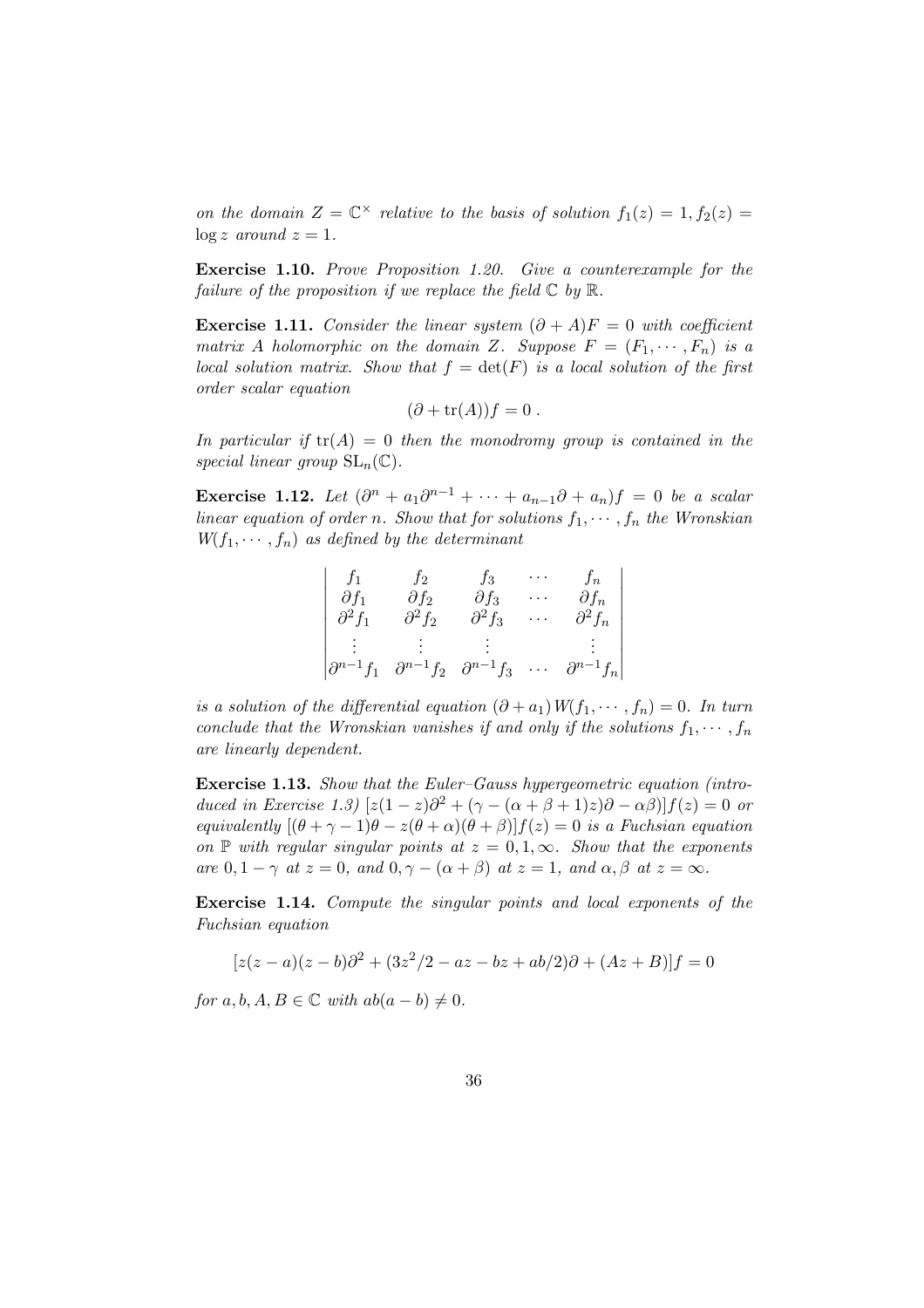**Exercise 1.15.** (for those who have seen elliptic functions) Fix  $\tau \in \mathbb{C}$  with  $\Im(\tau) > 0$ . Let  $\Lambda = \mathbb{Z} + \mathbb{Z}\tau$  be the lattice in  $\mathbb C$  generated by 1 and  $\tau$ , and let  $\mathbb{E} = \mathbb{C}/\Lambda$  be the corresponding genus one Riemann surface. Addition on  $\mathbb{C}$ induces a holomorphic group structure on E, denoted  $+$ , and  $(\mathbb{E}, +)$  is called an elliptic curve. The associated Weierstrass elliptic function  $p(z)$ , defined by

$$
\mathfrak{p}(z) = \frac{1}{z^2} + \sum_{\lambda \in \Lambda, \lambda \neq 0} \left\{ \frac{1}{(z-\lambda)^2} - \frac{1}{\lambda^2} \right\} ,
$$

induces a holomorphic map  $\mathfrak{p} : \mathbb{E} \to \mathbb{P}$ , which is generically 2 : 1 and has the 4 points of subgroup  $\{z \in \mathbb{E}; 2z = 0\}$  as ramification points. For details we refer to the text book of Whittaker and Watson [45].

The Lamé equation is the second order scalar equation on  $E$  given by

$$
(\partial^2 - n(n+1)\mathfrak{p}(z) - b)f(z) = 0
$$

with  $n \in \mathbb{N}, b \in \mathbb{C}$  and as usual  $\partial = d/dz$  with z the canonical coordinate on  $E$  coming from  $C$ . Compute the the singular points and local exponents of the Lamé equation. Show that the Lamé equation is invariant under the automorphism  $z \mapsto -z$ , and conclude that the Lamé equation is the pull back under  $\mathfrak{p} : \mathbb{E} \to \mathbb{P}$  of a second order scalar Fuchsian equation on  $\mathbb{P}$ . Determine the singular points and local exponents of the latter equation.

Exercise 1.16. Show that for a Fuchsian differential equation

$$
(\partial^n + a_1 \partial^{n-1} + \dots + a_{n-1} \partial + a_n) f = 0
$$

of order n with  $m \geq 2$  regular singular points (including  $\infty$ ) the sum of all local exponents at the m singular points is equal  $(m-2)n(n-1)/2$ . Hint: Show that for a singular point  $z$  the sum of the exponents at  $z$  is equal to minus the residue of  $a_1$  at z plus  $\pm n(n-1)/2$  (with  $+$  is  $z \neq \infty$  and  $-$  if  $z = \infty$ ).

Exercise 1.17. Consider the Clausen-Thomae hypergeometric equation

$$
[(\theta + \beta_1 - 1) \cdots (\theta + \beta_n - 1) - z(\theta + \alpha_1) \cdots (\theta + \alpha_n)]f(z) = 0
$$

with so called numerator parameters  $\alpha = (\alpha_1, \dots, \alpha_n)$  and denominator parameters  $\beta = (\beta_1, \dots, \beta_n)$ . Show that  $z = 0, 1, \infty$  are the only singular points. Show that they are regular singular with exponents  $1-\beta_1, \dots, 1-\beta_n$ at  $z = 0$ , exponents  $\alpha_1, \dots, \alpha_n$  at  $z = \infty$  and exponents  $0, 1, \dots, (n-2)$ and  $\gamma = \sum_{1}^{n} (\beta_j - \alpha_j) - 1$  at  $z = 1$ .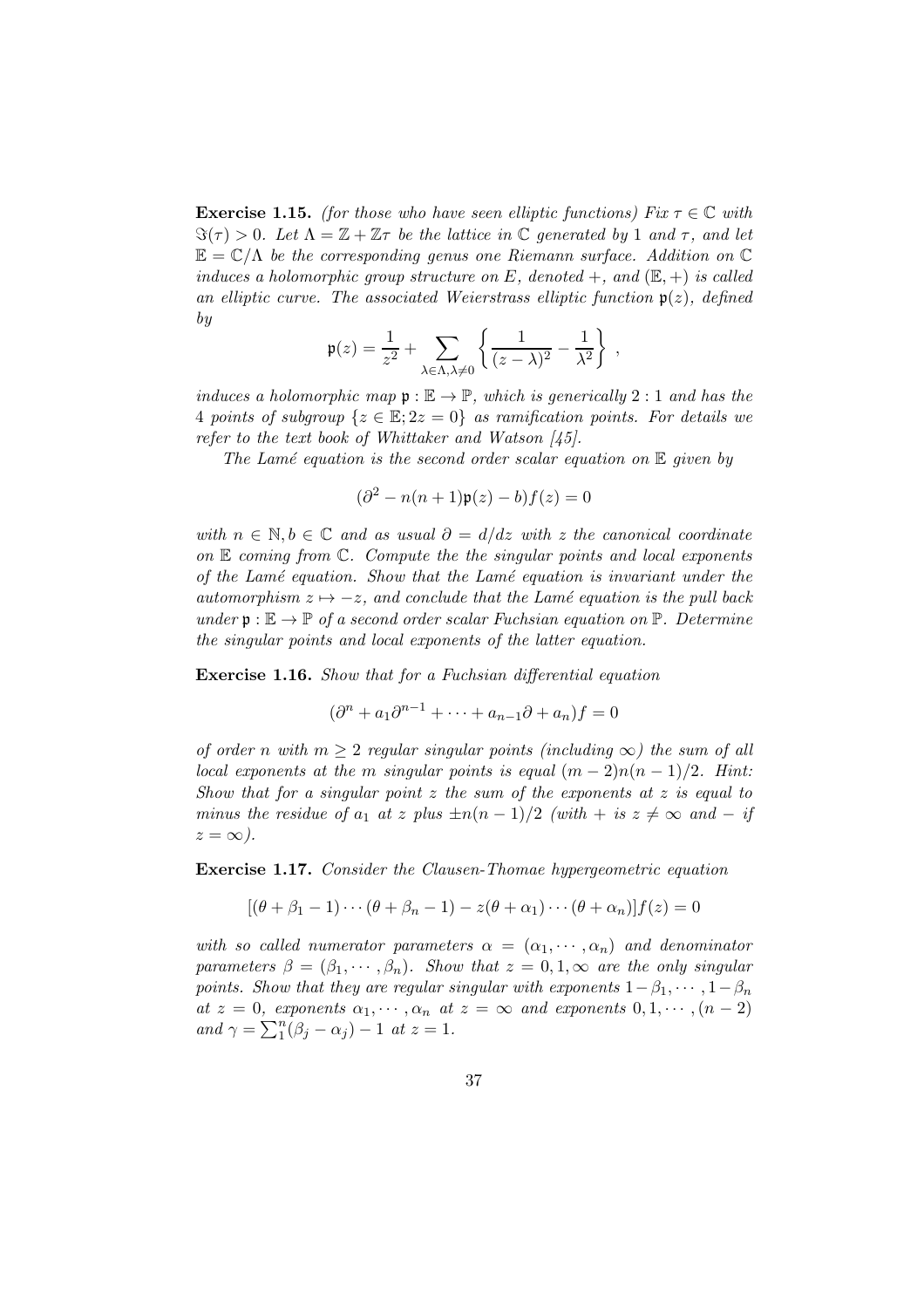**Exercise 1.18.** Show that the point  $z = \infty$  is a regular point of the second order linear differential equation

$$
[\partial^2 + a_1(z)\partial + a_2(z)]f(z) = 0
$$

if and only if  $a_1(z) = 2z^{-1} + O(z^{-2}), a_2(z) = O(z^{-4})$  for  $z \to \infty$ . Conclude that the most general second order Fuchsian equation on  $\mathbb P$  with m distinct regular singular points at  $z_1, \dots, z_m \in \mathbb{C}$  has the form

$$
[\partial^2 + \frac{G_{m-1}(z)}{F(z)}\partial + \frac{G_{2m-4}(z)}{F(z)^2}]f(z) = 0
$$

with  $F(z) = (z - z_1) \cdots (z - z_m)$  and  $G_{m-1}, G_{2m-4} \in \mathbb{C}[z]$  polynomials in z of degrees =  $(m-1)$  and  $\leq (2m-4)$  respectively with leading coefficient of  $G_{m-1}$  equal to 2.

Exercise 1.19. Show that the most general form of a second order Fuchsian equation on P with m distinct regular singular points  $z_1, \dots, z_m \in \mathbb{C}$  and exponents  $\alpha_j, \beta_j$  at  $z = z_j$ , which satisfy  $\sum_{1}^{m} (\alpha_j + \beta_j) = (m-2)$ , is of the form

$$
[\partial^2 + {\sum_{1}^{m} \frac{1 - \alpha_j - \beta_j}{(z - z_j)}}\partial + \frac{1}{F(z)}{\sum_{1}^{m} \frac{F_j(z_j)\alpha_j\beta_j}{(z - z_j)}} + G_{m-4}(z)]f(z) = 0
$$

with  $F(z) = (z-z_1)\cdots(z-z_m)$  and  $F_j(z) = F(z)/(z-z_j)$ . Finally  $G_{m-4} \in$  $\mathbb{C}[z]$  is a polynomial of degree  $\leq (m-4)$ . The  $(m-3)$  coefficients of  $G_{m-4}$ are called the accesory parameters.

**Exercise 1.20.** Prove that for  $m = 3$  the above differential equation is completely determined by the three singular points  $z_1, z_2, z_3$  and the exponents at  $z_1, z_2, z_3$  (which are restricted to sum up to 1). The explicit form becomes

$$
[\partial^2 + {\{\sum_{1}^{3} \frac{1 - \alpha_j - \beta_j}{(z - z_j)}\}} \partial + \frac{1}{F(z)} {\{\sum_{1}^{3} \frac{F_j(z_j)\alpha_j \beta_j}{(z - z_j)}\}} ]f(z) = 0
$$

with  $F(z) = (z - z_1)(z - z_2)(z - z_3)$  and is called the Riemann–Papperitz hypergeometric equation [31], [28]. A differential equation with no accessory parameters is called a rigid equation, and the Riemann–Papperitz hypergeometric equation is a standard example of a rigid equation.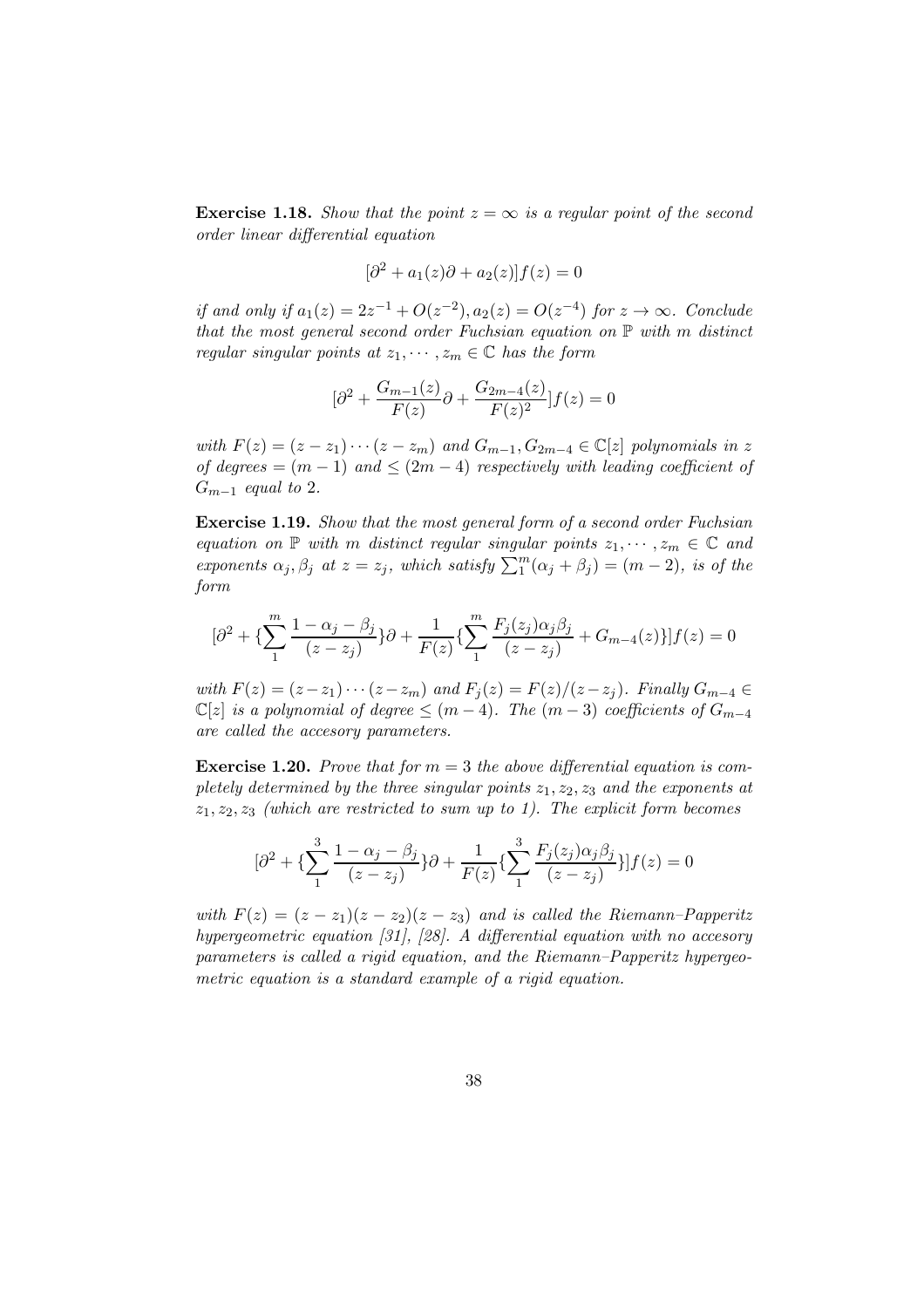# 2 The Euler–Gauss hypergeometric function

#### 2.1 The hypergeometric function of Euler–Gauss

The Euler–Gauss hypergeometric equation, introduced by Euler in the  $18^{th}$ century, is the second order linear differential equation on the projective line  $\mathbb{P} = \mathbb{C} \sqcup \{\infty\}$  of the form

$$
[z(1-z)\partial^2 + (\gamma - (\alpha + \beta + 1)z)\partial - \alpha\beta)]f = 0,
$$

or equivalently

$$
[(\theta + \gamma - 1)\theta - z(\theta + \alpha)(\theta + \beta)]f = 0.
$$

Here as before  $\partial = d/dz$ ,  $\theta = z\partial$  and z is a complex variable. The numbers  $\alpha, \beta, \gamma$  are called the parameters of the hypergeometric equation. It is a Fuchsian equation with regular singular points at  $z = 0, 1, \infty$ . The local exponents of the hypergeometric equation are given by the so called Riemann scheme

|                             | $\propto$ |
|-----------------------------|-----------|
|                             | $\alpha$  |
| $\alpha +$<br>$\mathcal{D}$ |           |

The first line gives the three singular points and the next two lines the exponents at the three singular points.

The Euler–Gauss hypergeometric function with parameters  $\alpha, \beta, \gamma \in \mathbb{C}$ (but  $\gamma \notin -\mathbb{N}$ ) is defined as the power series

$$
F(\alpha, \beta, \gamma; z) = {}_2F_1(\alpha, \beta, \gamma; z) = \sum_{k=0}^{\infty} \frac{(\alpha)_k (\beta)_k}{(\gamma)_k k!} z^k
$$

with

$$
(\alpha)_k = \alpha(\alpha + 1) \cdots (\alpha + k - 1) = \Gamma(\alpha + k) / \Gamma(\alpha)
$$

the Pochhammer symbol. Its domain of convergence is equal to the unit disc D, unless  $\alpha$  or  $\beta$  is a negative integer, in which case the series terminates and converges on all of C. It is the unique holomorphic solution of the hypergeometric differential equation around  $z = 0$  (an easy verification), normalized to be 1 at  $z = 0$ . In other words, the hypergeometric function is the normalized solution of the hypergeometric equation around  $z = 0$  with exponent 0.

Besides the differential equation and the power series there is yet a third way of defining the hypergeometric function by means of a contour integral, obtained by Euler in 1748.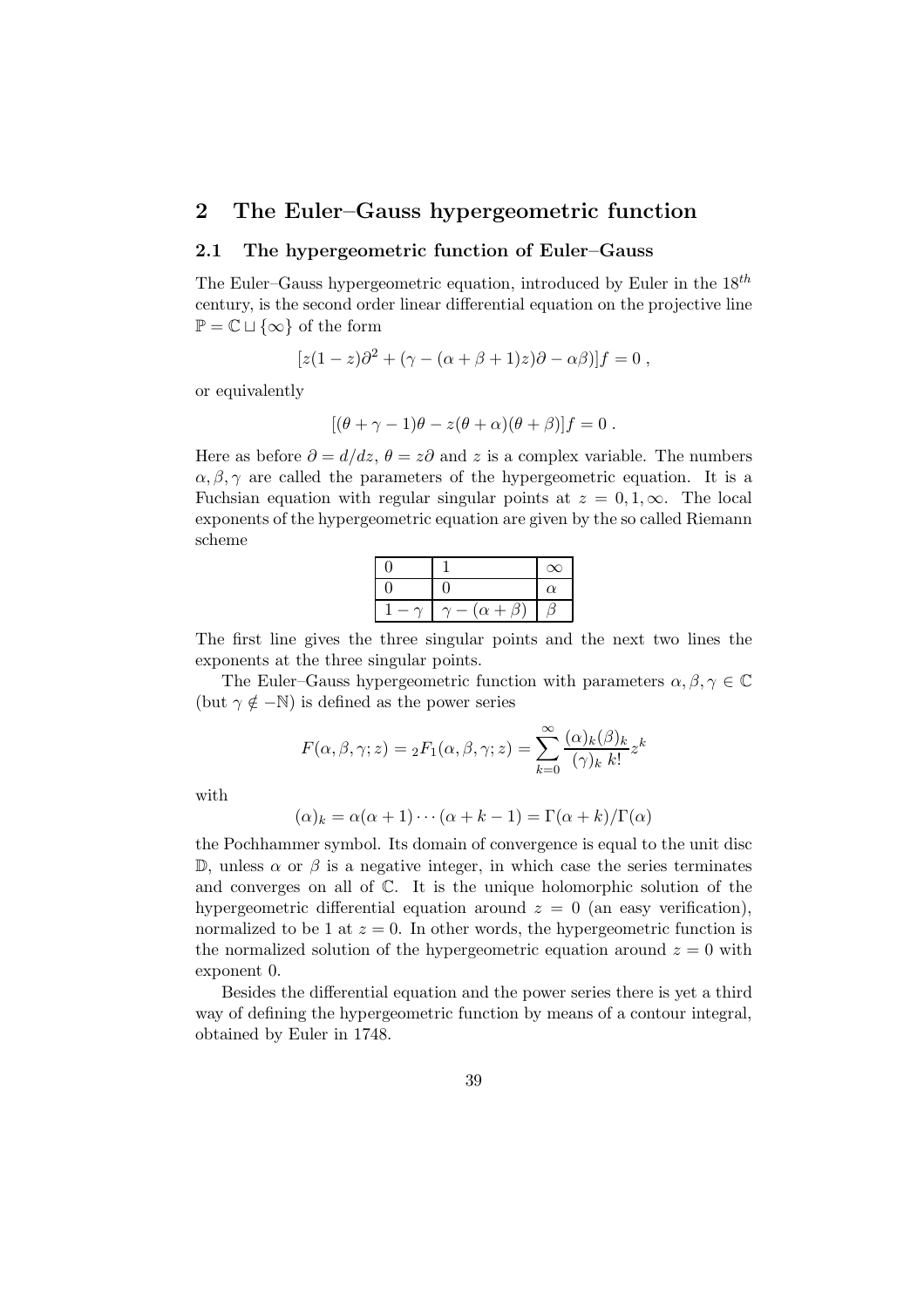**Theorem 2.1.** For  $0 < \Re(\beta) < \Re(\gamma)$  the hypergeometric function is given by the Euler integral

$$
F(\alpha, \beta, \gamma; z) = \frac{\Gamma(\gamma)}{\Gamma(\beta)\Gamma(\gamma - \beta)} \int_0^1 t^{\beta - 1} (1 - t)^{\gamma - \beta - 1} (1 - zt)^{-\alpha} dt
$$

with  $z \in \mathbb{D}$ .

*Proof.* Note that the condition  $0 < \Re(\beta) < \Re(\gamma)$  ensures the convergence of the integral. Moreover the integral defines an analytic continuation from D to  $\mathbb{C} - [1, \infty)$ . The theorem is an immediate consequence of the binomial series

$$
(1 - w)^{-\alpha} = \sum_{k=0}^{\infty} (\alpha)_k w^k / k!
$$

for  $w \in \mathbb{D}$  and the Euler Beta integral

$$
B(\alpha, \beta) = \int_0^1 t^{\alpha - 1} (1 - t)^{\beta - 1} dt = \Gamma(\alpha) \Gamma(\beta) / \Gamma(\alpha + \beta)
$$

for  $\Re(\alpha), \Re(\beta) > 0$ . Details are left to the reader.

A direct corollary of the Euler integral is the exact evaluation of the Gauss hypergeometric series at  $z = 1$ , a result of Gauss from 1812.

 $\Box$ 

**Theorem 2.2.** If  $\Re(\gamma - \alpha - \beta) > 0$  then

$$
F(\alpha, \beta, \gamma; 1) = \frac{\Gamma(\gamma)\Gamma(\gamma - \alpha - \beta)}{\Gamma(\gamma - \alpha)\Gamma(\gamma - \beta)}
$$

which is called the Gauss summation formula.

Proof. Using the Euler integral formula we obtain

$$
F(\alpha, \beta, \gamma; 1) = \frac{\Gamma(\gamma)}{\Gamma(\beta)\Gamma(\gamma - \beta)} \int_0^1 t^{\beta - 1} (1 - t)^{\gamma - \alpha - \beta - 1} dt
$$

which is valid for  $\Re \beta > 0$  and  $\Re (\gamma - \alpha - \beta) > 0$ . So the Gauss summation formula is clear from the Euler Beta integral formula. formula is clear from the Euler Beta integral formula.

The hypergeometric equation

$$
[z(1-z)\partial^{2} + (\gamma - (\alpha + \beta + 1)z)\partial - \alpha\beta)]f = 0
$$

is the unique second order Fuchsian equation with regular singular points at  $\{0, 1, \infty\}$  and with the given Riemann scheme. This fundamental insight of Riemann was verified in Exercise 1.19. Hence the hypergeometric series  $F(\alpha - \gamma + 1, \beta - \gamma + 1, 2 - \gamma; z)$  is a solution of the hypergeometric equation with Riemann scheme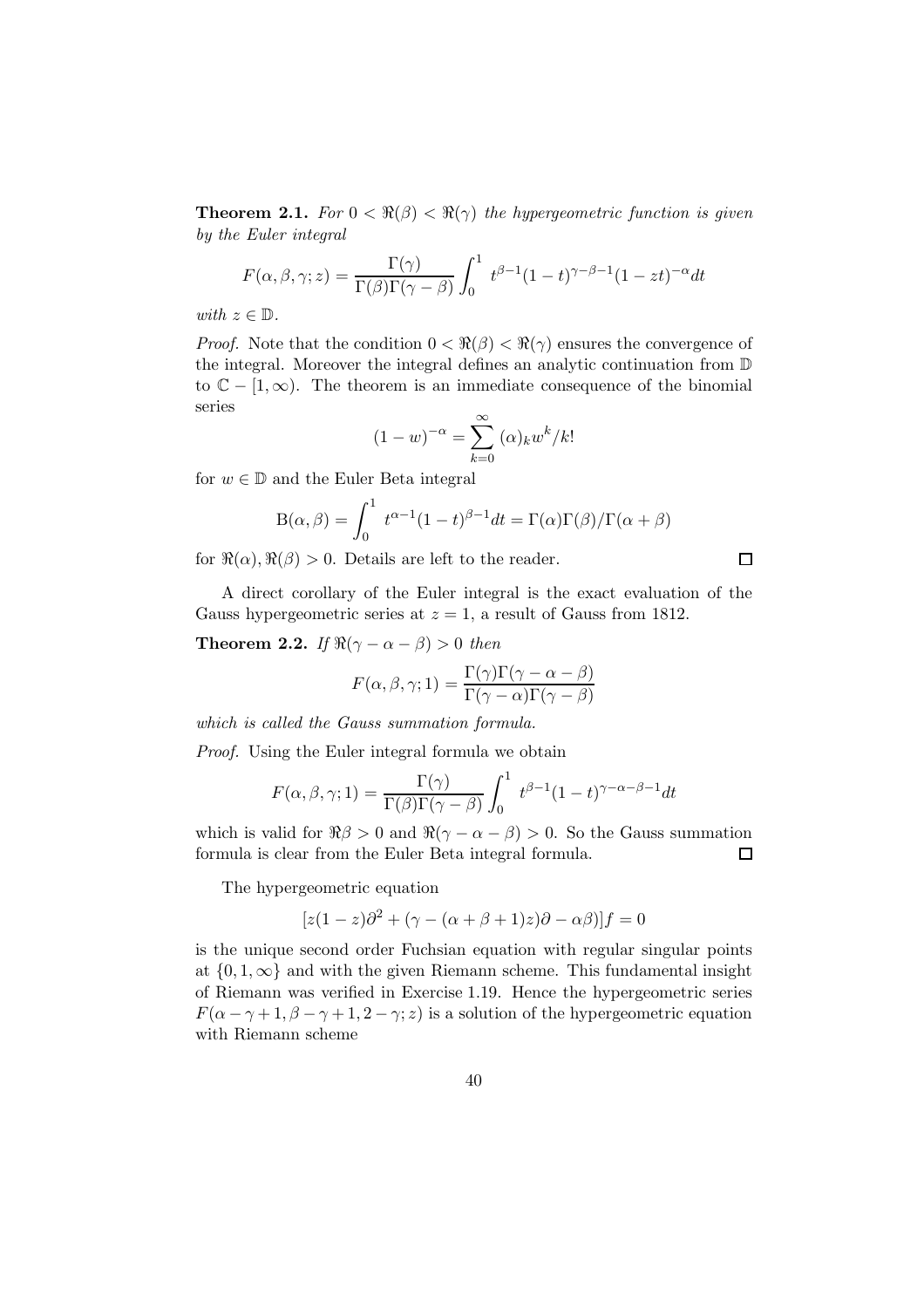|                   | $\infty$ |
|-------------------|----------|
|                   | $\alpha$ |
| $-(\alpha+\beta)$ |          |

Therefore the function  $z^{1-\gamma}F(\alpha-\gamma+1,\beta-\gamma+1,2-\gamma;z)$  is a solution of a hypergeometric equation with Riemann scheme

|                  | $\infty$ |
|------------------|----------|
|                  | $\alpha$ |
| $\alpha + \beta$ |          |

which is the Riemann scheme of our original hypergeometric equation. This shows that the formal series

$$
z^{1-\gamma}F(\alpha-\gamma+1,\beta-\gamma+1,2-\gamma;z)
$$

is the upto scalar unique solution of the original hypergeometric equation around  $z = 0$  with exponent  $(1 - \gamma)$ . By a similar reasoning (going back to Riemann in 1857) we obtain the following result of Kummer from 1836.

Theorem 2.3. The solution space of the hypergeometric equation

$$
[z(1-z)\partial^2 + (\gamma - (\alpha + \beta + 1)z)\partial - \alpha\beta)]f = 0
$$

has a basis of the form

$$
F(\alpha, \beta, \gamma; z)
$$
  

$$
z^{1-\gamma}F(\alpha - \gamma + 1, \beta - \gamma + 1, 2 - \gamma; z)
$$

around the point  $z = 0$ ,

$$
F(\alpha, \beta, \alpha + \beta - \gamma + 1; 1 - z)
$$

$$
(1 - z)^{\gamma - \alpha - \beta} F(\gamma - \alpha, \gamma - \beta, \gamma - \alpha - \beta + 1; 1 - z)
$$

around the point  $z = 1$ ,

$$
(-z)^{-\alpha} F(\alpha, \alpha - \gamma + 1, \alpha - \beta + 1; 1/z)
$$

$$
(-z)^{-\beta} F(\beta, \beta - \gamma + 1, \beta - \alpha + 1; 1/z)
$$

around the point  $z = \infty$ . Here the parameters  $\alpha, \beta, \gamma$  are restricted such that the various hypergeometric series are well defined. For example, the first solution round  $z = 0$  is defined for  $\gamma \notin -\mathbb{N}$ , the second solution around  $z = 0$  is defined for  $(2 - \gamma) \notin -\mathbb{N} \Leftrightarrow \gamma \notin \mathbb{N} + 2$ , while they are linearly independent if  $\gamma \notin \mathbb{Z}$ . These solutions of the hypergeometric equation are called Kummer solutions.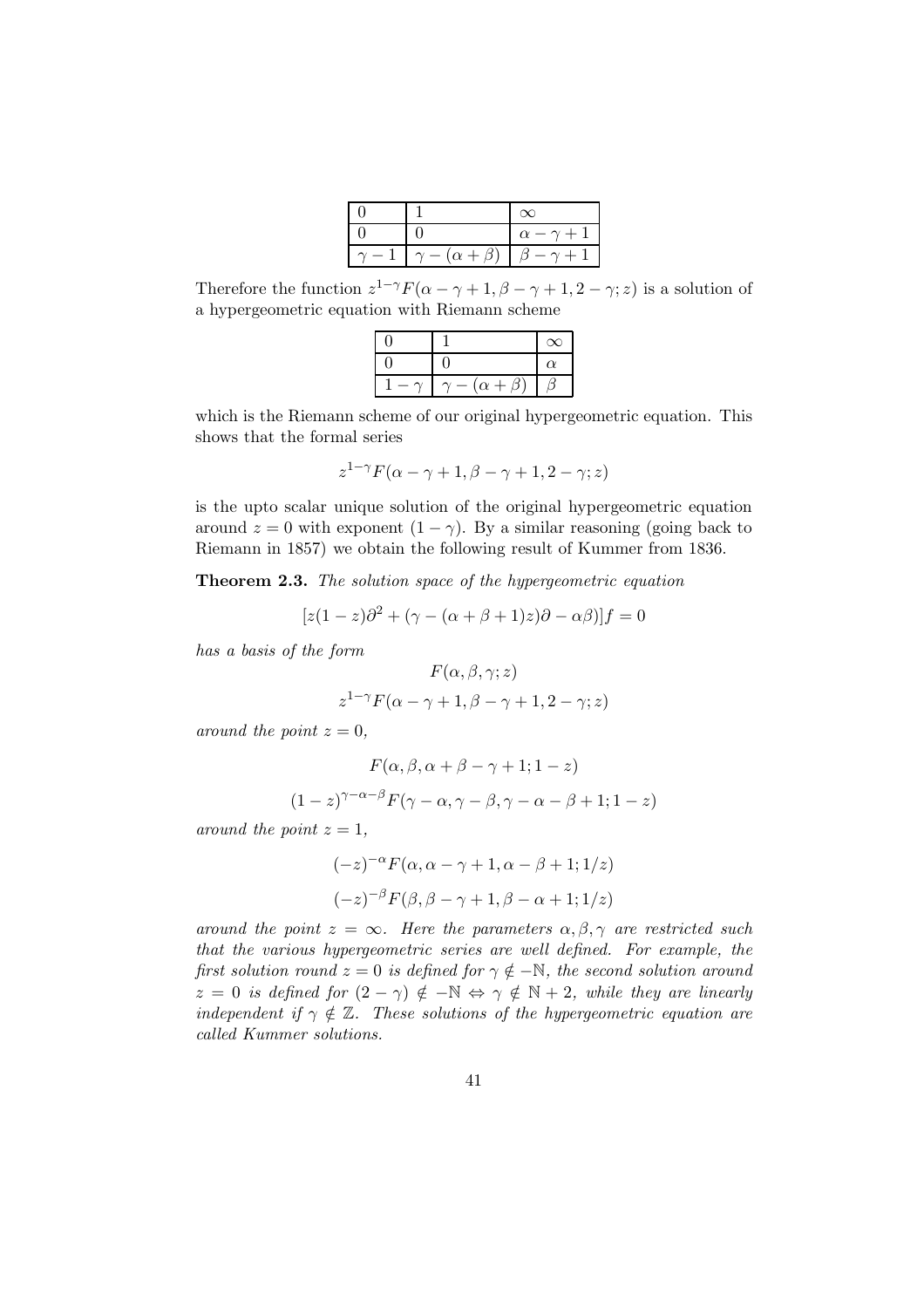*Proof.* The reader is invited to do the singular point  $z = \infty$  as an exercise.<br>Because of the symmetry  $\alpha \leftrightarrow \beta$  one of the two is sufficient. Because of the symmetry  $\alpha \leftrightarrow \beta$  one of the two is sufficient.

The following result goes under the name Kummer continuation formula. **Theorem 2.4.** Analytic continuation in the variable z from 0 to  $-\infty$  along the negative real axis yields the identity

$$
F(\alpha, \beta, \gamma; z) = \frac{\Gamma(\gamma)\Gamma(\beta - \alpha)}{\Gamma(\beta)\Gamma(\gamma - \alpha)} (-z)^{-\alpha} F(\alpha, \alpha - \gamma + 1, \alpha - \beta + 1; 1/z)
$$

$$
+ \frac{\Gamma(\gamma)\Gamma(\alpha - \beta)}{\Gamma(\alpha)\Gamma(\gamma - \beta)} (-z)^{-\beta} F(\beta, \beta - \gamma + 1, \beta - \alpha + 1; 1/z)
$$

under the parameter restrictions  $\gamma \notin -\mathbb{N}$  and  $(\alpha - \beta) \notin \mathbb{Z}$ .

Proof. Because of the Kummer solutions of the hypergeometric equation around  $z = \infty$  and the symmetry  $\alpha \leftrightarrow \beta$  we have a formula

$$
F(\alpha, \beta, \gamma; z) = c(\alpha, \beta, \gamma)(-z)^{-\alpha} F(\alpha, \alpha - \gamma + 1, \alpha - \beta + 1; 1/z)
$$
  
+
$$
c(\beta, \alpha, \gamma)(-z)^{-\beta} F(\beta, \beta - \gamma + 1, \beta - \alpha + 1; 1/z)
$$

by analytic continuation along the negative real axis. Here  $\gamma \notin -\mathbb{N}$  in order that the solution on the left hand side is well defined, and  $\alpha - \beta \notin \mathbb{Z}$  in order that the two solutions on the right hand side are well defined and linearly independent. The coefficient  $c(\alpha, \beta, \gamma)$  is holomorphic in the parameters as long as  $(\alpha - \beta) \notin \mathbb{Z}$  and  $\gamma \notin -\mathbb{N}$ .

For  $\Re(\alpha - \beta) < 0$  we multiply the above relation by  $(-z)^{\alpha}$  and take the limit for  $z \to \infty$  along the negative real axis. Using the Euler integral for  $F(\alpha, \beta, \gamma; z)$  this yields

$$
c(\alpha, \beta, \gamma) = \lim_{z \to \infty} \frac{\Gamma(\gamma)}{\Gamma(\beta)\Gamma(\gamma - \beta)} \int_0^1 t^{\beta - 1} (1 - t)^{\gamma - \beta - 1} (t - 1/z)^{-\alpha} dt
$$

$$
= \frac{\Gamma(\gamma)}{\Gamma(\beta)\Gamma(\gamma - \beta)} \int_0^1 t^{\beta - \alpha - 1} (1 - t)^{\gamma - \beta - 1} dt = \frac{\Gamma(\gamma)\Gamma(\beta - \alpha)}{\Gamma(\beta)\Gamma(\gamma - \alpha)}
$$

by the Euler Beta integral. The theorem follows by analytic coninuation in the parameters.  $\Box$ 

The Kummer continuation formula gives the asymptotic behavior of the hypergeometric series  $F(\alpha, \beta, \gamma; z)$  along the negative real axis. It is an important ingredient for the solution of the singular Sturm-Liouville problem (using Weyl-Titchmarsh theory [42]) of the hypergeometric operator on the unbounded interval  $(-\infty, 0]$ . In turn Harish-Chandra used this formula to derive the Plancherel formula for noncompact Riemannian symmetric spaces of rank one [17], [18].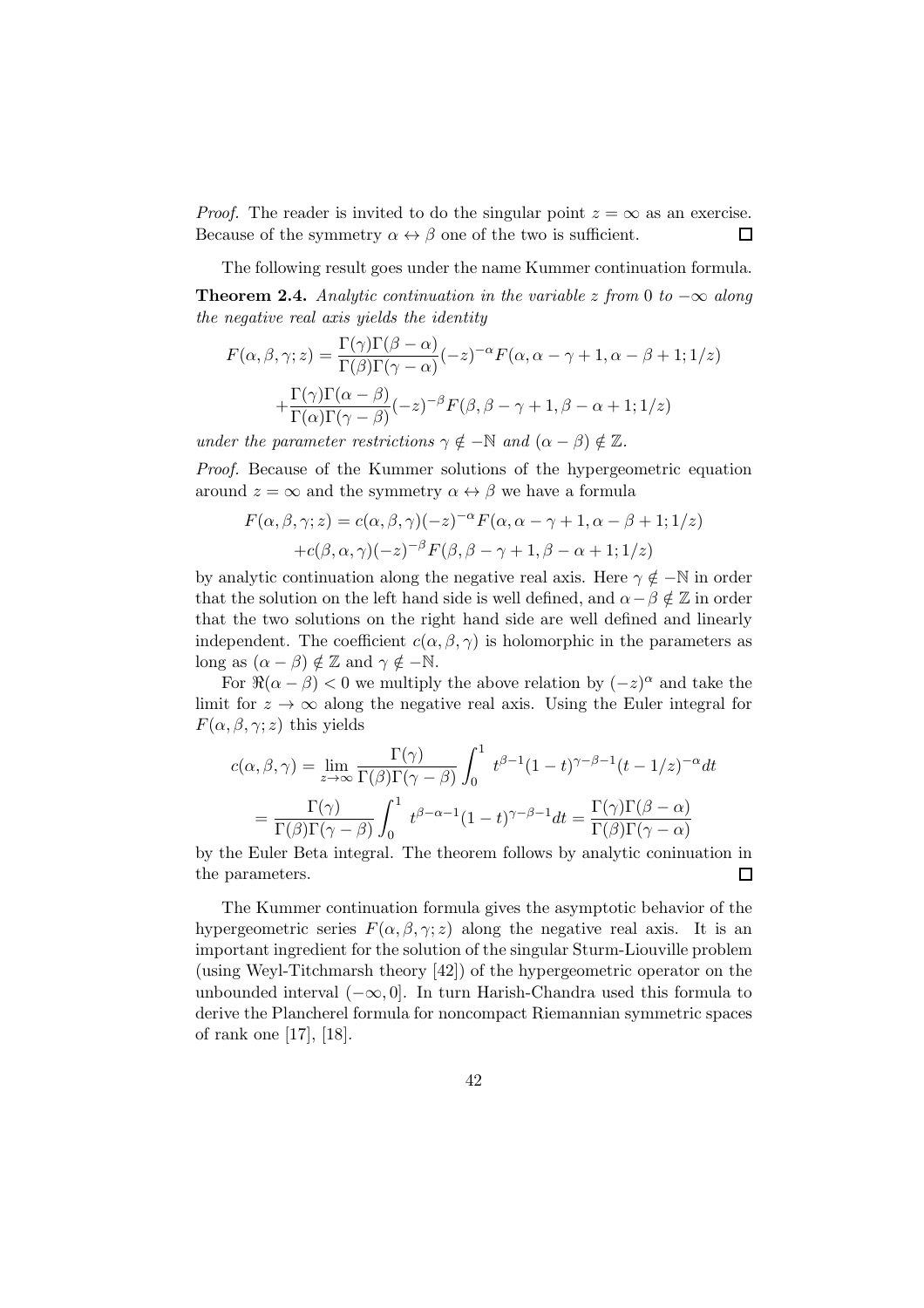### 2.2 The monodromy according to Schwarz–Klein

The question posed and solved by Schwarz in 1873 was: For which of the parameter values  $\alpha, \beta, \gamma \in \mathbb{Q}$  are the solutions of the hypergeometric equation algebraic functions of its variable z?

The essential ingredient for the proof is the concept of monodromy, that was introduced by Riemann in his fundamental paper from 1857 on the hypergeometric equation [31]. It turns out that the solutions of the hypergeometric equation are algebraic if and only if the monodromy group of this equation is finite. Schwarz gave a beautiful alternative description of the (projective) monodromy group of the hypergeometric equation using the reflection principle, that he invented exactly for this purpose [33]. Subsequently Klein extended the work of Schwarz to deal not only with finite monodromy groups acting on the (elliptic) Riemann sphere, but also with infinite monodromy groups acting on the (parabolic) Euclidean plane and the (hyperbolic) Poincaré disc  $[24]$ . In turn this gave a boost to the theory of automorphic forms and functions.

The local exponents of the hypergeometric equation are given by the Riemann scheme

|                    | $\infty$ |
|--------------------|----------|
|                    | $\alpha$ |
| $(\alpha + \beta)$ |          |

The exponent differences at the three singular points  $0, 1, \infty$  are defined up to a sign choice, and given by

$$
\kappa = \pm (\gamma - 1), \ \lambda = \pm (\alpha + \beta - \gamma), \ \mu = \pm (\alpha - \beta)
$$

respectively. If we shift the parameters  $(\alpha, \beta, \gamma)$  by integers (such a shift will be called a contiguity), then the  $(\kappa, \lambda, \mu)$  are shifted by integers with even sum. Conversely, any shift of  $(\kappa, \lambda, \mu)$  by integers with even sum arises from a contiguity.

Let us assume that the parameters  $(\alpha, \beta, \gamma)$  and hence also  $(\kappa, \lambda, \mu)$  are real numbers. By suitable contiguity we may assume  $-1 < \kappa, \lambda, \mu \leq 1$  and by suitable sign choices we get  $0 \leq \kappa, \lambda, \mu \leq 1$ . After suitable permutation we may assume  $0 \leq \kappa \leq \lambda \leq \mu \leq 1$ , and hence also  $\kappa + \lambda \leq \kappa + \mu \leq \lambda + \mu$ . In case  $\lambda + \mu > 1$  we replace  $(\kappa, \lambda, \mu)$  by  $(\kappa, 1 - \lambda, 1 - \mu)$  through contiguity and sign choices. The conclusion is that through contiguity and sign choices we can assume

$$
0 \le \kappa, \lambda, \mu \text{ and } \kappa + \lambda, \kappa + \mu, \lambda + \mu \le 1
$$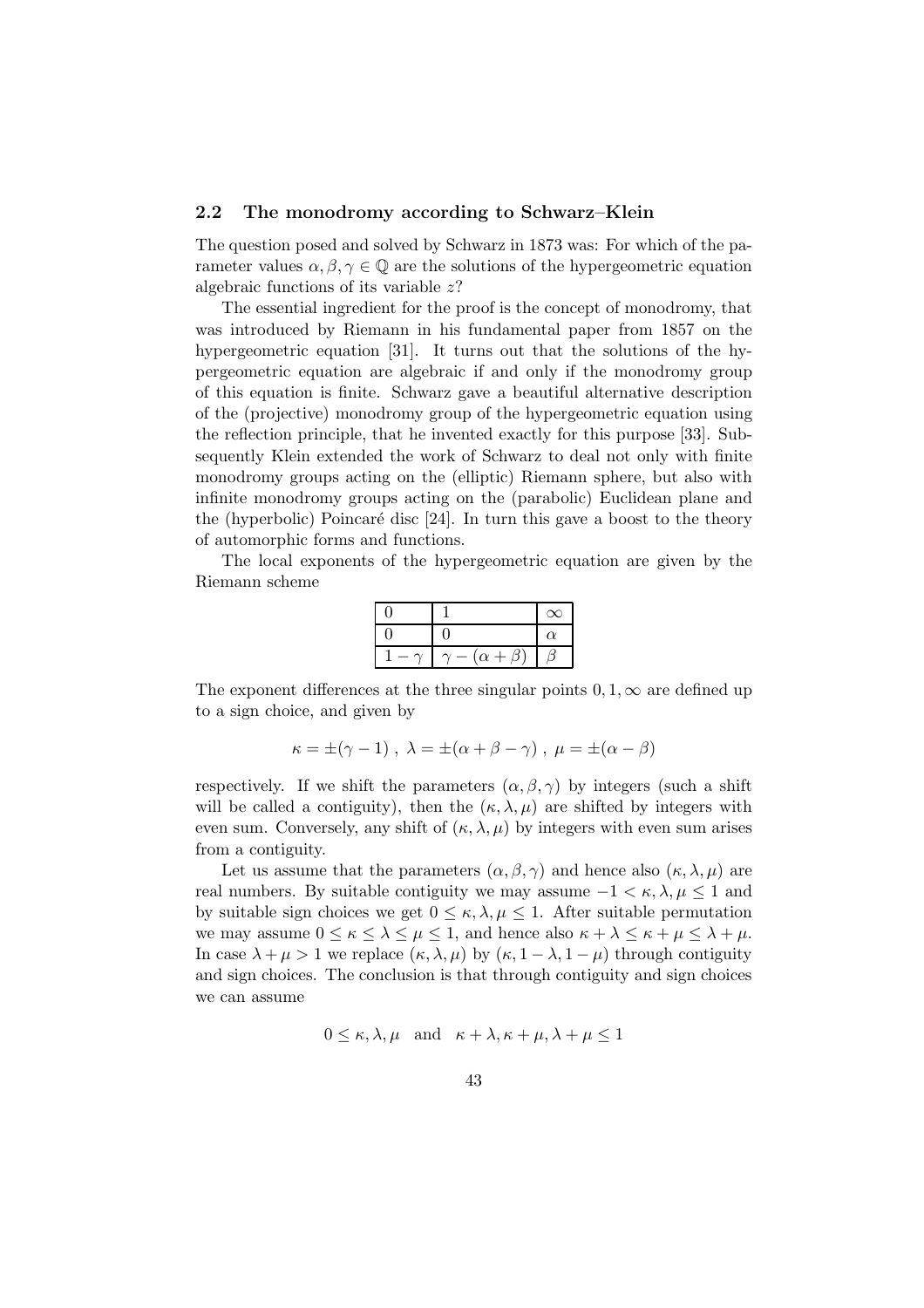and such a triple  $(\kappa, \lambda, \mu)$  is called reduced. In fact, reduced triples are a normal formal for  $(\kappa, \lambda, \mu) \in \mathbb{R}^3$  for contiguity and sign choices.

**Theorem 2.5.** For  $(\kappa, \lambda, \mu) \in \mathbb{R}^3$  the matrix

$$
G = \begin{pmatrix} 2 & -2\cos(\kappa\pi) & -2\cos(\mu\pi) \\ -2\cos(\kappa\pi) & 2 & -2\cos(\lambda\pi) \\ -2\cos(\mu\pi) & -2\cos(\lambda\pi) & 2 \end{pmatrix}
$$

up to conjugation by the Klein four group  $V_4 = \{diag(\pm 1, \pm 1, \pm 1)\}\cap SL(3, \mathbb{R})$ is an invariant of triples  $(\kappa, \lambda, \mu) \in \mathbb{R}^3$  up to contiguity and sign choices. The determinant of G is given by

$$
\det G = -2 \prod \cos((\kappa \pm \lambda \pm \mu)\pi/2)
$$

as a product of 4 factors.

Assume from now on that  $(\kappa, \lambda, \mu) \in \mathbb{R}^3$  is reduced. For  $x = (x_1, x_2, x_3)$ and  $y = (y_1, y_2, y_3)$  in  $\mathbb{R}^3$  denote  $\langle x, y \rangle = xGy^t$  as scalar product on  $\mathbb{R}^3$ . Then this scalar product is Euclidean for  $\kappa + \lambda + \mu > 1$  and Lorentzian for  $\kappa + \lambda + \mu < 1$ .

Assume from now on that  $\kappa, \lambda, \mu > 0$  and  $\kappa + \lambda + \mu < 1$ . Then the dual basis  $\varepsilon_1, \varepsilon_2, \varepsilon_3$  of the standard basis  $e_1 = (1, 0, 0), e_2 = (0, 1, 0), e_3 = (0, 0, 1)$ of  $\mathbb{R}^3$  lies in a single connected component  $\mathbb{R}^3_+$  of  $\{x \in \mathbb{R}^3; \langle x, x \rangle < 0\}$ , and the closed convex cone D spanned by  $\varepsilon_1, \varepsilon_2, \varepsilon_3$  lies in  $\mathbb{R}^3_+ \sqcup \{0\}$ . Let  $s_i(x) =$  $x - \langle x, e_i \rangle e_i$  be the orthogonal reflection with mirror the plane spanned by the two  $\varepsilon_j$  for  $j \neq i$ . Let W be the subgroup of the Lorentz group  $O(\mathbb{R}^3, \langle \cdot, \cdot \rangle)$ generated by the reflections  $s_1, s_2, s_3$  in the faces of D. Then the union over  $w \in W$  of the cones  $wD$  is equal to  $\mathbb{R}^3_+ \sqcup \{0\}$ , and under the Schwarz conditions

$$
\kappa = 1/k, \lambda = 1/l, \mu = 1/m \text{ for } k, l, m \in \mathbb{Z} \text{ and } \ge 2
$$

the cones wD for  $w \in W$  form a regular tesselation of  $\mathbb{R}^3_+ \sqcup \{0\}$ .

*Proof.* The first statement is obvious, and the calculation of  $\det G$  is a straightforward calculation. From this determinant formula it follows that for a reduced triple  $(\kappa, \lambda, \mu)$  we have det  $G = 0$  if and only if  $\kappa + \lambda + \mu = 1$ . and  $\kappa + \lambda + \mu > 1$  or  $\lt 1$  if and only if the scalar product is Euclidean or Lorentzian respectively.

The last paragraph is the three dimensional version of a theorem of Tits for the so called geometric construction of Coxeter groups, see for example the lecture notes [19] on my website.  $\Box$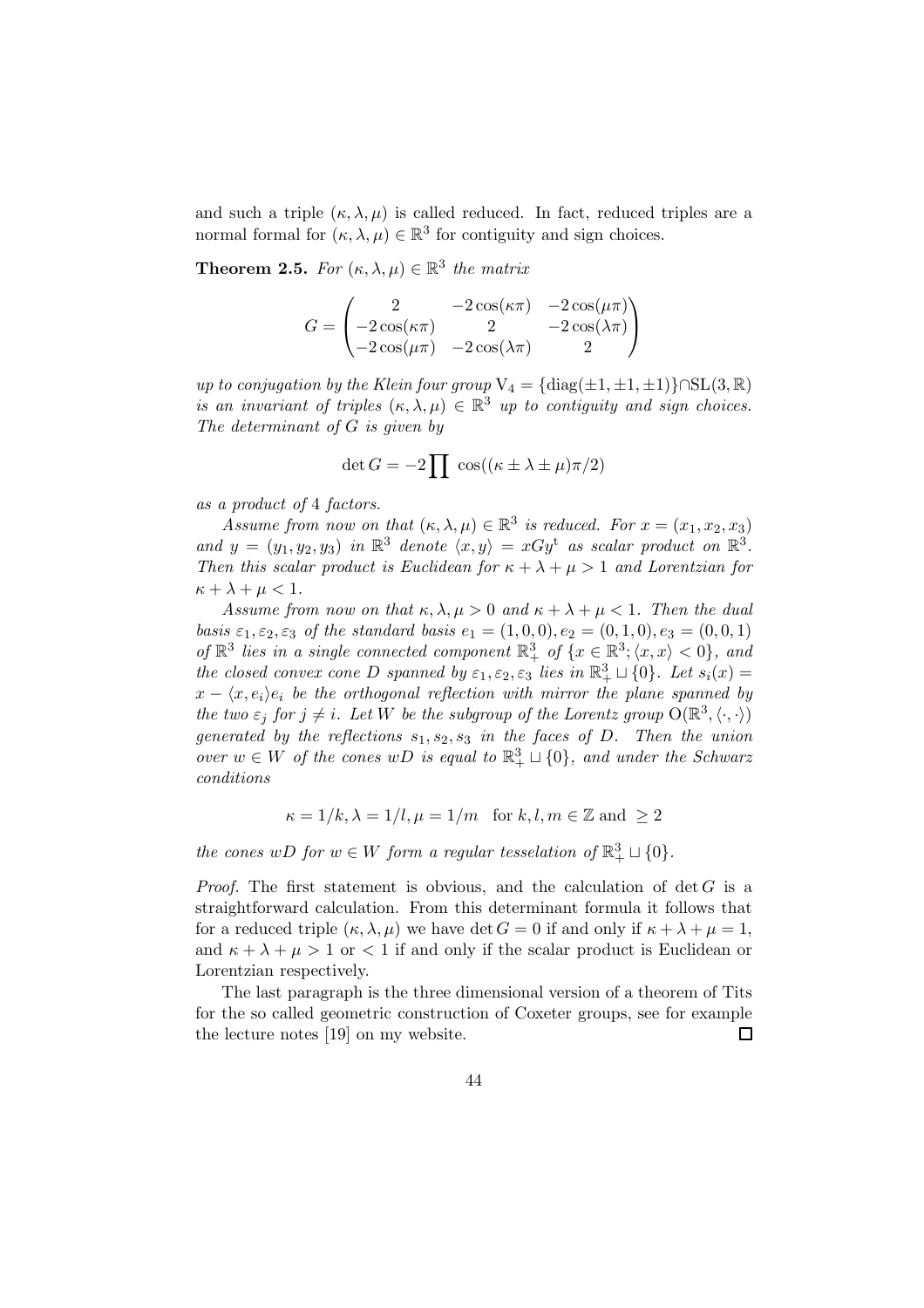Now let us pick two linearly independent solutions  $f_1, f_2$  on the upper half plane  $\mathbb{H} = \{\Im(z) > 0\}$ , and consider the projective evaluation map (also called the Schwarz map)

$$
Pev : \mathbb{H} \to \mathbb{P}, Pev(z) = f_1(z)/f_2(z)
$$

with  $\mathbb P$  the complex projective line. Because of the ambiguity of the base choice  $f_1, f_2$  the Schwarz map is only canonical upto action of Aut $(\mathbb{P})$ . We claim that the the Schwarz map Pev maps the upper half plane H conformally onto the interior of a triangle with sides circular arcs, and with angles  $\kappa\pi$ ,  $\lambda\pi$  and  $\mu\pi$  at the vertices Pev(0), Pev(1) and Pev( $\infty$ ) respectively. This circular triangle is called the Schwarz triangle of the hypergeometric equation.

The Schwarz map is conformal because its derivative

$$
\partial(\text{Pev}) = \frac{\partial(f_1)f_2 - f_1 \partial(f_2)}{f_2^2}
$$

vanishes nowhere. Indeed the numerator is the Wronskian, which does not vanish, because  $f_1, f_2$  are linearly independent solutions on  $\mathbb{H}$ . In order to understand the image of the Schwarz map we look at its behaviour on the real axis as boundary of H.

For example, for the boundary interval  $(0, 1)$  we can choose the solutions  $f_1, f_2$  to be real on  $(0, 1)$ . This is possible because the hypergeometric equation is a real differential equation, since the parameters  $\alpha, \beta, \gamma$  were assumed to be real numbers. In that case the image of the interval  $(0, 1)$  under the Schwarz map is a real interval. For a general choice of  $f_1, f_2$  the image of  $(0, 1)$  is the transform under an element of Aut $(\mathbb{P})$ , so a fractional linear transformation, of a real interval, and therefore equal to a real interval or a circular arc.

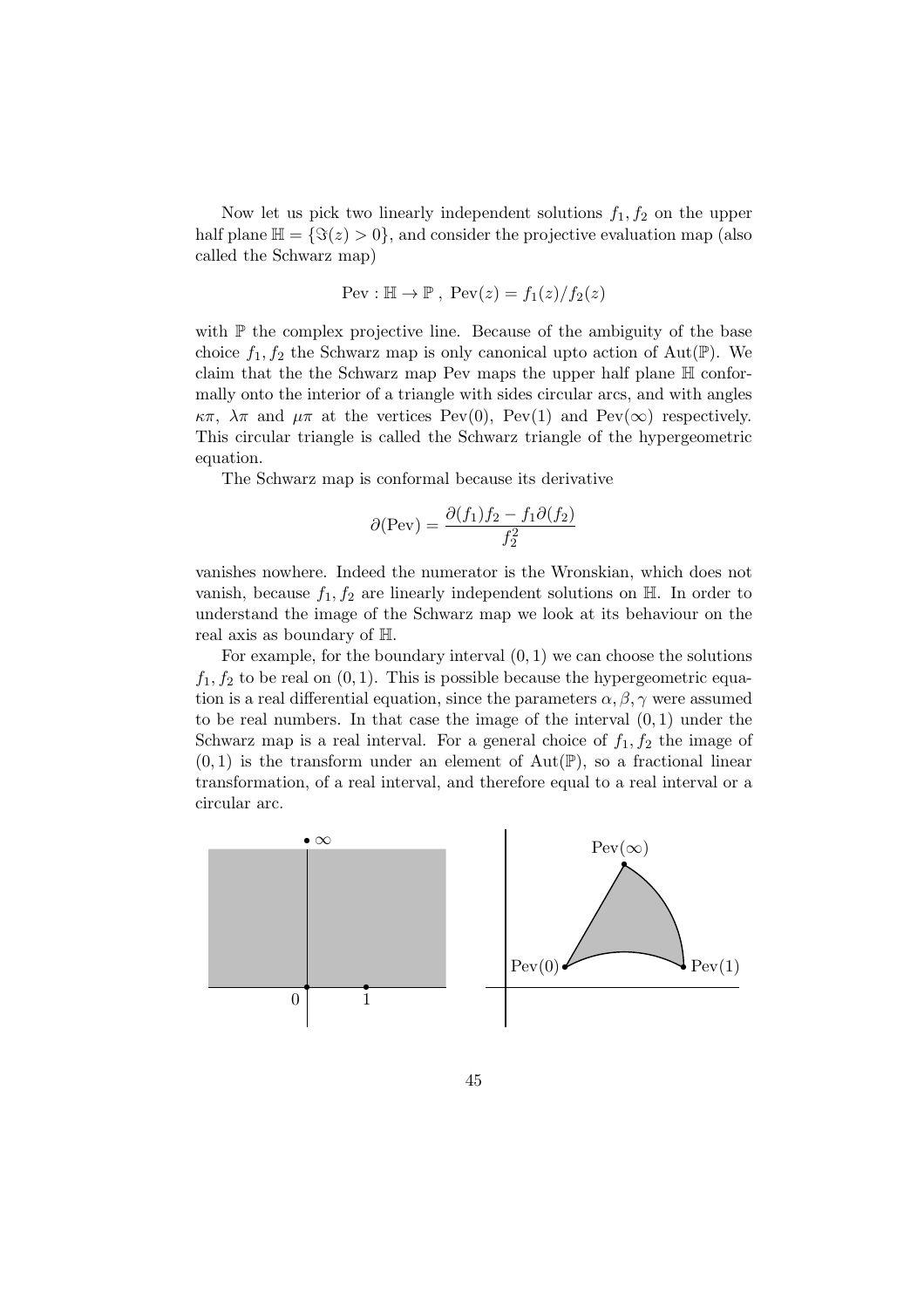The angles of the Schwarz triangle at the vertices  $Pev(0)$ ,  $Pev(1)$  and Pev( $\infty$ ) are equal to  $\kappa \pi, \lambda \pi$  and  $\mu \pi$  respectively. For example, near the origin 0 let us choose the solutions  $f_1, f_2$  of the form

$$
f_1(z) = (1 + \cdots), f_2(z) = z^{1-\gamma}(1 + \cdots)
$$

which in turn implies that

$$
f_1(z)/f_2(z) = z^{\kappa}(1 + \cdots)
$$

which indeed gives an angle  $\kappa\pi$  at the vertex Pev(0) of the Schwarz triangle. For a general choice of  $f_1, f_2$  this angle  $\kappa \pi$  is conserved by some fractional linear transformation.

By continuity we can extend the Schwarz map

$$
Pev : \mathbb{H} \sqcup (-\infty, 0) \sqcup (0, 1) \sqcup (1, \infty) \to \mathbb{P}
$$

with image the Schwarz triangle minus its vertices. The key step in the argument of Schwarz is the beautiful insight that the analytic continuation of Pev is given by the reflection principle. Indeed, there are three possibilities for analytic continuation from the upper half plane H to the lower half plane −H, namely through the intervals  $(-\infty, 0)$ ,  $(0, 1)$  and  $(1, \infty)$ . The analytic continuation of the Schwarz map is obtained by reflecting the Schwarz triangle in the corresponding sides. Now we can iterate the above construction with the new triangle, which allows one to understand the full analytic continuation of the Schwarz map, step by step reflecting in sides of circular triangles. The domain of this full analytic continuation is the universal covering space  $\widetilde{Z}$  of  $Z = \mathbb{P} - \{0, 1, \infty\}$ , say relative to the base point  $z_0 = 1/2$ , and we write

$$
\widetilde{\text{Pev}} : \widetilde{Z} \to \mathbb{P}
$$

for the analytic continuation of the Schwarz map as a univalued map.

The range of this map can get messy, as the triangles start overlapping. However in case the Schwarz triangle is dihedral, which means that

$$
\kappa = 1/k, \lambda = 1/l, \mu = 1/m
$$

for some integers  $k, l, m \geq 2$ , we do get a regular tesselation by congruent images of the Schwarz triangle. These conditions on the parameters are called the Schwarz integrality conditions. The range G of this tesselation is equal to

$$
\mathbb{G}=\mathbb{P},\ \mathbb{C},\ \mathbb{D}
$$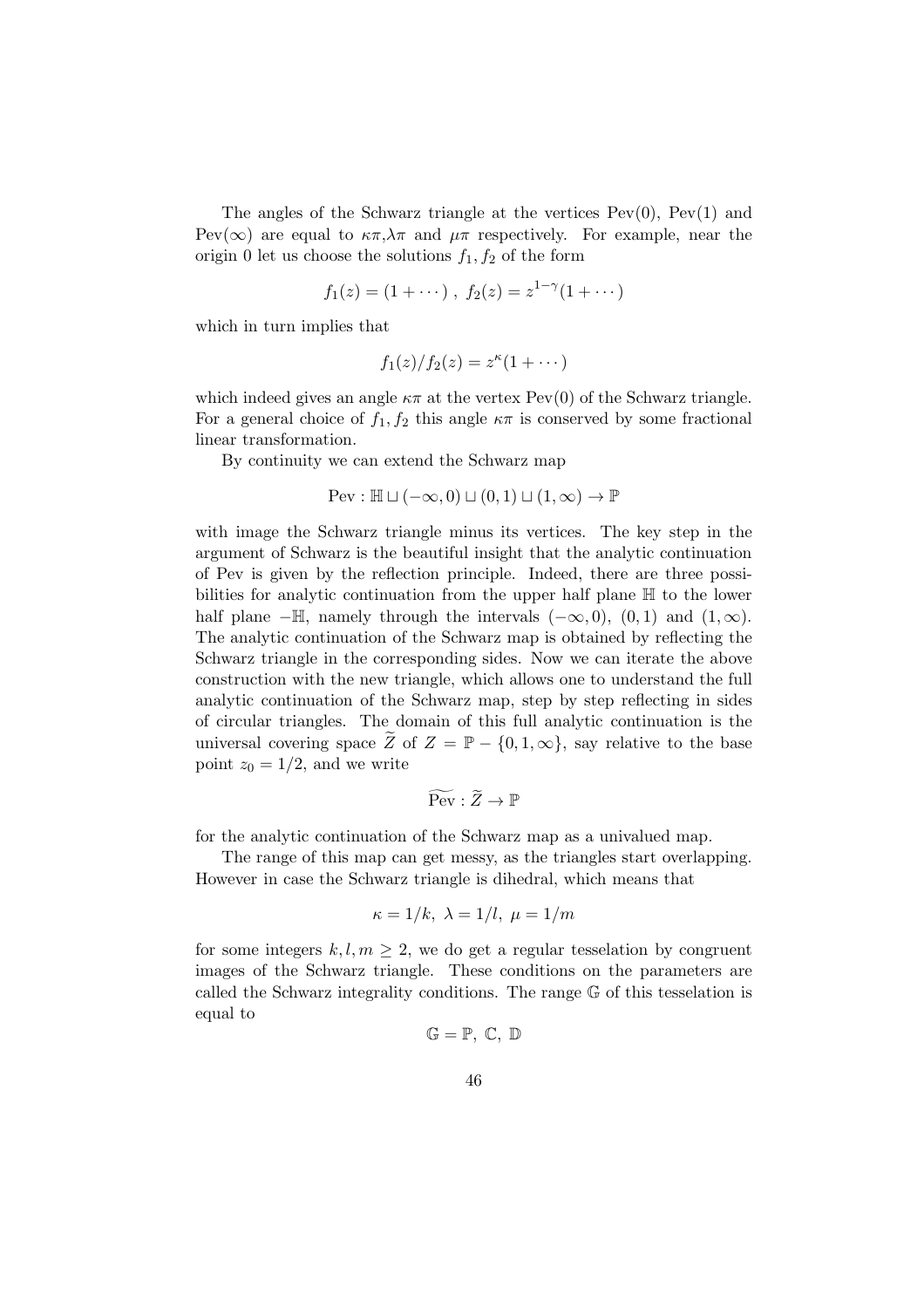upto an action of  $Aut(\mathbb{P})$ , depending on whether the angle sum of the Schwarz triangle

$$
(\kappa + \lambda + \mu)\pi = (1/k + 1/l + 1/m)\pi
$$

is greater than  $\pi$ , equal to  $\pi$ , or smaller than  $\pi$  respectively. Here

$$
\mathbb{D} = \{ w \in \mathbb{C}; |w| < 1 \}
$$

denotes the unit disc. In this last case the disc D is bounded by a circle (Klein's Orthogonalkreis) which is orthogonal to the three circles bounding the Schwarz triangle. Hence the range G of the Schwarz map equals the Riemann sphere  $\mathbb{P}$ , the Euclidean plane  $\mathbb{C}$  or the Poincaré disc  $\mathbb{D}$  respectively. Note that in all three cases G is simply connected.

The image of the analytically continued Schwarz map  $\widetilde{Pev} : \widetilde{Z} \to \mathbb{G}$  is equal to G minus all vertices of the triangular tesselation. These vertices can be filled in by the following construction.



The fundamental group  $\Pi$  of  $Z = \mathbb{P} - \{0, 1, \infty\}$  with base point  $z_0 = 1/2$ has three generators  $g_0 = [\gamma_0], g_1 = [\gamma_1], g_\infty = [\gamma_\infty]$  with a single relation  $g_{\infty}g_1g_0 = 1$  as indicated in the above picture. Under the above Schwarz integrality conditions the Schwarz map factors through the intermediate covering

$$
\widehat{\text{Pev}} : \widehat{Z} = \Pi(k, l, m) \backslash \widetilde{Z} \to \mathbb{G}
$$

with  $\Pi(k, l, m)$  be the normal subgroup of  $\Pi$  generated by  $g_0^k$ ,  $g_1^l$  and  $g_\infty^m$ . The group

$$
\Gamma = \Gamma(k, l, m) \simeq \Pi / \Pi(k, l, m)
$$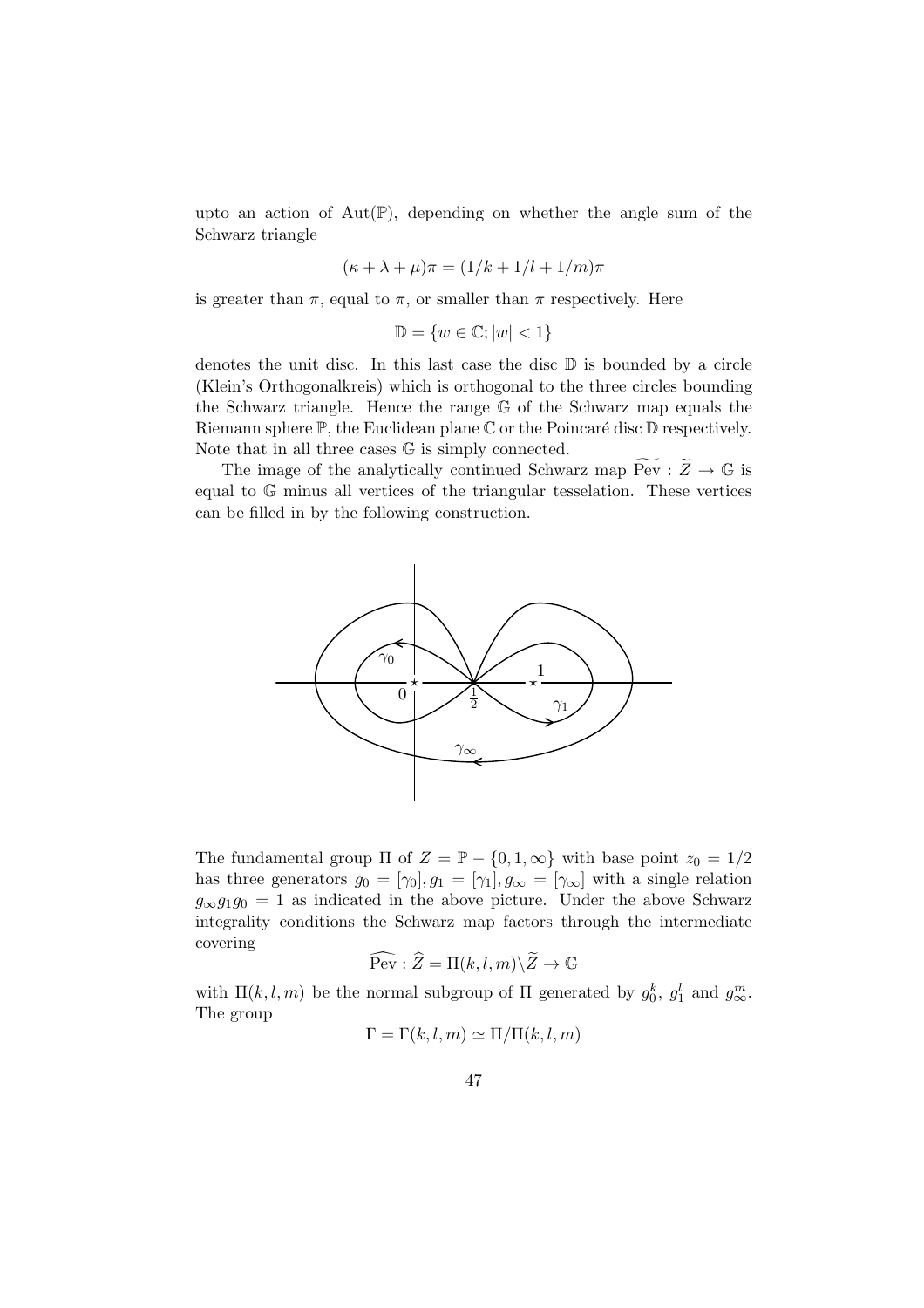is the projective monodromy group of the hypergeometric equation. At this level we can lift the compactification  $Z \hookrightarrow Z^+ = \mathbb{P}$  to a partial compactification  $\hat{Z} \hookrightarrow \hat{Z}^+$ , resulting in a commutative diagram



The left vertical arrow is an unramified Γ-covering, while the middle vertical arrow is a ramified covering, branched of orders  $k, l$  and m above the points 0, 1 and  $\infty$  respectively. The extended Schwarz map

$$
\widehat{\operatorname{Pev}}^+ : \widehat{Z}^+ \to \mathbb{G}
$$

becomes an unramified covering. Since  $\hat{Z}^+$  is connected and G simply connected we conclude that the Schwarz map yields a conformal isomorphism between  $\hat{Z}^+$  and G. In other words the projective monodromy group  $\Gamma(k, l, m) \cong \Pi/\Pi(k, l, m)$  acts on G with quotient  $\Gamma(k, l, m) \setminus \mathbb{G} \cong \mathbb{P}$ . This quotient map is given by the inverse of the Schwarz map, and is ramified above  $0, 1, \infty$  of orders k, l, m respectively. The projective monodromy group  $\Gamma(k, l, m)$  is a subgroup of Aut(P), and is called the Schwarz triangle group. The group  $W(k, l, m)$  generated by the reflections in the sides of the Schwarz triangle is called the Coxeter triangle group. It consists of holomorphic and antiholomorphic transformations of P. The Schwarz triangle group is the index two subgroup of the Coxeter triangle group, consisting of even products of reflections in the sides of the Schwartz triangle.

Algebraic hypergeometric functions appear in case the monodromy group is finite, and for rational parameters  $\alpha, \beta, \gamma$  this is equivalent with the projective monodromy group  $\Gamma(k, l, m) \simeq \Pi/\Pi(k, l, m)$  being finite. For the integers  $k, l, m \geq 2$  this amounts to  $1/k + 1/l + 1/m > 1$ . In that case the order n of  $\Gamma(k, l, m)$  is given by  $1/k + 1/l + 1/m - 1 = 2/n$  as there are  $2n$ triangles of area  $\left(\frac{1}{k} + \frac{1}{l} + \frac{1}{m} - 1\right)\pi$  needed to tesselate the unit sphere of area  $4\pi$ . The results of this section are essentially due to Schwarz [33] and Klein [24], based on earlier ideas of Riemann [31].

**Example 2.6.** For  $p = 3, 4, 5$  the hypergeometric function

$$
F((p+6)/(12p), (p-6)/(12p), 2/3; z)
$$

is an algebraic function with projective monodromy group  $\Gamma$  equal to the three Platonic rotation groups  $A_4, S_4, A_5$  of tetrahedron, octahedron, icosahedron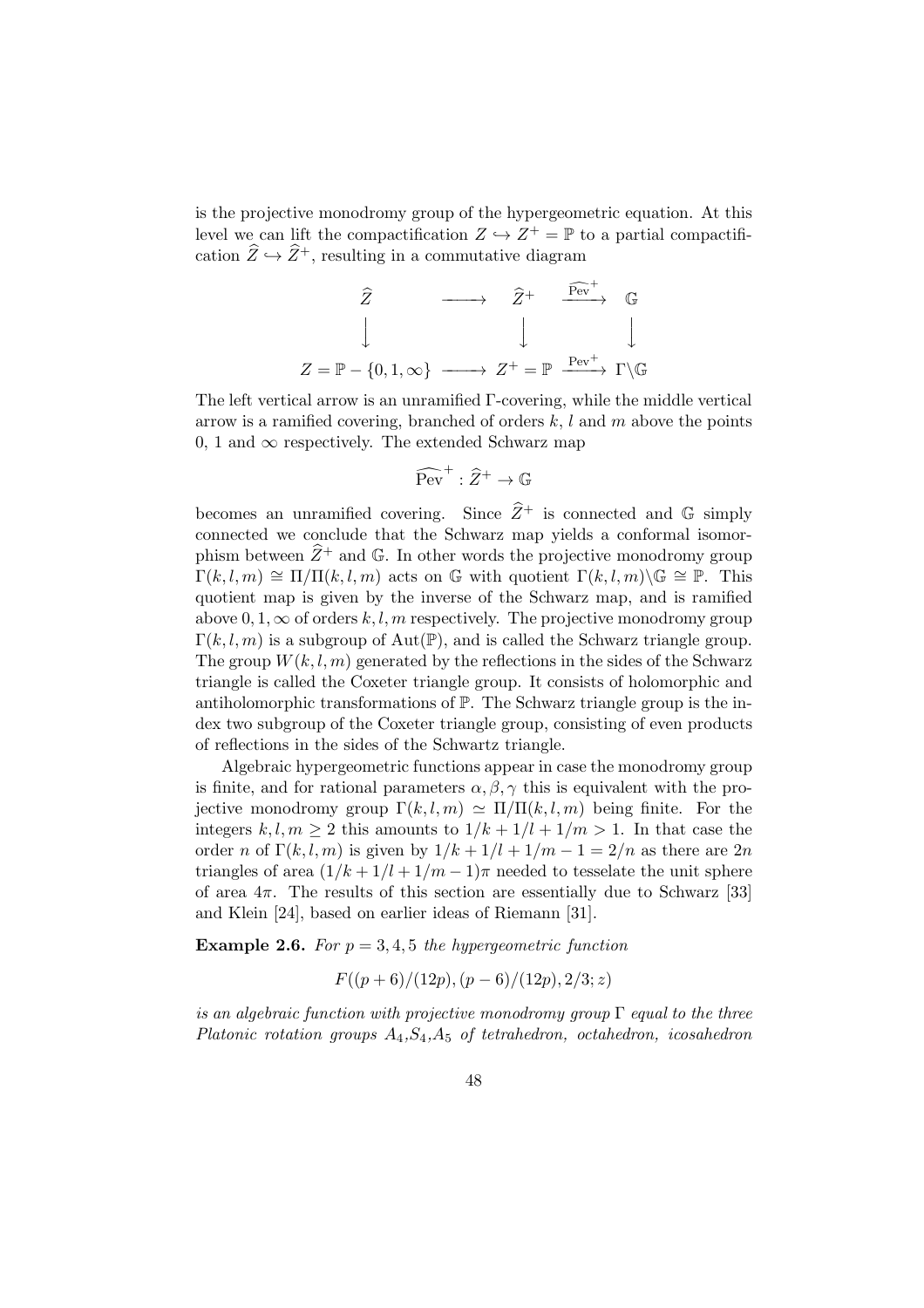respectively. Indeed the exponent differences are  $1/3$ ,  $1/2$ ,  $1/p$  at the points  $0, 1, \infty$  respectively. The monodromy around 0 and 1 is a complex reflection of order 3 and 2 respectively. The linear monodromy group is the finite complex reflection group with Coxeter diagram

$$
\overset{3}{\bullet} \overset{2p}{\bullet} \overset{2p}{\bullet}
$$

in the notation of Coxeter [8], [35]. The order of the group  $\Gamma(3,2,p)$  is equal to  $12p/(6-p)$  for  $p=3,4,5$  and indeed  $12,24,60$  is the order of  $A_4, S_4, A_5$ .

### 2.3 The Euler integral revisited

Let us fix four rational parameters  $\mu_0, \mu_1, \mu_2, \mu_3 \in (0,1)$  with  $\sum \mu_i = 2$ . In addition choose four distinct complex variables  $z_0, z_1, z_2, z_3$ . If we clear denominators and write  $\mu_j = m_j/m$  with  $m, m_j \in \mathbb{N}$  (so  $\sum m_j = 2m$ ) and  $gcd(m, m_0, m_1, m_2, m_3) = 1$  then the multivalued differential

$$
\omega = \frac{dx}{y} , y = \prod (x - z_j)^{\mu_j}
$$

on  $\mathbb{P} - \{z_0, z_1, z_2, z_3\}$  becomes a univalued holomorphic differential on the Riemann surface

$$
C: y^m = \prod (x - z_j)^{m_j}
$$

lying above  $\mathbb P$  as a m-fold ramified covering via the map  $(x, y) \mapsto x$ . This covering map is just the quotient map for the action of the group  $C_m$  of the order m roots of unity on  $C$  (by multiplication in the variable  $y$ ). Upto a multiplicative scalar the holomorphic differential  $\omega$  on C is unique characterized by the transformation behaviour  $\omega \mapsto \zeta^{-1}\omega$  if  $y \mapsto \zeta y$  for  $\zeta \in C_m$ . Integrals of the form

$$
\pi = \int_{z_i}^{z_j} \omega
$$

along suitable curves on  $C$  (whose projection on  $\mathbb P$  apart from begin and end points avoids  $z_0, z_1, z_2, z_3$  are called period integrals.

An element of Aut(P) transforms the quadruple  $z_0, z_1, z_2, z_3$  and the corresponding Riemann surface C into isomorphic objects. Without loss of generality we can take  $z_0 = 0, z_1 = z, z_2 = 1, z_3 = \infty$  with  $z \in \mathbb{P} - \{0, 1, \infty\}.$ If we integrate from 0 to 1 then the period integral becomes

$$
\int_0^1 \omega , \ \omega = \frac{dx}{x^{\mu_0}(x-z)^{\mu_1}(x-1)^{\mu_2}}
$$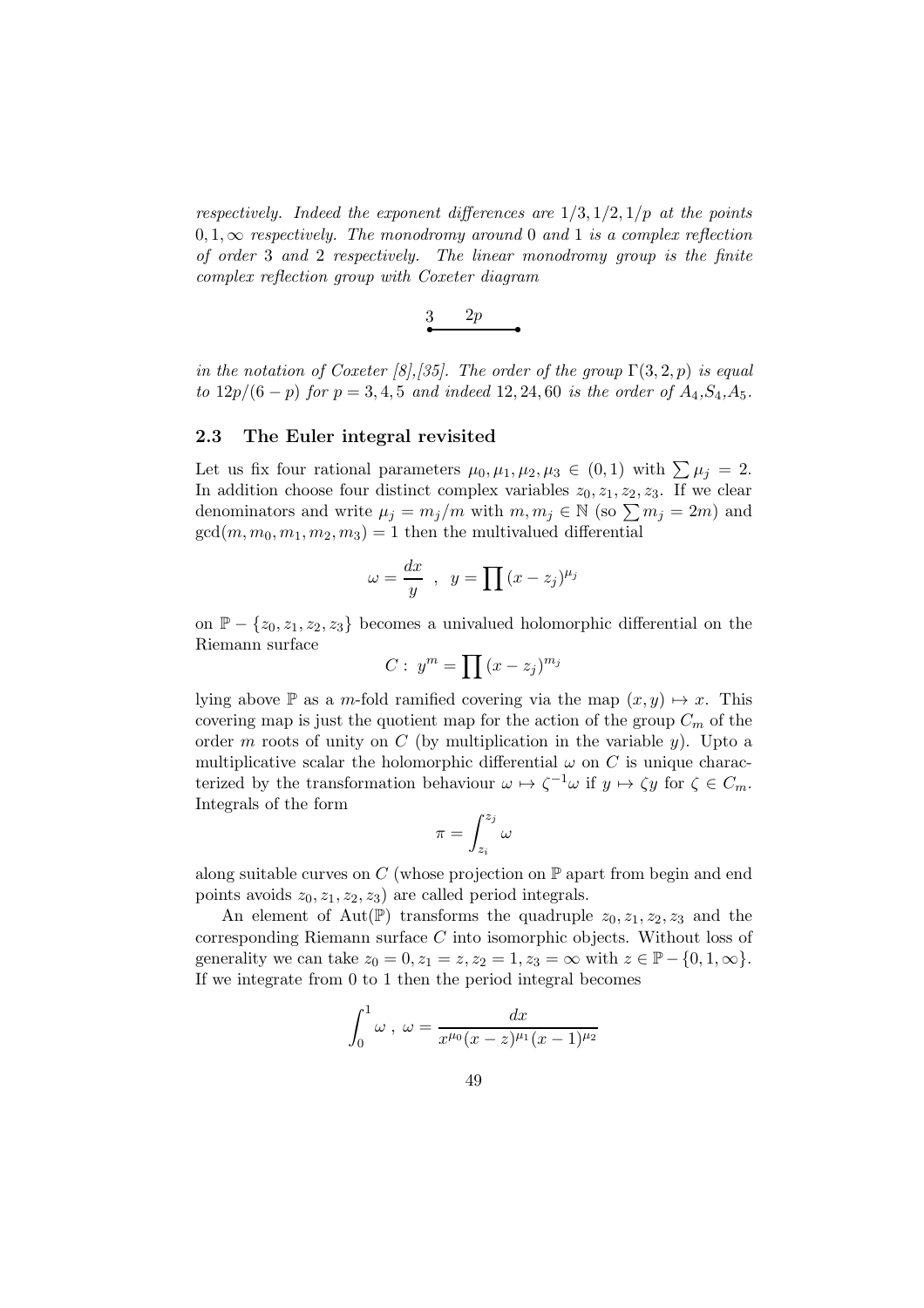and apart from Γ-factors, a factor  $(-z)^{\mu_1}(-1)^{\mu_2}$  and a substition  $z \mapsto 1/z$ this becomes the Euler integral with parameters

$$
\mu_0 = 1 - \beta, \ \mu_1 = \alpha, \ \mu_2 = 1 + \beta - \gamma, \ \mu_3 = \gamma - \alpha
$$

as functions of the parameters  $\alpha, \beta, \gamma$  in the Euler integral. In turn we get

$$
(1 - \mu_0 - \mu_1) = (\beta - \alpha), (1 - \mu_0 - \mu_2) = (\gamma - 1), (1 - \mu_0 - \mu_3) = (\alpha + \beta - \gamma).
$$

Hence the Schwarz integrality conditions

$$
\kappa = |\gamma - 1|, \lambda = |\alpha + \beta - \gamma|, \mu = |\alpha - \beta| \in 1/N
$$

amount in the new parameters  $\mu_0, \cdots, \mu_3$  to

$$
(1 - \mu_i - \mu_j) \in 1/\mathbb{N}
$$

for all  $i \neq j$  with  $\mu_i + \mu_j < 1$ .

Let us assume that the Schwarz integrality conditions do hold. If we write

$$
\pi_1(z) = \int_0^1 \omega , \ \pi_2(z) = \int_1^z \omega
$$

then the Schwarz projective evaluation map

$$
z \mapsto \mathrm{Per}(z) = \pi_1(z)/\pi_2(z)
$$

becomes a period map, which we emphasize by writing Per instead of Pev. The Schwarz–Klein theory of the previous section has the following modular interpretation.

**Theorem 2.7.** For  $\underline{m} = (m_0, \dots, m_3)$  a quadruple of positive relatively prime integers with  $\sum m_j = 2m$  let  $\mathcal{M}(\underline{m})$  denote the moduli space of isomorphism classes of curves of the form  $y^m = \prod (x - z_j)^{m_j}$  with an ordering on the four points  $(z_0, \dots, z_3)$ . If the Schwartz conditions

$$
|1 - (m_i + m_j)/m| = 1/p_{ij}, p_{ij} \in \{2, 3, \cdots, \infty\} \ \forall i \neq j
$$

do hold then we have an injective locally biholomorphic period map

$$
\text{Per}: \mathcal{M}(\underline{m}) \to \Gamma(k,l,m) \backslash \mathbb{G}
$$

with  $k = p_{02}, l = p_{03}, m = p_{01}$ . The image of the period map is obtained from G by deleting the three vertices of the Schwartz triangle.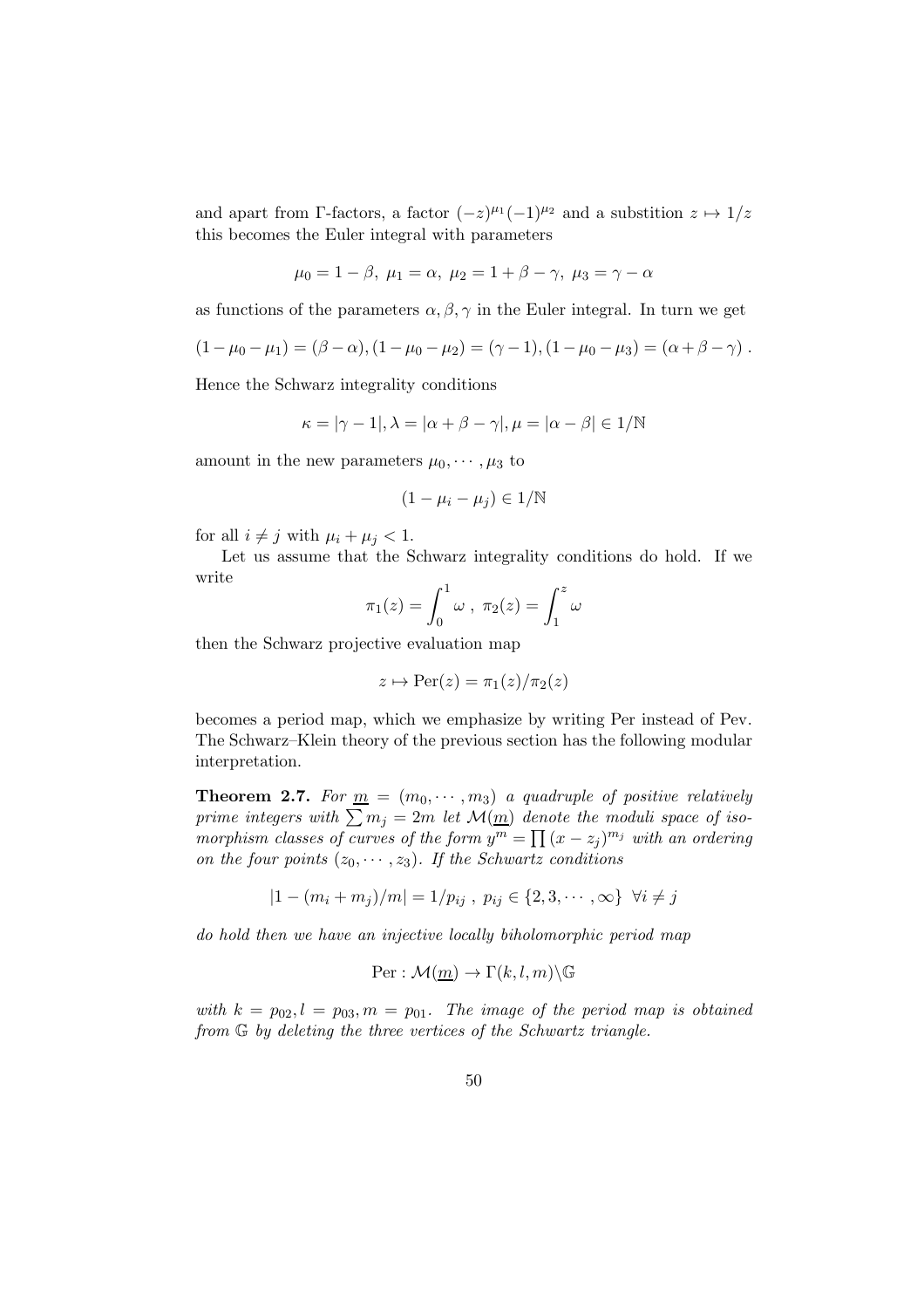**Example 2.8.** In the setting of Example 2.6 with  $p \in \{2, 3, \dots\}$  and

$$
\mu_0 = \frac{7p+6}{12p}, \mu_1 = \frac{p-6}{12p}, \mu_2 = \frac{5p+6}{12p}, \mu_3 = \frac{11p-6}{12p}
$$

we consider the coarse moduli space of curves

$$
\mathcal{M}(p) = \{y^{12p} = (x - z_0)^{7p+6}(x - z_1)^{p-6}(x - z_2)^{5p+6}(x - z_3)^{11p-6}\} / \approx
$$

with an ordering on the four points  $(z_0, \dots, z_3) = (0, z, 1, \infty)$ . Here we assume that p is not divisible by 2 or 3 so that the exponents are relatively prime. Indeed a common divisor divides  $gcd(p+6, 2p, 12)$  which equals 1 if p is not divisible by 2 or 3. This assumption implies that the above curve is connected. The Schwarz–Klein theorem gives a period isomorphism of orbifolds

$$
\mathrm{Per}:\mathcal{M}(p)\to \Gamma(3,2,p)\backslash\mathbb{G}
$$

with  $\mathbb{G} = \mathbb{P}$  if  $p = 5$  and  $\mathbb{G} = \mathbb{D}$  for  $p \ge 7$ .

**Example 2.9.** On can even allow  $p = \infty$  corresponding to the moduli space

$$
\mathcal{M}(\infty) = \{y^{12} = (x - z_0)^7 (x - z_1)(x - z_2)^5 (x - z_3)^{11}\} / \approx
$$

of a particular class of curves of genus  $q = 11$  (using the additivety of the Euler characteristic). In turn we have the period isomorphism

$$
\mathrm{Per}:\mathcal{M}(\infty)\to\Gamma\backslash\mathbb{H}
$$

with  $\Gamma = \Gamma(3, 2, \infty) \cong \text{PSL}(2, \mathbb{Z})$  the modular group. Using the isomorphism  $\mathcal{M}(\infty) \ni (0, z, 1, \infty) \leftrightarrow z \in \mathbb{P} - \{0, 1, \infty\}$  the inverse map

$$
J:\Gamma\backslash\mathbb{H}\to\mathbb{C}
$$

is the modular invariant of Klein. After rescaling by  $12<sup>3</sup>$  we get the famous modular function j with Fourier expansion on the cusp  $[34]$ 

$$
j(q) = 12^3 J(q) = \sum_{n=-1}^{\infty} c(n)q^n
$$
,  $q = e^{2\pi i \tau}$ 

with  $\tau \in \mathbb{H}$  and  $c(n) \in \mathbb{Z}$  and  $c_1 = 1, c_0 = 744, c_1 = 196884, c_2 =$  $21493760, \cdots$ .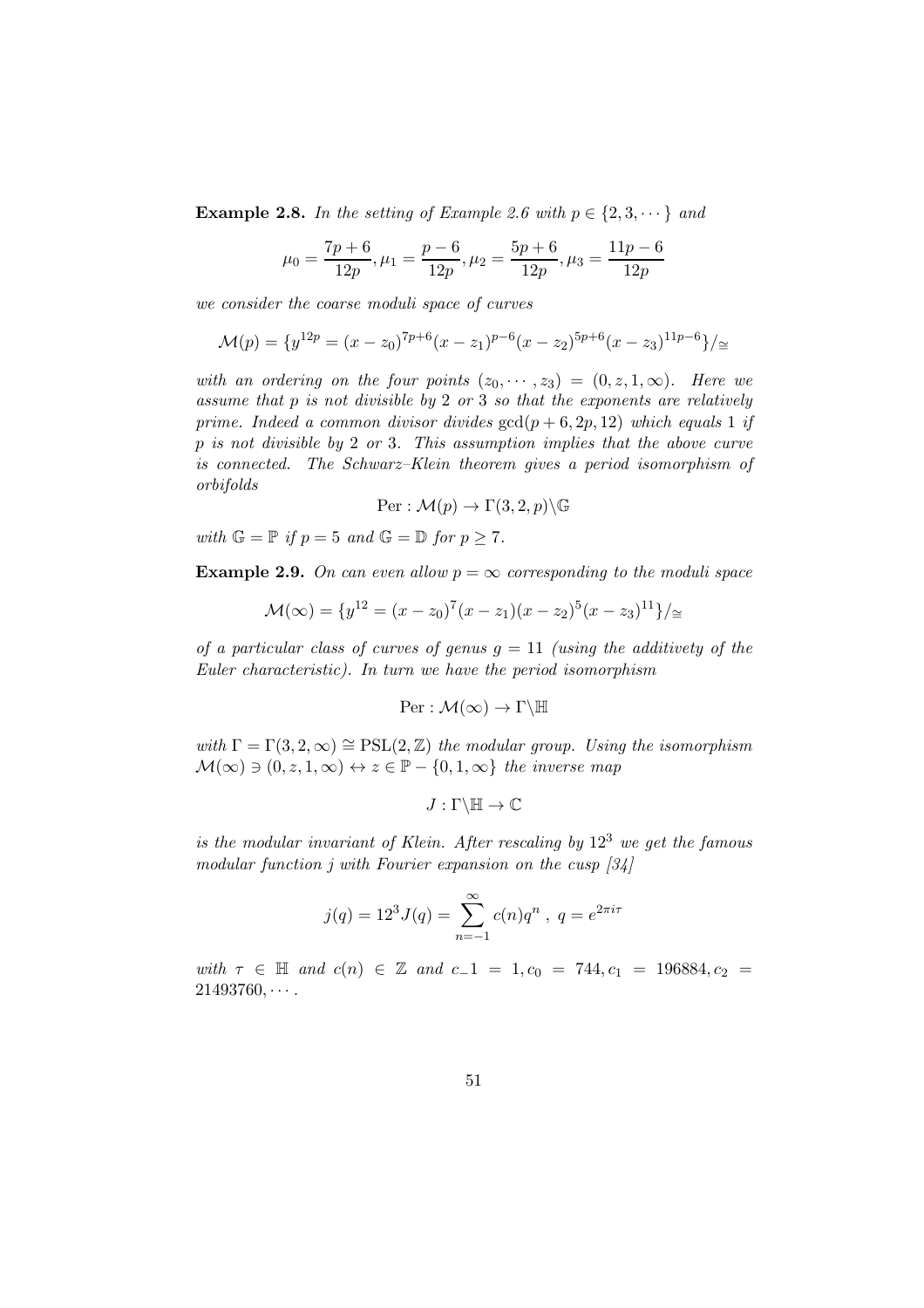### 2.4 Exercises

Exercise 2.1. Check the Kummer relations in Theorem 2.3 around the point  $z = \infty$ .

Exercise 2.2. Show the Kummer relation

$$
F(\alpha, \beta, \gamma; z) = (1 - z)^{\gamma - \alpha - \beta} F(\gamma - \alpha, \gamma - \beta, \gamma; z)
$$

using Riemann schemes.

Exercise 2.3. Show using Riemann schemes that

$$
F(\alpha, \beta, 1 + \alpha - \beta; z) = (1 - z)^{-\alpha} F(\frac{1}{2}\alpha, \frac{1}{2} + \frac{1}{2}\alpha - \beta, 1 + \alpha - \beta; \frac{-4z}{(1 - z)^2})
$$

and conclude that

$$
F(\alpha, \beta, 1 + \alpha - \beta; -1) = \frac{\Gamma(1 + \alpha - \beta)\Gamma(1 + \frac{1}{2}\alpha)}{\Gamma(1 + \alpha)\Gamma(1 + \frac{1}{2}\alpha - \beta)}
$$

which is a result of Kummer.

**Exercise 2.4.** Show that for given  $2 \leq k \leq l \leq m$  the projective monodromy group  $\Gamma(k, l, m) = \Pi/\Pi(k, l, m)$  is finite if and only if  $k = l = 2, m \geq 2$  or  $k = 2, l = 3, m = 3, 4, 5$ . Show that  $\Gamma(2, 2, m)$  is isomorphic to the dihedral group  $D_m$  of order  $2m$ .

**Exercise 2.5.** Show that the order N of the finite group  $\Gamma(3, 2, p)$  for  $p =$ 3, 4, 5 is given by  $N = 12p/(6 - p)$ , which is the order of the rotation symmetry groups of the tetrahedron, octahedron and icosahedron respectively.

**Exercise 2.6.** The modular group  $PSL_2(\mathbb{Z})$  acts on the upper halfplane  $\mathbb{H}$ by fractional linear transformations. Using that  $PSL_2(\mathbb{Z})$  is generated by the two transformations

$$
S: z \mapsto -1/z \ , \ T: z \mapsto z+1
$$

show that  $PSL_2(\mathbb{Z}) \cong \Gamma(3, 2, \infty)$ . Hint: Consider the Schwarz triangle

$$
\{z; -1/2 \leq \Re z \leq 0, |z| \geq 1\}
$$

with vertices in the extended upper half plane  $\mathbb{H} \sqcup \mathbb{Q} \sqcup {\infty}$  at the points  $\omega = (-1 + \sqrt{-3})/2$ ,  $i = \sqrt{-1}$  and  $\infty$  with corresponding angles  $\pi/3$ ,  $\pi/2$ and 0.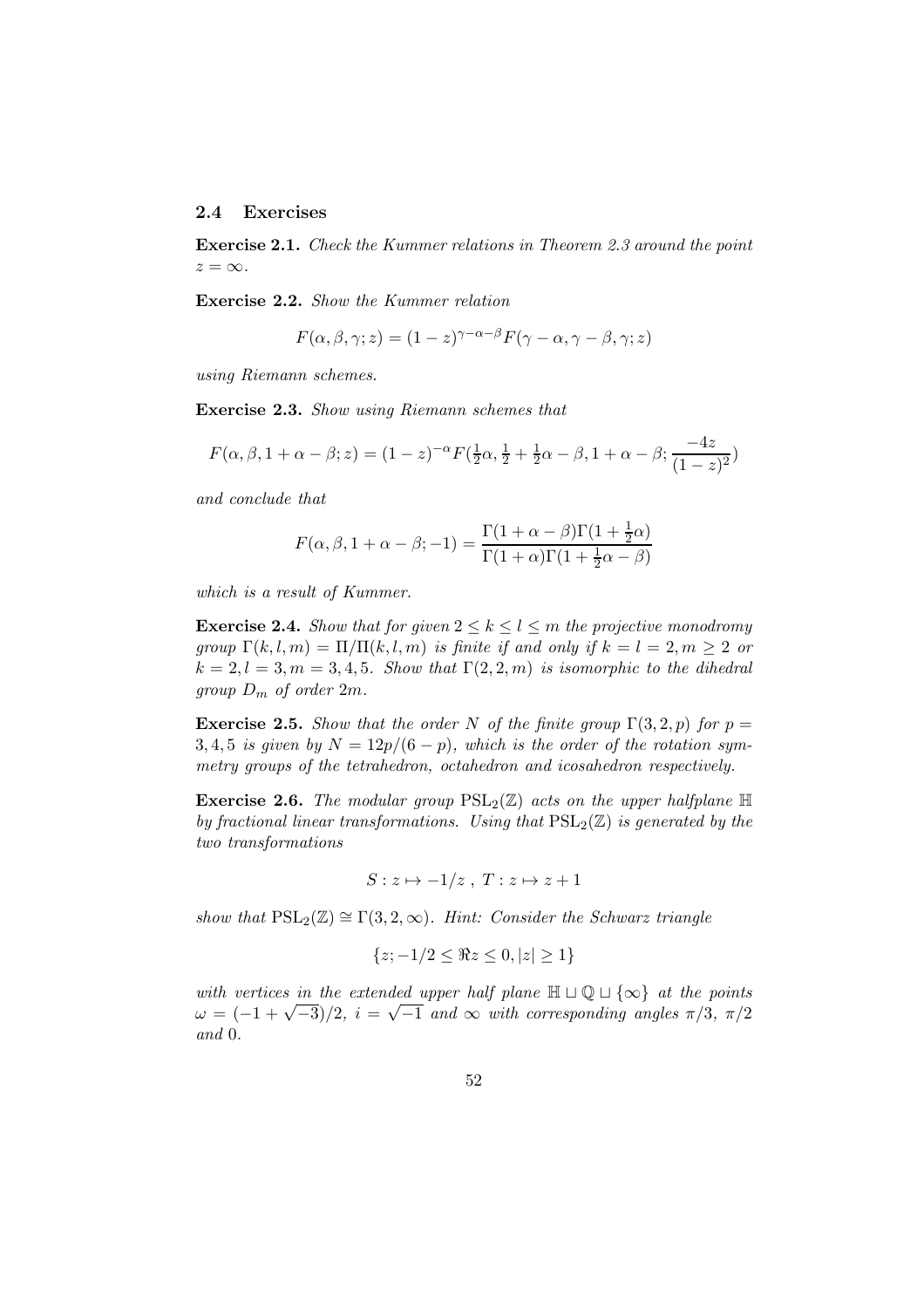**Exercise 2.7.** For  $(M, q)$  a Riemannian manifold the Laplace–Beltrami operator  $\Delta$  is a second order linear differential operator on M, given in local coordinates  $(x_1, \dots, x_n)$  with Riemannian metric  $ds^2 = \sum g_{ij} dx_i dx_j$  by the expression

$$
\Delta(f) = g^{-1/2} \sum \partial_i (g^{1/2} g^{ij} \partial_j f)
$$

for all smooth functions f on M. Here  $\partial_i = \partial/\partial x_i$  are the partial derivatives,  $g^{ij}$  is the inverse matrix of  $g_{ij}$  and  $g = \det(g_{ij})$ . Let  $\mu$  be the Riemannian measure on M, given locally by  $d\mu(x) = g^{1/2} dx_1 \cdots dx_n$ .

Show that the Laplace–Beltrami operator  $\Delta$  on M is a second order linear differential operator, with leading symbol the dual Riem annian metric  $\sum g^{ij}\partial_i\partial_j$ , which is symmetric for the Hermitian inner product  $\langle f_1, f_2 \rangle =$ <br> $\int_{\Sigma} f_1(x) f_2(x) d\mu(x)$ , and satisfies  $\Delta(1) = 0$ . In fact these three properties  $\int_M f_1(x) \overline{f_2(x)} d\mu(x)$ , and satisfies  $\Delta(1) = 0$ . In fact these three properties characterize the Laplace–Beltrami operator: second order terms are given by the Riemannian metric, first order terms follow by the requirement of being symmetric, and the constant term follows from  $\Delta(1) = 0$ .

**Exercise 2.8.** Let  $S^n = \{x \in \mathbb{R}^{n+1}; x_1^2 + \cdots + x_{n+1}^2 = 1\}$  be the unit sphere of dimension  $n \geq 1$ , and consider  $S^1 \hookrightarrow S^n$  via

$$
(\sin \varphi, \cos \varphi) \mapsto (0 \cdots, 0, \sin \varphi, \cos \varphi).
$$

A smooth function f on  $S<sup>n</sup>$  is called zonal, if the value  $f(x_1, \dots, x_{n+1})$  only depends on the last coordinate  $x_{n+1}$ . In other, words a zonal function f on  $S^n$  is determined by its restriction  $\varphi \mapsto \tilde{f}(\varphi)$  to  $S^1$ , which is still invariant under  $\varphi \mapsto -\varphi$ . The radial part  $\tilde{\Delta}$  of the Laplace–Beltrami operator  $\Delta$ for zonal functions on  $S<sup>n</sup>$  is defined as the second order linear differential operator on  $S^1$ , characterized by  $\tilde{\Delta}(\tilde{f}) = \widetilde{\Delta(f)}$  for all zonal functions f on  $S<sup>n</sup>$ . Using the previous exercise show that

$$
\tilde{\Delta} = (\sin \varphi)^{1-n} \circ \frac{d}{d\varphi} \circ (\sin \varphi)^{n-1} \circ \frac{d}{d\varphi} = \frac{d^2}{d\varphi^2} + (n-1) \frac{\cos \varphi}{\sin \varphi} \frac{d}{d\varphi}
$$

acting on functions on  $S^1$ , which are even (invariant under  $\varphi \mapsto -\varphi$ ).

**Exercise 2.9.** Show that the zonal eigenvalue problem for  $\Delta$  on  $S<sup>n</sup>$  in the form

$$
\tilde{\Delta}(\tilde{f}) - s(n-1-s)\tilde{f} = 0
$$

can be transformed via the substitution  $z = \sin^2(\varphi/2)$ ,  $f(z) = \tilde{f}(\varphi)$  into the hypergeometric equation with parameters  $\alpha = s, \beta = n - 1 - s, \gamma = n/2$ . Conclude that the spectrum of the Laplace–Beltrami operator on the unit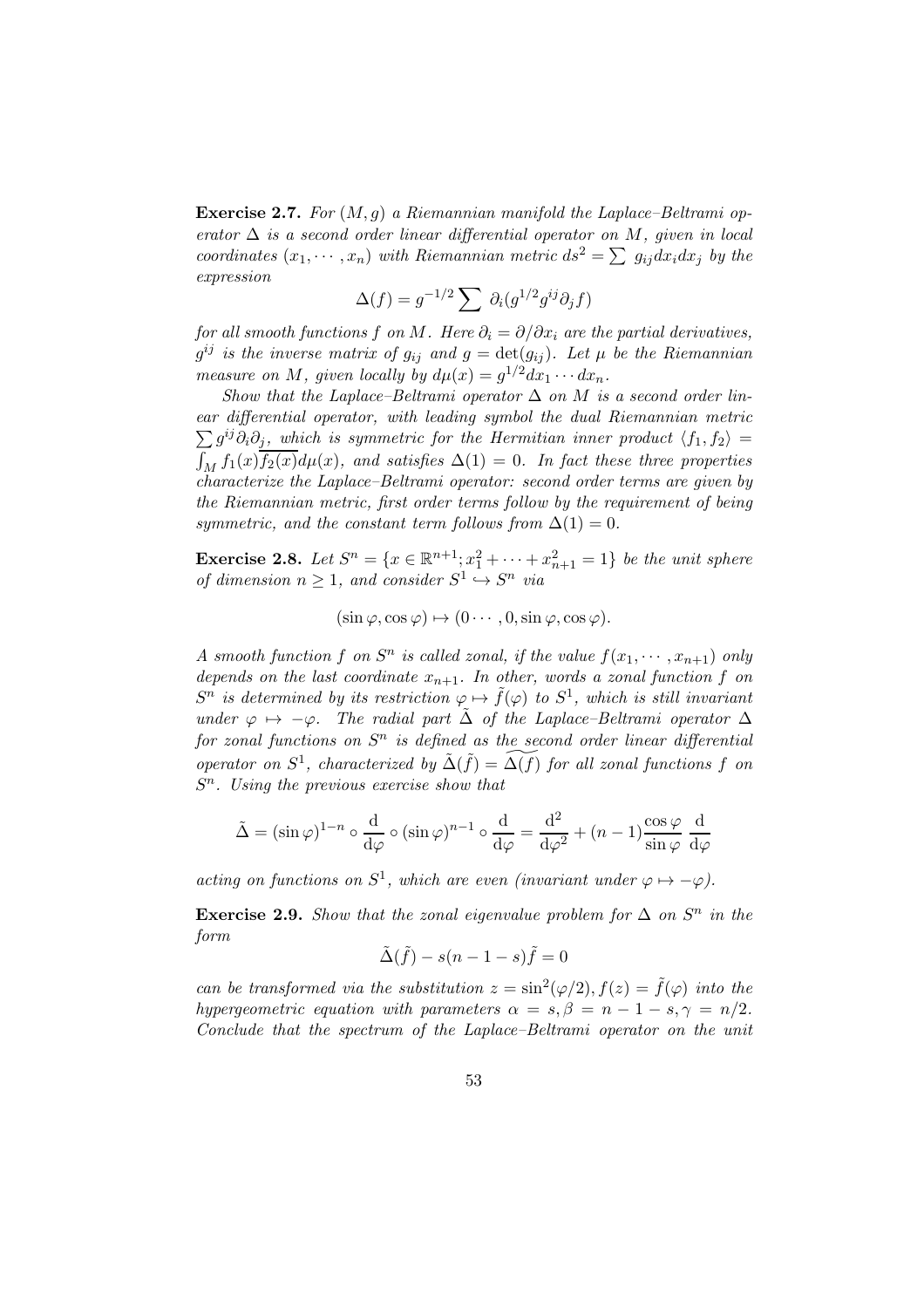sphere  $S^n$  is equal to  $\{k(n-1-k); k = 0, -1, -2, \dots\}$ . Using abstract harmonic analysis the eigenspaces can be shown to be irreducible unitary representations of the orthogonal group  $O(\mathbb{R}^{n+1})$ .

Exercise 2.10. Carry out the same analysis for Lobachevsky space, which is the upper sheet  $H^n = \{x \in \mathbb{R}^{n,1}; x_{n+1}^2 = 1 + x_1^2 + \cdots + x_n^2, x_{n+1} > 0\}$  of the hyperboloid, using  $H^1 \hookrightarrow H^n$  via

 $(\sinh t, \cosh t) \mapsto (0 \cdots, 0, \sinh t, \cosh t)$ 

as before. Here  $\mathbb{R}^{n,1}$  is just equal to  $\mathbb{R}^{n+1}$  as real vector space, but with the Lorentzian scalar product  $\langle x, y \rangle = x_1y_1 + \cdots + x_ny_n - x_{n+1}y_{n+1}$ . In this way the embedding  $H^n \hookrightarrow \mathbb{R}^{n,1}$  turns  $H^n$  into a Riemannian manifold of constant negative sectional curvature  $-1$ . Again the zonal eigenvalue problem for  $\Delta$ on  $H^n$  in the form

$$
\tilde{\Delta}(\tilde{f}) + s(n-1-s)\tilde{f} = 0
$$

can be transformed via the substitution  $z = -\sinh^2(t/2)$ ,  $f(z) = \tilde{f}(t)$  into the hypergeometric equation with parameters  $\alpha = s, \beta = n - 1 - s, \gamma = n/2$ . Using Weyl–Titchmarch theory for the hypergeometric equation on  $(-\infty, 0]$ the outcome is that the "tempered" spectrum of  $\Delta$  on  $H^n$  is equal to

{ $-s(n-1-s);$   $\Re(s) = (n-1)/2$ } =  $(-\infty, -(n-1)^2/4]$ .

In this way Harish-Chandra determined the explicit form of the Plancherel theorem for Lobachevsky space  $H^n$ . Using abstract harmonic analysis the eigenspaces can be shown to be irreducible unitary (infinite dimensional) representations of the Lorentz group  $O(\mathbb{R}^{n,1})$ .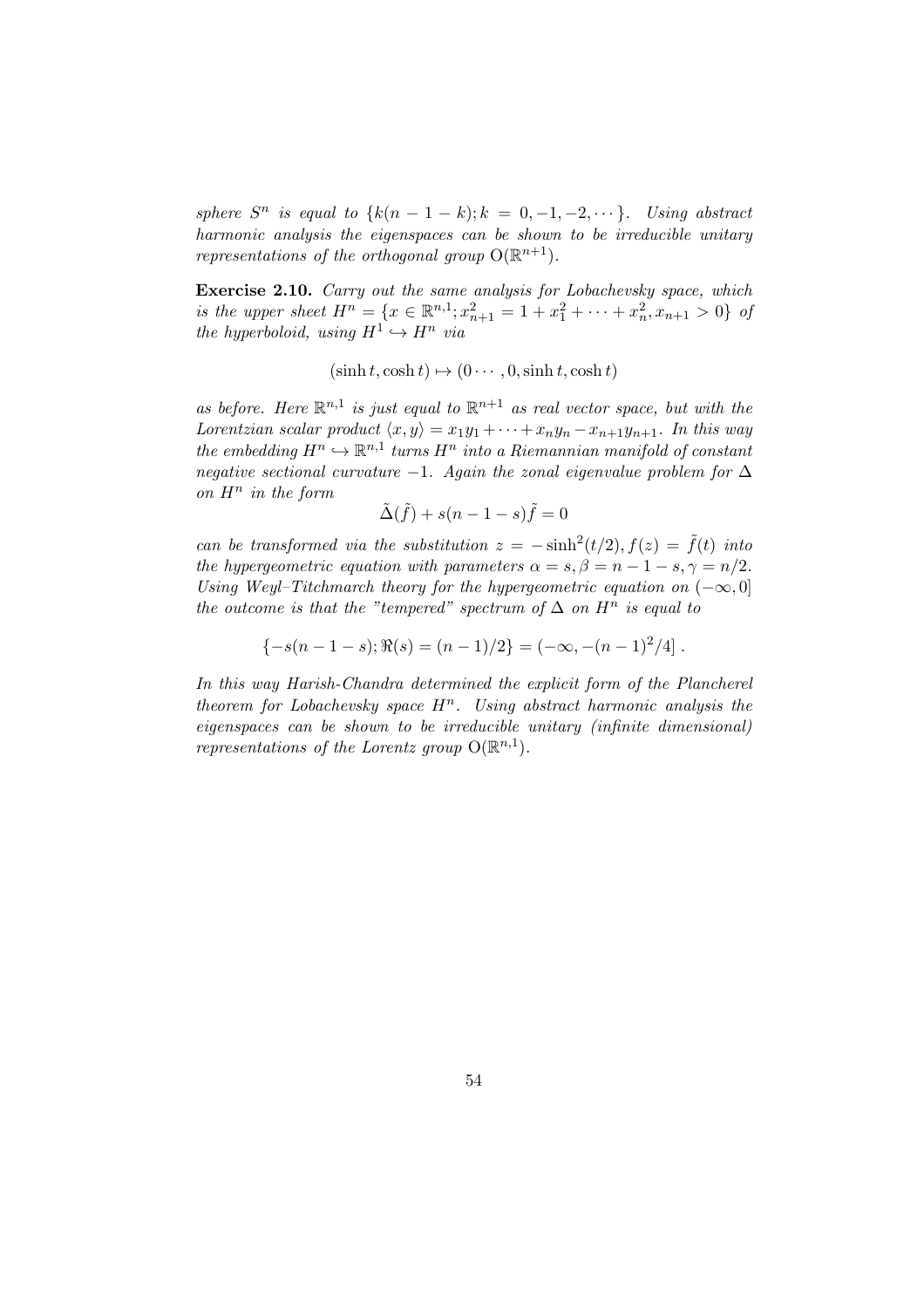# 3 The Clausen–Thomae hypergeometric function

#### 3.1 The hypergeometric function of Clausen–Thomae

The generalized hypergeometric series was introduced for  $n = 3$  by Clausen [7] and in general by Thomae [41]. Let

$$
\alpha = (\alpha_1, \cdots, \alpha_n), \beta = (\beta_1, \cdots, \beta_n) \in \mathbb{C}^n
$$

be complex parameters with  $\beta_n = 1$ , and let us assume that  $\beta_j \notin -\mathbb{N}$  for all j. The power series

$$
F(\alpha; \beta|z) = {}_{n}F_{n-1}(\alpha; \beta|z) = \sum_{k=0}^{\infty} \frac{(\alpha_{1})_{k} \cdots (\alpha_{n})_{k}}{(\beta_{1})_{k} \cdots (\beta_{n})_{k}} z^{k}
$$

is called the Clausen–Thomae hypergeometric series. The  $\alpha_j$  are called numerator parameters and the  $\beta_j$  denominator parameters. Since  $\beta_n = 1$  we get  $(\beta_n)_k = k!$  and for  $n = 2$  one recovers the Euler–Gauss hypergeometric series.

The hypergeometric series converges on the unit disc  $\mathbb D$  and is a solution of the hypergeometric equation

$$
[z(\theta + \alpha_1)\cdots(\theta + \alpha_n) - (\theta + \beta_1 - 1)\cdots(\theta + \beta_n - 1)]f = 0
$$

with  $\theta = zd/dz$  as before. This equation has regular singular points at  $0, 1, \infty$  with local exponents given by the Riemann scheme

| $\Box$ $\Box$ $\Box$<br>$-2.0$ | $\alpha$ |
|--------------------------------|----------|

by a direct computation with  $\gamma = -1 + \sum_{i=1}^{n} (\beta_i - \alpha_i)$ . This follows from the next theorem (after a substitution  $z \mapsto z - 1$ ), which goes back to Pochhammer.

Theorem 3.1. If we have given the linear differential equation

$$
(\partial^n + a_1 \partial^{n-1} + \dots + a_{n-1} \partial + a_n) f = 0
$$

with the functions  $z \mapsto za_i(z)$  holomorphic on the unit disc  $\mathbb D$  for all j and  $\lim_{z\to 0} za_1 \notin -\mathbb{N}$  then there exist  $n-1$  linearly independent holomorphic solutions f on  $\mathbb D$  with  $\partial^{j-1} f(0) = f_{0j}$  freely prescribed for  $j = 1, \dots, n - 1$ .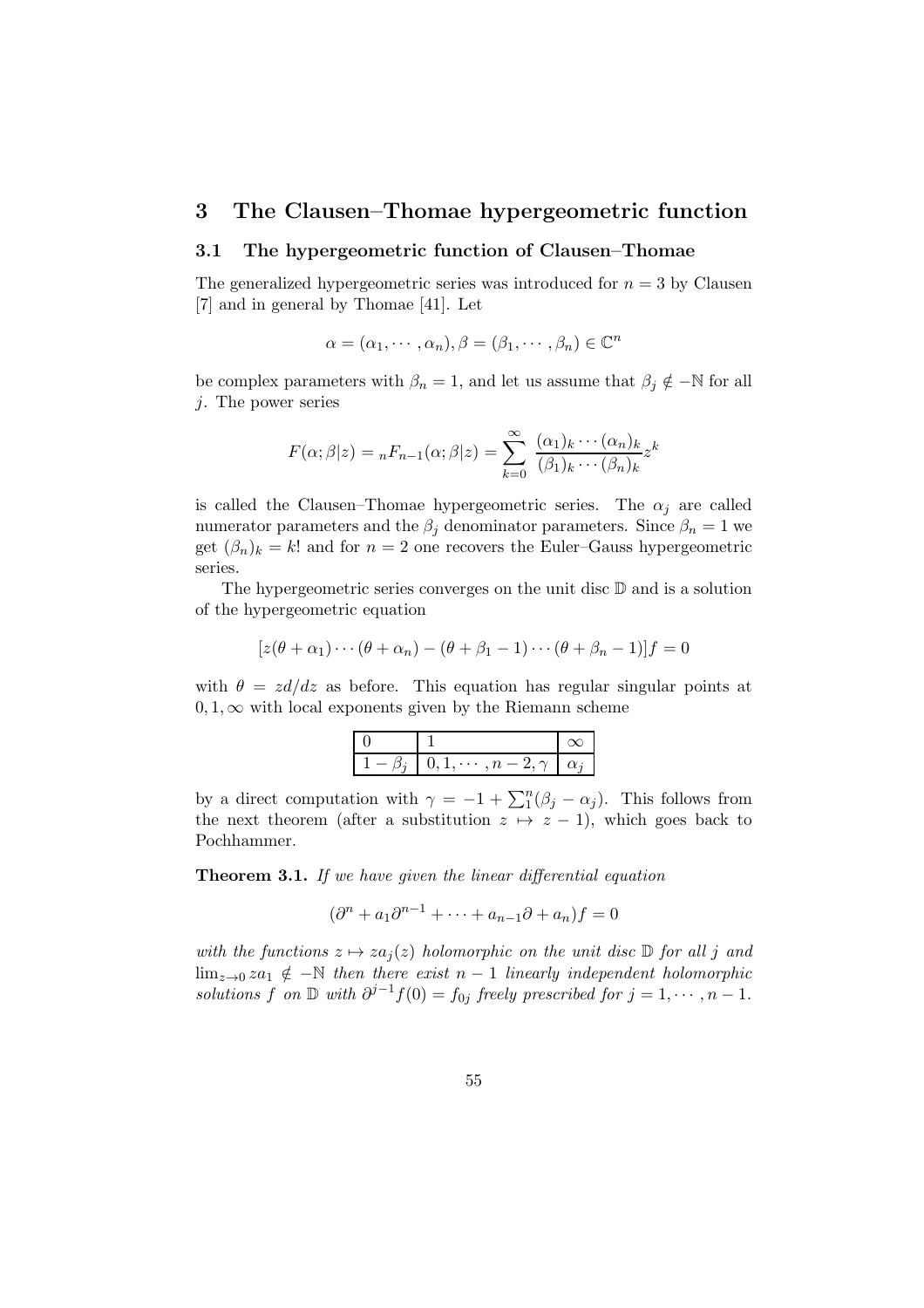*Proof.* Let  $A(z)$  be the matrix valued holomorphic function

|       |           |                     | $\begin{matrix} 0 \end{matrix}$ | $\ddot{\phantom{0}}$ |       |         |
|-------|-----------|---------------------|---------------------------------|----------------------|-------|---------|
|       |           | $-1$                | $\overline{0}$                  |                      |       |         |
|       |           | 0                   | $-1$                            | . .                  |       |         |
|       |           |                     | $0^-$                           | $\ddotsc$            |       |         |
|       |           |                     |                                 |                      |       |         |
|       |           |                     | $\mathbf{0}$                    | $\ddot{\phantom{0}}$ |       |         |
| $a_n$ | $a_{n-1}$ | $a_{n-2}$ $a_{n-3}$ |                                 | $\cdot$ .            | $a_2$ | $a_1$ / |

and rewrite the scalar differential equation in matrix form  $(\partial + A)F = 0$  as in Theorem 1.1. This vector solution is of the form  $F = (f_1, \dots, f_n)^t$  with  $f_{j+1} = \partial f_j$  and  $f = f_1$  a solution of the original scalar differential equation of order n. Multiplication by z gives the matrix form  $(\theta + B)F = 0$  with  $B(z) = zA(z)$  holomorphic on  $\mathbb{D}$ . If  $B(z) = \sum B_k z^k$  then

$$
Ker(B_0) = \{F_0 = (f_{01}, \cdots, f_{0n})^t \in \mathbb{C}^n; \sum b_{0(n+1-j)} f_{0j} = 0\}
$$

with  $b_{0j} = \lim_{z\to 0} za_j$ . Since  $b_{01} \neq 0$  the components  $f_{0j}$  of  $F_0 \in \text{Ker}(B_0)$ can be freely prescribed for  $j = 1, \dots, n - 1$ . Since  $\det(k + 1 + B_0) =$  $(k+1)^{n-1}(k+1+b_{01}) \neq 0$  for all  $k \in \mathbb{N}$  by our assumption the recurrence relations of Proposition 1.26 can be solved for each  $F_0 \in \text{Ker}(B_0)$ . The conclusion is that the original scalar equation of order  $n$  has holomorphic solutions on  $\mathbb{D}$  with  $\partial^{j-1} f(0) = f_{0j}$  freely prescribed for  $j = 1, \dots, n-1$ .

The Clausen–Thomae hypergeometric equation is the unique differential equation of order *n* with this special property at  $z = 1$  and the above Riemann scheme of local exponents. It is free of accesory parameters, and as such a rigid differential equation. The proof is left to the reader as Exercise 3.2. The Euler integral formula has a natural generalization from the Euler–Gauss to the Clausen–Thomae hypergeometric function.

**Theorem 3.2.** If  $\Re(\beta_i) > \Re(\alpha_i) > 0$  for  $i = 1, \dots, n-1$  then the Clausen-Thomae hypergeometric function  $F(\alpha;\beta|z)$  is given by

$$
\prod_{i=1}^{n-1} \frac{\Gamma(\beta_i)}{\Gamma(\alpha_i)\Gamma(\beta_i - \alpha_i)} \int_0^1 \cdots \int_0^1 \frac{\prod_1^{n-1} t_i^{\alpha_i-1} (1-t_i)^{\beta_i-\alpha_i-1}}{(1-zt_1\cdots t_{n-1})^{\alpha_n}} dt_1\cdots dt_{n-1}
$$

which for  $n = 2$  boils down to the Euler integral formula. Note that the Euler integral breaks the permutation symmetry in the numerator parameters  $\alpha_1, \cdots, \alpha_n$  and singles out  $\alpha_n$ .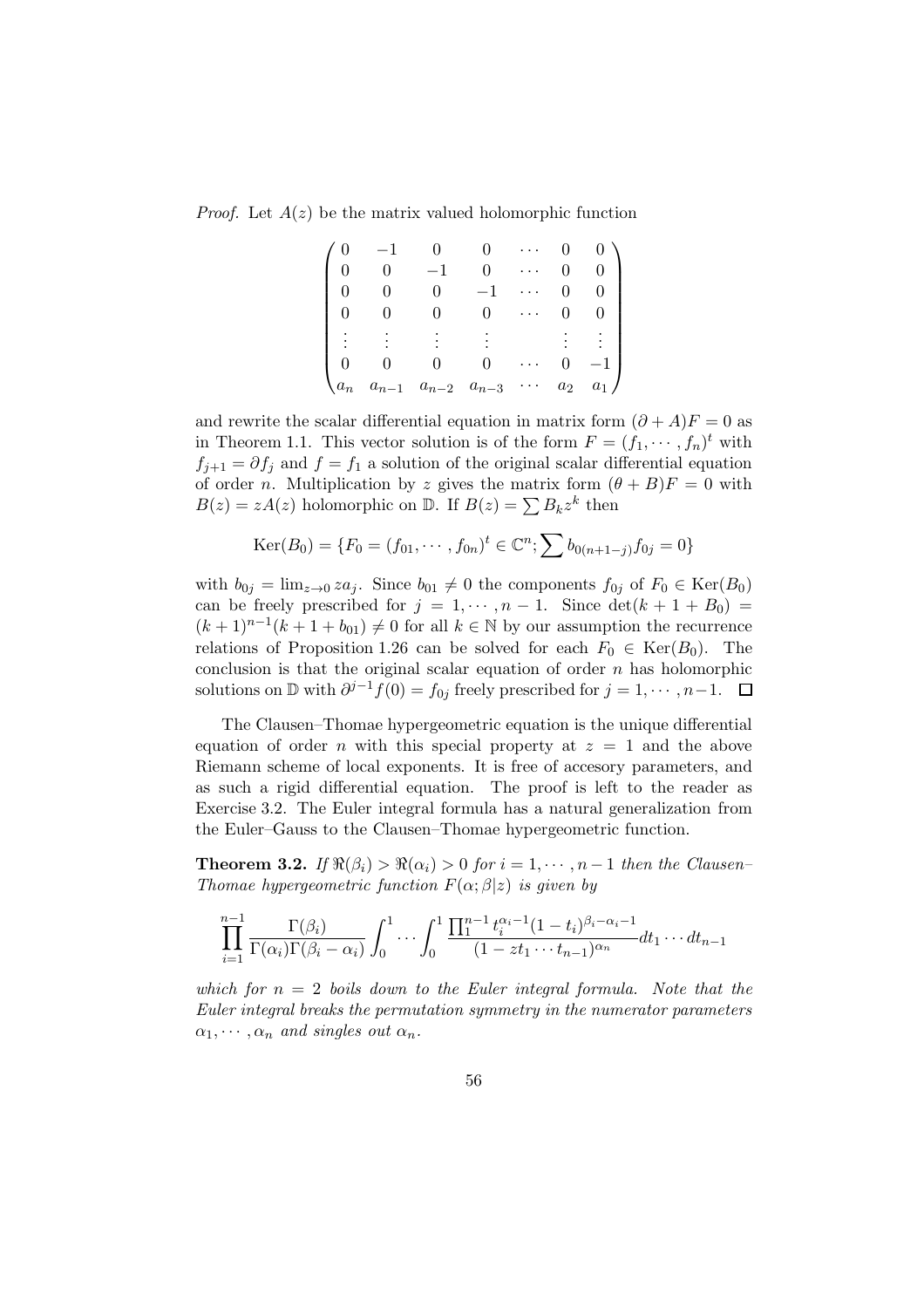Proof. Substitute the binomial series

$$
(1 - zt_1 \cdots t_{n-1})^{-\alpha_n} = \sum_{k=0}^{\infty} \frac{\Gamma(\alpha_n + k)}{\Gamma(\alpha_n)k!} (t_1 \cdots t_{n-1})^k z^k
$$

in the integral formule and use the Euler Beta integral

$$
\int_0^1 t_i^{\alpha_i+k-1} (1-t_i)^{\beta_i-\alpha_i-1} dt_i = \Gamma(\alpha_i+k) \Gamma(\beta_i-\alpha_i) / \Gamma(\beta_i+k)
$$

to conclude that

$$
F(\alpha, \beta; z) = \sum_{k=0}^{\infty} \frac{\Gamma(\alpha_n + k)}{\Gamma(\alpha_n)k!} \prod_{i=1}^{n-1} \frac{\Gamma(\alpha_i + k)\Gamma(\beta_i)}{\Gamma(\alpha_i)\Gamma(\beta_i + k)} z^k
$$

and the result follows.

The Kummer basis of local solutions around  $z = \infty$  with exponents  $\alpha_i$ all distinct modulo  $Z$  is given by

$$
(-z)^{-\alpha_i} F((\alpha_i+1)\underline{1}-\beta;(\alpha_i+1)\underline{1}-\alpha|1/z)
$$

with  $\underline{1} = (1, \dots, 1) \in \mathbb{C}^n$ . Note that one of the denominator parameters (although not the last but the  $i^{th}$  one) equals 1 as should. Let us check that all these functions have the Riemann scheme

| $\beta$   0,1, $\cdots$ , $n-2$ | $\alpha$ |
|---------------------------------|----------|

of the original  $F(\alpha;\beta|z)$ .

The Riemann scheme of  $F((\alpha_i + 1) \underline{1} - \beta; (\alpha_i + 1) \underline{1} - \alpha | z)$  is equal to

| $-\alpha_i \underline{1} + \alpha \mid 0, 1, \cdots, n-2, \gamma \mid (\alpha_i + 1) \underline{1} - \beta$ |  |
|-------------------------------------------------------------------------------------------------------------|--|
|                                                                                                             |  |

with the parameter

$$
\gamma = -1 + \sum_{j=1}^{n} ((\alpha_i + 1) - \alpha_j - (\alpha_i + 1) + \beta_j) = -1 + \sum_{j=1}^{n} (\beta_j - \alpha_j)
$$

the same as for the original hypergeometric function  $F(\alpha; \beta|z)$ . Since z gets replaced by  $1/z$  one has to interchange the exponents at  $z = 0$  and  $z = \infty$ and so the Riemann scheme of  $F((\alpha_i + 1)\underline{1} - \beta; (\alpha_i + 1)\underline{1} - \alpha|1/z)$  becomes

 $\Box$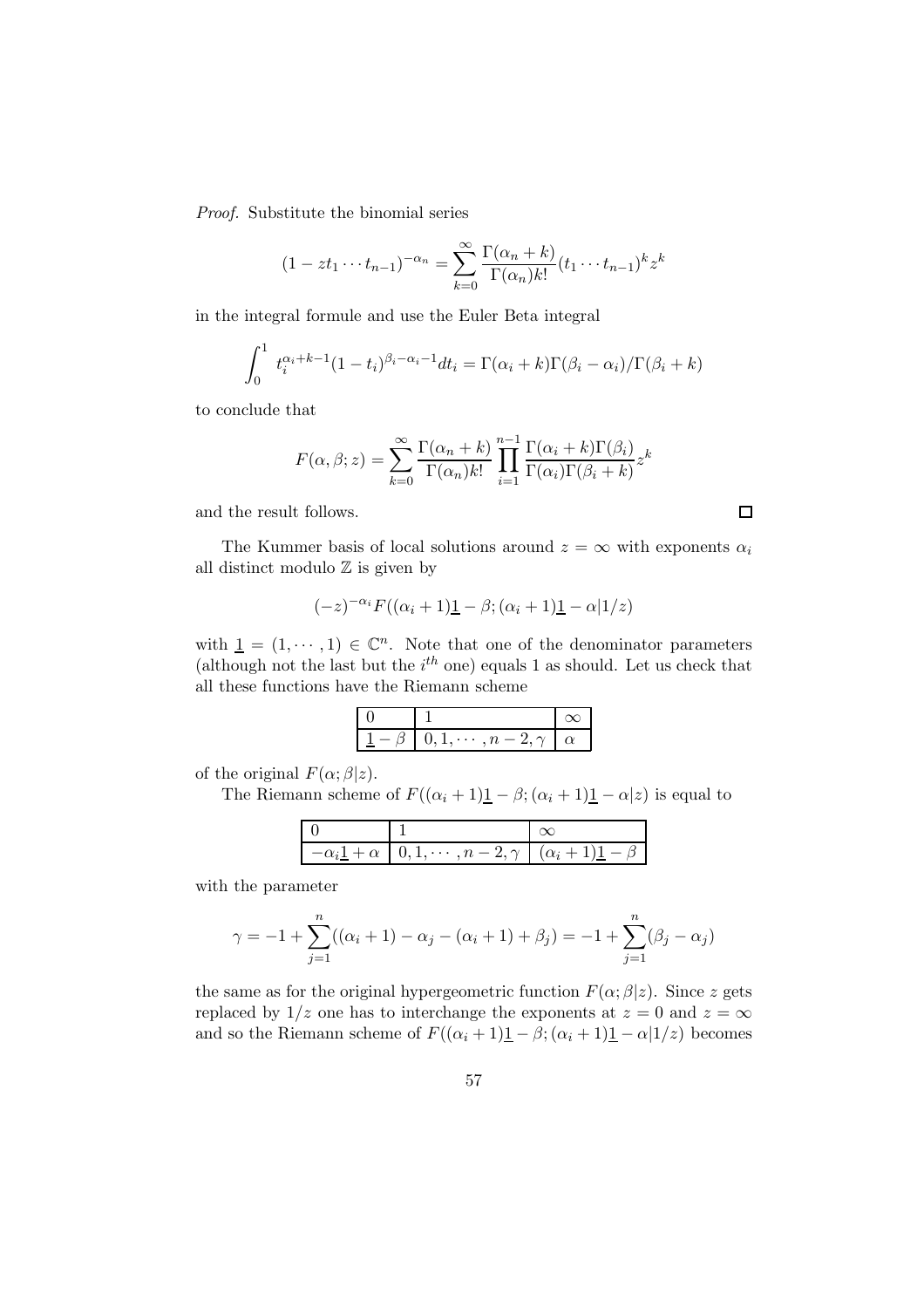| $ 1-\beta $   0, 1, $\cdots$ , $n-2$ , $\gamma$ | $-\alpha_i$ 1 $+$ |
|-------------------------------------------------|-------------------|

Finally the term  $(-z)^{-\alpha_i}$  amounts to adding  $-\alpha_i \underline{1}$  at  $z = 0$  and adding  $\alpha_i \underline{1}$ at  $z = \infty$  to the exponents. The final outcome is the Riemann scheme

| $- \beta \mid 0, 1, \cdots, n-2, \gamma \mid \alpha$ |  |
|------------------------------------------------------|--|
|                                                      |  |

of the original  $F(\alpha;\beta|z)$ .

Likewise the Kummer continuation formula also can be generalized.

**Theorem 3.3.** Analytic continuation from 0 to  $-\infty$  along the negative real axis yields the identity

$$
F(\alpha; \beta|z) = \sum_{i=1}^{n} \frac{\prod_{j=1}^{n-1} \Gamma(\beta_j) \prod_{j \neq i} \Gamma(\alpha_j - \alpha_i)}{\prod_{j=1}^{n-1} \Gamma(\beta_j - \alpha_i) \prod_{j \neq i} \Gamma(\alpha_j)}
$$

$$
\times (-z)^{-\alpha_i} F((\alpha_i + 1)\underline{1} - \beta; (\alpha_i + 1)\underline{1} - \alpha|1/z)
$$

under the parameter restrictions  $\beta_j \notin -\mathbb{N}$  and  $(\alpha_i - \alpha_j) \notin \mathbb{Z}$  for  $i \neq j$ .

*Proof.* The coefficient of  $(-z)^{-\alpha_i} F((\alpha_i + 1) \underline{1} - \beta; (\alpha_i + 1) \underline{1} - \alpha |1/z)$  in case  $i = n$  can be derived from the Euler integral formula just like in the case  $n = 2$ . Indeed for  $\Re(\alpha_i - \alpha_n) > 0$  for  $i = 1, \dots, n-1$  this coefficient becomes

$$
\lim_{z \to -\infty} (-z)^{\alpha_n} F(\alpha; \beta | z) = \lim_{z \to -\infty} \prod_{i=1}^{n-1} \frac{\Gamma(\beta_i)}{\Gamma(\alpha_i) \Gamma(\beta_i - \alpha_i)}
$$

$$
\int_0^1 \cdots \int_0^1 \frac{\prod_1^{n-1} t_i^{\alpha_i - 1} (1 - t_i)^{\beta_i - \alpha_i - 1}}{(t_1 \cdots t_{n-1} - 1/z)^{\alpha_n}} dt_1 \cdots dt_{n-1} =
$$

$$
\prod_{1}^{n-1} \frac{\Gamma(\beta_j)}{\Gamma(\alpha_j) \Gamma(\beta_j - \alpha_j)} \prod_{1}^{n-1} \int_0^1 t_j^{\alpha_j - \alpha_n - 1} (1 - t_j)^{\beta_j - \alpha_j - 1} dt_j
$$

which under the assumption  $\Re(\alpha_j - \alpha_n), \Re(\beta_j - \alpha_j) > 0$  for  $j = 1, \dots, n - 1$ simplifies to

$$
\prod_{1}^{n-1} \frac{\Gamma(\beta_j)\Gamma(\alpha_j - \alpha_n)}{\Gamma(\alpha_j)\Gamma(\beta_j - \alpha_n)}
$$

by the Euler Beta integral. The theorem follows by analytic continuation in the parameters and the permutation symmetry among the numerator parameters.  $\Box$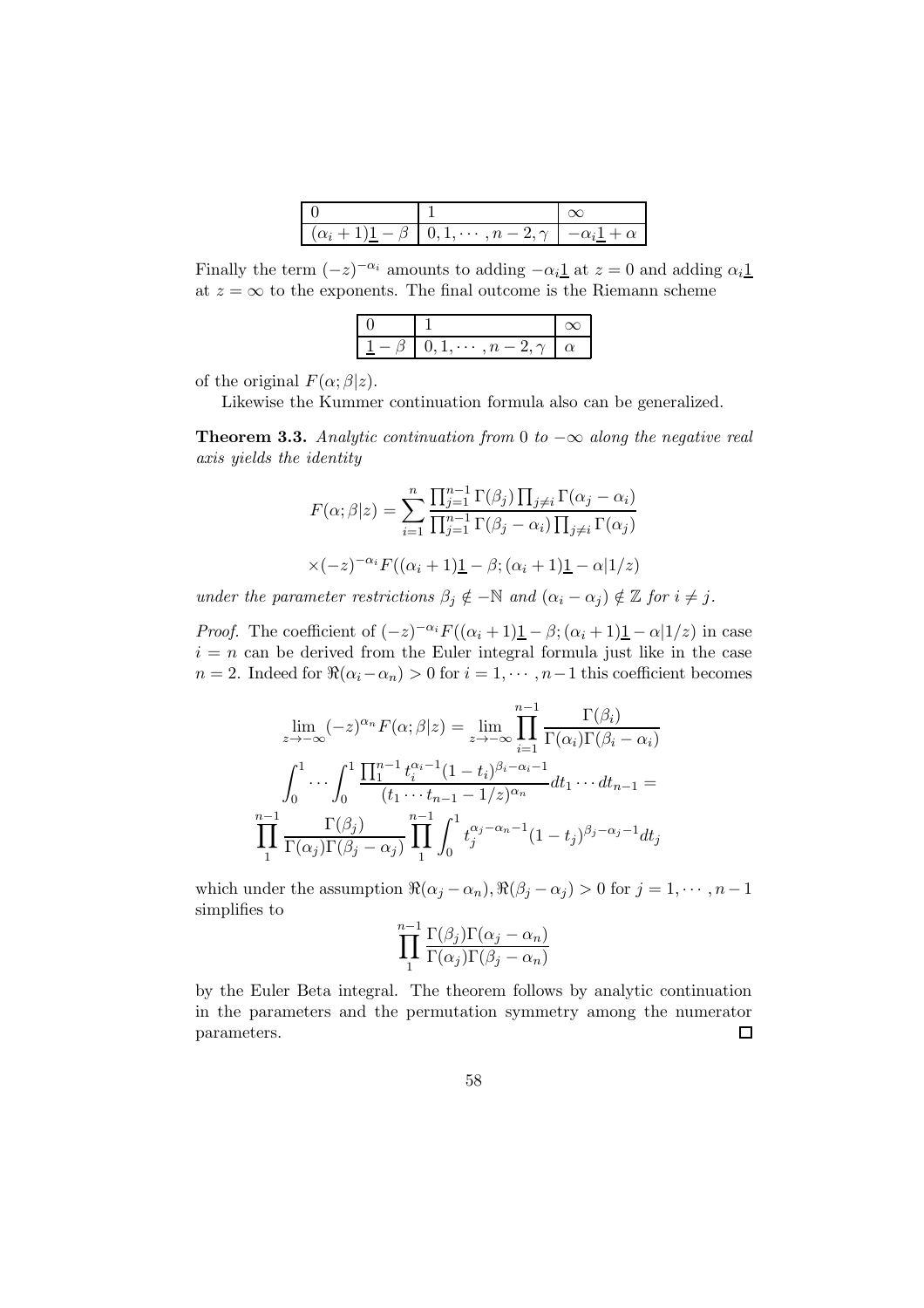So, many of the results for the Euler–Gauss hypergeometric function have a natural generalization to the Clausen–Thomae hypergeometric function. There is however one exception, namely the Gauss summation formula

$$
{}_2F_1(\alpha,\beta;\gamma|1) = \frac{\Gamma(\gamma)\Gamma(\gamma-\alpha-\beta)}{\Gamma(\gamma-\alpha)\Gamma(\gamma-\beta)}
$$

in case  $\gamma \notin -\mathbb{N}$  and  $\Re(\gamma - \alpha - \beta) > 0$ . An explicit evaluation of the Clausen– Thomae hypergeometric function at  $z = 1$  as a product of Γ factors does not seem possible in general for  $n \geq 3$ . Only for special restrictions on the parameters such an explicit summation is known, but the general structure behind these special restrictions remains mysterious [3]. Just to be impressed we mention some of these, for example Saalschütz theorem says

**Theorem 3.4.** If  $\alpha, \beta$  or  $\gamma$  is a nonpositive integer (and so the hypergeometric series terminates) and  $\alpha + \beta + \gamma + 1 = \delta + \varepsilon$  then

$$
{}_{3}F_{2}(\alpha,\beta,\gamma;\delta,\varepsilon|1) = \frac{\Gamma(\delta)\Gamma(1+\alpha-\varepsilon)\Gamma(1+\beta-\varepsilon)\Gamma(1+\gamma-\varepsilon)}{\Gamma(1-\varepsilon)\Gamma(\delta-\alpha)\Gamma(\delta-\beta)\Gamma(\delta-\gamma)}
$$

In case  $\gamma = -n \in \mathbb{N}$  (and  $\delta \mapsto \gamma$  and  $\varepsilon \mapsto 1 + \alpha + \beta - \gamma - n$ ) this theorem can be rewritten in the equivalent form

**Theorem 3.5.** For  $\gamma$ ,  $1 + \alpha + \beta - n - \gamma \notin -\mathbb{N}$  we have

$$
{}_{3}F_{2}(\alpha,\beta,-n;\gamma,1+\alpha+\beta-n-\gamma|1) = \frac{(\gamma-\alpha)_{n}(\gamma-\beta)_{n}}{(\gamma)_{n}(\gamma-\alpha-\beta)_{n}}
$$

*Proof.* Comparison of the coefficients of  $z^n$  in the Kummer relation

$$
(1-z)^{\alpha+\beta-\gamma} {}_2F_1(\alpha,\beta;\gamma|z) = {}_2F_1(\gamma-\alpha,\gamma-\beta,\gamma|z)
$$

(derived in Exercise 2.2) yields the relation

$$
\sum_{k=0}^{n} \frac{(\alpha)_k (\beta)_k}{(\gamma)_k k!} \frac{(\gamma - \alpha - \beta)_{n-k}}{(n-k)!} = \frac{(\gamma - \alpha)_n (\gamma - \beta)_n}{(\gamma)_n n!}
$$

and hence also

$$
\sum_{k=0}^{n} \frac{(\alpha)_k (\beta)_k}{(\gamma)_k k!} \frac{(\gamma - \alpha - \beta)_n (-n)_k}{(1 + \alpha + \beta - \gamma - n)_k n!} = \frac{(\gamma - \alpha)_n (\gamma - \beta)_n}{(\gamma)_n n!}
$$

which in turn implies

$$
\sum_{k=0}^{n} \frac{(\alpha)_k (\beta)_k (-n)_k}{(\gamma)_k (1 + \alpha + \beta - \gamma - n)_k k!} = \frac{(\gamma - \alpha)_n (\gamma - \beta)_n}{(\gamma)_n (\gamma - \alpha - \beta)_n}
$$

and proves Saalschütz's formula.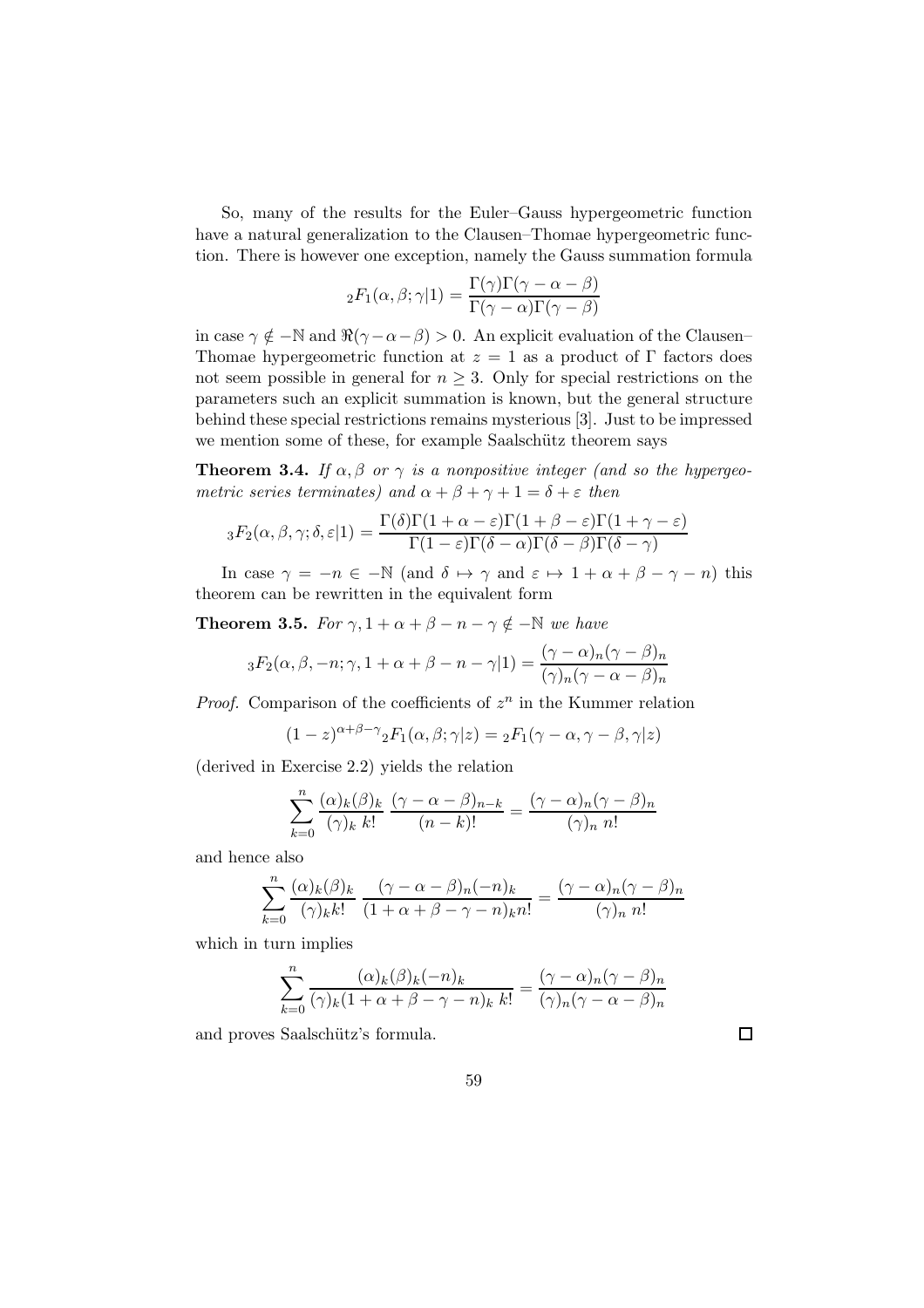Dixon's theorem gives another case for which the  ${}_3F_2$  at unit argument can be summed.

**Theorem 3.6.** For  $(1+\alpha-\beta), (1+\alpha-\gamma) \notin -\mathbb{N}$  and  $\Re(1+\alpha-2\beta-2\gamma) > 0$ we have

$$
{}_{3}F_{2}(\alpha,\beta,\gamma;1+\alpha-\beta,1+\alpha-\gamma|1) =
$$

$$
\frac{\Gamma(1+\frac{1}{2}\alpha)\Gamma(1+\alpha-\beta)\Gamma(1+\alpha-\gamma)\Gamma(1+\frac{1}{2}\alpha-\beta-\gamma)}{\Gamma(1+\alpha)\Gamma(1+\frac{1}{2}\alpha-\beta)\Gamma(1+\frac{1}{2}\alpha-\gamma)\Gamma(1+\alpha-\beta-\gamma)}
$$

Proof. The Gauss summation formula gives

$$
{}_{2}F_{1}(\beta+n,\gamma+n;1+\alpha+2n|1) = \frac{\Gamma(1+\alpha+2n)\Gamma(1+\alpha-\beta-\gamma)}{\Gamma(1+\alpha-\beta+n)\Gamma(1+\alpha-\gamma+n)}
$$

and therefore

$$
\frac{\Gamma(\alpha)\Gamma(\beta)\Gamma(\gamma) \, {}_{3}F_{2}(\alpha,\beta,\gamma;1+\alpha-\beta,1+\alpha-\gamma|1)}{\Gamma(1+\alpha-\beta)\Gamma(1+\alpha-\gamma)}
$$
\n
$$
=\sum_{n=0}^{\infty} \frac{\Gamma(\alpha+n)\Gamma(\beta+n)\Gamma(\gamma+n)}{n!\Gamma(1+\alpha-\beta+n)\Gamma(1+\alpha-\gamma+n)}
$$
\n
$$
=\sum_{n=0}^{\infty} \frac{\Gamma(\alpha+n)\Gamma(\beta+n)\Gamma(\gamma+n) \, {}_{2}F_{1}(\beta+n,\gamma+n;1+a+2n|1)}{n!\Gamma(1+\alpha+2n)\Gamma(1+\alpha-\beta-\gamma)}
$$
\n
$$
=\sum_{n=0}^{\infty} \sum_{m=0}^{\infty} \frac{\Gamma(\alpha+n)\Gamma(\beta+n+m)\Gamma(\gamma+n+m)}{n!m!\Gamma(1+\alpha+2n+m)\Gamma(1+\alpha-\beta-\gamma)}
$$
\n
$$
=\sum_{k=0}^{\infty} \sum_{n=0}^{k} \frac{\Gamma(\alpha+n)\Gamma(\beta+k)\Gamma(\gamma+k)}{n!(k-n)!\Gamma(1+\alpha+n+k)\Gamma(1+\alpha-\beta-\gamma)}
$$
\n
$$
=\sum_{k=0}^{\infty} \frac{\Gamma(\alpha)\Gamma(\beta+k)\Gamma(\gamma+k) \, {}_{2}F_{1}(\alpha,-k;1+\alpha+k|-1)}{k!\Gamma(1+\alpha+k)\Gamma(1+\alpha-\beta-\gamma)}
$$
\n
$$
=\sum_{k=0}^{\infty} \frac{\Gamma(\alpha)\Gamma(\beta+k)\Gamma(\gamma+k)\Gamma(1+\frac{1}{2}\alpha)}{k!\Gamma(1+\alpha)\Gamma(1+\alpha-\beta-\gamma)\Gamma(1+\frac{1}{2}\alpha+k)}
$$
\n
$$
=\frac{\Gamma(\alpha)\Gamma(\beta)\Gamma(\gamma) \, {}_{2}F_{1}(\beta,\gamma;1+\frac{1}{2}\alpha|1)}{\Gamma(1+\alpha)\Gamma(1+\alpha-\beta-\gamma)}
$$
\n
$$
=\frac{\Gamma(\alpha)\Gamma(\beta)\Gamma(\gamma)\Gamma(1+\frac{1}{2}\alpha-\beta-\gamma)}{\Gamma(1+\alpha)\Gamma(1+\alpha-\beta-\gamma)\Gamma(1+\frac{1}{2}\alpha-\beta-\gamma)}
$$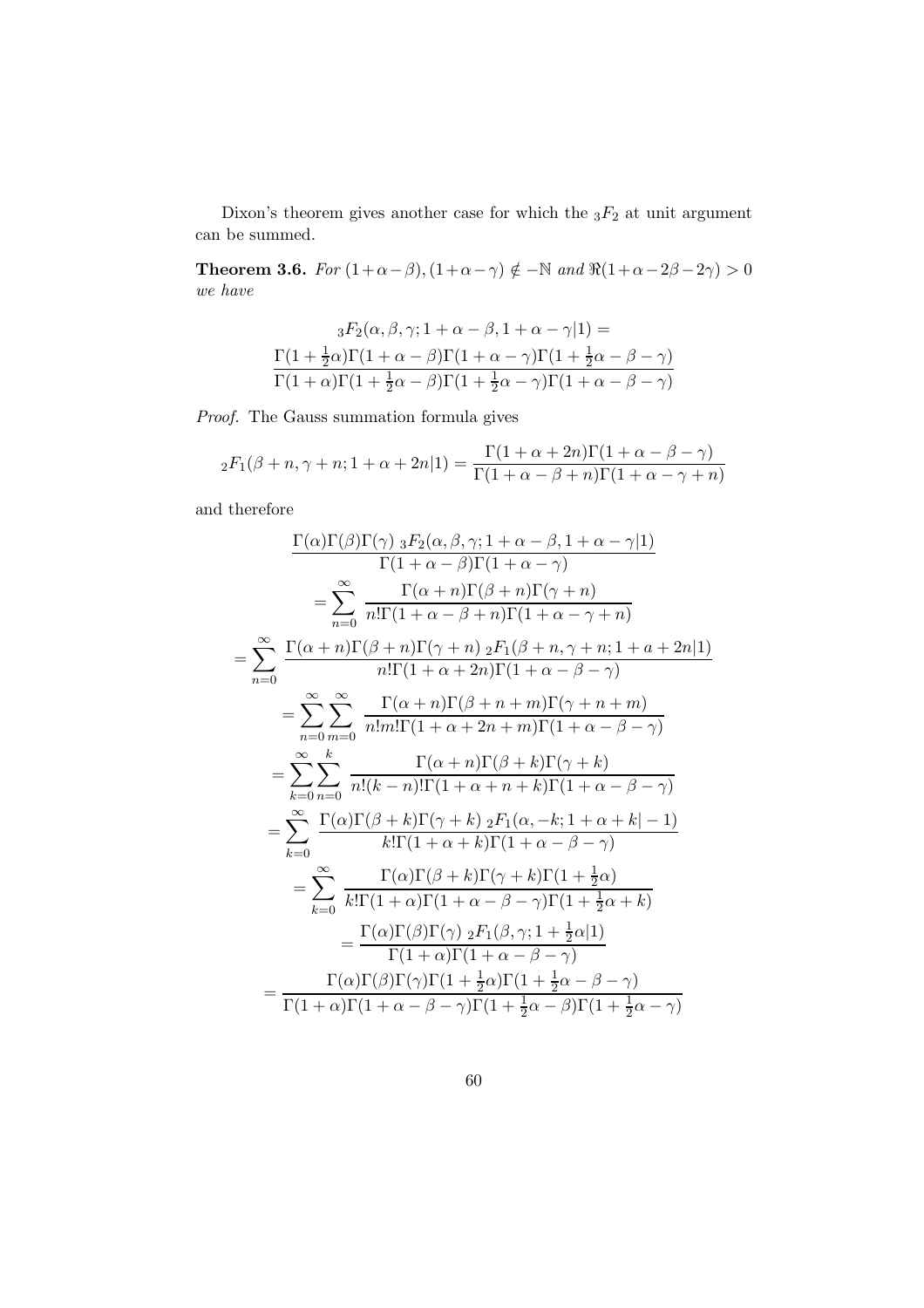using the definition of the terminating series

$$
{}_2F_1(\alpha, -k; 1+\alpha+k|z) = \sum_{n=0}^k \frac{\Gamma(\alpha+n)\Gamma(1+\alpha+k)k!}{\Gamma(\alpha)\Gamma(1+\alpha+k+n)n!(k-n)!} (-z)^n
$$

and the Kummer summation formula (see Exercise 2.3)

$$
{}_2F_1(\alpha, -k; 1+\alpha+k|-1) = \frac{\Gamma(1+\alpha+k)\Gamma(1+\frac{1}{2}\alpha)}{\Gamma(1+\alpha)\Gamma(1+\frac{1}{2}\alpha+k)}
$$

and again the Gauss summation formula

$$
{}_2F_1(\beta, \gamma; 1 + \frac{1}{2}\alpha|1) = \frac{\Gamma(1 + \frac{1}{2}\alpha)\Gamma(1 + \frac{1}{2}\alpha - \beta - \gamma)}{\Gamma(1 + \frac{1}{2}\alpha - \beta)\Gamma(1 + \frac{1}{2}\alpha - \gamma)}
$$

and checking the cancellations in numerator and denominator.

 $\Box$ 

The little book by Bailey on generalized hypergeometric series [3] is full of similar formulas all the way up to  $_7F_6$  (Dougall's theorem). Ramanujan rediscovered many of these hypergeometric identities in his Notebooks. In recent times Doron Zeilberger devised a computer algorithm for proving and finding new identities of this kind. That was a good idea because these proofs are just unpleasant verifications.

But what is the point? Are these formulas useful to anybody? Probably only to few people. They give explicit evaluations of so called "periods", which are integrals of algebraic functions over regions, both defined over the field Q. Periods are in general transcendental numbers, and that in special cases they have closed formulas as product of Γ-factors is truly remarkable. For further reading see the paper by Kontsevich and Zagier [25].

The following quadratic transformation formula is due to Whipple [44].

**Theorem 3.7.** For  $1 + \alpha - \beta$  and  $1 + \alpha - \gamma$  not negative integers and  $|z|$ sufficently small we have the quadratic transformation formula

$$
{}_{3}F_{2}(\alpha, \beta, \gamma; 1 + \alpha - \beta, 1 + \alpha - \gamma|z) =
$$
  

$$
(1 - z)^{-\alpha} {}_{3}F_{2}(\frac{1}{2}\alpha, \frac{1}{2} + \frac{1}{2}\alpha, 1 + \alpha - \beta - \gamma; 1 + \alpha - \beta, 1 + \alpha - \gamma|\frac{-4z}{(1 - z)^{2}})
$$

*Proof.* The degree two map  $z \mapsto w = -4z/(1-z)^2$  sends  $z = -1, 0, 1, \infty$  to  $w = 1, 0, \infty, 0$  respectively and has two ramification points  $w = 1, \infty$ . The Riemann scheme of local exponents of the hypergeometric series on the right hand side becomes in the variable w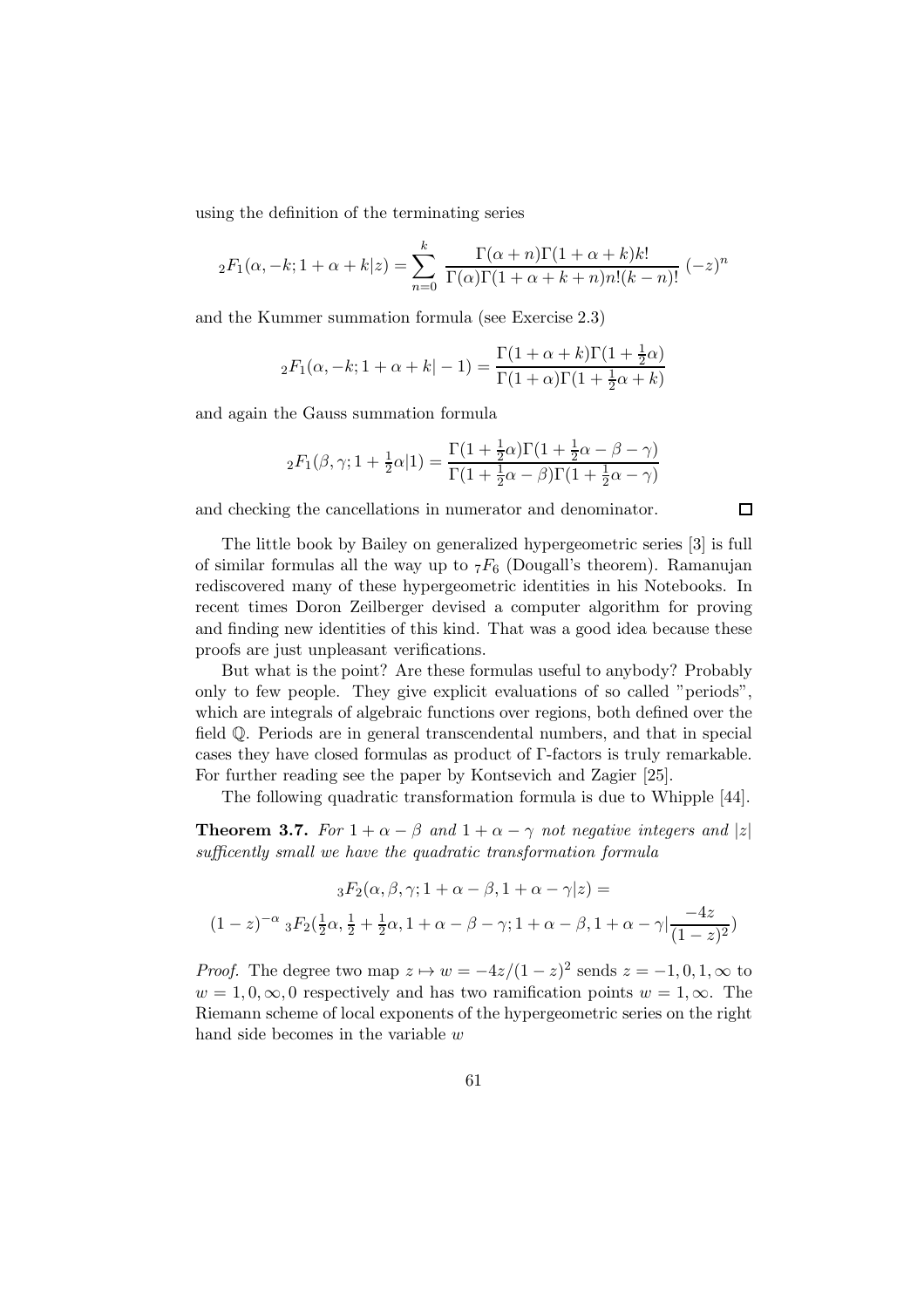| $w=0$     | $w=1$ | $w = \infty$     |
|-----------|-------|------------------|
|           |       | $\alpha/2$       |
| $-\alpha$ |       | $1/2 + \alpha/2$ |
| $\alpha$  |       | $1+\alpha$       |

and therefore in the variable  $z$  takes the form

| $z=-1$   $z=0$   $z=1$ |                                                             | $z=\infty$        |
|------------------------|-------------------------------------------------------------|-------------------|
|                        | $\alpha$                                                    |                   |
|                        | $-\alpha$   1 + $\alpha$                                    |                   |
|                        | $\gamma - \alpha$   2 + 2 $\alpha$ - 2 $\beta$ - 2 $\gamma$ | $\gamma - \alpha$ |

and taking the factor  $(1-z)^{-\alpha}$  into account it becomes

| $z=-1$ | $z = 0 \mid z = 1$ |                                                     | $z=\infty$ |
|--------|--------------------|-----------------------------------------------------|------------|
|        |                    |                                                     |            |
|        | $-\alpha$          |                                                     |            |
|        |                    | $\gamma - \alpha$   2 + $\alpha - 2\beta - 2\gamma$ |            |

The point  $z = -1$  is just a regular point, and so the first column can be deleted and the remaining part of the diagram is the Riemann scheme of the hypergeometric function  ${}_{3}F_2(\alpha,\beta,\gamma;1+\alpha-\beta,1+\alpha-\gamma|z)$ . The formula follows since both sides are the solutions around  $z = 0$  with local exponent 0 and value 1 at  $z = 0$ .  $\Box$ 

In the final chapter of his thesis Levelt gave a conceptual proof of Dixon's theorem using the above quadratic transformation formula [26], and which is outlined in Exercise 3.5.

## 3.2 The monodromy according to Levelt

Let  $V(\alpha, \beta)$  be the local solution space at the base point  $\frac{1}{2}$  and consider the monodromy representation

$$
M(\alpha, \beta) : \Pi \to GL(V(\alpha, \beta))
$$

with Π the fundamental group of  $\mathbb{M} = \mathbb{P} - \{0, 1, \infty\}$  with generators  $g_0, g_1, g_\infty$ and relation  $g_{\infty}g_1g_0 = 1$  as before. The monodromy group is the image of Π under the monodromy representation. It is generated by the elements

$$
h_0 = M(\alpha, \beta)(g_0), h_1 = M(\alpha, \beta)(g_1), h_\infty = M(\alpha, \beta)(g_\infty)
$$

satisfying the relation  $h_{\infty}h_1h_0 = 1$ . The local exponents at  $z = 0$  and  $z = \infty$ in the Riemann scheme imply that

$$
\det(t - h_{\infty}) = (t - a_1) \cdots (t - a_n), \ \det(t - h_0^{-1}) = (t - b_1) \cdots (t - b_n)
$$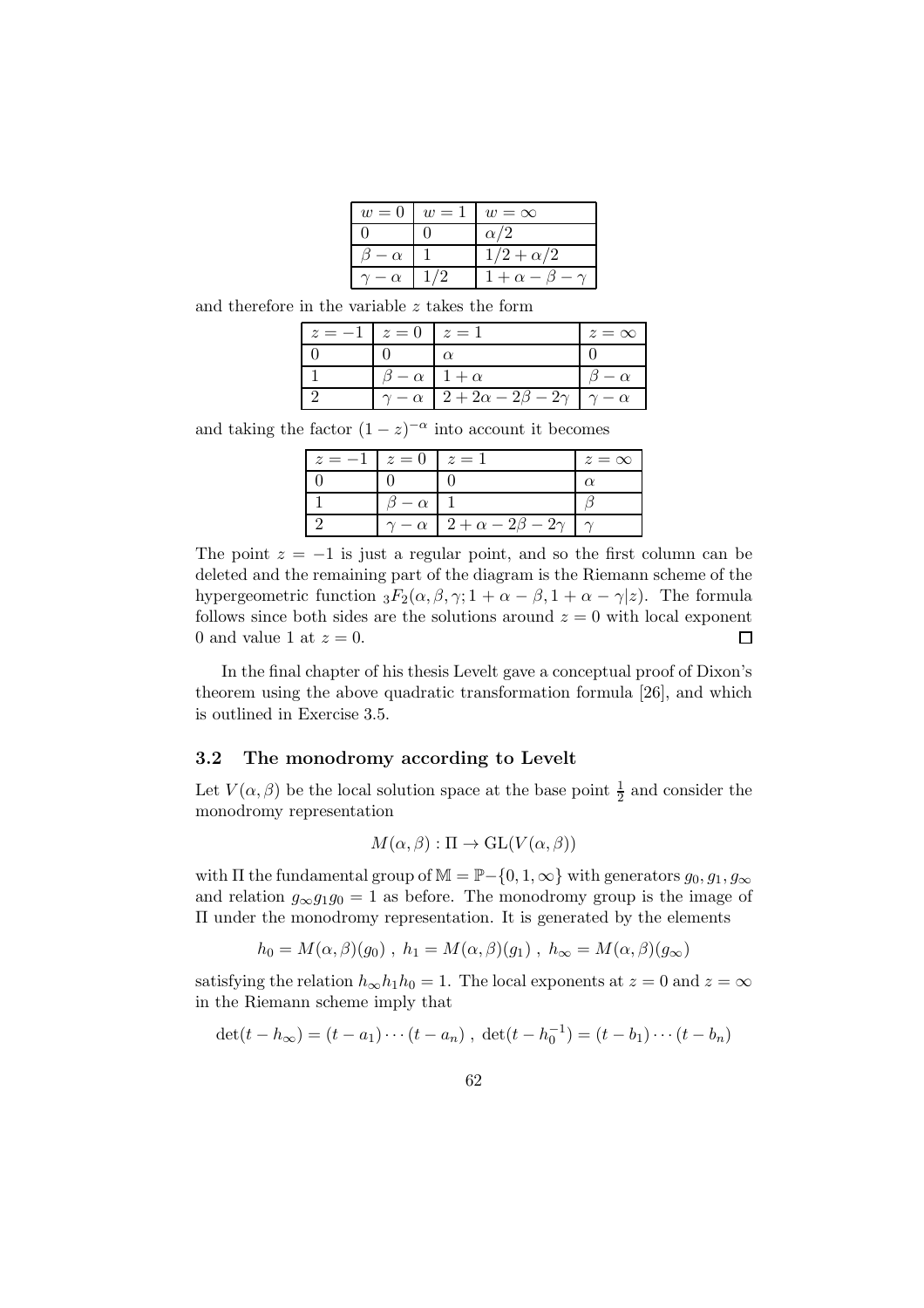$$
a_j = \exp(2\pi i \alpha_j) , b_j = \exp(2\pi i \beta_j)
$$

while the linear map

$$
(h_1 - \mathrm{Id}) \in \mathrm{End}(V(\alpha, \beta))
$$

has rank at most one by Theorem 3.1.

**Theorem 3.8.** Let  $n \geq 2$  and  $H < GL(\mathbb{C}^n)$  be a subgroup generated by two matrices  $A, B$  such that  $rk(A - B) \leq 1$ . Then H acts irreducibly on  $\mathbb{C}^n$  if and only if A and B have disjoint sets of eigenvalues.

*Proof.* Suppose H acts reducibly on  $\mathbb{C}^n$ . Let  $V_1$  be a nontrivial invariant subspace of  $\mathbb{C}^n$  and let  $V_2$  be  $\mathbb{C}^n/V_1$ . Since  $\text{rk}(A - B) \leq 1$  it follows that A and B coincide either on  $V_1$  or on  $V_2$ . Hence A and B have a common eigenvalue.

Suppose A and B have a common eigenvalue  $\lambda$ . If  $W = \text{Ker}(A - B)$ then dim  $W \ge (n-1)$  by assumption. If dim  $W = n$  then  $A = B$  and H acts reducibly on  $\mathbb{C}^n$ . Therefore we may assume that dim  $W = (n-1)$ . If A has an eigenvector in  $W$  then it must also be an eigenvector for  $B$ , since A and B coincide on W. This common eigenvector generates an invariant subspace in  $\mathbb{C}^n$  of dimension one. Hence H acts reducibly on  $\mathbb{C}^n$ . Therefore we may assume that neither A nor B have an eigenvector in W.

We claim that  $V = (A - \lambda)\mathbb{C}^n$  is an invariant subspace for H. Clearly  $AV = A(A - \lambda)\mathbb{C}^n = (A - \lambda)A\mathbb{C}^n = (A - \lambda)\mathbb{C}^n = V$  and so V is invariant under A. Since Ker( $A-\lambda$ ) is nontrivial and has trivial intersection with the codimension one subspace W the dimension of  $\text{Ker}(A - \lambda)$  is one. Hence the dimension of V is  $n-1$  and so  $V = (A - \lambda)W$ . Since A and B coincide on W we get  $V = (B - \lambda)W$  and by a similar argument as for A we get  $V = (B - \lambda)\mathbb{C}^n$  and V is invariant under B. Hence V is a nontrivial invariant subspace for H and the representation of H on  $\mathbb{C}^n$  becomes reducible.  $\Box$ 

The next algebraic characterization of the monodromy group of the Clausen–Thomae hypergeometric equation is due to Levelt [26].

**Theorem 3.9.** Suppose that  $a_1, \dots, a_n, b_1, \dots, b_n \in \mathbb{C}^\times$  with  $a_i \neq b_j$  for all  $1 \leq i, j \leq n$ . Up to simultaneous conjugation in  $GL(n, \mathbb{C})$  there exist unique elements  $A, B \in GL(n, \mathbb{C})$  with

$$
\det(t - A) = \prod_{j=1}^{n} (t - a_j), \ \det(t - B) = \prod_{j=1}^{n} (t - b_j)
$$

while the matrix  $A - B$  has rank one.

with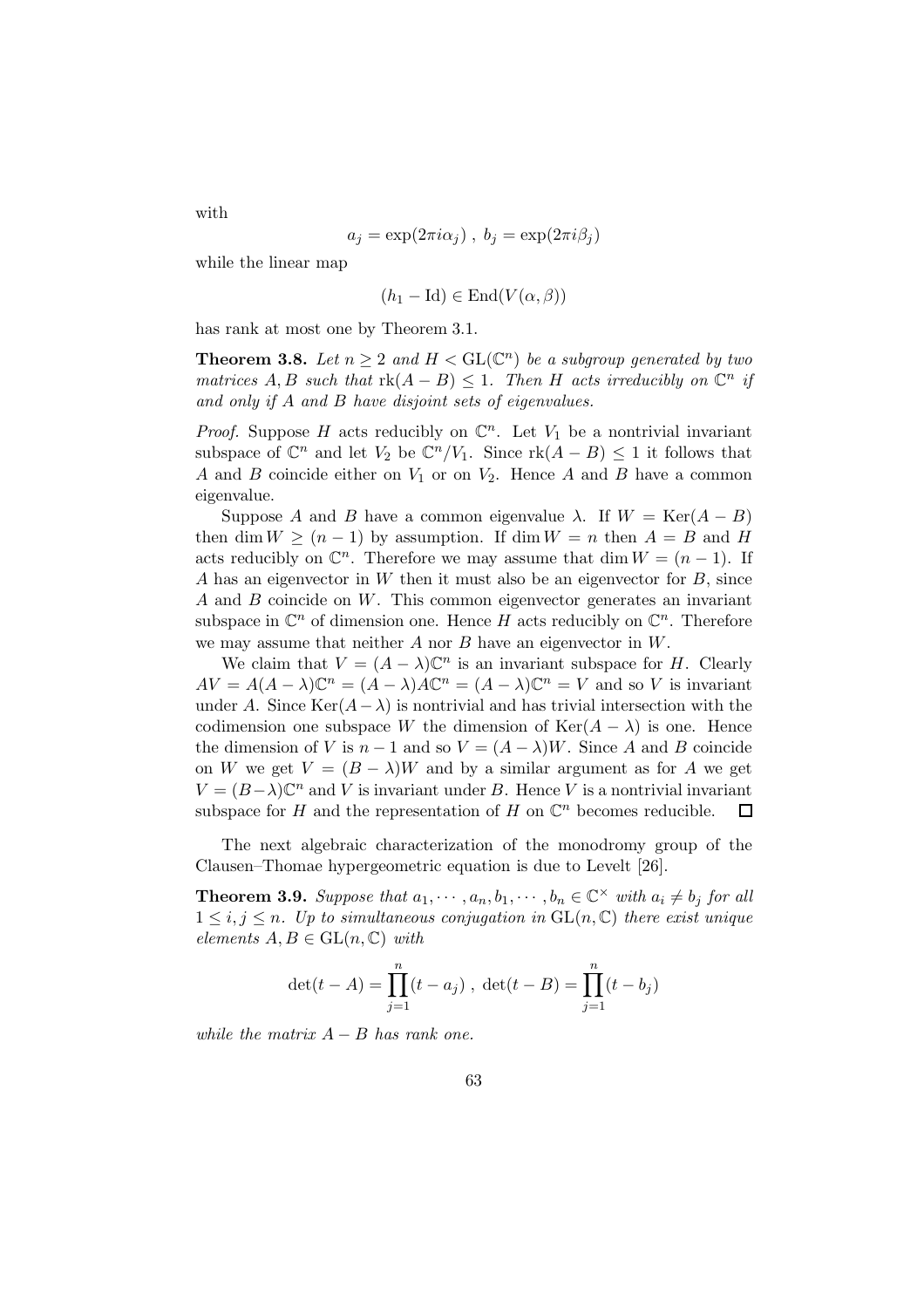Proof. First we shall prove the existence of A and B. We have to find matrices  $A, B$  in  $GL(n, \mathbb{C})$  with

$$
\prod_{j=1}^{n} (t - a_j) = t^n + A_1 t^{n-1} + \dots + A_n
$$

$$
\prod_{j=1}^{n} (t - b_j) = t^n + B_1 t^{n-1} + \dots + B_n
$$

as their characteristic polynomials. If we take

$$
A = \begin{pmatrix} 0 & 0 & \cdots & 0 & -A_n \\ 1 & 0 & \cdots & 0 & -A_{n-1} \\ 0 & 1 & \cdots & 0 & -A_{n-2} \\ \vdots & \vdots & & \vdots & \vdots \\ 0 & 0 & \cdots & 1 & -A_1 \end{pmatrix} \quad B = \begin{pmatrix} 0 & 0 & \cdots & 0 & -B_n \\ 1 & 0 & \cdots & 0 & -B_{n-1} \\ 0 & 1 & \cdots & 0 & -B_{n-2} \\ \vdots & \vdots & & \vdots & \vdots \\ 0 & 0 & \cdots & 1 & -B_1 \end{pmatrix}
$$

then an easy computation shows

$$
\det(t - A) = t^n + A_1 t^{n-1} + \dots + A_n, \ \det(t - B) = t^n + B_1 t^{n-1} + \dots + B_n
$$

and  $rk(A - B) = 1$  holds trivially. This proves the existence of A and B.

In order to prove the uniqueness of  $A, B \in GL(n, \mathbb{C})$  up to a simultaneous conjugation let  $W = \text{Ker}(A - B) \subset \mathbb{C}^n$ . By assumption W has codimension one in  $\mathbb{C}^n$ . Hence

$$
V = W \cap A^{-1}W \cap \dots \cap A^{-(n-2)}W
$$

has dimension at least one. For  $v \in V$  a nonzero vector the elements  $A^i v$ for  $i = 0, 1, \dots, n-2$  all lie in W, which in turn implies that  $A^i v = B^i v$ for  $i = 0, 1, \dots, n - 1$ . By the Cayley–Hamilton theorem the linear span of  $A^i v = B^i v$  for  $i = 0, 1, \dots, n-1$  is invariant under the group generated by A and B. Since  $a_i \neq b_j$  the action of this group on  $\mathbb{C}^n$  is irreducible by the previous theorem, which in turn implies that  $A^i v = B^i v$  for  $i = 0, 1, \dots, n-1$ is a basis of  $\mathbb{C}^n$ . Relative to this basis the matrices of A and B have the above form.  $\Box$ 

Under the irreducibility condition  $a_i \neq b_j$  the monodromy group of the Clausen–Thomae hypergeometric equation is obtained by

$$
h_{\infty} = A , h_0 = B^{-1} , h_1 = A^{-1}B
$$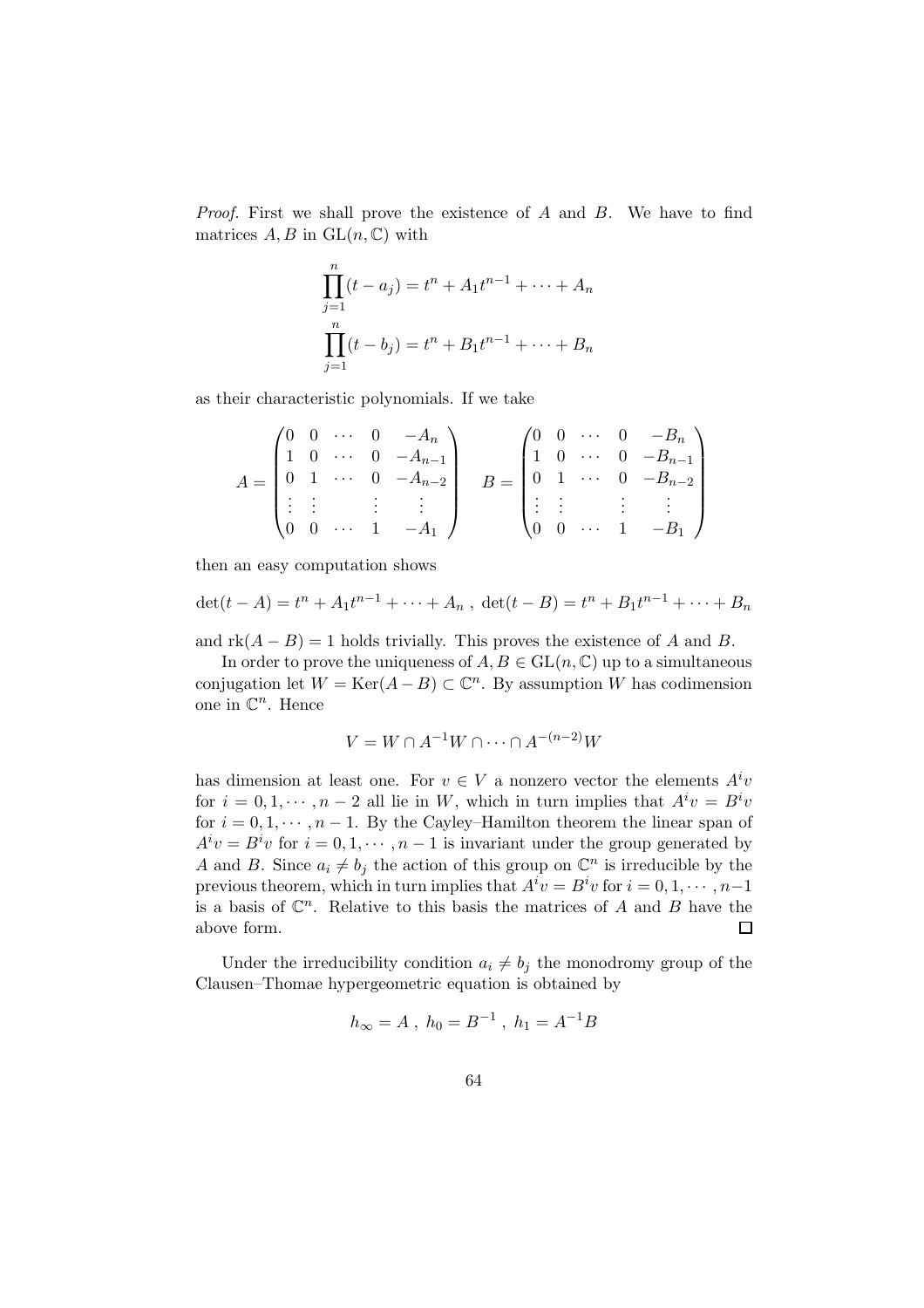and we will denote this monodromy group by  $H(a, b)$ . Indeed the linear map  $h_1 - \text{Id} = A^{-1}(B - A)$  has rank one. A linear transformation  $h \in GL(\mathbb{C}^n)$ is called a (complex) reflection if  $h - Id$  has rank one. The distinguished property of the Clausen–Thomae hypergeometric equation is that under the irreducibility condition  $a_i \neq b_j$  the monodromy  $h_1 = M(\alpha, \beta)(g_1)$  around the point 1 is a reflection. This makes the Clausen–Thomae hypergeometric equation a rigid equation, in the sense that it is characterized among all Fuchsian equation of order n with regular singular points  $\{0, 1, \infty\}$  by its local exponents at the three singular points. For rigid Fuchsian equations the monodromy group should be determined in linear algebra terms by the characteristic polynomials of the monodromy operators around the various regular singular points. For other examples of rigid equations we refer to work by Simpson [36]. A description in algebraic geometric terms of all rigid equations is due to Katz [23].

**Corollary 3.10.** Under the irreducibility condition  $a_i \neq b_j$  the monodromy group  $H(a, b)$  of the Clausen–Thomae hypergeometric equation is defined in a suitable basis by matrices with entries in the ring  $\mathbb{Z}[A_i, B_j, 1/A_n, 1/B_n]$ .

This is clear from the proof of the above theorem since  $\det A = \pm A_n$  and  $\det B = \pm B_n$ . The rigidity of the Clausen–Thomae hypergeometric equation enables one to derive certain results by just looking at the Riemann schemes. In the next example the proof of Clausen's formula gives an illustration of this idea.

Example 3.11. Clausen's formula says that

$$
{}_2F_1(\alpha,\beta,\alpha+\beta+1/2;z)^2 = {}_3F_2(2\alpha,2\beta,\alpha+\beta;2\alpha+2\beta,\alpha+\beta+1/2|z)
$$

with the  ${}_2F_1$  on the left hand side a second order Euler–Gauss hypergeometric function and the  ${}_{3}F_{2}$  on the right hand side a third order Clausen–Thomae hypergeometric function. Clausen's formula can be proved by comparison of the two Riemann schemes. The Riemann scheme for the  $_2F_1$  is given by

|                    | $\infty$ |
|--------------------|----------|
|                    | $\alpha$ |
| $(\alpha + \beta)$ |          |

while the Riemann scheme for the  $_3F_2$  equals

|                          |    | $\infty$         |
|--------------------------|----|------------------|
|                          |    | $2\alpha$        |
| $1/2 - (\alpha + \beta)$ |    |                  |
| $-2(\alpha+\beta)$       | /2 | $\alpha + \beta$ |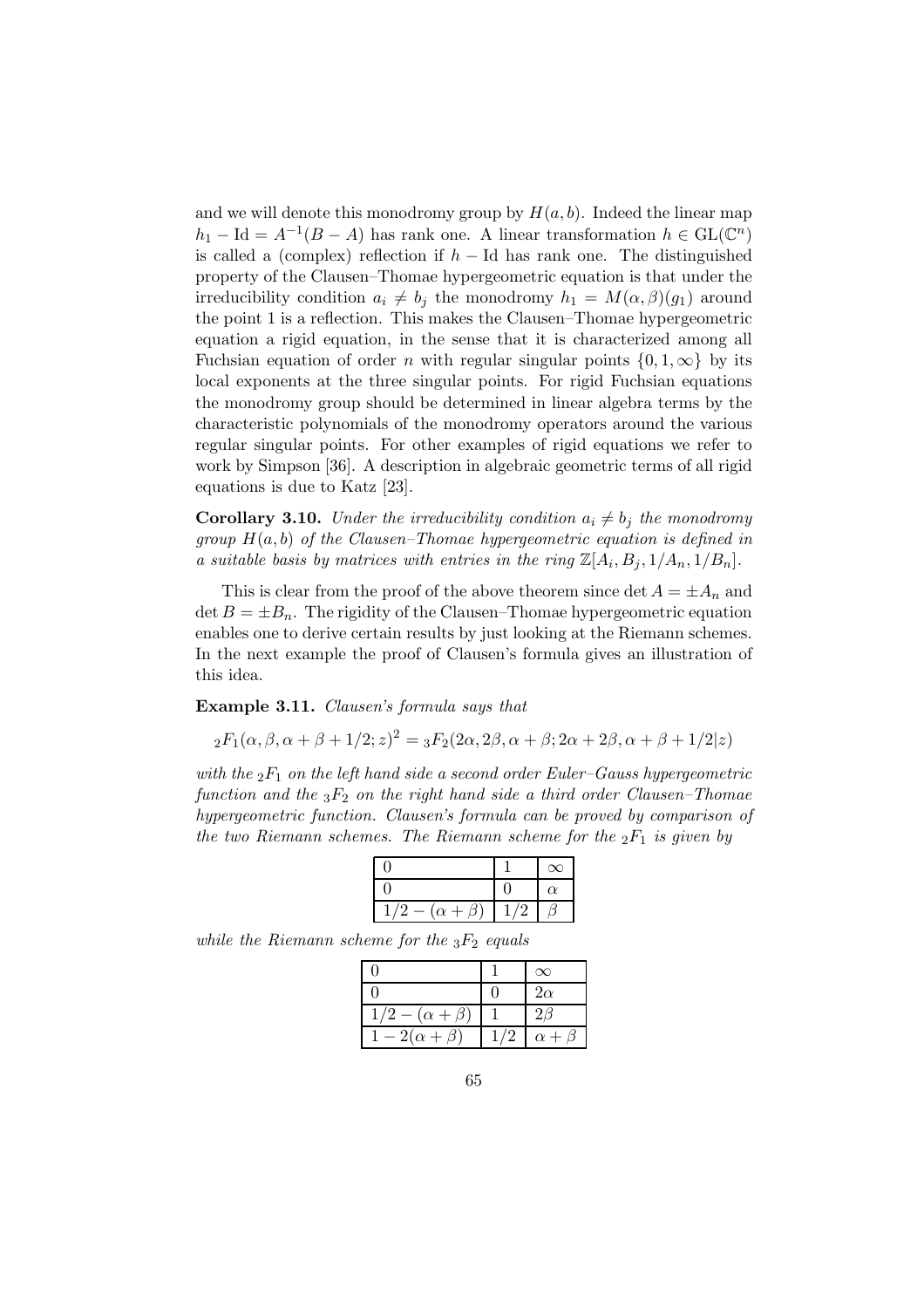Observe that the latter Riemann scheme is just the second symmetric square of the former Riemann scheme. Moreover near the point  $z = 1$  there is a two dimensional subspace of holomorphic solutions, corresponding to the local exponents 0, 1. This proves Clausen's formula, and this particular third order Clausen–Thomae hypergeometric equation is just the second symmetric square of this particular second order Euler–Gauss hypergeometric equation.

Using Example 2.6 it follows from Clausen's formula that the hypergeometric function

$$
{}_{3}F_2((p+6)/6p,(p-6)/6p,1/6;1/3,2/3|z)
$$

is an algebraic function for  $p = 3, 4, 5$ . The monodromy groups are subgroups of the symmetry groups of the Platonic solids tetrahedron, octahedron and icosahedron respectively.

Such algebraic  ${}_{3}F_{2}$  hypergeometric functions were the starting point for subsequent work by Beukers and Heckman [4] leading to a full classification of algebraic  $nF_{n-1}$  hypergeometric functions. The method will be explained in later sections.

**Example 3.12.** The symmetric group  $S_{n+1}$  on  $n+1$  letters acts on  $\mathbb{C}^{n+1}$  by permutations of the coordinates. This action is reducible, but the restriction to the invariant linear subspace V of vectors with zero sum of coordinates is an irreducible representation, called the reflection representation of  $S_{n+1}$ . The nearest neighbour transpositions  $s_i = (i \ i+1)$  for  $i = 1, \dots, n$  generate the symmetric group  $S_{n+1}$ . It is easy to see that the symmetric group  $S_{n+1}$ is also generated by the elements

$$
h_{\infty} = A = s_1 \cdots s_n , h_0^{-1} = B = s_1 \cdots s_{n-1} , h_1 = A^{-1}B = s_n
$$

considered as elements of  $GL(V)$  and the relation  $h_{\infty}h_1h_0 = \text{Id}$  is trivial. Moreover  $A = (1 \ 2 \ \cdots n + 1)$  and  $B = (1 \ 2 \ \cdots n)$  implies

$$
\det(t - A) = t^{n} + t^{n-1} + \dots + t + 1, \ \det(t - B) = t^{n} - 1
$$

and so the symmetric group  $S_{n+1}$  acting on V by the reflection representation is an example of a hypergeometric group.

### 3.3 The criterion of Beukers–Heckman

Throughout this section we have given  $a_1, \dots, a_n, b_1, \dots, b_n \in \mathbb{C}^\times$  for which the irreducibility condition

 $a_i \neq b_j$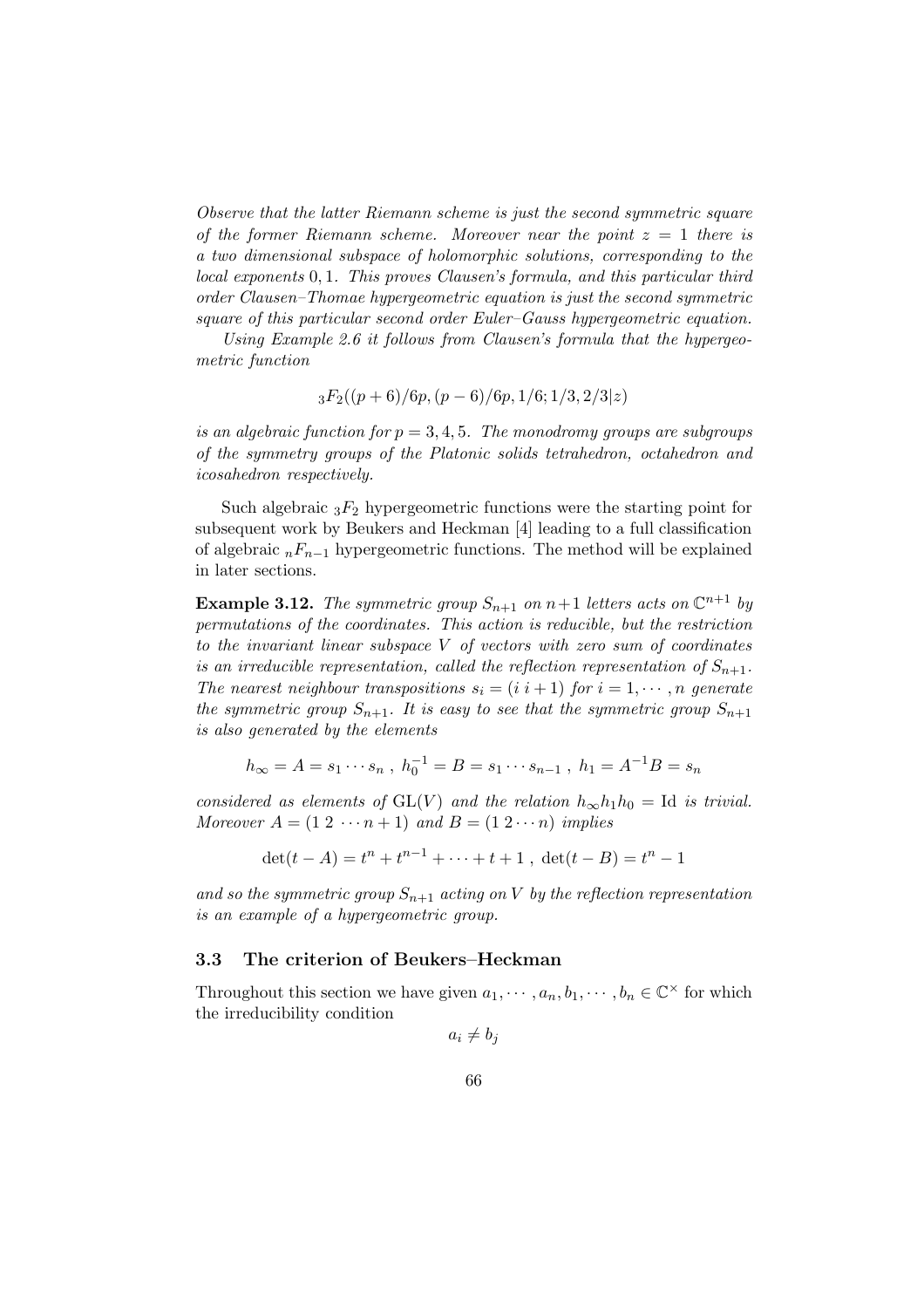of the previous section holds. Let  $H(a, b) < GL(n, \mathbb{C})$  be the corresponding hypergeometric group acting irreducibly on  $\mathbb{C}^n$ . In this section we will discuss a criterion for finiteness of the hypergeometric group  $H(a, b)$  due to Beukers and Heckman [4]. Independently similar results were obtained around the same time by Kontsevich, but they remained unpublished after he learned about our preprint.

**Theorem 3.13.** If both sets  $a = \{a_1, \dots, a_n\}$  and  $b = \{b_1, \dots, b_n\}$  are invariant under the substitution  $z \mapsto \overline{1/z}$  then there exists a nondegenerate Hermitian form of  $\mathbb{C}^n$  which is invariant under the hypergeometric group  $H(a, b)$ .

*Proof.* Let  $A, B \in GL_n(\mathbb{C})$  with  $rk(A - B) = 1$  be the generators of the hypergeometric group  $H(a, b)$  as in Theorem 3.9. Let us denote  $X^{\dagger} = \overline{X}^t$ for  $X \in \text{Mat}_n(\mathbb{C})$ . Since  $\text{rk}(A^{\dagger} - B^{\dagger}) = 1$  it is clear that  $A^{\dagger}, B^{\dagger}$  generate a hypergeometric group with parameter sets

$$
\overline{a} = {\overline{a}_1, \cdots \overline{a}_n}, \overline{b} = {\overline{b}_1, \cdots, \overline{b}_n}
$$

and likewise since  $rk(A^{-1} - B^{-1}) = 1$  it follows that  $A^{-1}, B^{-1}$  generate a hypergeometric group with

$$
1/a = \{1/a_1, \cdots, 1/a_n\}, \ 1/b = \{1/b_1, \cdots, 1/b_n\}
$$

as parameter sets.

If  $\overline{a} = 1/a$  and  $\overline{b} = 1/b$  we conclude from Levelt's theorem the existence of a matrix  $s \in GL_n(\mathbb{C})$  with

$$
A^\dagger = s A^{-1} s^{-1} ~~,~~ B^\dagger = s B^{-1} s^{-1}
$$

and so  $s = A^{\dagger}sA = B^{\dagger}sB$ . If  $\langle \cdot, \cdot \rangle$  denotes the standard Hermitian inner product on  $\mathbb{C}^n$  then the sesquilinear forms

$$
(u, v) \mapsto \langle su, v \rangle , (u, v) \mapsto \langle u, sv \rangle
$$

on  $\mathbb{C}^n$  are nondegenerate and invariant under  $H(a, b)$ . Hence

$$
(u, v) \mapsto (\langle su, v \rangle + \langle u, sv \rangle)/2 , (u, v) \mapsto (\langle su, v \rangle - \langle u, sv \rangle)/2i
$$

are both invariant Hermitian forms on  $\mathbb{C}^n$ , and certainly one of them is nondegenerate. 口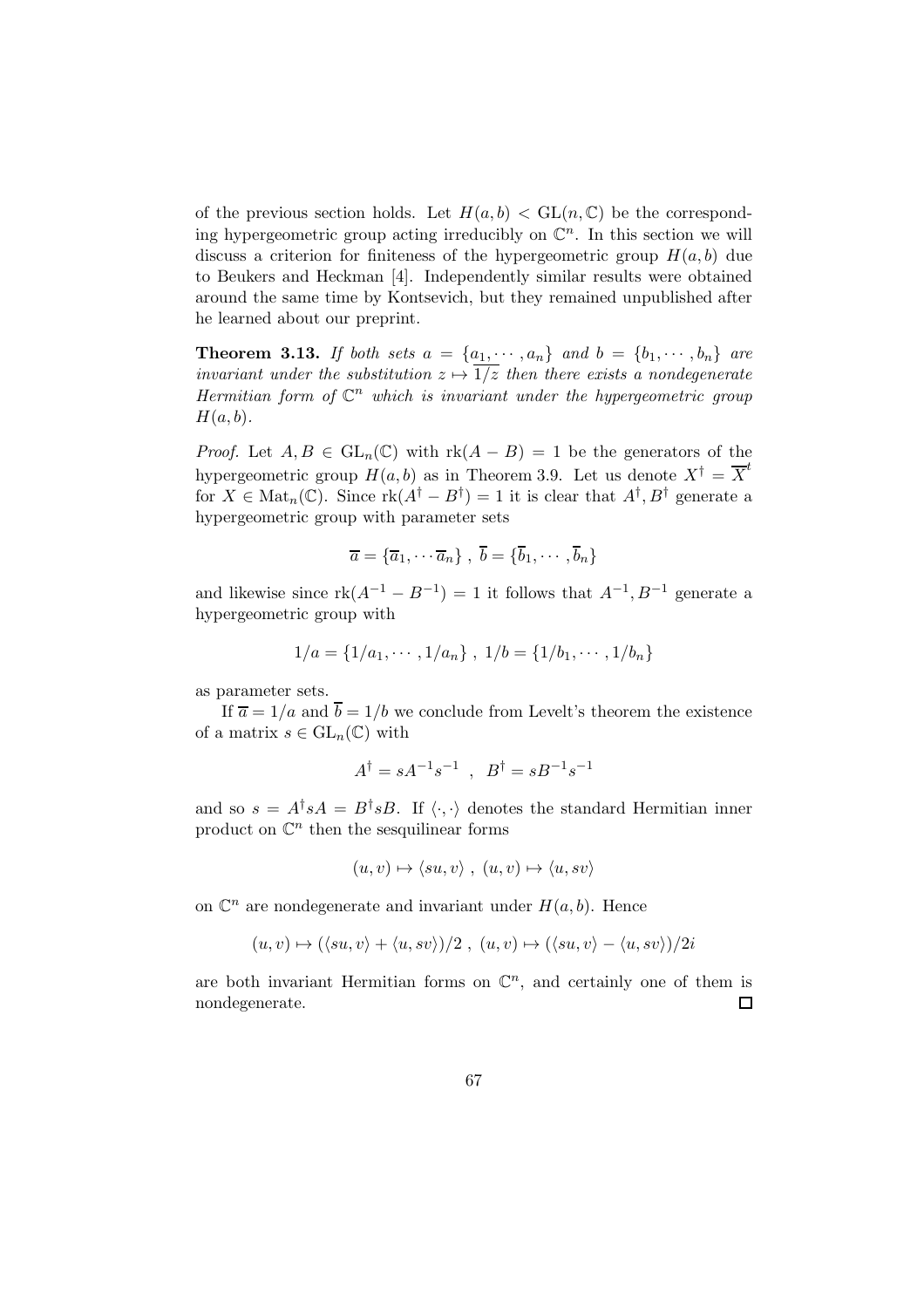**Theorem 3.14.** Suppose that  $\{a_1, \dots, a_n\}$  and  $\{b_1, \dots, b_n\}$  have all modulus one. Suppose the exponents  $\alpha_i$  and  $\beta_j$  are contained in  $(0, 1]$  and numbered by increasing argument. Let  $m_j = #\{i; \alpha_i < \beta_j\}$  for  $j = 1, \dots, n$ . Then the signature  $(p, q)$  of the invariant Hermitian form for the hypergeometric group  $H(a, b)$  is given by

$$
|p - q| = |\sum_{j=1}^{n} (-1)^{j+m_j}|.
$$

In particular the invariant Hermitian form is definite if and only if the two sets

$$
\{a_1,\cdots,a_n\}\;,\;\{b_1,\cdots,b_n\}
$$

interlace on the unit circle.

A quick proof that the interlacing property of the two eigenvalue sets of A and B implies definiteness of the invariant Hermitian form goes as follows. First observe that the signature of the invariant Hermitian form does not change as long as  $a_i$  and  $b_j$  vary continuously over the unit circle while  $a_i \neq b_j$  throughout the variation. Moreover any pair of interlacing eigenvalue value sets on the unit circle can be continuously deformed into any other such pair.

Hence it is sufficient to have just one example for each  $n$  of two eigenvalue sets, interlacing on the unit circle, for which the invariant Hermitian form is definite. But from Example 3.12 we know that the invariant Hermitian form is definite for the case

$$
\det(t - A) = t^n + t^{n-1} + \dots + t + 1, \ \det(t - B) = t^n - 1
$$

of the reflection representation of the symmetric group  $S_{n+1}$ . Clearly these two eigenvalue sets  $\sqrt[n+1]{1} - \{1\}$  and  $\sqrt[n]{1}$  interlace on the unit circle.

*Proof.* Throughout this proof we have as usual  $A = h_{\infty}, B = h_0^{-1}$  and so  $h_1 = h_{\infty}^{-1} h_0^{-1} = A^{-1} B$ . We know that  $h_1 - 1 = A^{-1} (B - A)$  has rank one, which by definition means that  $h_1$  is a (complex) reflection with  $\det(h_1) = c$ the special eigenvalue of  $h_1$ . Let  $\langle \cdot, \cdot \rangle$  be the invariant Hermitian form on  $\mathbb{C}^n$ . Irreducibility of  $H(a, b)$  implies that it is nondegenerate. If  $c \neq 1$  then the unitary reflection  $h_1$  is given by the formula

$$
h_1(v) = v + (c - 1)\frac{\langle v, r \rangle}{\langle r, r \rangle}r
$$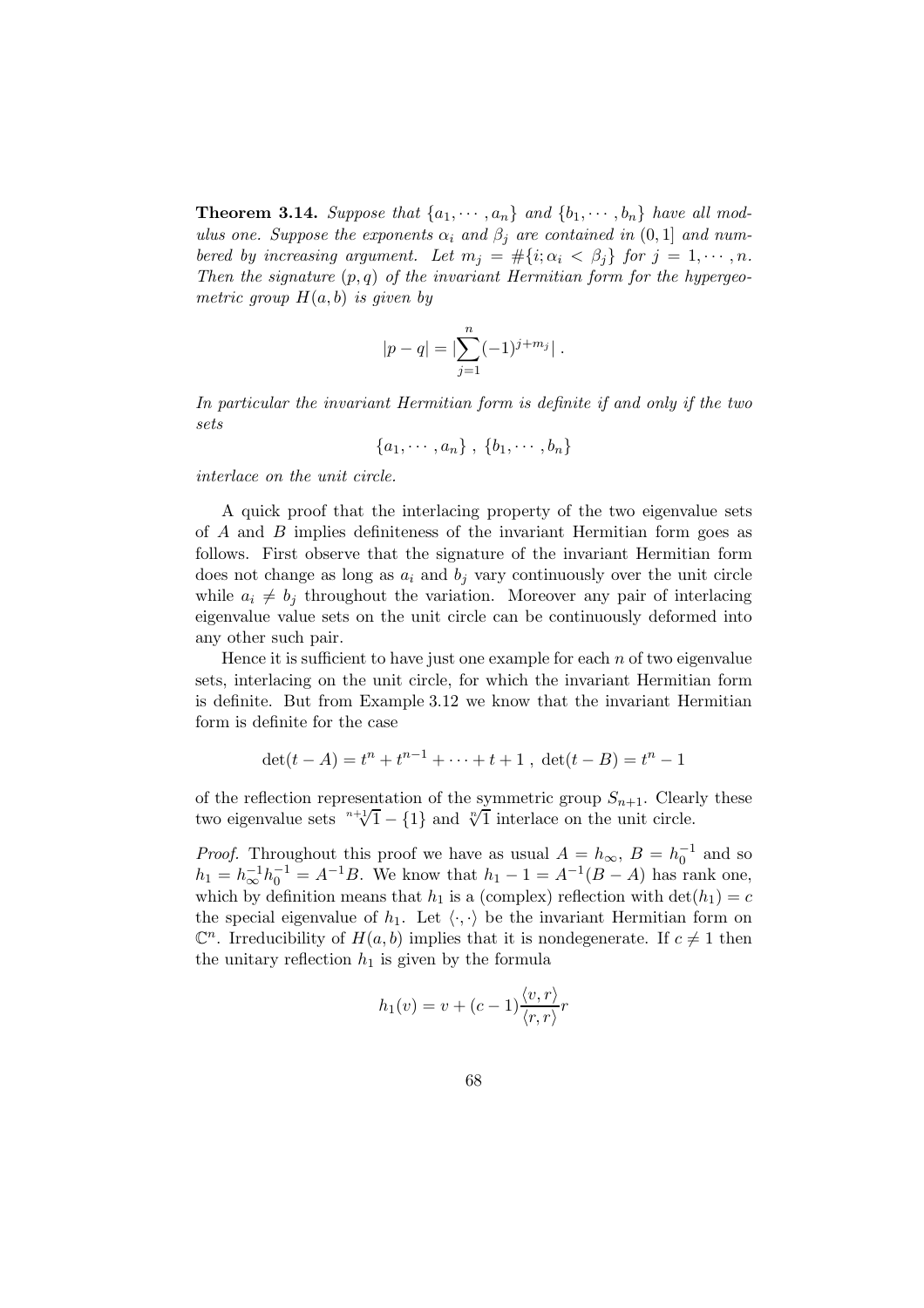for some nonzero  $r \in \mathbb{C}^n$ . Indeed  $h_1(v) = v$  if  $\langle v, r \rangle = 0$  and  $h_1(r) = cr$ , and so r is just an eigenvector of  $h_1$  with eigenvalue c. Our assumption  $c \neq 1$ implies that  $\langle r, r \rangle \neq 0$  as should in order that the formula makes sense.

The formula for  $h_1$  can be rewritten in the form

$$
(B-A)v = (c-1)\frac{\langle v, r \rangle}{\langle r, r \rangle}Ar
$$

and using that for a rank one linear map D of the form  $D(v) = \langle v, w \rangle u$  with  $u, v, w \in \mathbb{C}^n$  the determinant of  $1 + D$  is given by  $\det(1 + D) = 1 + \langle u, w \rangle$ we get

$$
\det((B-t)(A-t)^{-1}) = \det(1 + (B-A)(A-t)^{-1}) = 1 + (c-1)\frac{\langle (A-t)^{-1}Ar, r \rangle}{\langle r, r \rangle}
$$

which in turn implies under the assumption that all  $a_i$  are distinct

$$
\prod_{i=1}^{n} \frac{b_i - t}{a_i - t} = 1 + (c - 1) \sum_{i=1}^{n} \frac{a_i}{a_i - t} \frac{\langle r_i, r \rangle}{\langle r, r \rangle}
$$

with  $r = \sum r_i$  and  $Ar_i = a_i r_i$  the eigenvalue decomposition of r for A. Since  $r = \sum r_i$  is an orthogonal decomposition we find by taking residues at  $t = a_j$ that

$$
a_j(c-1)\frac{\langle r_j, r_j \rangle}{\langle r, r \rangle} = (b_j - a_j) \prod_{i \neq j} \frac{b_i - a_j}{a_i - a_j}
$$

and since  $c = b_1 \cdots b_n a_1^{-1} \cdots a_n^{-1}$  we get after division by  $a_j c^{1/2}$  the result

$$
\frac{\langle r_j, r_j \rangle}{\langle r, r \rangle} = \frac{(b_j^{1/2} a_j^{-1/2}-b_j^{-1/2} a_j^{1/2})}{c^{1/2}-c^{-1/2}} \prod_{i \neq j} \frac{b_i^{1/2} a_j^{-1/2}-b_i^{-1/2} a_j^{1/2}}{a_i^{1/2} a_j^{-1/2}-a_i^{-1/2} a_j a_j^{1/2}}
$$

which becomes

$$
\frac{\langle r_j, r_j \rangle}{\langle r, r \rangle} = \frac{\sin \pi (\beta_j - \alpha_j)}{\sin \pi \sum_i (\beta_i - \alpha_i)} \prod_{i \neq j} \frac{\sin \pi (\beta_i - \alpha_j)}{\sin \pi (\alpha_i - \alpha_j)}
$$

with  $0 < \alpha_1 < \alpha_2 < \cdots < \alpha_n \leq 1$  and  $0 < \beta_1 < \beta_2 < \cdots < \beta_n \leq 1$  by assumption. Our assertion follows simply by determination of the sign of  $\Box$ the latter products.

The next theorem gives an arithmetic criterion for the hypergeometric group  $H(a, b)$  being finite.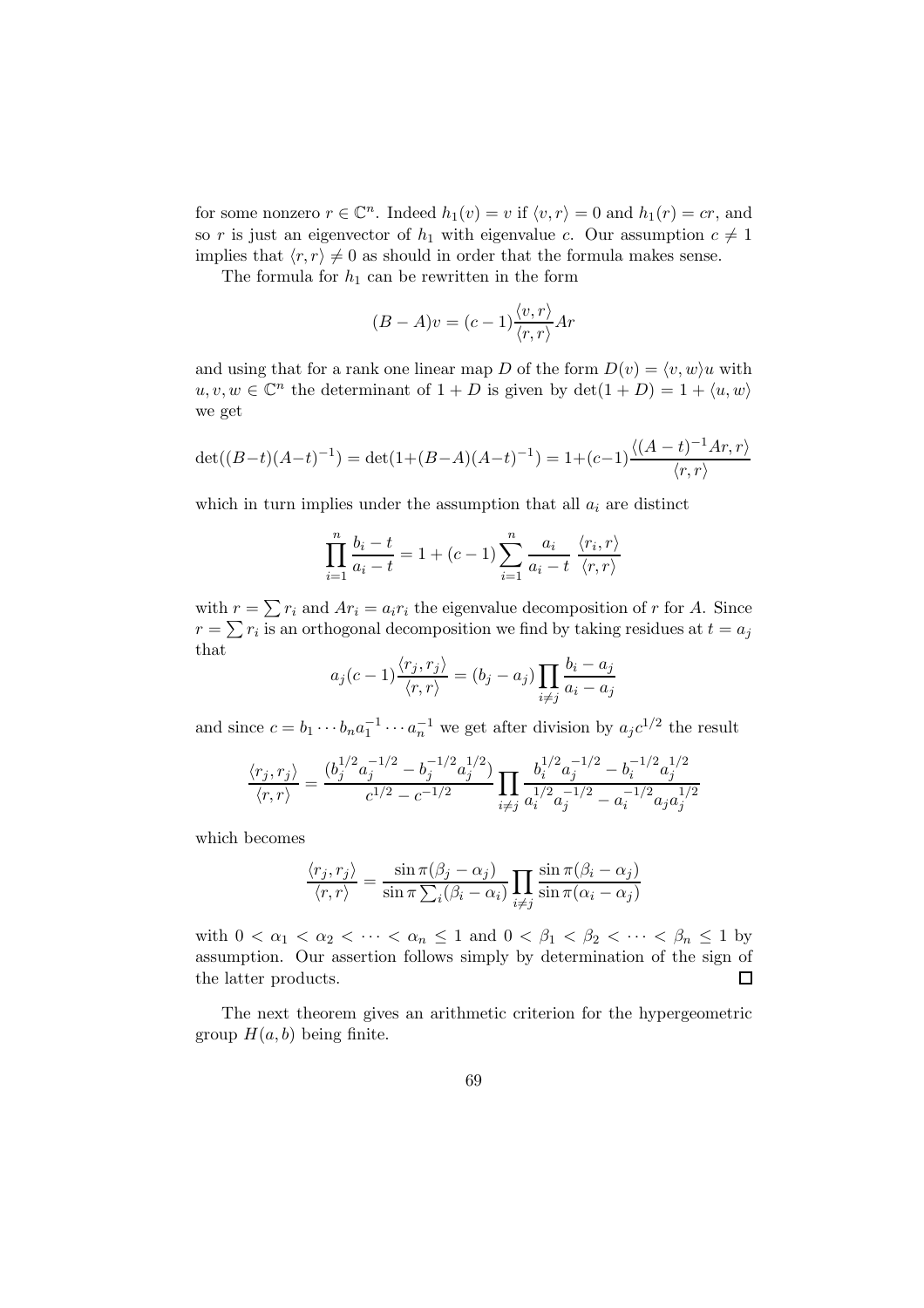**Theorem 3.15.** Suppose the parameters  $a_1, \dots, a_n, b_1, \dots, b_n$  are roots of unity, and say

$$
\mathbb{Z}[a_1,\cdots,a_n,b_1,\cdots,b_n]=\mathbb{Z}[\exp(2\pi i/h)]
$$

for some  $h \in \mathbb{N}$ . Then the group  $H(a, b)$  is finite if and only if for each  $k \in (\mathbb{Z}/h\mathbb{Z})^{\times}$  the two sets

$$
a^{k} = \{a_{1}^{k}, \cdots, a_{n}^{k}\}, b^{k} = \{b_{1}^{k}, \cdots, b_{n}^{k}\}
$$

interlace on the unit circle.

*Proof.* For  $\zeta_h = \exp(2\pi i/h)$  the ring of integers  $\mathbb{Z}[\zeta_h]$  of the cyclotomic field  $\mathbb{Q}(\zeta_h)$  is a free Z-module of rank  $m = \varphi(n)$  with basis  $\zeta_h^k$  for  $k \in (\mathbb{Z}/h\mathbb{Z})^{\times}$ . For  $k \in (\mathbb{Z}/h\mathbb{Z})^{\times}$  and  $\zeta^{h} = 1$  the Galois automorphism

$$
\sigma_k(\zeta) = \zeta^k
$$

identifies the Galois group with  $(\mathbb{Z}/h\mathbb{Z})^{\times}$ .

By Corollary 3.10 we have  $H(a, b) < GL(n, \mathbb{Z}[\zeta_h])$ . Multiplication by an algebraic integer  $\zeta \in \mathbb{Z}[\zeta_h]$  in the basis  $\zeta_h^k$  has a square matrix of size m with rational integral coefficients, whose eigenvalues are the Galois conjugates  $\sigma_k(\zeta)$ . In this way the diagonal embedding

$$
\prod_{k \in (\mathbb{Z}/h\mathbb{Z})^\times} \sigma_k : H(a,b) \to \prod_{k \in (\mathbb{Z}/h\mathbb{Z})^\times} H(a^k, b^k)
$$

realizes  $H(a, b)$  as a subgroup of  $GL(mn, \mathbb{Z})$ . Since a subgroup of  $GL(N, \mathbb{Z})$ is finite if and only if it leaves invariant a positive definite Hermitian form the theorem follows.  $\Box$ 

The theorem gives a very quick way of deciding if a given hypergeometric group  $H(a, b)$  is finite, or equivalently if a given hypergeometric function  $nF_{n-1}(\alpha;\beta|z)$  is an algebraic function of z. What is not clear at all is that in fact one can derive from it (using the classification of finite complex reflection group by Shephard and Todd [35]) a complete classification of finite hypergeometric groups [4].

Remark 3.16. By the same method one can prove that the hypergeometric group  $H(a, b) < \mathrm{GL}(n, \mathbb{Z}[\zeta_h])$  is a discrete subgroup of  $\mathrm{GL}(n, \mathbb{C})$  if the sets  $a^k$ and  $b^k$  interlace on the unit circle for all  $k \in (\mathbb{Z}/h\mathbb{Z})^{\times}$  with  $1 < k < h/2$ . For a discussion of the geometric representation of algebraic integers in algebraic number theory we refer to [38].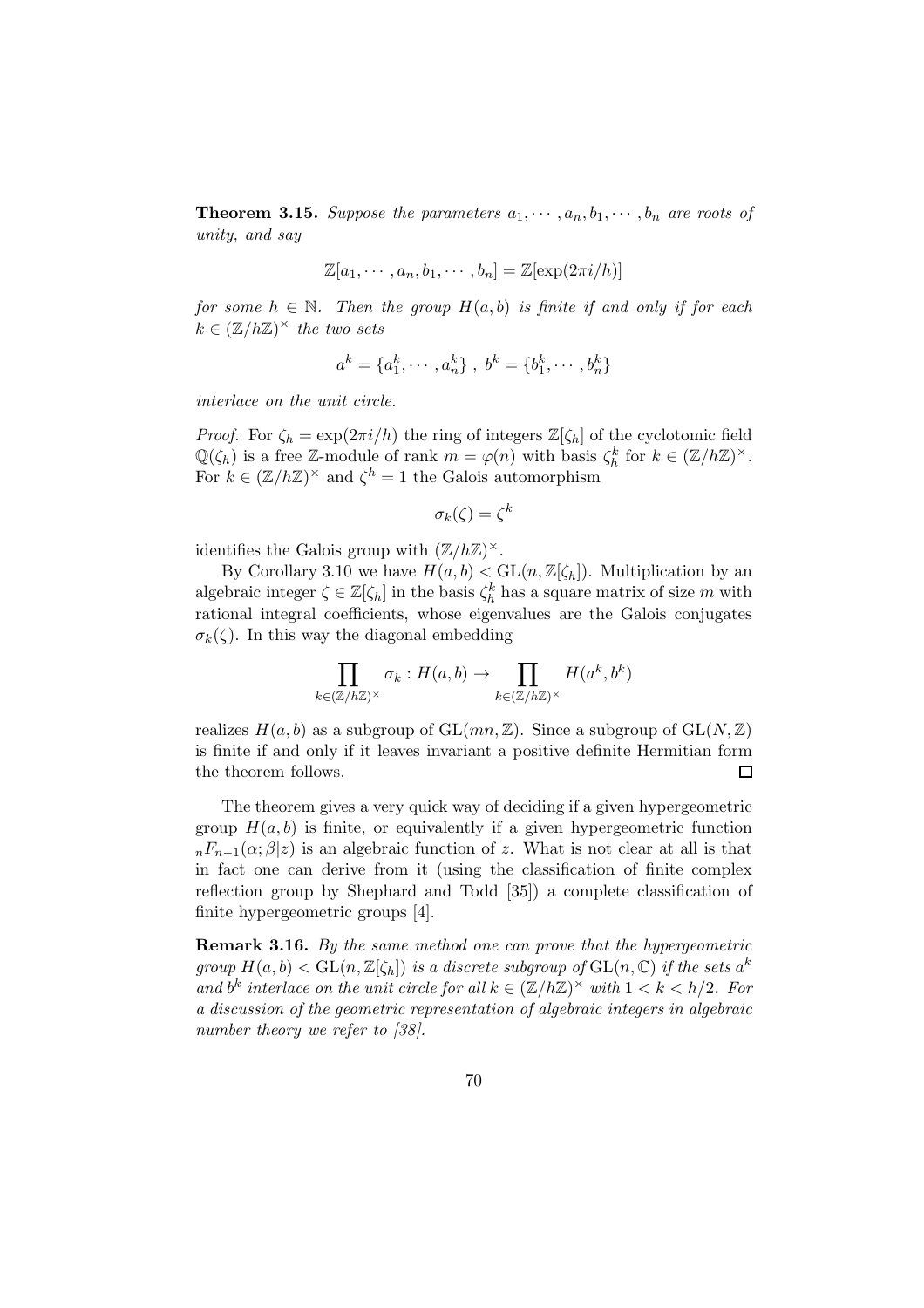**Example 3.17.** The image under  $s \mapsto \exp(2\pi i s)$  of the two sets

$$
\{\alpha_j\} = \{1/30, 7/30, 11/30, 13/30, 17/30, 19/30, 23/30, 29/30\}
$$
  

$$
\{\beta_j\} = \{6/30, 10/30, 12/30, 15/30, 18/30, 20/30, 24/30, 30/30\}
$$
  

$$
= \{1/5, 1/3, 2/5, 1/2, 3/5, 2/3, 4/5, 1\}
$$

interlace on the unit circle. Note that the characteristic polynomials

$$
\prod_{j=1}^{8} (t - a_j) = \Phi_{30}(t) , \prod_{j=1}^{8} (t - b_j) = \Phi_1(t)\Phi_2(t)\Phi_3(t)\Phi_5(t)
$$

are defined over  $\mathbb{Z}$ . Here  $\Phi_m(t)$  is the m<sup>th</sup> cyclotomic polynomial of degree  $\varphi(m)$ . Hence both sets  $\{a_i\}$  and  $\{b_i\}$  are stable under raising to the power  $k \in (\mathbb{Z}/30\mathbb{Z})^{\times}$ . Therefore the group  $H(a, b)$  is finite (with order 696.729.600) and so the Clausen–Thomae hypergeometric function with these parameters is an algebraic function.

Let me now explain the origin of this fancy example, which after all is not too strange to write down for someone who is familiar with the theory of finite Coxeter groups

### 3.4 Intermezzo on Coxeter groups

Suppose  $M = (m_{ij})_{1 \le i,j \le n}$  is a Coxeter matrix which means that  $m_{ii} = 1$ for all i and  $m_{ij} = m_{ji} \in \mathbb{N}_{\geq 2}$  for all  $i \neq j$ .

**Definition 3.18.** The Coxeter group  $W = W(M)$  associated to the Coxeter matrix M is given by the presentation

$$
W = \langle s_i; i = 1, \cdots, n \rangle / \{ (s_i s_j)^{m_{ij}} = 1 \}
$$

so in particular  $s_i^2 = 1$ , hence  $s_i$  is an involution.

Definition 3.19. The Coxeter diagram associated to the Coxeter matrix M is a marked graph, with nodes indexed by  $i = 1, \dots, n$ . The i<sup>th</sup> and the j<sup>th</sup> node are connected if  $m_{ij} \geq 3$ , and the edge is marked  $m_{ij}$  if  $m_{ij} \geq 4$ . So an unmarked edge between the i<sup>th</sup> and j<sup>th</sup> node means  $m_{ij} = 3$ , while no edge between the i<sup>th</sup> and j<sup>th</sup> node means  $m_{ij} = 2$ .

A Coxeter diagram is called crystallographic if  $m_{ij} \in \{1, 2, 3, 4, 6\}$  for all  $i, j$ . Finite Coxeter groups corresponding to crystallographic Coxeter diagrams are also called Weyl groups. Both the symmetric group  $S_{n+1}$  and the hyperoctahedral group  $C_2^n \rtimes S_n$  are Weyl groups.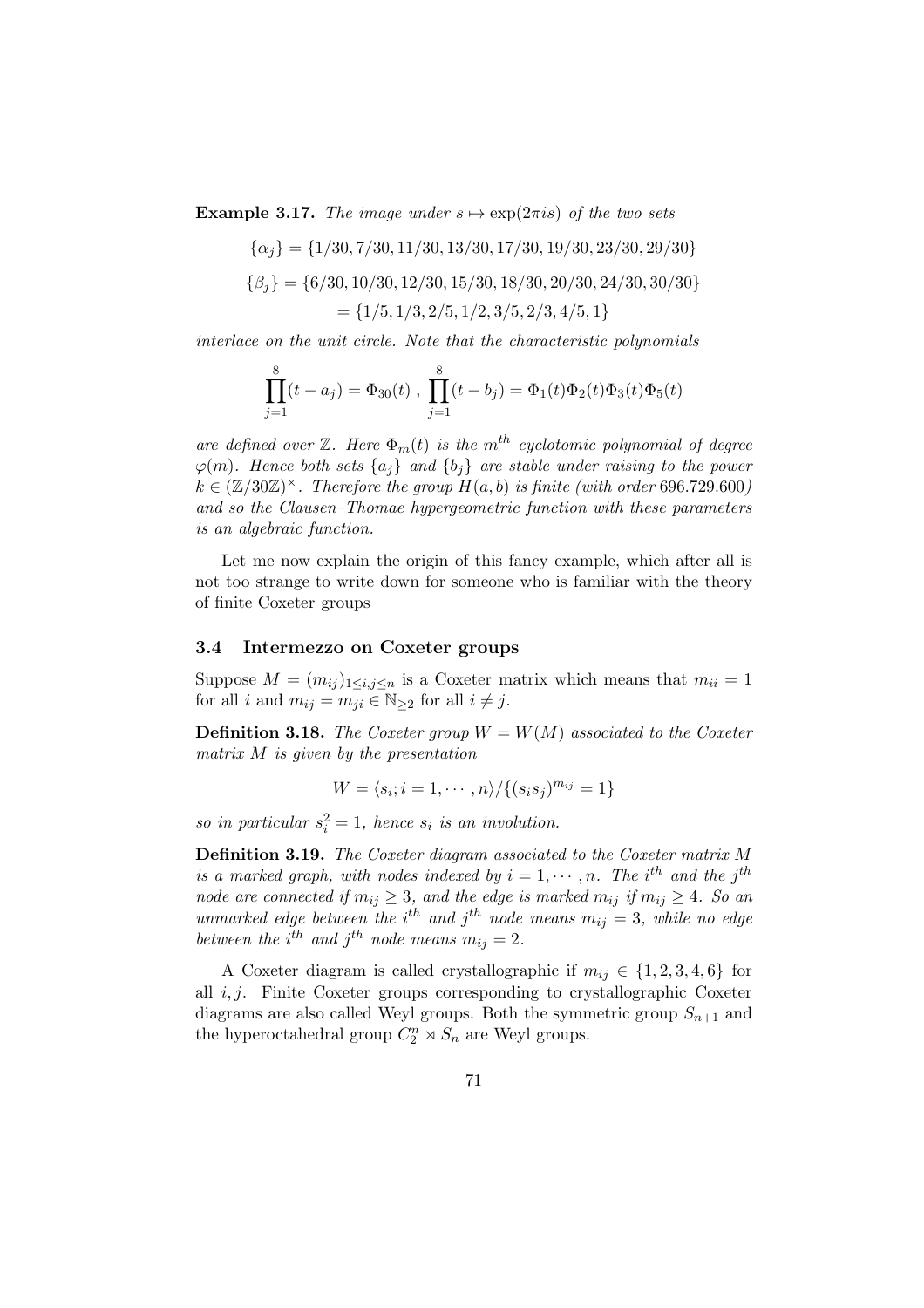**Example 3.20.** The symmetric group  $W = S_{n+1}$  has a Coxeter presentation with generators  $s_1 = (12), \cdots, s_n = (n \; n+1)$  the nearest neighbour transpositions. The Coxeter matrix is given by

$$
m_{ij} = \begin{cases} 1 & \text{if } i = j \\ 2 & \text{if } |i - j| \ge 2 \\ 3 & \text{if } |i - j| = 1 \end{cases}
$$

So the Coxeter diagram with nodes numbered from left to right is of the form

 $\begin{array}{ccc} \bullet & \bullet & \bullet \end{array}$  . . . .  $\begin{array}{ccc} \bullet & \bullet & \bullet \end{array}$ 

**Example 3.21.** The hyperoctahedral group  $W = C_2^n \rtimes S_n$  has a Coxeter presentation with generators  $s_1 = (12), \cdots, s_{n-1} = (n-1 \ n) \in S_n$  and  $s_n = (1, \dots, 1, -1) \in C_2^n$ . The Coxeter diagram with nodes numbered from left to right is of the form



Consider a Euclidean vector space V with basis  $e_1, \dots, e_n$  and with inner product given by the Gram matrix

$$
\langle e_i, e_j \rangle = -2\cos(\pi/m_{ij})
$$

for all  $i, j$ . Define the orthogonal reflection

$$
s_i: V \to V, \ s_i(v) = v - \langle v, e_i \rangle e_i
$$

with mirror the orthogonal complement of  $e_i$ . It is easy to check that this assignment extends to a homomorphism  $W \to O(V)$ . This is called the reflection representation of the Coxeter group  $W$ . A fundamental result in the theory of Coxeter groups is the theorem of Tits.

Theorem 3.22. The reflection representation of a Coxeter group is faithful.

The inner product on  $V$  is positive definite if and only if the Coxeter group W is finite. From now on we assume that the Coxeter group  $W$  is a finite group.

It turns out that for finite Coxeter groups the Coxeter diagram has no loops. The Coxeter element is the product of the involutive generators taken in some order. One can show that all Coxeter element are conjugated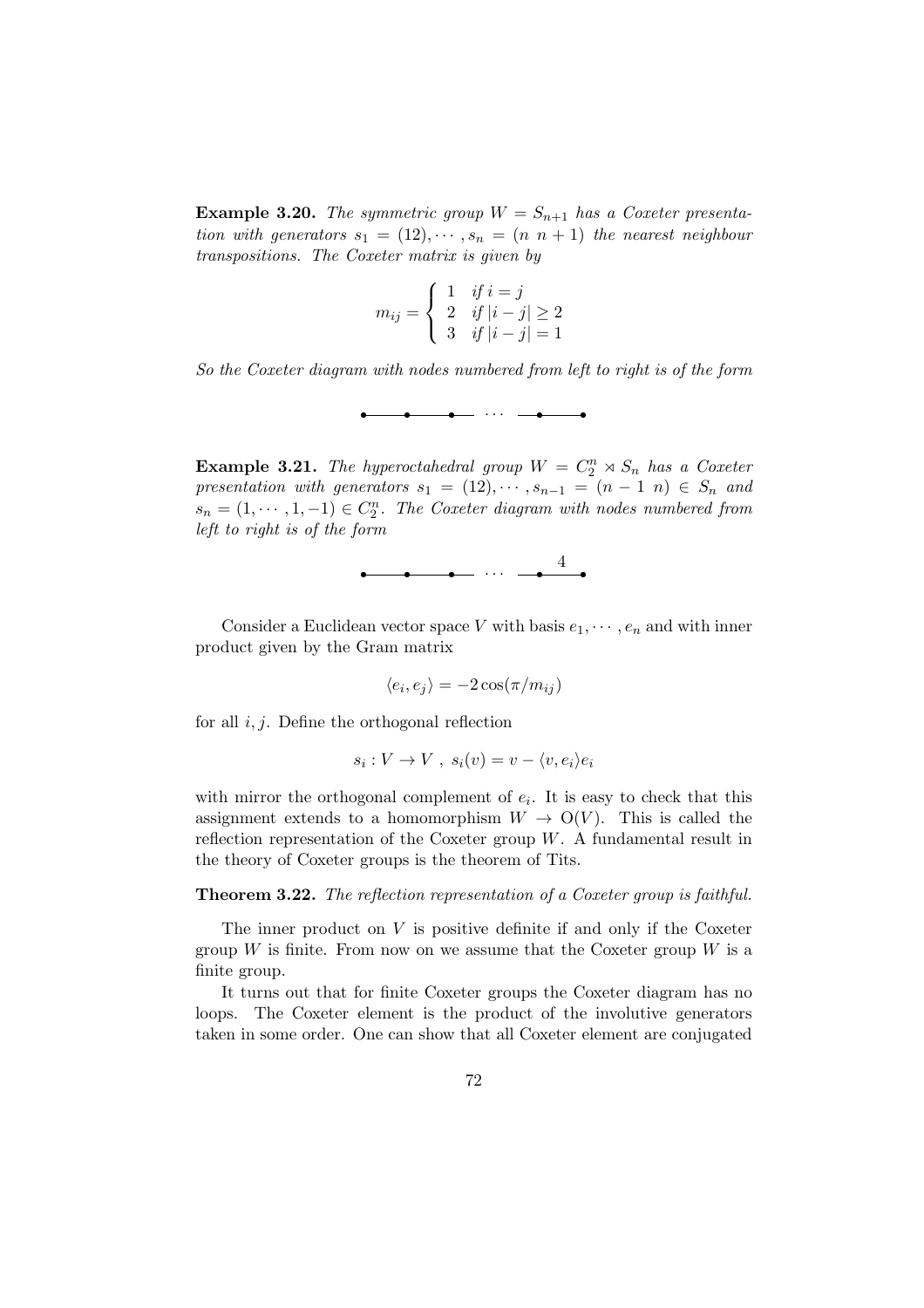in  $W$ . Suppose in addition that the Coxeter diagram is connected. The order of a Coxeter element is called the Coxeter number, usually denoted h. The eigenvalues of a Coxeter element in the reflection representation are  $\exp(2\pi i m_i/h)$  with

$$
1 = m_1 \le m_2 \le \cdots \le m_n = (h-1)
$$

the sequence of exponents.

| Name           | Coxeter diagram     | $\boldsymbol{h}$ | Exponents                      |
|----------------|---------------------|------------------|--------------------------------|
| $A_n$          |                     | $n+1$            | $1, 2, \cdots, n$              |
| $B_n$          | $\overline{4}$      | 2n               | $1, 3, 5, \cdots, 2n-1$        |
| $D_n$          |                     |                  | $2n-2$   $1,3,\cdots,2n-3,n-1$ |
| $E_6$          |                     | 12               | 1, 4, 5, 7, 8, 11              |
| E <sub>7</sub> |                     | 18               | 1, 5, 7, 9, 11, 13, 17         |
| $\mathrm{E}_8$ |                     | $30\,$           | 1, 7, 11, 13, 17, 19, 23, 29   |
| F <sub>4</sub> | 4                   | 12               | 1, 5, 7, 11                    |
| $H_3$          | 5 <sub>1</sub>      | 10               | 1, 5, 9                        |
| $H_4$          | 5                   | 30               | 1, 11, 19, 29                  |
| $I_2(m)$       | $\,m$<br>$m \geq 5$ | $\boldsymbol{m}$ | $1, m - 1$                     |

Above is a list of the finite Coxeter groups, which are irreducible in the sense that the Coxeter diagram is connected, or equivalently for which the reflection representation is irreducible. This classification can be found in various text books [6], [21]. In the first column we have the Cartan symbol, with the subindex  $n$  for the number of nodes of the Coxeter diagram. In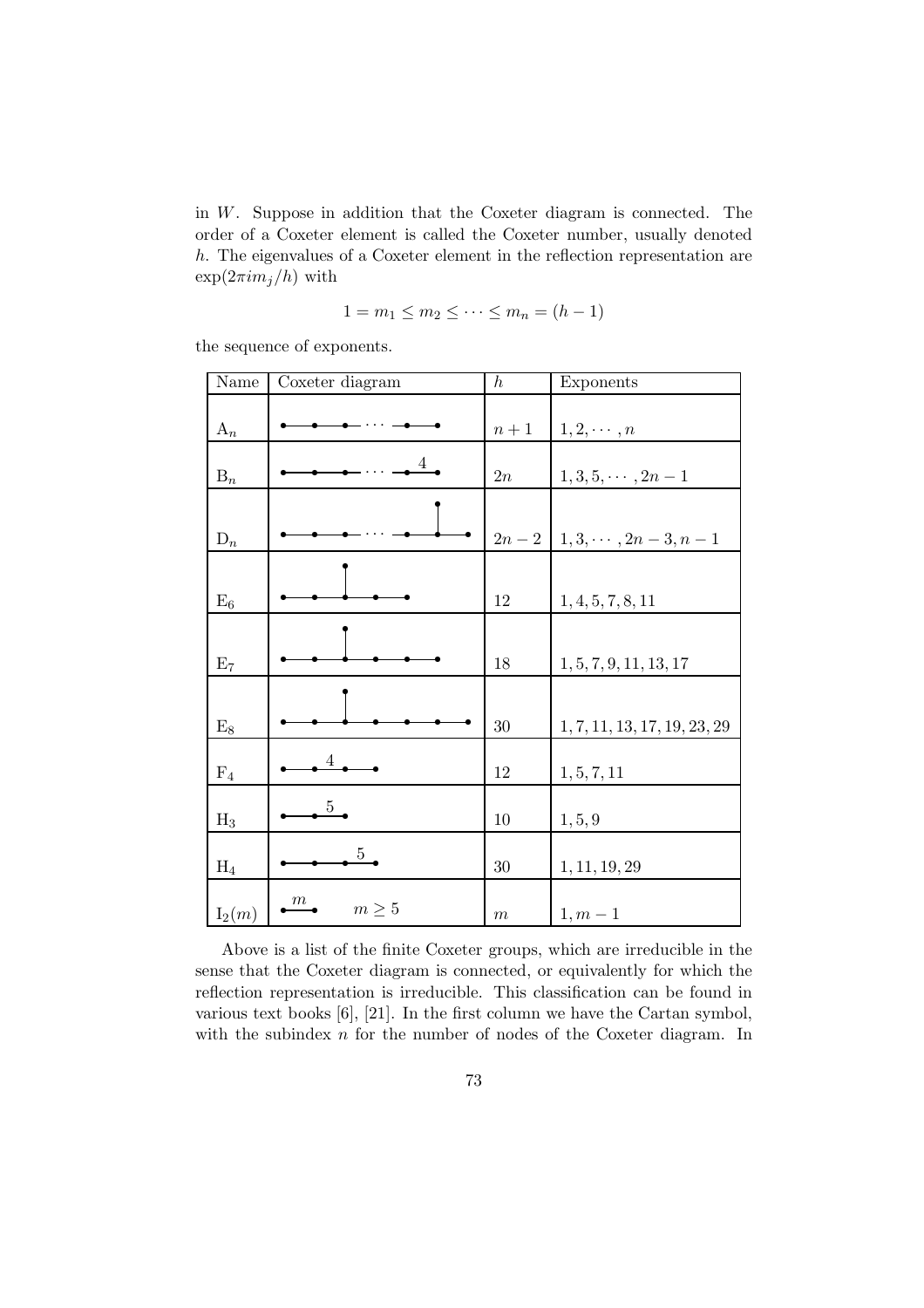the second column we have the Coxeter diagram, in the third column the Coxeter number, and in the last column the exponents. This classification of finite Coxeter groups is one of the most fundamental classifications in mathematics. For example it plays a crucial role in the classification of the simple algebraic groups.

With this basic knowledge of Coxeter groups in mind it is easy to see that the finite hypergeometric group of Example 3.17 is contained (and in fact equal to) the Coxeter group  $W(E_8)$ .

**Example 3.23.** Consider the Coxeter diagram of type  $E_8$  with the nodes traditionally numbered by



In Example 3.17 the monodromy group  $H(a, b)$  is the subgroup of the Coxeter group  $W(E_8)$  generated by

 $h_{\infty} = s_2 s_1 s_3 s_5 s_6 s_7 s_8 s_4$ ,  $h_1 = s_4$ ,  $h_0 = s_8 s_7 s_6 s_5 s_3 s_1 s_2$ 

for which the topological relation  $h_{\infty}h_1h_0 = 1$  indeed is true. So  $h_{\infty}$  is a Coxeter element of type  $E_8$  and  $h_0$  is a Coxeter element of type  $A_1+A_2+A_4$ . The element  $h_1$  is indeed a reflection. It can be shown that  $H(a, b) = W(E_8)$ , which is a group of order almost 700 million. Note that  $W(E_8) \cong O_8^+(2)$ and  $O_8^+(2) = 2.G.2$  with  $G \cong \text{PSO}_8^+(2)$  a simple group of order 174.182.400.

Example 3.24. Recall Clausen's formula

 ${}_2F_1(\alpha, \beta, \alpha + \beta + 1/2; z)^2 = {}_3F_2(2\alpha, 2\beta, \alpha + \beta; 2\alpha + 2\beta, \alpha + \beta + 1/2|z)$ 

as discussed in Example 3.11, and look at the particular example

$$
{}_2F_1(1/4,-1/12,2/3;z)^2 = {}_3F_2(1/2,-1/6,1/6;1/3,2/3|z)
$$

with  $\alpha = 1/4, \beta = -1/12$  and  $\gamma = \alpha + \beta + 1/2 = 2/3$ . The function on the left hand side is algebraic with projective monodromy group the tetrahedral group  $A_4$ . Indeed the exponent differences are  $\frac{1}{2}, \frac{1}{3}$  $\frac{1}{3}, \frac{1}{3}$  $rac{1}{3}$  at the points  $1, 0, \infty$  respectively. So the right hand side is again an algebraic function. The monodromy group of the latter is  $C_2 \times A_4 \cong C_2^3 \rtimes A_3$  (of index 2 in  $W(B_3) = C_2^3 \rtimes S_3$  in its three dimensional reflection representation. Indeed the eigenvalues match for

$$
h_{\infty} = -(234) , h_1 = -(12)(34) , h_0 = (123)
$$

and  $h_{\infty}h_1h_0 = 1$  as should.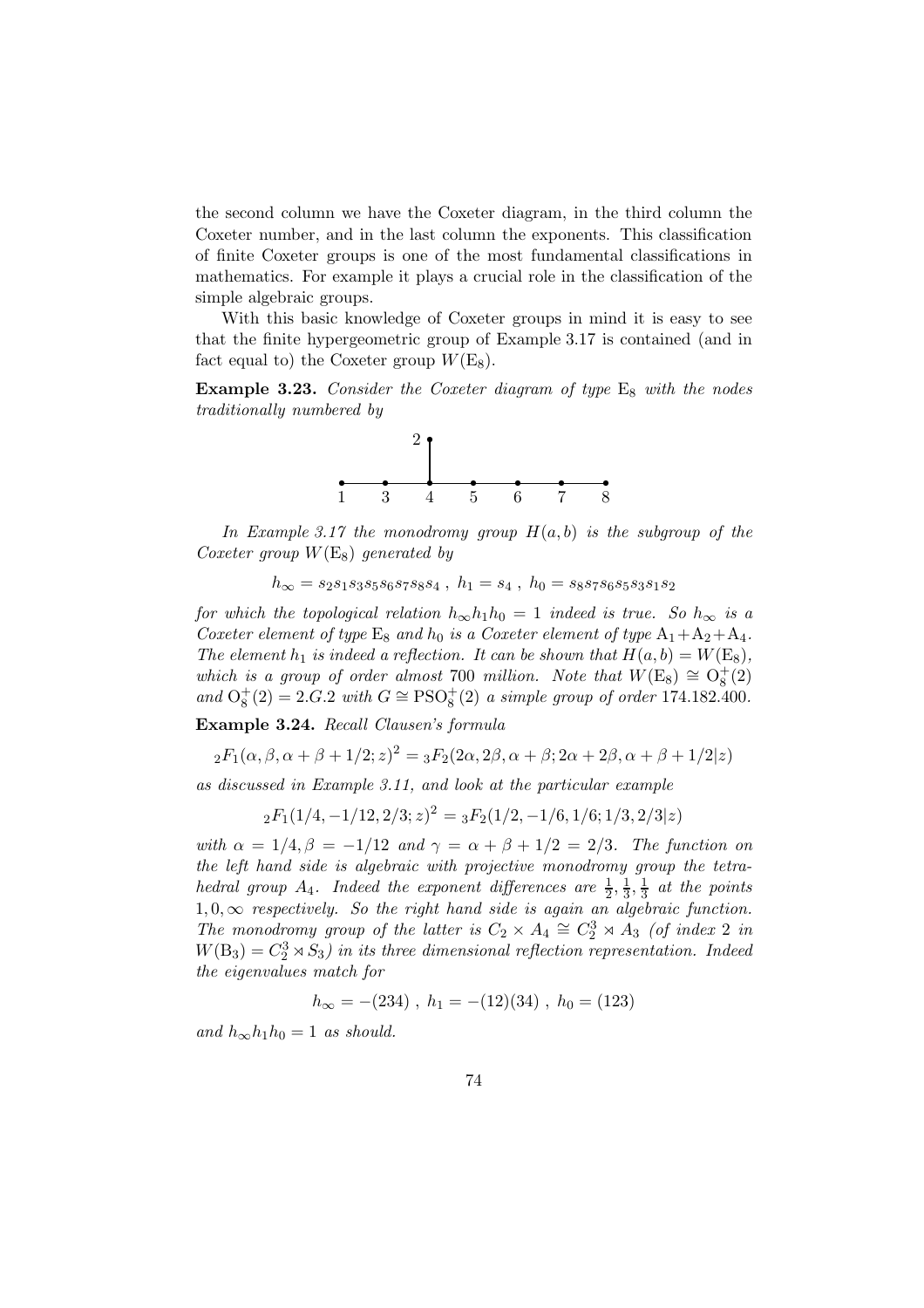### 3.5 Lorentzian Hypergeometric Groups

Let us suppose that the parameters  $\alpha, \beta$  of the hypergeometric equation satisfy the regularity condition

$$
0 < \alpha_1 < \cdots < \alpha_n \le 1 \quad , \quad 0 < \beta_1 < \cdots < \beta_n \le 1
$$

and the usual irreducibility condition  $\alpha_i \neq \beta_j$  for all  $i, j = 1, \dots, n$ . Let us denote  $a_j = \exp(2\pi i \alpha_j)$ ,  $b_j = \exp(2\pi i \beta_j)$  and let  $H(a, b) < \operatorname{GL}_n(\mathbb{C})$  be the hypergeometric group of Levelt's theorem with generators A, B satisfying

$$
\det(t - A) = \prod(t - a_j) , \ \det(t - b) = \prod(t - b_j)
$$

and  $rk(A - B) = 1$ . Let  $\langle \cdot, \cdot \rangle$  be the up to a real scalar unique Hermitian form on  $\mathbb{C}^n$  invariant under  $H(a, b)$  given by Theorem 3.14. If in addition we assume  $c = b_1 \cdots b_n a_1^{-1} \cdots a_n^{-1} \neq 1$  then  $C = A^{-1}B$  is a unitary complex reflection of the form

$$
C(v) = v + (c - 1)\frac{\langle v, r \rangle}{\langle r, r \rangle}r
$$

for some nonzero  $r \in \mathbb{C}^n$ . If  $r = \sum r_j$  with  $Ar_j = a_jr_j$  then we have shown in the proof of Theorem 3.14 that

$$
\frac{\langle r_j, r_j \rangle}{\langle r, r \rangle} = \frac{\sin \pi (\beta_j - \alpha_j)}{\sin \pi \sum_i (\beta_i - \alpha_i)} \prod_{i \neq j} \frac{\sin \pi (\beta_i - \alpha_j)}{\sin \pi (\alpha_i - \alpha_j)}
$$

which in turn implies that the signature  $(p, q)$  of  $\langle \cdot, \cdot \rangle$  is given by

$$
|p - q| = |\sum_{j=1}^{n} (-1)^{j+m_j}|
$$

with  $m_j = #\{i; \alpha_i < \beta_j\}$  for  $j = 1, \dots, n$ . In particular the Hermitian form is definite if and only if the sets  $a$  and  $b$  interlace on the unit circle.

**Definition 3.25.** Let  $n \geq 3$ . Let us assume that  $\alpha_1 < \beta_1$  which we always may by possibly interchanging  $\alpha$  and  $\beta$ . The two sets  $a = (a_1, \dots, a_n)$  and  $b = (b_1, \dots, b_n)$  almost interlace on the unit circle, if there exists one index k with

$$
\cdots < \alpha_{k-1} < \beta_{k-1} < \beta_k < \alpha_k < \alpha_{k+1} < \beta_{k+1} < \cdots
$$

while at all other places the sequences a and b interlace on the unit circle, or if there exists one index k with

$$
\cdots < \beta_{k-1} < \alpha_k < \alpha_{k+1} < \beta_k < \beta_{k+1} < \alpha_{k+2} < \cdots
$$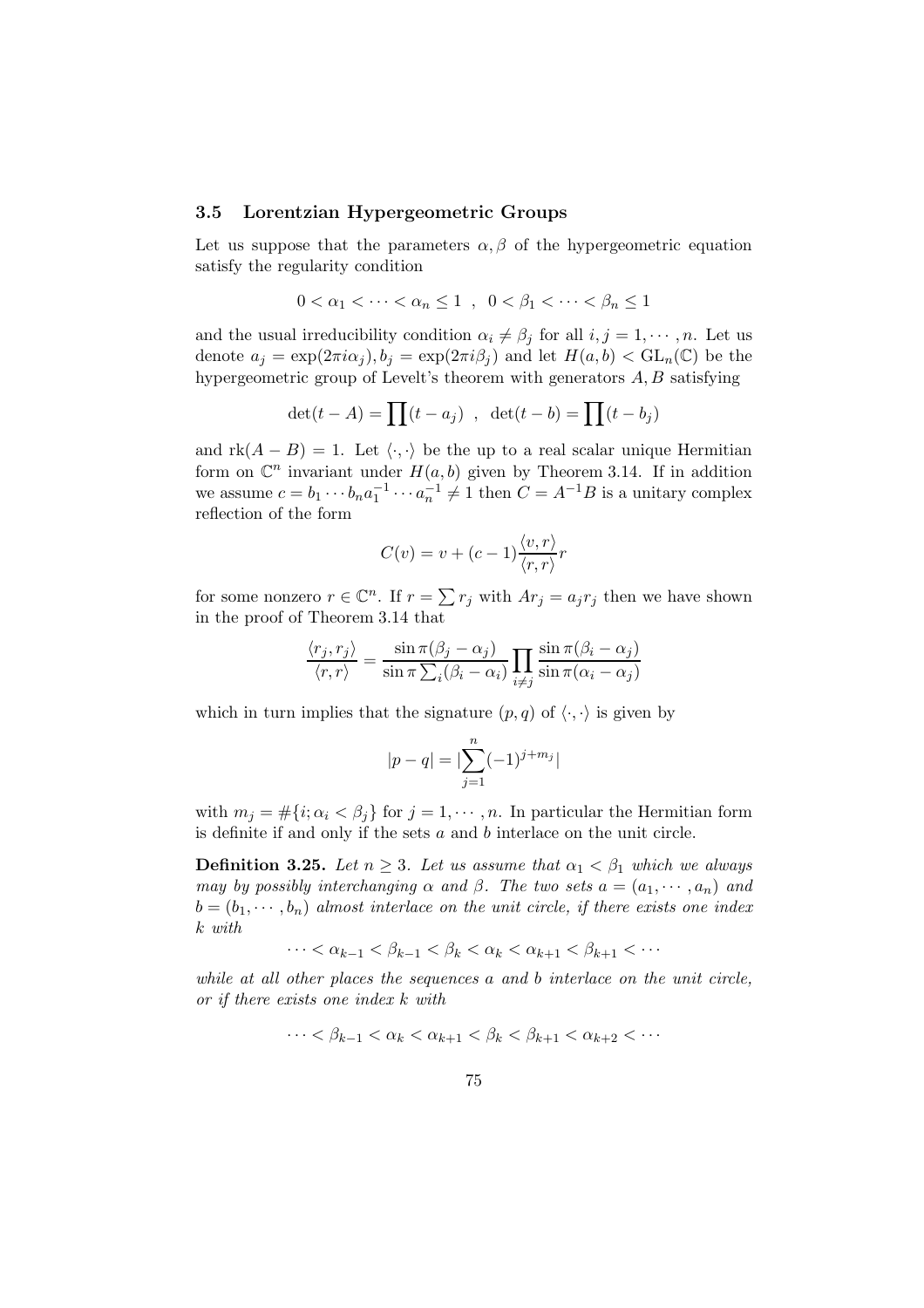while at all other places the sequences a and b interlace on the unit circle. or if there exist two indices  $k < l$  with

$$
\cdots < \beta_{k-1} < \alpha_k < \alpha_{k+1} < \alpha_{k+2} < \beta_k < \cdots
$$
\n
$$
\cdots < \alpha_{l+1} < \beta_{l-1} < \beta_l < \beta_{l+1} < \alpha_{l+2} < \cdots
$$

while at all other places the sequences a and b interlace on the unit circle, or if there exist two indices  $k < l$  with

$$
\cdots < \alpha_k < \beta_k < \beta_{k+1} < \beta_{k+2} < \alpha_{k+1} < \cdots
$$
\n
$$
\cdots < \beta_{l+1} < \alpha_l < \alpha_{l+1} < \alpha_{l+2} < \beta_{l+2} < \cdots
$$

while at all other places the sequences a and b interlace on the unit circle.

In the first two cases we have  $m_j = j$  for  $j \neq k$  while  $m_k = k \mp 1$ , and hence  $|p-q|=n-2$ . In the third case we have  $m_j=j$  for  $j < k$ ,  $m_j=j+2$ for  $k \leq j < l$ ,  $m_l = l + 1$  and  $m_j = j$  for  $j \geq l$  and therefore  $|p - q| = n - 2$ . The same conclusion holds in the fourth case. Hence if  $a$  and  $b$  almost interlace on the unit circle the Hermitian form has Lorentzian signature. Conversely, it can be shown that Lorentzian signature only happens if a and b almost interlace on the unit circle.

**Theorem 3.26.** Let  $n \geq 3$ . Suppose the two sets a and b almost interlace on the unit circle, and suppose that  $\overline{a} = a$  and  $\overline{b} = b$ , which together mean that the hypergeometric group  $H(a, b)$  is a subgroup of the real Lorentz group. Then the dimension  $n = 2m + 1$  is odd, and after possible interchange of the two parameter sets a and b we have

$$
0 < \beta_1 < \alpha_1 < \dots < \alpha_m < \alpha_{m+1} = \frac{1}{2} < \alpha_{m+2} < \dots < \beta_{n-1} < \beta_n = 1
$$

and so there is interlacing on the unit circle except around  $a_{m+1} = -1$  with  $a_m$  and  $a_{m+2}$  as nearest neighbors from  $a \sqcup b$ , and around  $b_n = 1$  with  $b_1$ and  $b_{n-1}$  as nearest neighbors from a $\sqcup b$ . Moreover we have  $c = \det C = -1$ and hence

$$
C(v) = v - 2 \frac{\langle v, r \rangle}{\langle r, r \rangle} r.
$$

If the signature of the Hermitian form is taken  $(n-1,1)$  then  $\langle r, r \rangle < 0$ . Hence for the natural action of  $H(a, b)$  on hyperbolic space

$$
H^{2m} = \{ [v] \in \mathbb{P}^{2m}(\mathbb{R}); \langle v, v \rangle < 0 \}
$$

of dimension 2m (see Exercise 2.10 for the definition of Lobachevsky space) the element C acts as an involution with fixed point  $[r]$  in  $H^{2m}$  (rather than a reflection with mirror  $r^{\perp}$  in case  $\langle r, r \rangle$  would have been a positive number).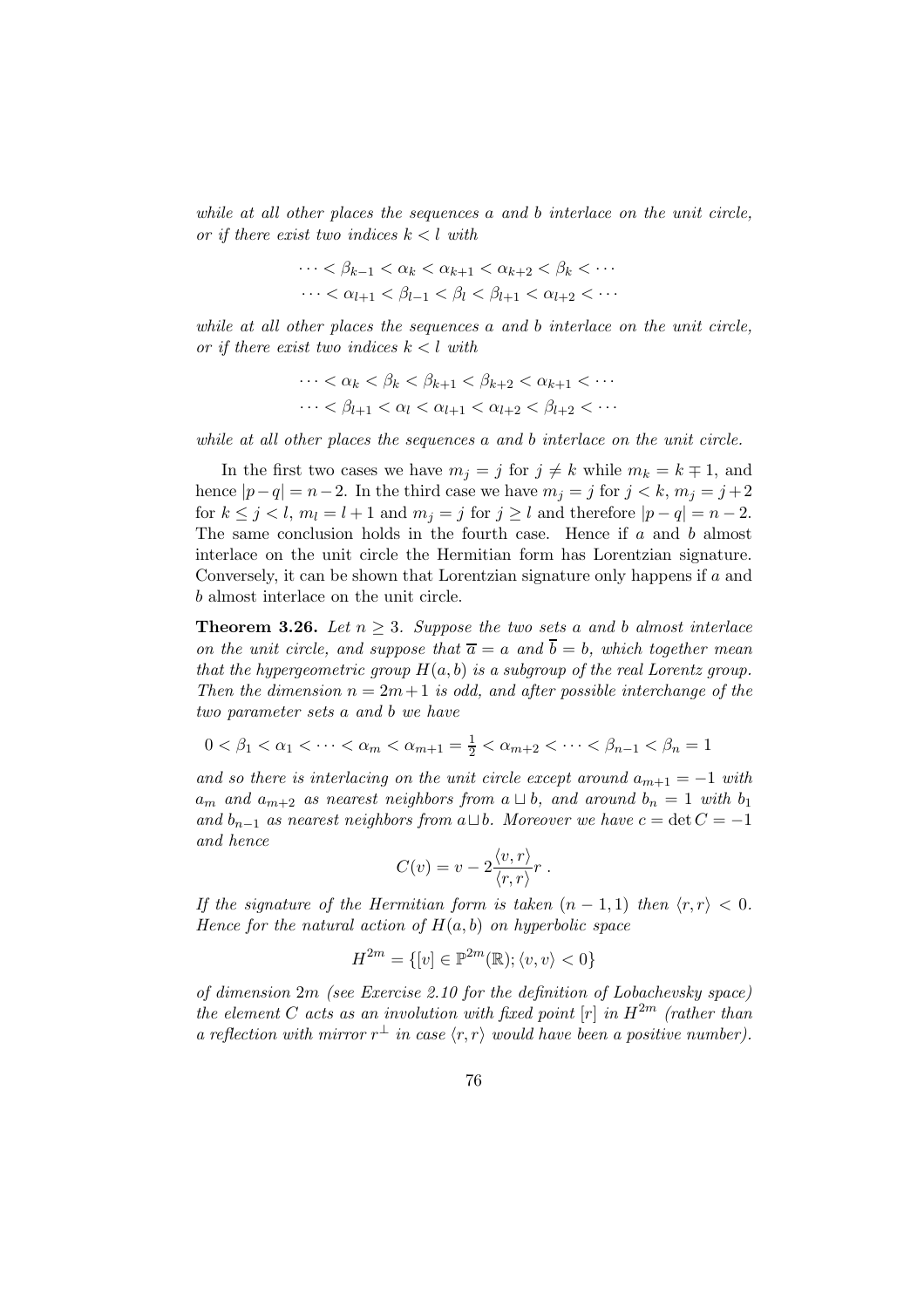*Proof.* Under the reality restriction  $\overline{a} = a$  and  $\overline{b} = b$  only the last two of the four cases of Definition 3.25 can occur, and in that case the clustering of such triples from  $a$  and from  $b$  should be symmetric under complex conjugation, and therefore the clustering takes place around  $\pm 1$ . We may assume after a possible interchange of a and b that  $b_n = 1$  (in accordance with the standard convention  $\beta_n = 1$ ) and so  $a_{m+1} = -1$ , and the three nearest points from  $a \sqcup b$  to 1 are  $\{b_1, b_{n-1}, b_n = 1\}$  and to  $-1$  are  $\{a_m, a_{m+1} = -1, a_{m+2}\}.$ Such a conjugation symmetric configuration of points on the unit circle can indeed only occur if  $n = 2m + 1$  is odd, and clearly  $c = -1$ . Hence C is given by the desired formula for some  $r \in \mathbb{R}^n$  with  $\langle r, r \rangle \neq 0$ .

It remains to show that under the assumption that  $\langle \cdot, \cdot \rangle$  has signature  $(n-1,1)$  we have  $\langle r, r \rangle < 0$ . Using the formula

$$
\frac{\langle r_j, r_j \rangle}{\langle r, r \rangle} = \frac{\sin \pi (\beta_j - \alpha_j)}{\sin \pi \sum_i (\beta_i - \alpha_i)} \prod_{i \neq j} \frac{\sin \pi (\beta_i - \alpha_j)}{\sin \pi (\alpha_i - \alpha_j)}
$$

it follows by straightforward inspection that  $\langle r_j, r_j \rangle / \langle r, r \rangle < 0$  for all j except for  $j = m$ . Hence  $\langle r, r \rangle < 0$  if the signature is taken  $(n - 1, 1)$ . The last sentence is an immediate consequence of this. sentence is an immediate consequence of this.

Remark 3.27. The above result holds and was proved under the regularity assumption that  $\alpha_i \neq \alpha_j, \beta_i \neq \beta_j$  for all  $i \neq j$ . However the hypergeometric group  $H(a, b)$  is well defined and acts irreducibly just under the condition  $a_i \neq b_j$  for all i, j. Hence by a deformation argument the theorem equally holds if either  $a_m = a_{m+1} = a_{m+2} = -1$ , either  $b_1 = b_{n-1} = b_n = 1$ , or both of these conditions hold.

The above theorem and remark were obtained by Fuchs, Meiri and Sarnak [16]. Using this result and the classification of finite hypergeometric groups they were able to give a classification of the integral Lorentzian hypergeometric groups, for which the parameters  $a, b$  of the hypergeometric group  $H(a, b)$  are almost interlacing on the unit circle and  $\prod (t - a_i)$  and  $\prod(t - b_i)$  have integral coefficients, or equivalently relative to a suitable basis  $H(a, b)$  is contained in  $O(L)$  with L an integral Lorentzian lattice (a free Abelian group of finite rank with an integral symmetric bilinear  $\langle \cdot, \cdot \rangle$  form or Lorentz signature). If  $H(a, b)$  has finite index in  $O(L)$  then  $H(a, b)$  is called an arithmetic group, otherwise  $H(a, b)$  is called a thin group. The question whether an integral Lorentzian hypergeometric group is arithmetic or thin was the central theme of the work by Fuchs, Meiri and Sarnak with the following two results.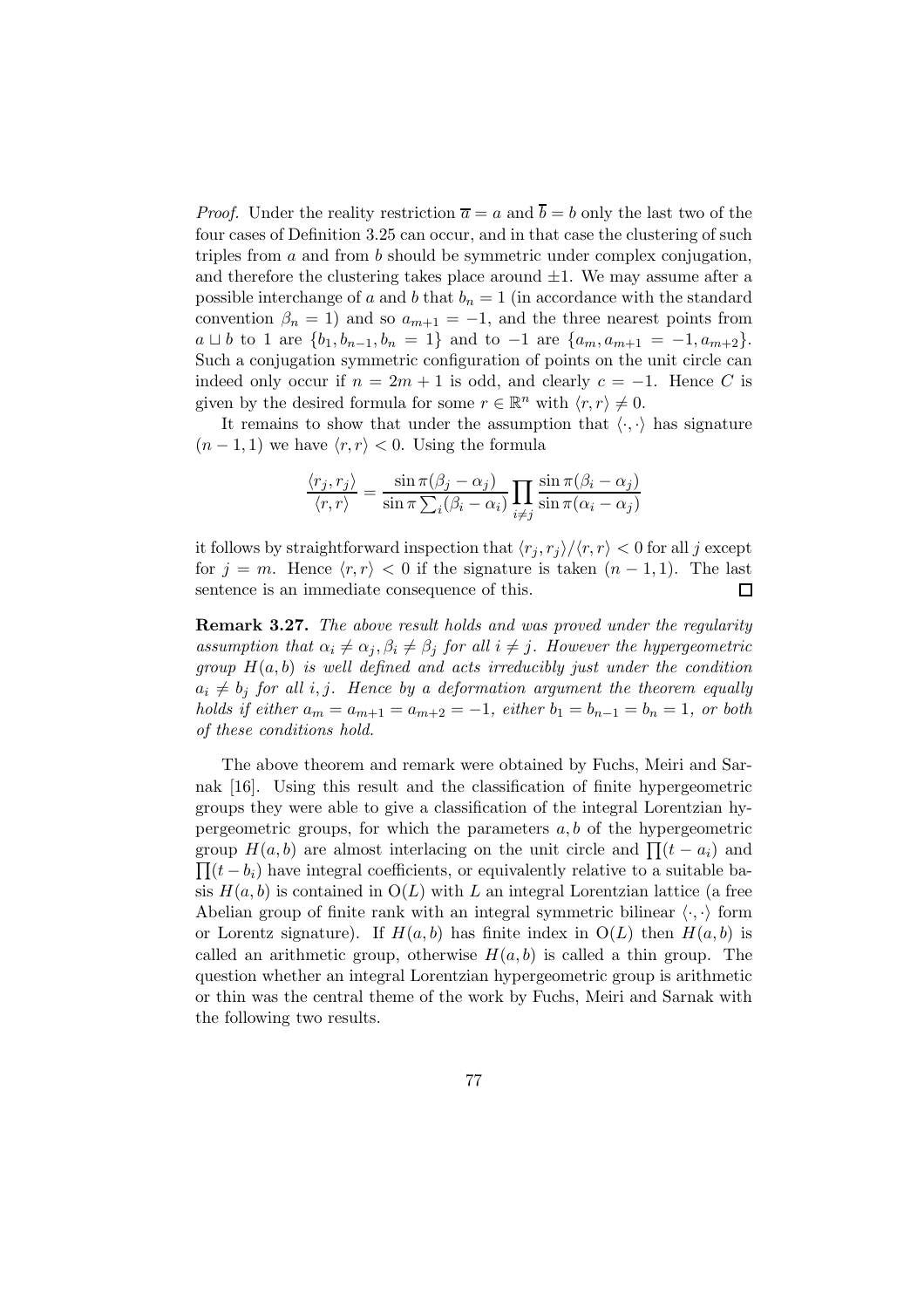**Theorem 3.28.** Any integral Lorentzian hypergeometric group  $H(a, b)$  in rank  $n = 3$  is arithmetic.

**Conjecture 3.29.** Any integral Lorentzian hypergeometric group  $H(a, b)$  in sufficiently high rank n is thin.

Fuchs, Meiri and Sarnak developed a technique which enabled them to verify that for about half the cases in their classification table of Lorentzian hypergeometric groups  $H(a, b)$  the conjecture holds. In this way they found no example of an arithmetic integral Lorentzian hypergeometric group in rank  $n \geq 5$ , and they mention that the conjecture might even hold for  $n \geq 5$ . In the rest of this section we shall discuss some of their work.

We say that two hypergeometric groups  $H(a, b)$  and  $H(c, d)$  differ by a scalar shift if  $c = za, d = zb$  for some  $z \in \mathbb{C}^{\times}$ . In case all these parameters lie on the unit circle this means that the corresponding real parameters  $\alpha, \beta, \gamma, \delta$  satisfy  $\gamma \equiv \alpha + \zeta \mathbf{1}, \delta \equiv \beta + \zeta \mathbf{1}$  modulo  $\mathbb{Z}^n$  for some  $\zeta \in \mathbb{R}$ . Let us first discuss the case of a real Lorentzian hypergeometric group in dimension  $n = 3$  and prove the above theorem.

*Proof.* Consider the  $_2F_1$  hypergeometric function with real parameters and Riemann scheme given by

|         | $\overline{\phantom{a}}$                        |  |
|---------|-------------------------------------------------|--|
| $ \sim$ | $0, \gamma - \alpha - \beta \mid \alpha, \beta$ |  |

with monodromy group  $H((a, b), (1, c))$  in the usual notation  $a = \exp(2\pi i \alpha)$ ,  $b = \exp(2\pi i \beta), c = \exp(2\pi i \gamma)$ . After multiplication by  $z^{(\gamma-1)/2}$  and taking  $\gamma = \alpha + \beta + 1/2$ ,  $\delta = \alpha - \beta + 1/2$  we get the modified scalar shifted Riemann scheme

| $z=0$                                                                    | $z=1$ $z=\infty$ |  |
|--------------------------------------------------------------------------|------------------|--|
| $(\gamma-1)/2$ , $(1-\gamma)/2$   0, 1/2   $\delta/2$ , 1/2 - $\delta/2$ |                  |  |

If  $|\gamma - 1| + |\delta - 1/2| < 1/2$  and we put  $c^{1/2} = \exp(\pi i (\gamma - 1)), d^{1/2} = \exp(\pi i \delta)$ then the two subsets  $\underline{c}^{1/2} = \{c^{1/2}, c^{-1/2}\}\$  and  $\underline{d}^{1/2} = \{d^{1/2}, -d^{-1/2}\}\$  of the unit circle do not interlace. Hence the hypergeometric group  $H(\underline{d}^{1/2}, \underline{c}^{1/2})$ leaves invariant an indefinite Hermitian form  $\langle \cdot, \cdot \rangle$  on  $\mathbb{C}^2$ . The conclusion is that  $H(\underline{d}^{1/2}, \underline{c}^{1/2})$  is subgroup of

$$
SU_{1,1}^{\pm}(\mathbb{C}) = \{ g \in GL_2(\mathbb{C}); \langle gu, gv \rangle = \langle u, v \rangle \,\forall \, u, v \in \mathbb{C}^2, \det g = \pm 1 \}
$$

which is called the complex Lorentz group in dimension 2.

The isotropic vectors for  $\langle \cdot, \cdot \rangle$  on the associated projective line P form an invariant circle. A connected component of its complement is a hyperbolic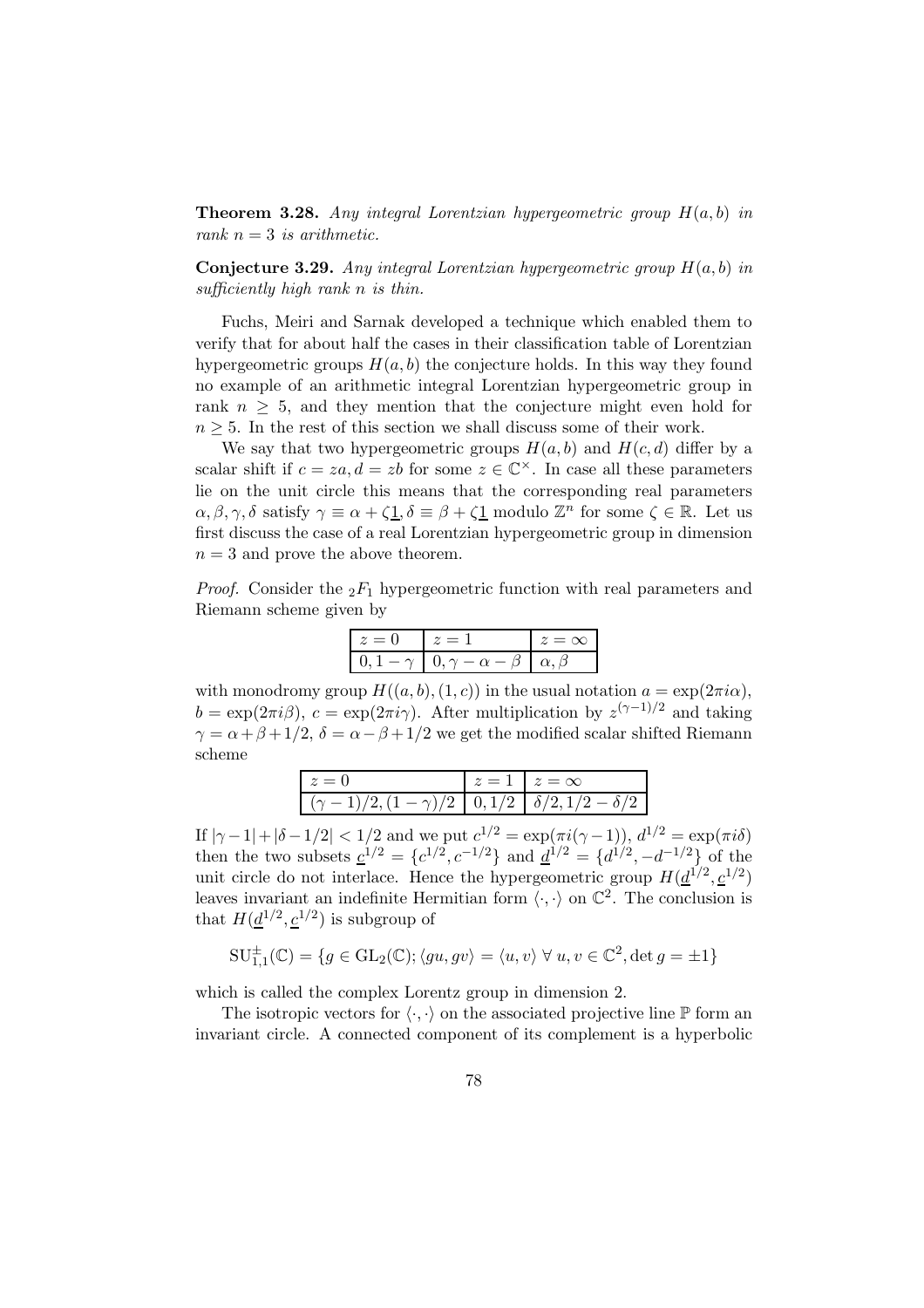disc  $\mathbb{D}$ , and  $H(\underline{d}^{1/2}, \underline{c}^{1/2})$  acts projectively on  $\mathbb{D}$  as index two subgroup of the group generated by the antiholomorphic reflections in the sides of a hyperbolic triangle with angles  $\pi|\gamma - 1|$ ,  $\pi|\delta - 1/2|$ ,  $\pi/2$  in accordance with the Schwarz–Klein theory.

The second symmetric square of the above modified Riemann scheme is equal to

| $z=0$                                                               | $z=1$ |  |
|---------------------------------------------------------------------|-------|--|
| $  0, \gamma - 1, 1 - \gamma   0, 1, 1/2   \delta, 1/2, 1 - \delta$ |       |  |

which is the Riemann scheme of a  $_3F_2$  hypergeometric function. Its hypergeometric group  $H(\underline{d}, \underline{c})$  has parameters  $\underline{c} = (c, 1, 1/c)$  and  $\underline{d} = (d, -1, 1/d)$ . Since  $|\gamma - 1| + |\delta - 1/2| < 1/2$  the parameters c and d almost interlace on the unit circle. Hence  $H(\underline{d}, \underline{c})$  is contained in the real Lorentz group  $O(\mathbb{R}^{2,1})$ in dimension 3. Conversely, any real Lorentzian hypergeometric group in dimension  $n = 3$  is of this form.

The second symmetric square induces the so called spin homomorphism

$$
\mathrm{SU}_{1,1}^\pm(\mathbb{C})\longrightarrow \mathrm{O}(\mathbb{R}^{2,1})
$$

with both kernel and cokernel of order 2. Under this spin homomorphism the hypergeometric group  $H(\underline{d}^{1/2}, \underline{c}^{-1/2})$  maps onto the hypergeometric group  $H(\underline{d}, \underline{c})$ . Therefore  $H(\underline{d}^{1/2}, \underline{c}^{-1/2})$  is a discrete cocompact (or cofinite volume) subgroup of  $SU^{\pm}_{1,1}(\mathbb{C})$  if and only if the hypergeometric group  $H(\underline{d}, \underline{c})$ is a discrete cocompact (or cofinite volume) subgroup of  $O(\mathbb{R}^{2,1})$ .

Let us now assume that  $\gamma - 1 = 1/k$ ,  $\delta - 1/2 = 1/l$  with  $k, l \in \mathbb{N} \cup \{\infty\}$  and  $1/k + 1/l < 1/2$ . Then  $H(\underline{d}^{1/2}, \underline{c}^{-1/2})$  is a discrete cofinite volume subgroup of  $\mathrm{SU}_{1,1}^{\pm}(\mathbb{C})$  by the Schwarz–Klein theory, and hence  $H(\underline{d}, \underline{c})$  is a discrete cofinite volume subgroup of  $O(\mathbb{R}^{2,1})$ . More precisely, cofinite volume can be sharpened to cocompact if  $k, l \neq \infty$ . If in addition  $H(d, c)$  is a subgroup of an integral Lorentz group  $O(L)$  with L an integral Lorentzian lattice rank 3, then the index of  $H(d, c)$  in  $O(L)$  is given by

$$
[O(L): H(\underline{d}, \underline{c})] = vol\{O(\mathbb{R}^{2,1})/H(\underline{d}, \underline{c})\} : vol\{O(\mathbb{R}^{2,1})/O(L)\}
$$

and so is finite. This proves Theorem 3.28.

Let us keep the notation of the above proof. In these cases the group  $H(\underline{d}, \underline{c})$  is defined over the ring  $\mathbb{Z}[c+1/c, d+1/d]$  and so  $H(\underline{d}, \underline{c})$  is an integral Lorentzian group if both  $c + 1/c = 2\cos(2\pi/k)$  and  $d + 1/d = 2\cos(2\pi/l)$ are integers, or equivalently if  $k, l \in \{3, 4, 6, \infty\}$ . The possible pairs  $(k, l)$ are easily classified with outcome

$$
\Box
$$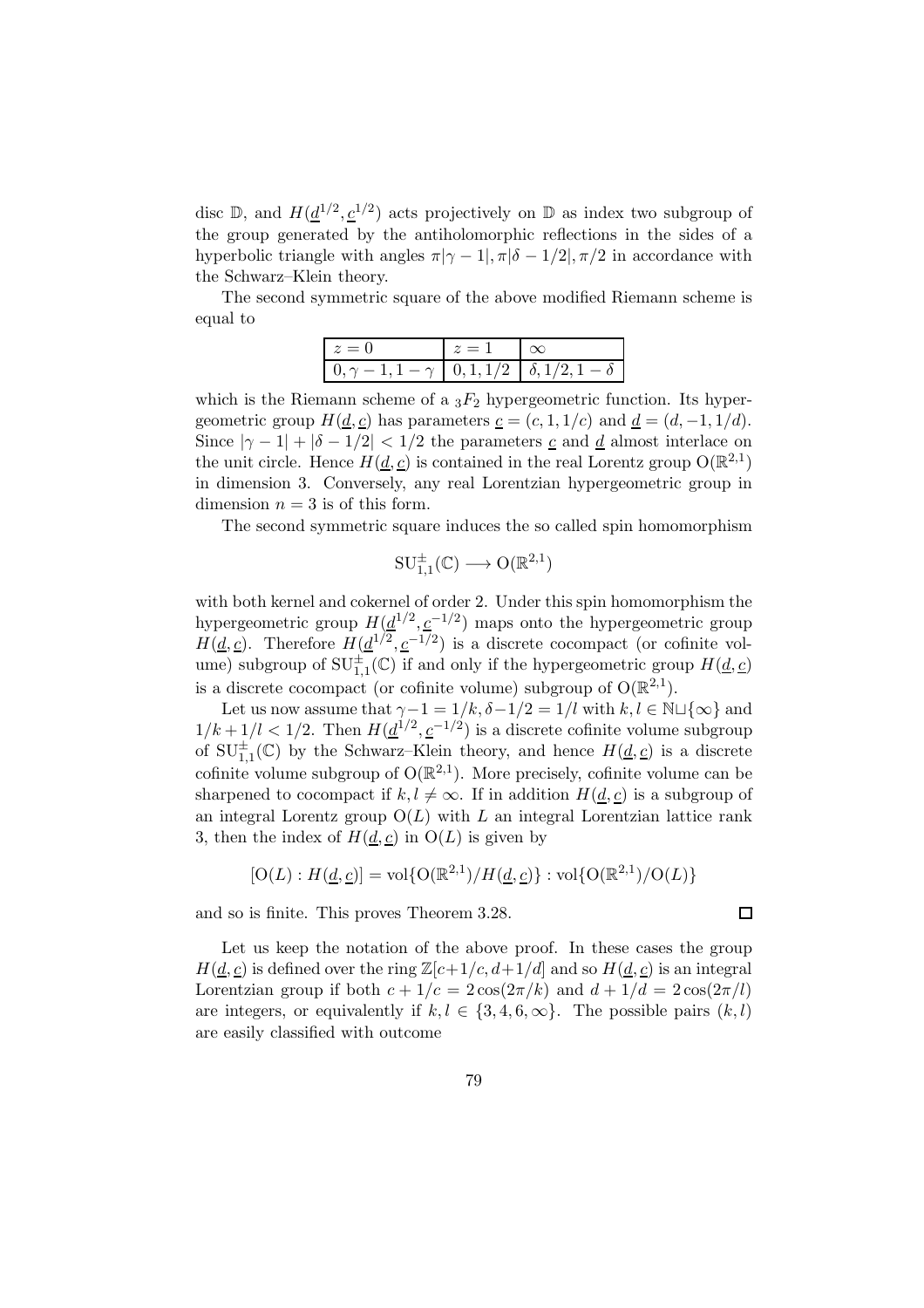| k <sup>3</sup> |  |                                                           |
|----------------|--|-----------------------------------------------------------|
|                |  | $l l \infty$ 6, $\infty$ 4, 6, $\infty$ 3, 4, 6, $\infty$ |

in accordance with the tabulation

$$
\alpha = (1/2 - 1/l, 1/2, 1/2 + 1/l), \ \beta = (1/k, 1 - 1/k, 1)
$$

in [16]. In these cases the hypergeometric group  $H(d, c)$  is a subgroup of  $O(L)$  with L an integral Lorentzian lattice. In case  $k, l \neq \infty$  this lattice has no nonzero isotropic vectors, because cocompactness of  $H(\underline{d}, \underline{c})$  in  $\mathrm{SU}_{1,1}^\pm(\mathbb{C})$ is equivalent to absence of cusps in the quotient space  $\mathbb{D}/H(\underline{d}^{1/2}, \underline{c}^{1/2})$ . This is a phenomenon for small rank because of Meyer's theorem [34].

**Theorem 3.30.** Any indefinite integral lattice of rank  $n \geq 5$  has nonzero isotropic vectors.

**Remark 3.31.** For  $\gamma - 1 = 1/k$ ,  $\delta - 1/2 = 1/l$  with  $k, l \in \mathbb{N} \cup \{\infty\}$  and  $1/k + 1/l < 1/2$  the real Lorentzian group  $H(d, c)$  is commensurable with the Schwarz triangle group with parameters  $(2, k, l)$ . This group is definied over the ring of real algebraic integers  $\mathbb{O} = \mathbb{Z}[2\cos(2\pi/k), 2\cos(2\pi/l)]$ , and therefore the hypergeometric group  $H(\underline{d}, \underline{c})$  is an arithmetic group over  $\mathbb O$  if  $\underline{d}^{\sigma}$  and  $\underline{c}^{\sigma}$  interlace on the unit circle for all  $\sigma \neq 1$  in the Galois group of  $\mathbb O$ over  $\mathbb{Z}$ . These arithmetic triples  $(2, k, l)$  with  $k \leq l$  have been classified by Takeuchi, who found 37 cocompact and 4 cofinite volume cases [39].

The classification of integral Lorentzian hypergeometric groups in rank  $n \geq 5$  reduces to the classification of finite hypergeometric groups in rank  $n, n-1$  or  $n-2$ . The proof is trivial using Theorem 3.26.

**Theorem 3.32.** Let  $H(a, b)$  be an integral Lorentzian hypergeometric group in rank  $n = 2m + 1$  with  $-1 \in a$  and  $1 \in b$ . If both  $-1 \in a$  and  $1 \in b$  have multiplicity one then the sets

$$
a' = a \sqcup \{1\} - \{-1\}, \ b' = b \sqcup \{-1\} - \{1\}
$$

of cardinality n interlace on the unit circle. If  $-1 \in a$  has multiplicity three and  $1 \in b$  has multiplicity one then the sets

$$
a' = a \sqcup \{1\} - \{-1, -1\} , \ b' = b - \{1\}
$$

 $(so-1 \in a'$  gets multiplicity one) of cardinality  $n-1=2m$  interlace on the unit circle. If both  $-1 \in a$  and  $1 \in b$  have multiplicity three then the sets

$$
a' = a - \{-1, -1\} , b' = b - \{1, 1\}
$$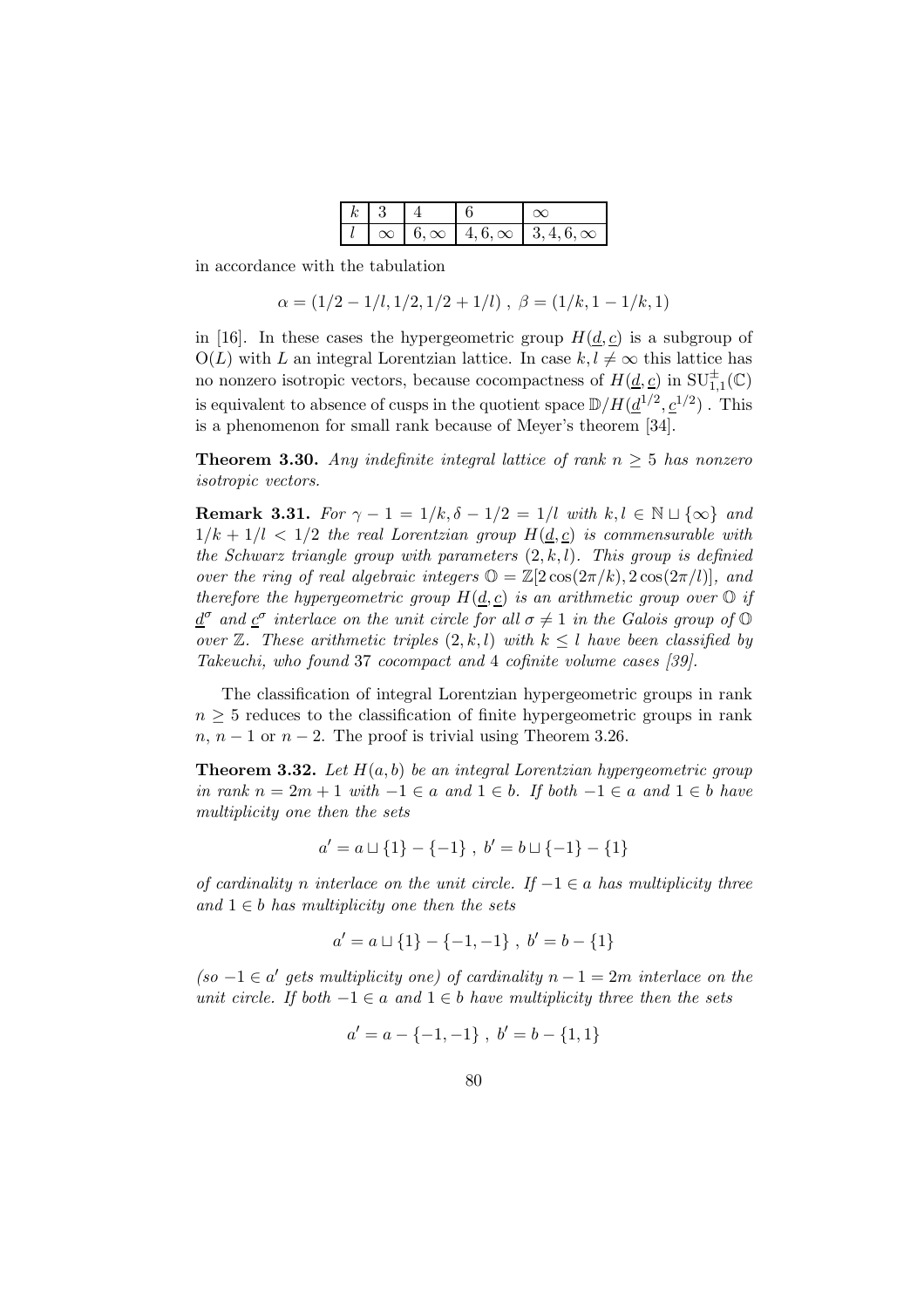(so both  $-1 \in a'$  and  $1 \in b'$  get multiplicity one) of cardinality  $n-2$  interlace on the unit circle.

If both  $-1 \in a$  and  $1 \in b$  have multiplicity three then either  $n = 3$  and we recover the case  $k = l = \infty$  in our classification for  $n = 3$ , or  $n = 5$  with  $\pm i \in a$  and  $\omega, \omega^2 \in b$ , or  $n = 5$  with  $-\omega, -\omega^2 \in a$  and  $\pm i \in b$ .

Example 3.33. Recall from Exercise 3.12 that the hypergeometric function  ${}_{8}F_{7}(\alpha';\beta'|z)$  with parameters

$$
\alpha' = (1/30, 7/30, 11/30, 13/30, 17/30, 19/30, 23/30, 29/30)
$$

and  $\beta'$  given by

| $(1/12, 1/4, 5/12, 1/2, 7/12, 3/4, 11/12, 1)$     |
|---------------------------------------------------|
| $(1/8, 1/4, 3/8, 1/2, 5/8, 3/4, 7/8, 1)$          |
| $(1/7, 2/7, 3/7, 1/2, 4/7, 5/7, 6/7, 1)$          |
| $(1/5, 1/3, 2/5, 1/2, 3/5, 2/3, 4/5, 1)$          |
| $(1/5, 1/4, 2/5, 1/2, 3/5, 3/4, 4/5, 1)$          |
| $(1/8, 1/3, 3/8, 1/2, 5/8, 2/3, 7/8, 1)$          |
| $(1/12, 1/3, 5/12, 1/2, 7/12, 2/3, 11/12, 1)$     |
| $(1/18, 5/18, 7/18, 1/2, 11/18, 13/18, 17/18, 1)$ |

is algebraic with monodromy group  $W(E_8)$ .

Then it is clear that the hypergeometric group  $H(a, b)$  with parameters

 $\alpha = (1/30, 7/30, 11/30, 13/30, 17/30, 19/30, 23/30, 29/30, 1)$ 

(add 1 to  $\alpha'$ ) and  $\beta$  given by

| $(1/12, 1/4, 5/12, 1/2, 1/2, 1/2, 7/12, 3/4, 11/12)$     |
|----------------------------------------------------------|
| $(1/8, 1/4, 3/8, 1/2, 1/2, 1/2, 5/8, 3/4, 7/8)$          |
| $(1/7, 2/7, 3/7, 1/2, 1/2, 1/2, 4/7, 5/7, 6/7)$          |
| $(1/5, 1/3, 2/5, 1/2, 1/2, 1/2, 3/5, 2/3, 4/5)$          |
| $(1/5, 1/4, 2/5, 1/2, 1/2, 1/2, 3/5, 3/4, 4/5)$          |
| $(1/8, 1/3, 3/8, 1/2, 1/2, 1/2, 5/8, 2/3, 7/8)$          |
| $(1/12, 1/3, 5/12, 1/2, 1/2, 1/2, 7/12, 2/3, 11/12)$     |
| $(1/18, 5/18, 7/18, 1/2, 1/2, 1/2, 11/18, 13/18, 17/18)$ |

 $(\beta$  is obtained from  $\beta'$  by deleting 1 and giving 1/2 multiplicity three) is an integral Lorentzian group. Indeed  $a, b$  are almost interlacing with no  $a_i$ on the unit circle between  $b_4 = b_5 = b_6 = -1$  and likewise no  $b_i$  between  $a_8 = \zeta_{30}^{-1}, a_9 = 1, a_1 = \zeta_{30}.$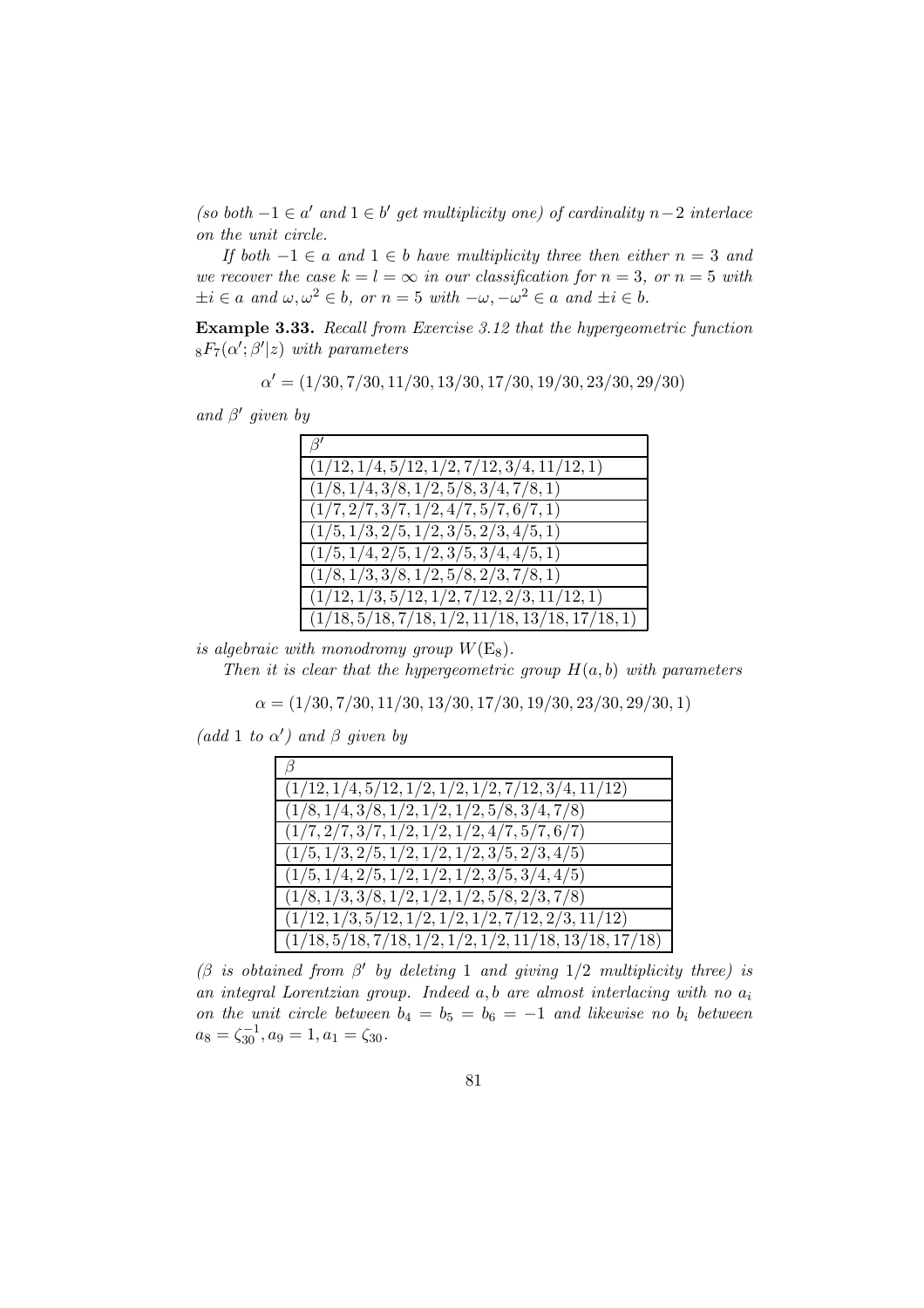**Example 3.34.** Suppose that  $1 \leq j \leq n$  with  $gcd(j, n + 1) = 1$ . Recall from Exercise 3.9 that the hypergeometric function  ${}_{n}F_{n-1}(\alpha', \beta'|z)$  with parameters

$$
\alpha' = (\frac{1}{n+1}, \cdots, \frac{n}{n+1}), \ \beta' = (\frac{1}{j}, \cdots, \frac{j-1}{j}, \frac{1}{n+1-j}, \cdots, \frac{n-j}{n+1-j}, 1)
$$

is algebraic with monodromy group the symmetric group  $S_{n+1}$ . If  $n = 2m + 1$  then the parameters

$$
\alpha = (\frac{1}{n+1}, \cdots, \frac{m}{n+1}, \frac{m+2}{n+1}, \cdots, \frac{n}{n+1}, 1), \ \beta = (\frac{1}{j}, \cdots, \frac{j-1}{j}, \frac{1}{n+1-j}, \cdots, \frac{n-j}{n+1-j}, \frac{1}{2})
$$

are almost interlacing. If  $n = 2m$  then the parameters

$$
\alpha = (\frac{1}{n+1}, \cdots, \frac{n}{n+1}, 1), \ \beta = (\frac{1}{j}, \cdots, \frac{j-1}{j}, \frac{1}{n+1-j}, \cdots, \frac{n-j}{n+1-j}, \frac{1}{2}, \frac{1}{2})
$$

are almost interlacing. Note that in  $\beta$  the parameter  $1/2$  occurs with multiplicity three.

We now outline the method of Fuchs, Meiri and Sarnak for proving that an integral Lorentzian hypergeometric group  $H(a, b)$  for rank  $n \geq 5$  is thin. Their method uses computer computations, which we have not bothered to check.

First recall the usual notation. The hypergeometric group  $H(a, b)$  has generators  $A = h_{\infty}, B = h_0^{-1}, C = h_1$  with  $AC = B$ . Moreover we have  $\det(t - A) = \prod(t - a_i)$ ,  $\det(t - B) = \prod(t - b_i)$  and  $\det C = c$  $b_1 \cdots b_n/a_1 \cdots a_n = -1$  in the integral Lorentzian case. The transformation C is an involution of the form

$$
v \mapsto C(v) = v - 2\frac{\langle v, r \rangle}{\langle r, r \rangle}r
$$

for some vector  $r \in \mathbb{C}^n$  of negative norm  $\langle r, r \rangle < 0$ .

Let us assume that  $A$  has finite order, which in turn implies that all its eigenvalues  $a_i$  are distinct. In the proof of Theorem 3.14 we have derived the signature formula

$$
\frac{\langle r_j, r_j \rangle}{\langle r, r \rangle} = \frac{\sin \pi (\beta_j - \alpha_j)}{\sin \pi \sum_i (\beta_i - \alpha_i)} \prod_{i \neq j} \frac{\sin \pi (\beta_i - \alpha_j)}{\sin \pi (\alpha_i - \alpha_j)}
$$

with  $r = \sum r_i$ ,  $Ar_i = a_i r_i$  the eigenvalue decomposition of r for A by taking the residue of the identity

$$
\prod_{i=1}^{n} \frac{t - b_i}{t - a_i} = 1 + (1 - c) \sum_{i=1}^{n} \frac{a_i}{t - a_i} \frac{\langle r_i, r \rangle}{\langle r, r \rangle}
$$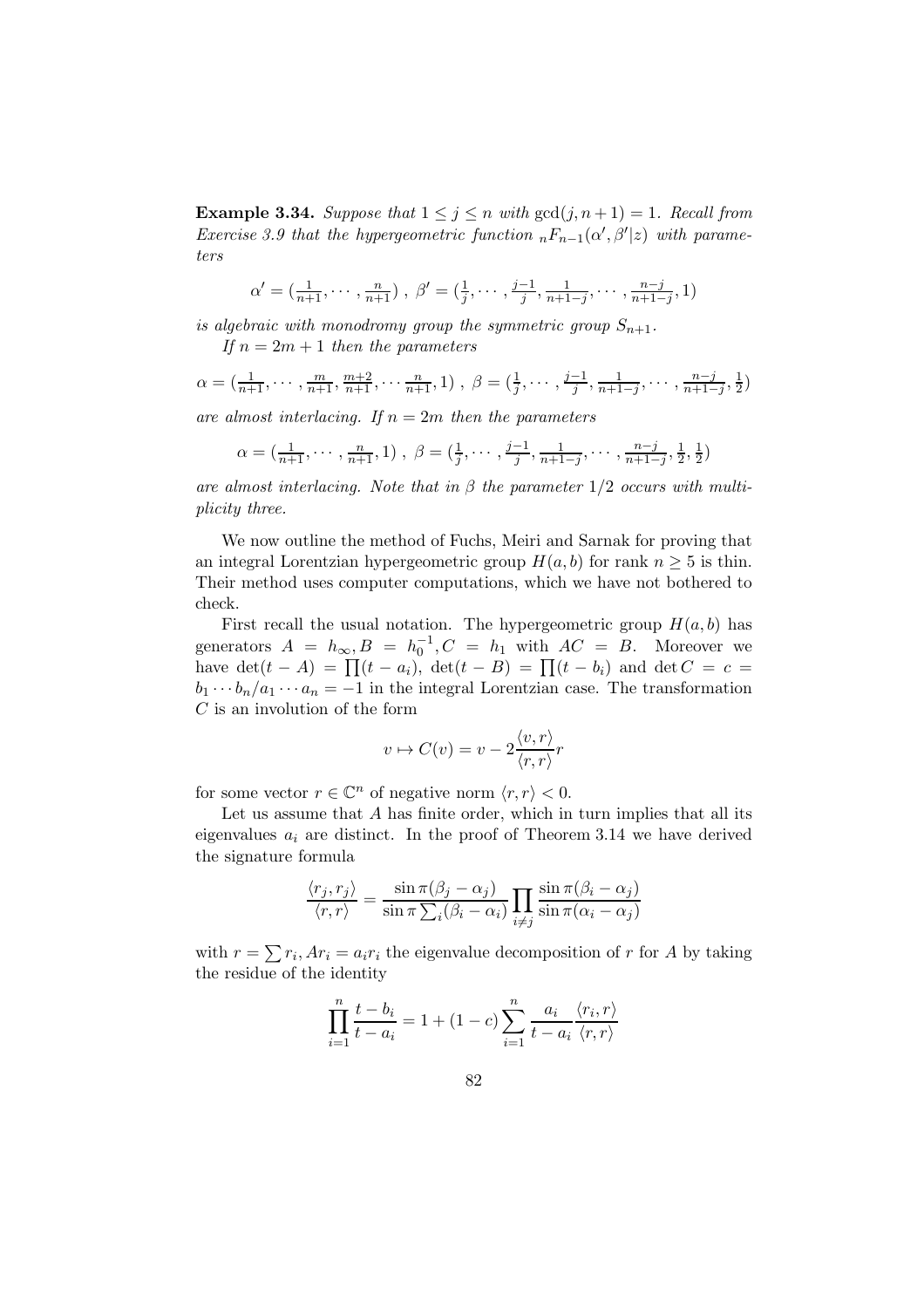at  $t = a_j$ . Note that the Laurent expansion at  $\infty$  of the function on the left side has integral coefficients.

If instead we first multiply this identity by  $t^{k-1}$  and then take the residue at  $t = a_i$  we get

$$
\operatorname{Res}_{t=a_j}\{t^{k-1}\prod_{i=1}^n\frac{t-b_i}{t-a_i}\} = (1-c)\frac{\langle A^kr_j, r\rangle}{\langle r, r\rangle}
$$

which in turn implies that the numbers

$$
(c-1)\frac{\langle A^k r, r \rangle}{\langle r, r \rangle} = \text{Res}_{t=\infty} \{ t^{k-1} \prod_{i=1}^n \frac{t - b_i}{t - a_i} \}
$$

are integers for all  $k > 1$ . Recall that  $c = -1$ .

With the normalization  $\langle r, r \rangle = -2$  and under the assumption  $\langle A^k r, r \rangle$ being odd for at least one  $k \in \mathbb{Z}$  we see that the integral span  $L = \sum A^k r$ is an even Lorentzian lattice. In turn we can calculate (by computer and case by case) the invariant factors of the finite Abelian group  $L^*/L$  with  $L^* = \{v \in \mathbb{Q} \otimes L; \langle v, l \rangle \in \mathbb{Z} \ \forall \ l \in L\}$  the dual rational Lorentzian lattice. The question we like to understand is whether  $H(a, b) < O(L)$  has finite or infinite index, or equivalently whether  $H(a, b)$  is arithmetic on thin.

**Lemma 3.35.** For  $\langle v, v \rangle = -2$  we denote by  $u \mapsto i_v(u) = u + \langle u, v \rangle v$  the orthogonal involution of  $\mathbb{R} \otimes L$ . Then the involutions  $i_v$  for  $v = A^k r$  and some  $k \in \mathbb{Z}$  generate a finite index normal subgroup  $N(a, b)$  of  $H(a, b)$ .

*Proof.* The group  $H(a, b)$  is generated by the elements A and C, and so the elements  $A^kCA^{-k}$  for  $k \in \mathbb{Z}$  generate a normal subgroup  $N(a, b)$  with index a divisor of the (finite by assumption) order of A.

**Lemma 3.36.** For  $\langle x, x \rangle = 2$  we denote by  $u \mapsto s_x(u) = u - \langle u, x \rangle x$  the orthogonal reflection of  $\mathbb{R} \otimes L$ . If  $\langle v, v \rangle = -2, \langle w, w \rangle = -2, \langle v, w \rangle = -3$  then

 $i_v i_w = s_x s_y$ 

with  $x = v - w, y = v - 2w$  and  $\langle x, x \rangle = \langle y, y \rangle = 2, \langle x, y \rangle = 3.$ 

Proof. This is a straightforward calculation, since

$$
i_v i_w(u) = i_v(u) + \langle u, w \rangle i_v(w) = u + \langle u, v - 3w \rangle v + \langle u, w \rangle w
$$

while

$$
s_x s_y(u) = s_x(u) - \langle u, y \rangle s_x(y) = u - \langle u, x - 3y \rangle x - \langle u, y \rangle y
$$

which are easily checked to coincide.

 $\Box$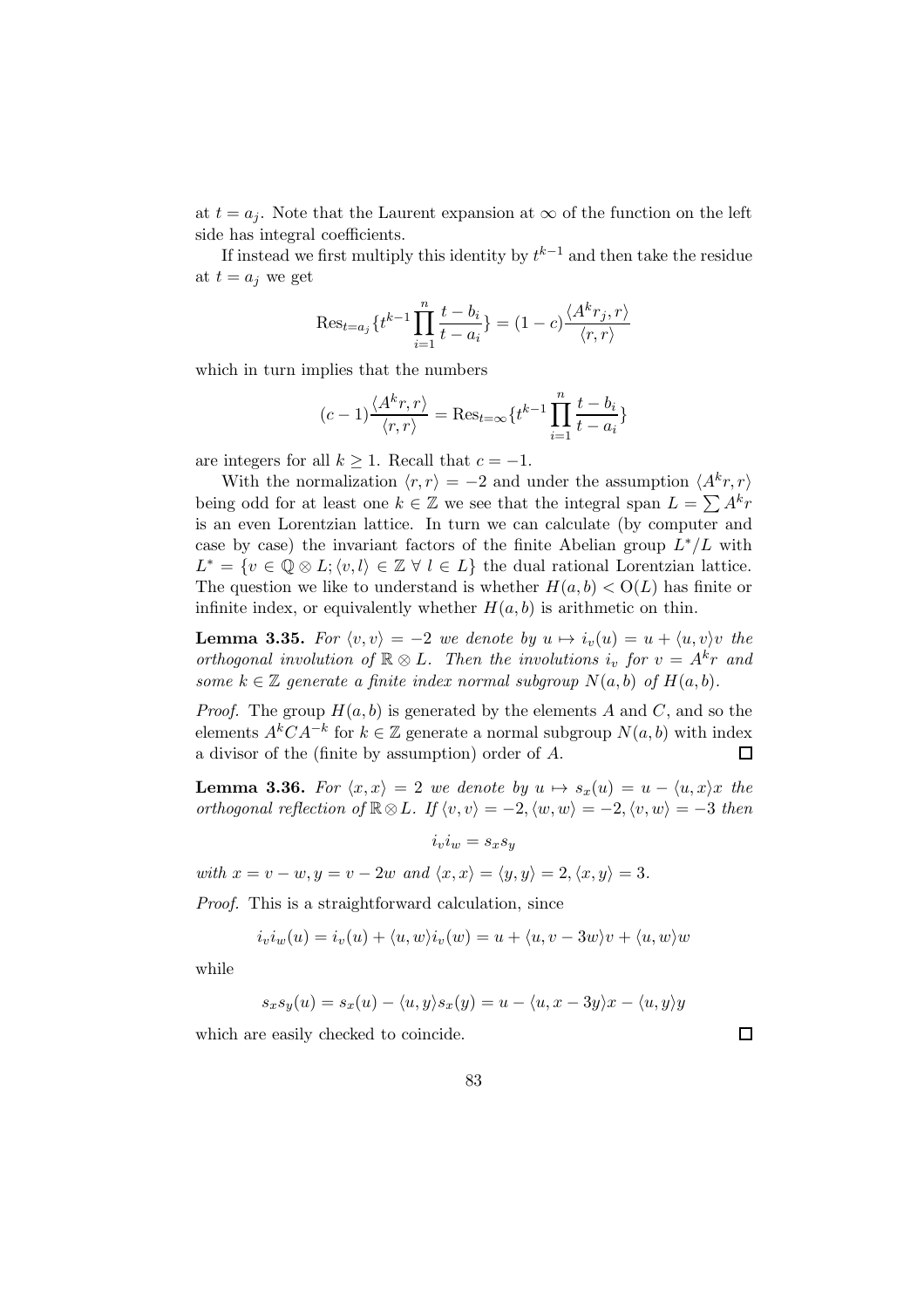**Lemma 3.37.** Let  $W_2(L)$  be the normal subgroup of  $O(L)$  generated by the reflections  $s_x$  for any norm 2 vector  $x \in L$ . Define an equivalence relation  $\sim$  on the set  $S = \{A^k r; k \in \mathbb{Z}\}\$  generated by  $v \sim w$  if  $\langle v, w \rangle = -3$ . If the set S is a single equivalence class then the involution subgroup  $N(a, b)$  is commensurable with a subgroup of the reflection group  $W_2(L)$  of the of the even Lorentzian lattice  $L = \sum A^k r$ .

*Proof.* The subgroup  $N_+(a, b)$  of products of an even number of the generating involutions has index two in the full involution subgroup  $N(a, b)$  of  $H(a, b)$ . Let  $v, w \in S$ . Because S is a single equivalence class there is is a sequence  $v_1 = v, v_2, \dots, v_{n-1}, v_n = w \in S$  with  $\langle v_i, v_{i+1} \rangle = -3$ . Then we get

$$
i_v i_w = (i_{v_1} i_{v_2})(i_{v_2} i_{v_3}) \cdots (i_{v_{n-1}} i_{v_n}) \in W(L)
$$

 $\Box$ 

by the previous lemma.

Suppose for the moment that  $L$  is an integral Lorentzian lattice with scalar product  $\langle \cdot, \cdot \rangle$  of signature  $(n - 1, 1)$ . A vector  $x \in L$  of positive norm is called a root if  $2x/(x, x) \in L^*$ . We denote by  $R_k(L)$  the set of all roots in L of norm k and by  $R(L) = \sqcup R_k(L)$  the full root system of L. Norm 1 and norm 2 vectors are always roots, but for particular lattices higher norm vectors can be root as well. We denote by

$$
s_x(v) = v - 2\frac{\langle v, x \rangle}{\langle x, x \rangle}x
$$

the orthogonal reflection with mirror the Lorentzian hyperplane perpendicular to the root  $x \in R(L)$ . Let  $W(L) < O(L)$  be the subgroup generated by the reflections in all roots of L, and let  $W_k(L) < W(L)$  be the subgroup generated by the reflections in norm  $k$  roots.

**Definition 3.38.** The lattice L is called reflective (respectively k-reflective) if the subgroup  $W(L) < O(L)$  (respectively  $W_k(L) < O(L)$ ) has finite index.

Vinberg has deviced an algorithm to decide whether a given Lorentzian lattice is reflective. The idea is simple. Reflection groups have a canonical fundamental domain for the action on the associated hyperbolic space

$$
H(L) = \{v \in \mathbb{R} \otimes L; \langle v, v \rangle < 0\} / \mathbb{R}^\times
$$

of dimension  $(n - 1)$ . The main theorem of Coxeter group theory says that the closure C of a connected component of the complement of all mirrors in  $H(L)$  is a fundamental domain in the strong sense, that is each orbit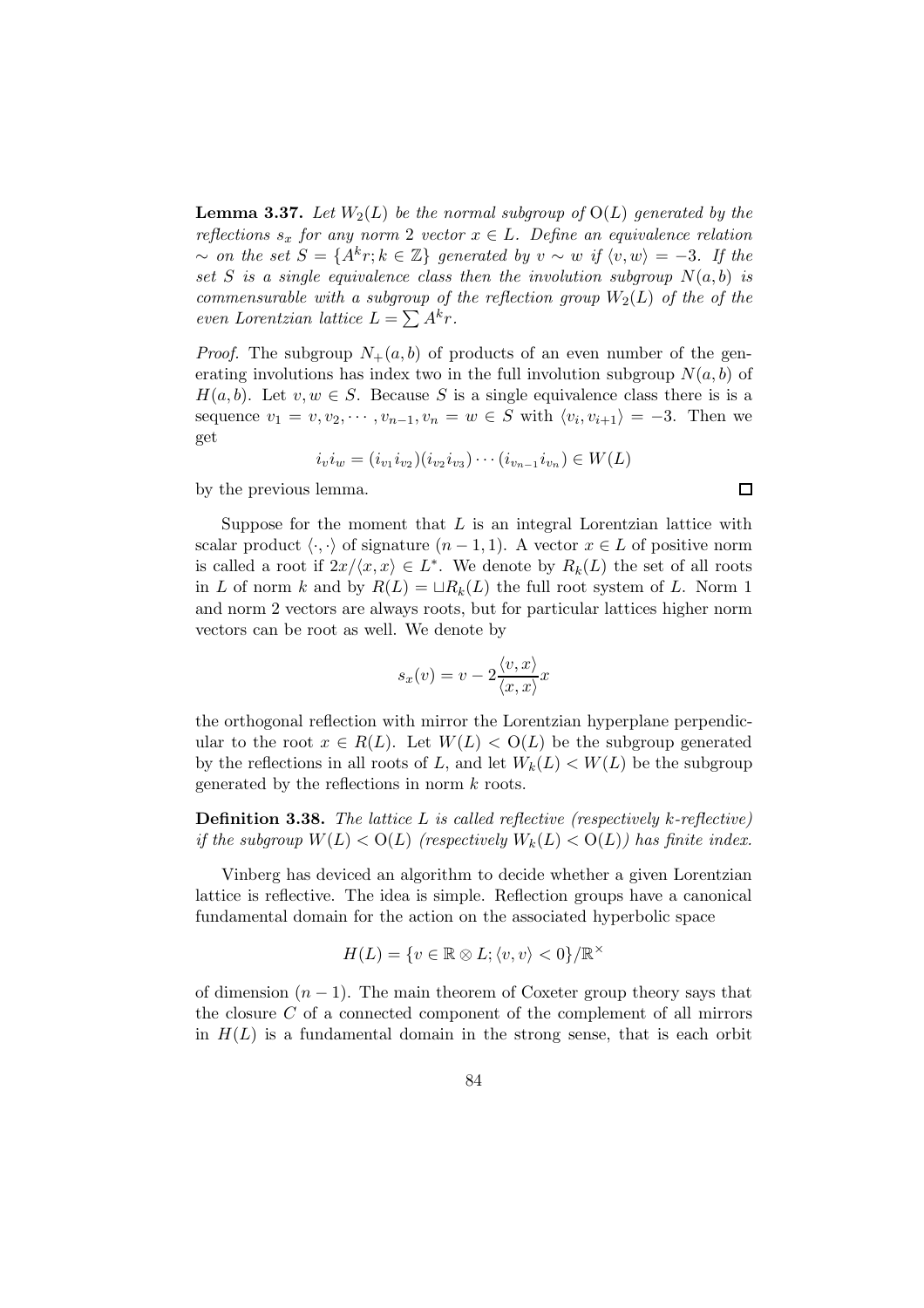of  $W(L)$  on  $H(L)$  intersects the fundamental chamber C is a single point. The reflection group  $W(L)$  permutes the set of all chambers in a simply transitive way, and so  $H(L)$  has a tessellation by congruent copies of the fundamental chamber C. Think of the Circle Limit IV picture of M.C. Escher. The Vinberg algorithm starts by choosing a "controlling vector"  $c \in C$ , and determining the "walls" of C in increasing order of hyperbolic distance to c. The Vinberg algorithm might terminate, in which case C has finitely many walls, but it is also possible that C has infinitely many walls. In the latter case C has infinite hyperbolic volume, and  $W(L)$  is thin. If the Vinberg algorithm terminates, then one subsequently has to decide whether C has finite or infinite hyperbolic volume, which in turn is equivalent whether  $W(L)$  is arithmetic or thin.

The first example that Vinberg worked out (together with Kaplinskaja to deal with the substantial calculations for  $n = 18, 19$  was the standard odd unimodular Lorentzian lattice  $\mathbb{Z}^{n,1}$  [43].

# **Theorem 3.39.** The lattice  $\mathbb{Z}^{n,1}$  is reflective if and only if  $n \leq 19$ .

There are many variations of this theorem. For example, the next result is due to Everitt, Ratcliffe and Tschantz [14] with a quick proof in [20].

# **Theorem 3.40.** The lattice  $\mathbb{Z}^{n,1}$  is 1-reflective if and only if  $n \leq 8$ .

The largest rank 22 of a reflective Lorentzian lattice  $L$  is an example due to Borcherds [5]. He took for L the even index 2 sublattice of  $\mathbb{Z}^{21,1}$ . Esselmann has shown that Borcherds' example is optimal [13].

Theorem 3.41. All reflective Lorentzian lattices have rank at most 22. Moreover, the example found by Borcherds is the unique such lattice in rank 22 and all others have rank at most 20, with the highest rank example of Vinberg and Kaplinskaja showing that the bound 20 is also sharp.

For our purpose we need the following classfication theorem of 2-reflective even Lorentzian lattices by Nikulin [27].

Theorem 3.42. Let U be the even unimodular Lorentzian lattice of rank 2. Let K be an even integral Euclidean lattice, and  $L = U \oplus K$  the corresponding even integral Lorentzian lattice. If in addition L is 2-reflective then either L is 2-elementary in the sense that  $L^*/L \cong (\mathbb{Z}/2\mathbb{Z})^m$  for some  $m \in \mathbb{N}$ , or K is one of the following root lattices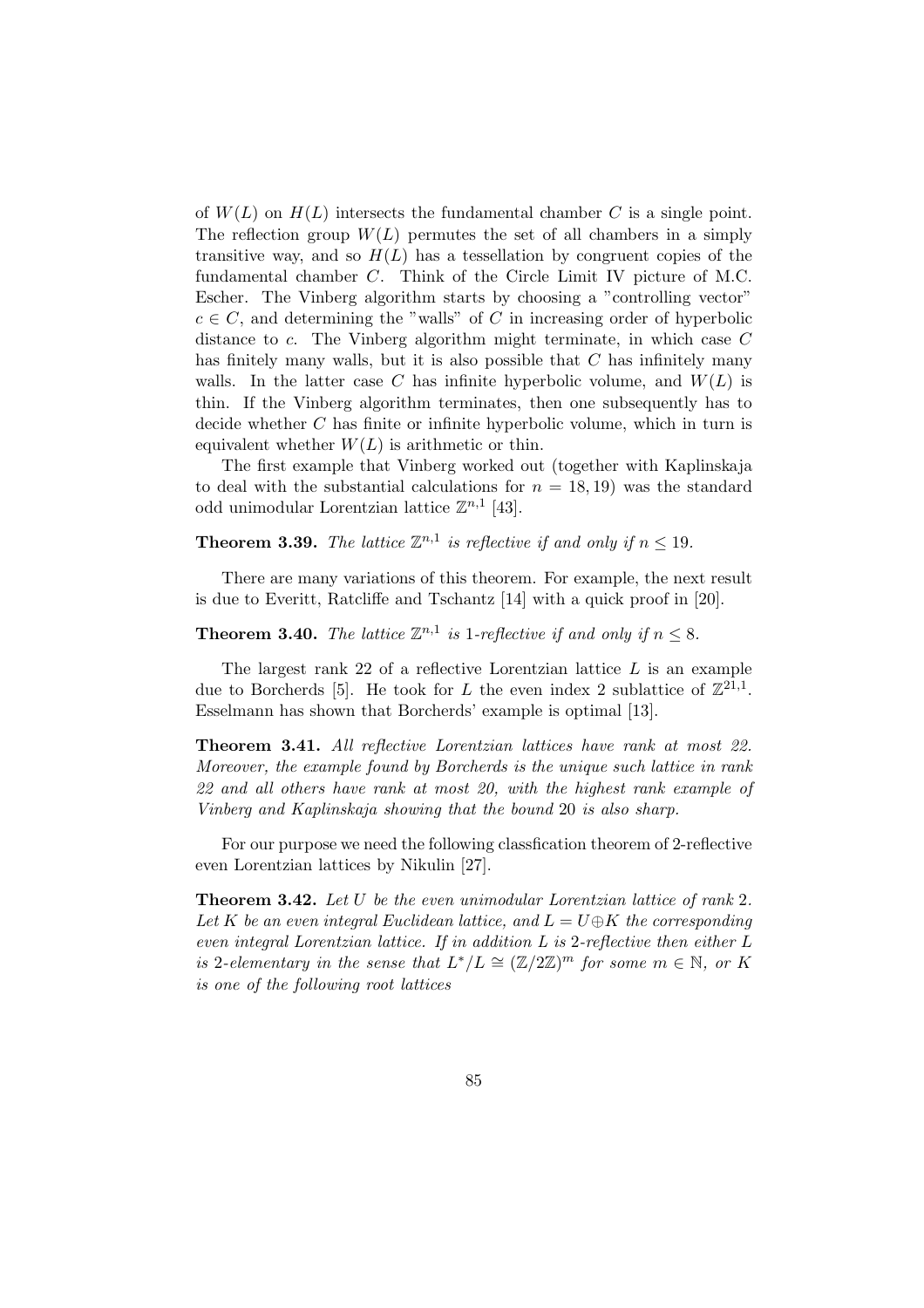| rk             |                                                                                                       |
|----------------|-------------------------------------------------------------------------------------------------------|
| $\overline{2}$ | A2                                                                                                    |
| 3              | $A_1 \oplus A_2, A_3$                                                                                 |
| $\overline{4}$ | $A_1^2 \oplus A_2, A_1 \oplus A_3, A_2^2, A_4$                                                        |
| $\overline{5}$ | $A_1^2 \oplus A_3$ , $A_1 \oplus A_2^2$ , $A_1 \oplus A_4$ , $A_2 \oplus A_3$ , $A_5$ , $D_5$         |
| 6              | $A_1 \oplus A_5$ , $A_1 \oplus D_5$ , $A_2^3$ , $A_2 \oplus A_4$ , $A_2 \oplus D_4$ , $A_3^2$ , $E_6$ |
| 7              | $A_1 \oplus E_6, A_2 \oplus D_5, A_3 \oplus D_4, A_7, D_7$                                            |
| 8              | $A_2 \oplus E_6$                                                                                      |
| 10             | $A_2 \oplus E_8$                                                                                      |
| 11             | $A_3 \oplus E_8$                                                                                      |

Besides these the only other 2-reflective even Lorentzian lattices are

$$
\langle -2^k \rangle \oplus D_4, \langle -6 \rangle \oplus A_2^2, U(4) \oplus A_1^3, U(4) \oplus D_4
$$

for  $k = 2, 3, 4$ . Here  $U(m)$  is the rank two lattice  $\mathbb{Z}^{1,1}$  with scalar product multiplied by  $m \in \mathbb{N}$ , and  $\langle m \rangle$  is the rank one lattice  $\mathbb Z$  with scalar product multiplied by  $m \in \mathbb{Z}$ . Recall that the invariant factors are  $n+1$  for  $A_n$ , 2, 2 or 4 for  $D_n$  if n is even or odd respectively, and  $9 - n$  for  $E_n$  if  $n = 6, 7, 8$ .

The moral of this theorem is that there is a rather short list of integral Lorentzian lattices, which are even, 2-reflective but not 2-elementary. By direct inspection these lattices are determined by their rank together with the invariant factors.

We can now explain the approach of Fuchs, Meiri and Sarnak towards their Conjecture 3.29. For an integral Lorentzian hypergeometric group  $H(a, b)$  of rank  $n \geq 5$  consider the Lorentzian lattice L spanned by the norm 2 vectors  $A^k r$  for  $k \in \mathbb{Z}$ . Assume L is integral and even, which as explained before we can check by computer in plenty of examples. Determine the invariant factors of  $L^*/L$ , which again should be done by computer. Suppose that the set  $\{A^k r; k \in \mathbb{Z}\}$  is a single equivalence class for the equivalence relation generated by  $u \sim v$  if  $\langle u, v \rangle = -3$ . By the above lemmata the hypergeometric group  $H(a, b)$  is commensurable with its normal 2-reflection subgroup  $N(a, b)$ , which in turn is commensurable with a subgroup of the 2-reflection group  $W_2(L)$  of L. But by simple inspection of the invariant factors of  $L^*/L$  it so happens that in all examples L does not occur on the above list in the theorem of Nikulin. Hence  $W_2(L)$  is thin, and therefore by commensurability a fortiori  $H(a, b)$  is thin.

At this point it is good to have the following philosophical remark of the French mathematician René Thom about the nature of mathematics in mind. Thom distinguishes "rich structures" versus "poor structures" in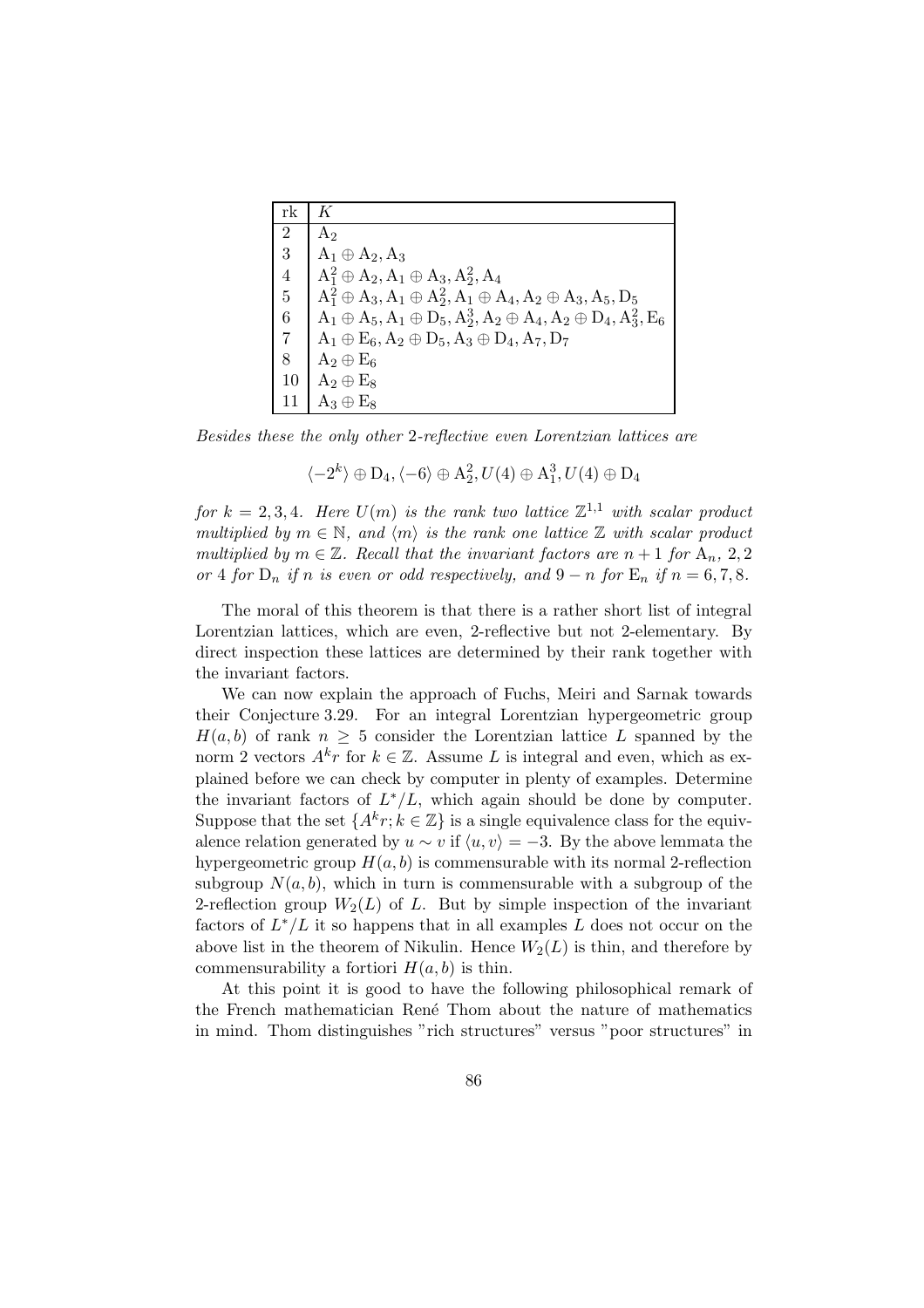mathematics. Simple groups form a rich structure, general groups a poor structure. Regular convex polytopes form a rich structure, general convex polytopes a poor structure. Finite reflection subgroups of an orthogonal group form a rich structure, while general finite subgroups of an orthogonal group form a poor structure. Now as a general rule of the thumb rich structures become simpler and more rare if the parameters (such as dimension or cardinality) increase, while poor structures become more complicated and more abundant if the parameters increase.

Apparently integral Lorentzian arithmetic hypergeometric groups in rank  $n$  are a rich structure, while the general integral Lorentzian hypergeometric groups form a poor structure. The conjecture of Fuchs, Meiri and Sarnak about the absence of integral Lorentzian arithmetic hypergeometric groups for large rank is in accordance with the above expressed philosophy. Probably in general arithmetic groups are a rich structure and thin groups a poor structure. The lesson to be learned of this section is that monodromy groups of period maps from algebraic geometry are often thin. Arithmetic monodromy groups should be the exception and thin monodromy groups the rule.

#### 3.6 Prime Number Theorem after Tchebycheff

In this section we discuss the proof by Tchebycheff of a weak version of the Prime Number Theorem. His proof is very elegant. See also page 622 of the interview from 2005 with Selberg [2]. It was pointed out by Rodriguez-Villegas [32] that a crucial step in this proof of Tchebycheff is the same interlacing property that we encountered in Example 3.17.

Let  $\pi(x) = \#\{p; p \leq x\}$  denote the standard prime counting function. Introduce the numbers

$$
A = \log \frac{2^{\frac{1}{2}} 3^{\frac{1}{3}} 5^{\frac{1}{5}}}{30^{\frac{1}{30}}} = 0.92129022\cdots, \ B = 6A/5 = 1.105550428\cdots
$$

which enter in the argument below. In 1852 Tchebycheff proved in an elementary way the following result towards the Prime Number Theorem [40].

Theorem 3.43. We have

$$
\frac{Ax}{\log x}(1 + o(x)) < \pi(x) < \frac{Bx}{\log x}(1 + o(x))
$$

Introduce the following three prime counting functions for  $x > 0$ 

$$
\pi(x) = \sum_{p \le x} 1 , \ \theta(x) = \sum_{p \le x} \log p , \ \psi(x) = \sum_{p^m \le x} \log p
$$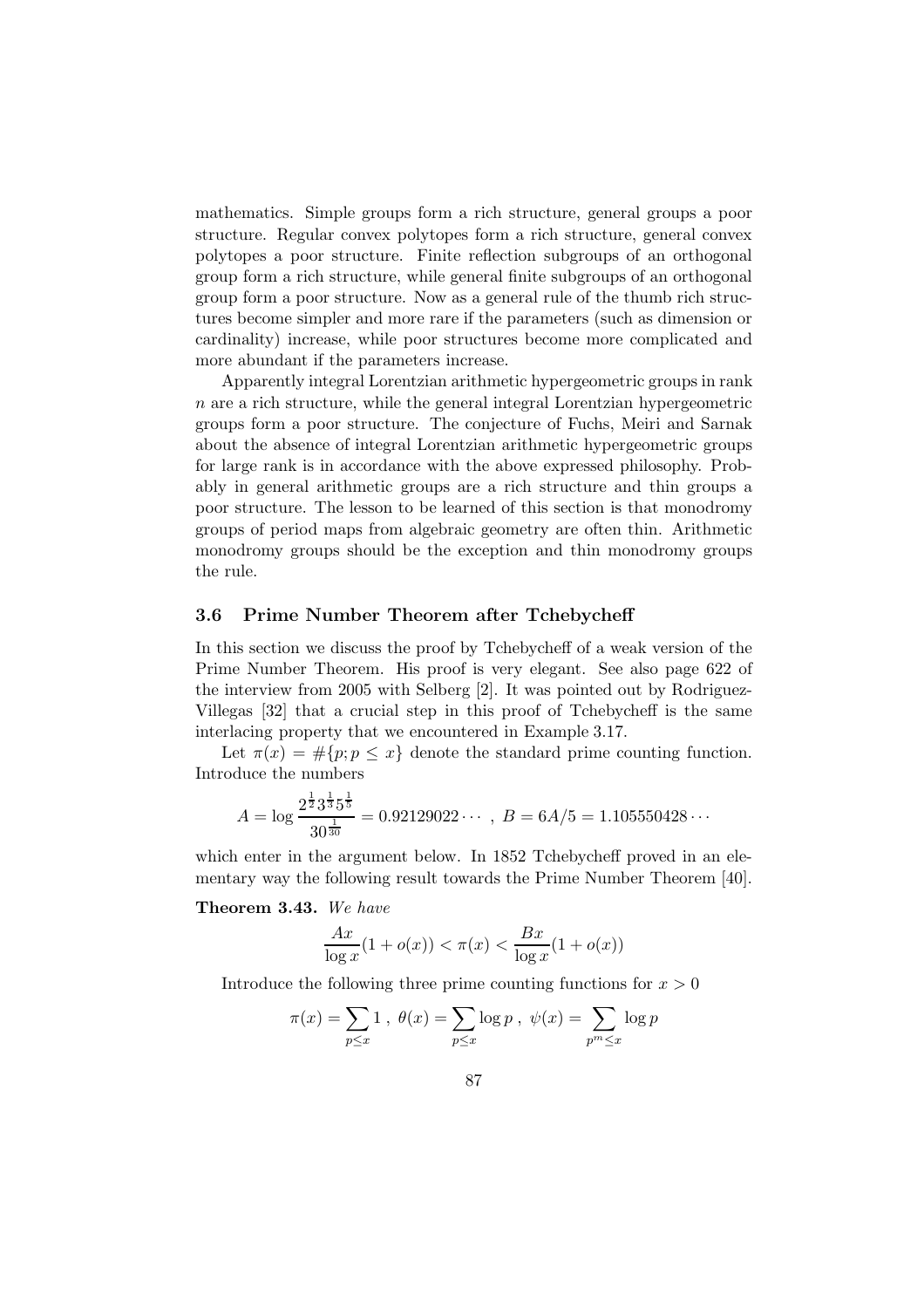with p always denoting a prime number, and  $m = 1, 2, 3, \cdots$  denoting a positive integer. It is obvious that

$$
\psi(x) = \sum_{p \le x} \left[ \frac{\log x}{\log p} \right] \log p
$$

with  $[\log x / \log p]$  the largest integer m with  $p^m \leq x$ . In turn

$$
\psi(x) = \theta(x) + \theta(x^{\frac{1}{2}}) + \theta(x^{\frac{1}{3}}) + \theta(x^{\frac{1}{4}}) + \cdots
$$

is clear as well.

**Theorem 3.44.** We have  $\psi(x) = \theta(x) + O(x^{\frac{1}{2}} \log^2 x)$ .

*Proof.* Clearly  $\theta(x^{\frac{1}{m}}) = 0$  if  $x < 2^m$  or equivalently  $\log x / \log 2 < m$ . For  $m\geq 2$  we have 1 1 1

$$
\theta(x^{\frac{1}{m}}) \le (x^{\frac{1}{m}} \log x)/m \le x^{\frac{1}{2}} \log x
$$

using  $\theta(x) \leq x \log x$ , which in turn implies that

$$
\sum_{m\geq 2} \theta(x^{\frac{1}{m}}) \leq x^{\frac{1}{2}} \log x \cdot \frac{\log x}{\log 2} < 2x^{\frac{1}{2}} \log^2 x
$$

using  $2 \log 2 > 1$ . Hence we have

$$
\theta(x) \le \psi(x) \le \theta(x) + O(x^{\frac{1}{2}} \log^2 x)
$$

which proves the theorem.

The Prime Number Theorem is usually stated in the form

$$
\pi(x) \approx \frac{x}{\log x}
$$

but can be reformulated as

$$
\psi(x) \approx x
$$

and the proof of Tchebycheff will focus on the latter formulation.

**Theorem 3.45.** We have  $T(x) \stackrel{\text{def}}{=} \sum_{k\geq 1} \psi(x/k) = \log([x]!)$ .

 $\Box$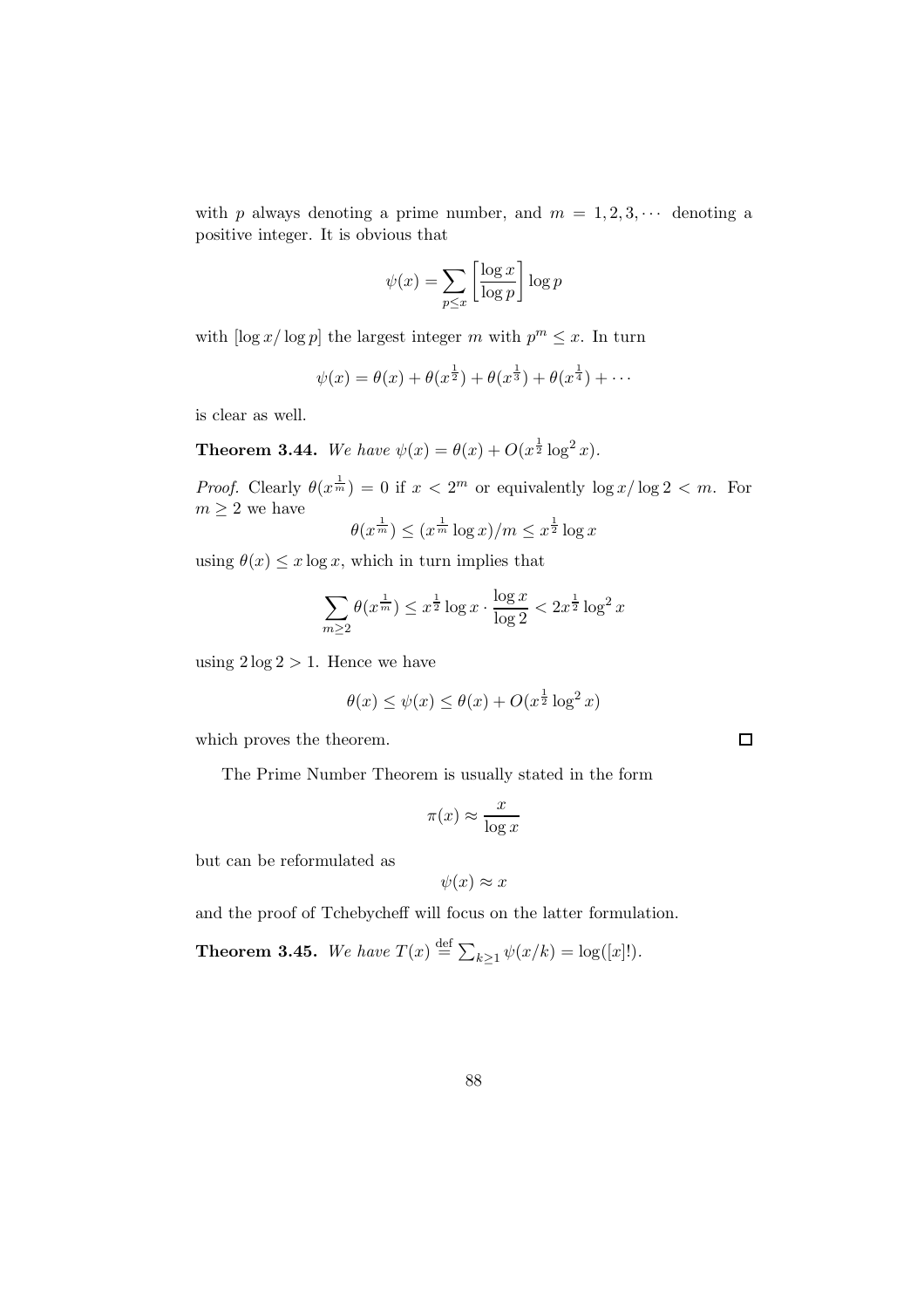*Proof.* For  $n = [x]$  a natural number the numbers

$$
1,2,\cdots,n
$$

include just  $[n/p] = [x/p]$  multiples of p, and  $[n/p^2] = [x/p^2]$  multiples of  $p^2$ , and so on. Hence

$$
n! = \prod_p p^{k_p}, \ k_p = \sum_{m \ge 1} [x/p^m]
$$

which can be rewritten as

$$
\log(n!) = \sum_p k_p \log p = \sum_{p,m} [x/p^m] \log p .
$$

Observe that

$$
[x/p^m] = l \ge 1 \Leftrightarrow x/kp^m \ge 1
$$
 exactly for  $k = 1, 2, \dots, l$ 

and therefore (with the sum in the middle term over those triples  $p, m, k$ with  $p^m \leq x/k$ 

$$
\log(n!) = \sum_{p,m,k} \log p = \sum_{k \ge 1} \psi(x/k)
$$

which proves the theorem.

The problem is to turn the good asymptotic understanding of  $T(x)$  by Stirling's formula into asymptotic understanding of  $\psi(x)$ . For this purpose Tchebycheff made the following crucial step. If we introduce the function

$$
F(x) = T(x) + T(x/30) - T(x/2) - T(x/3) - T(x/5)
$$

and use

$$
T(x) = \sum_{k \ge 1} \psi(x/k)
$$

then we can rewrite

$$
F(x) = \sum_{k \ge 1} A_k \psi(x/k)
$$

with

$$
A_k = \begin{cases} +1 & \text{if } k \text{ is not divisible by } 2, 3, 5 \\ 0 & \text{if } k \text{ is divisible by exactly one number from } 2, 3, 5 \\ -1 & \text{if } k \text{ is divisible by at least two numbers from } 2, 3, 5 \end{cases}
$$

 $\Box$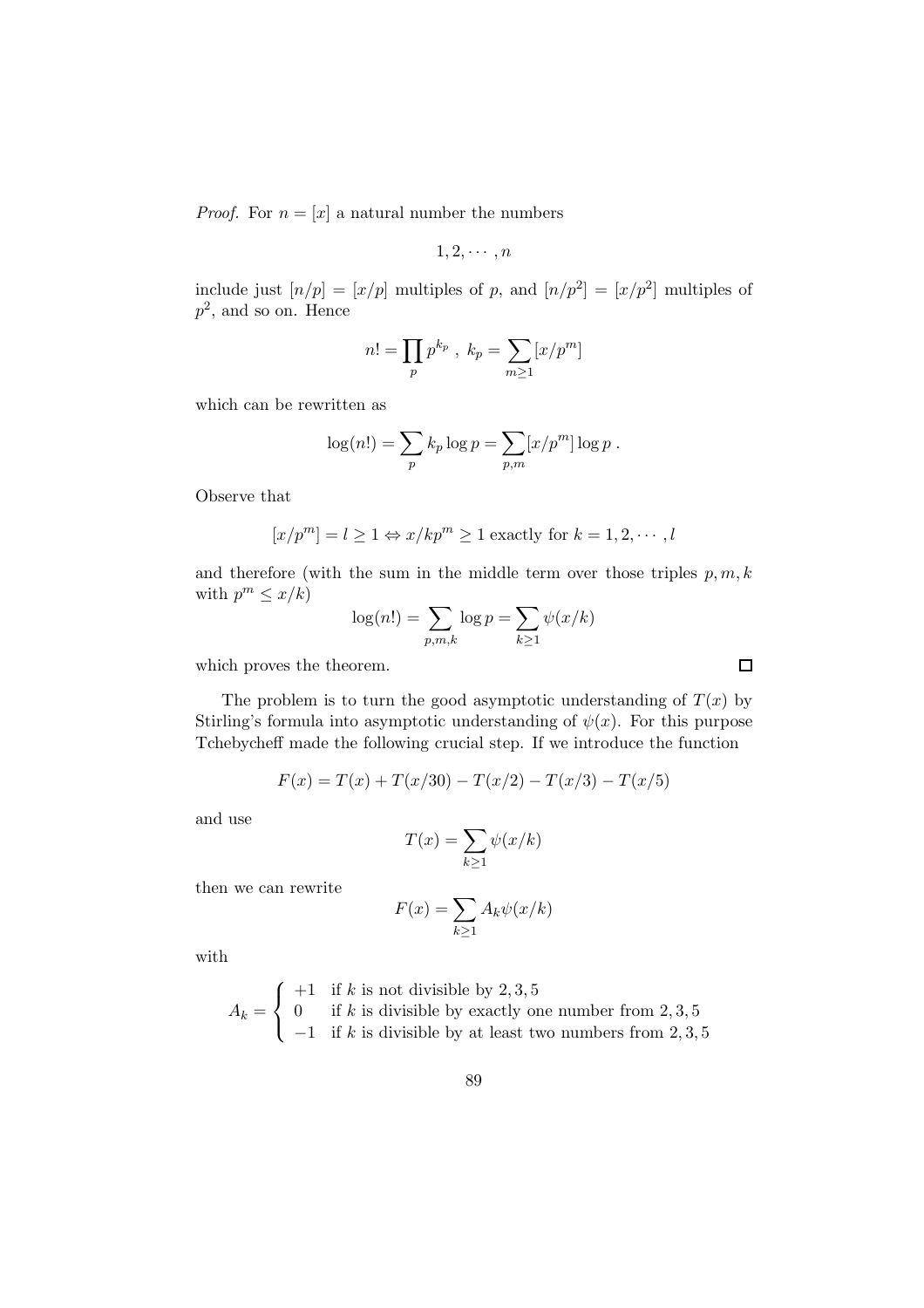For example if k is divisble by 2 but not by 3,5 then the term  $\psi(x/k)$  enters in  $T(x)$  and in  $-T(x/2)$ , but does not enter in  $T(x/30) - T(x/3) - T(x/5)$ . Hence  $A_k = 0$  in that case. A direct verification shows that

$$
A_k = \begin{cases} +1 & \text{if } k \equiv 1, 7, 11, 13, 17, 19, 23, 29 \mod 30 \\ -1 & \text{if } k \equiv 6, 10, 12, 15, 18, 20, 24, 30 \mod 30 \\ 0 & \text{if else} \end{cases}
$$

Observe that the two sequences of natural numbers

$$
\{k; A_k = +1\} \quad \{k; A_k = -1\}
$$

interlace. It is the same interlacing property that we have seen in Example 3.17.

Corollary 3.46. We can write

$$
F(x) = \psi(x) - \psi(x/6) + \psi(x/7) - \psi(x/10) + \psi(x/11) - \psi(x/12) + \cdots
$$

with alternating plus and minus signs, which in turn implies the key inequality

$$
\psi(x) - \psi(x/6) < F(x) < \psi(x)
$$

because  $\psi(x) = \sum_{p} [\log x / \log p] \log p$  is monotonic increasing in x.

Recall Stirling's formula

$$
n! = \sqrt{2\pi n} \exp(n \log n - n + \theta/12n)
$$

for some  $0 < \theta < 1$ .

**Corollary 3.47.** Using  $T(x) = \log(|x|!)$  and Stirling's formula we have the inequalities

$$
\frac{1}{2}\log(2\pi) + x\log x - x - \frac{1}{2}\log x < T(x)
$$
\n
$$
T(x) < \frac{1}{2}\log(2\pi) + x\log x - x + \frac{1}{2}\log x + \frac{1}{12}
$$

as lower and upper bound for  $T(x)$ .

Corollary 3.48. Using  $F(x) = T(x) + T(x/30) - T(x/2) - T(x/3) - T(x/5)$ we have the inequalities

$$
F(x) < Ax + \frac{5}{2}\log x - \frac{1}{2}\log(1800\pi) + 2/12 < Ax + \frac{5}{2}\log x
$$
\n
$$
F(x) > Ax - \frac{5}{2}\log x + \frac{1}{2}\log(450/\pi) - 3/12 > Ax - \frac{5}{2}\log x
$$

with  $A = \frac{1}{2} \log 2 + \frac{1}{3} \log 3 + \frac{1}{5} \log 5 - \frac{1}{30} \log 30 = 0.92129022 \cdots$ .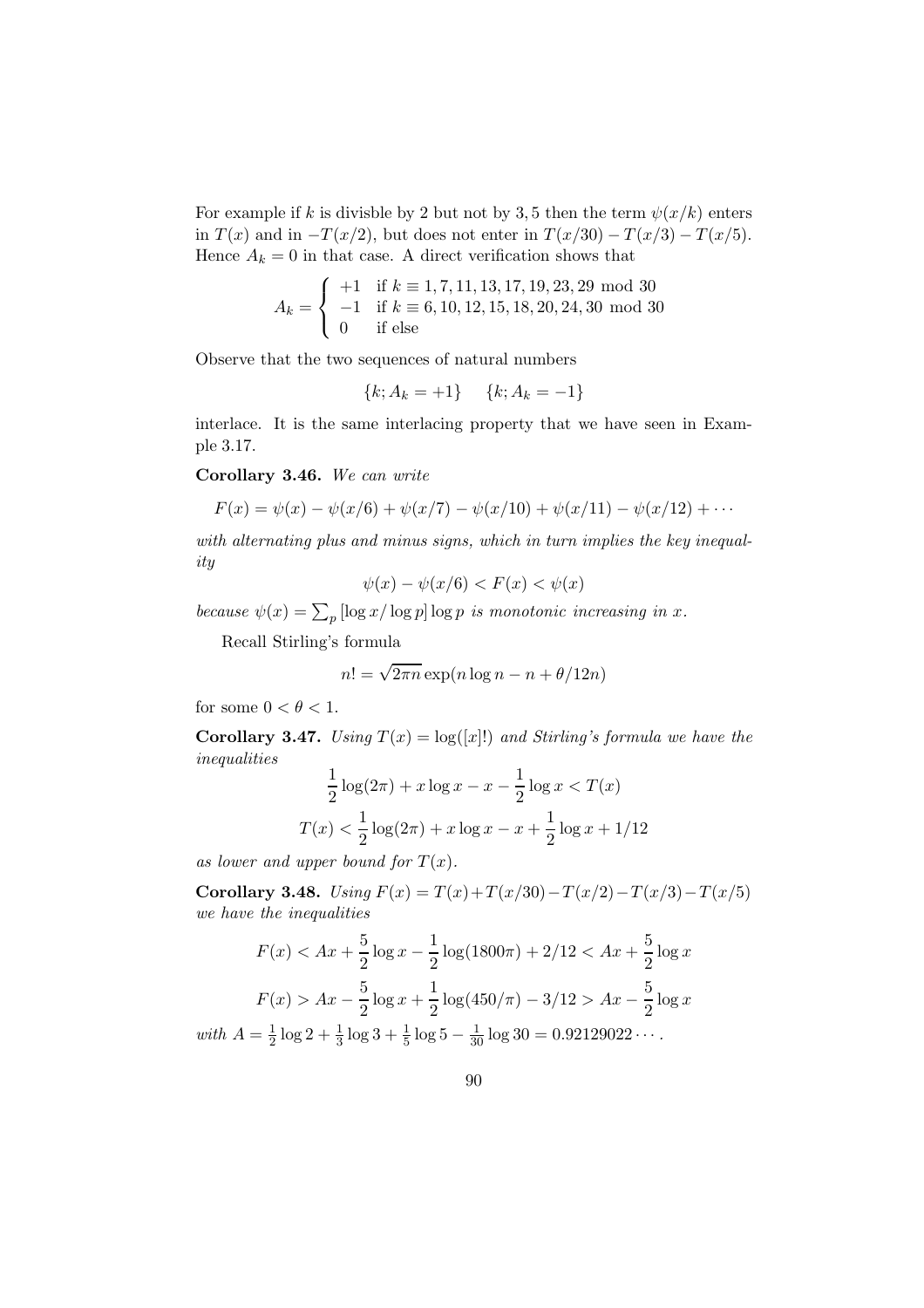Using the key inequality of Corollary 3.46

$$
\psi(x) - \psi(x/6) < F(x) < \psi(x)
$$

we get

$$
Ax - \frac{5}{2}\log x < \psi(x), \ \psi(x) - \psi(x/6) < Ax + \frac{5}{2}\log x
$$

and the second inequality can be iterated. Indeed

$$
\psi(x) < Ax + \frac{5}{2}\log x + \psi(x/6)
$$
\n
$$
< Ax(1+1/6) + \frac{5}{2}(2\log x - \log 6) + \psi(x/6^2)
$$
\n
$$
< Ax(1+1/6+1/6^2) + \frac{5}{2}(3\log x - (1+2)\log 6) + \psi(x/6^3)
$$
\n
$$
< Ax(1+1/6+\cdots+1/6^m) + \frac{5}{2}((m+1)\log x - \frac{1}{2}m(m+1)\log 6) + \psi(x/6^{m+1})
$$
\n
$$
< \frac{6}{5}Ax + O(\log^2 x)
$$

since

$$
\psi(x/6^{m+1}) = 0 \Leftrightarrow x/6^{m+1} < 2 \Leftrightarrow (m+1) > \frac{\log(x/2)}{\log 6}
$$

This ends our discussion of the proof of the following theorem of Tchebycheff.

Theorem 3.49. We have

$$
Ax + O(\log x) < \psi(x) < Bx + O(\log^2 x)
$$

with  $A = 0.92129022 \cdots$  and  $B = 6A/5 = 1.105550428 \cdots$ .

Equivalently we arrive at

$$
\frac{Ax}{\log x}(1 + o(x)) < \pi(x) < \frac{Bx}{\log x}(1 + o(x))
$$

and so

$$
\pi(x) \asymp \frac{x}{\log x}
$$

which is Tchebycheff's weak version of the Prime Number Theorem.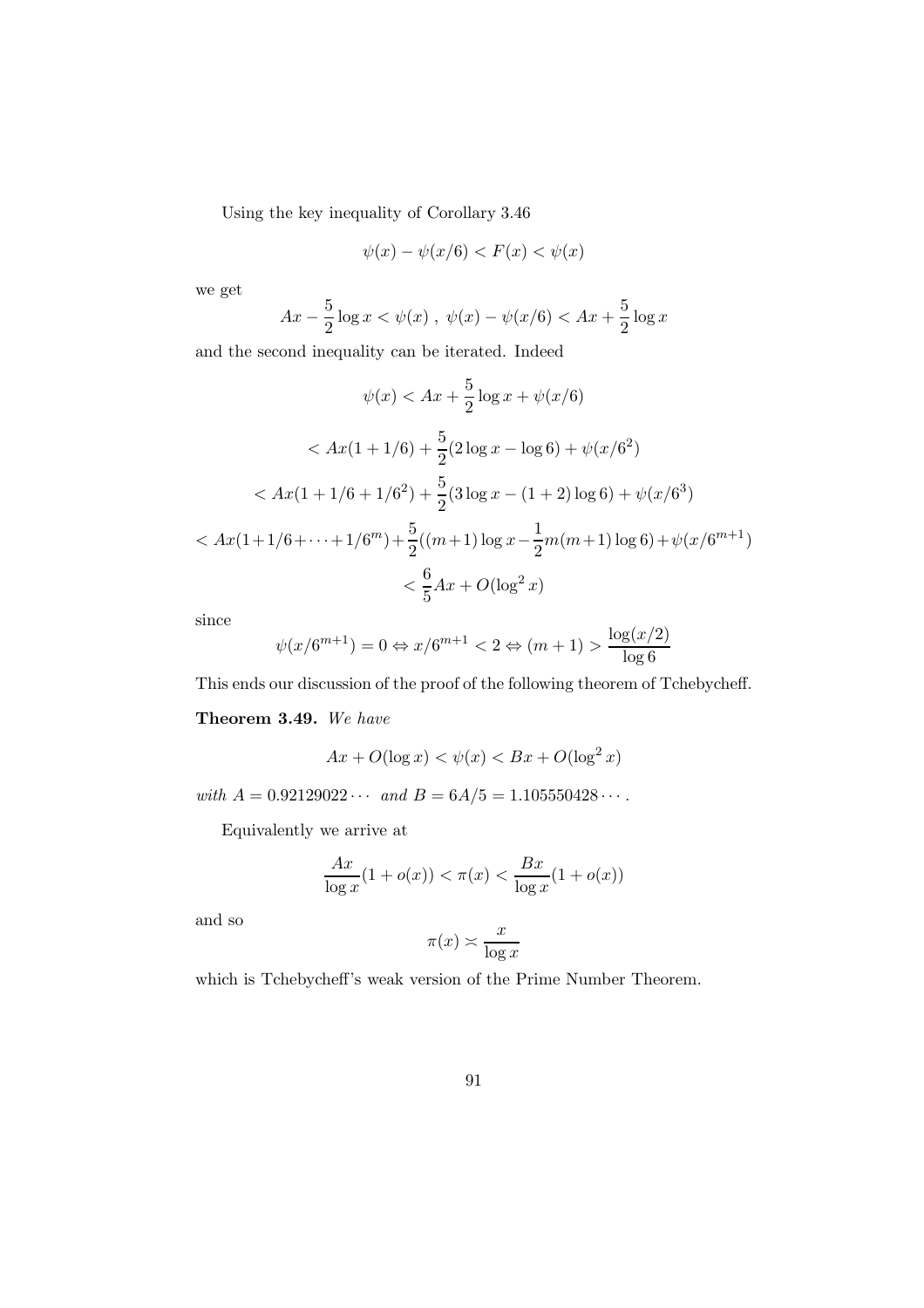Remark 3.50. The proof of Tchebycheff has two main ideas. The first step is to work with the prime counting function  $\psi(x)$  instead of the usual function  $\pi(x)$ , and to consider the function  $T(x) = \sum \psi(x/k) = \log(|x|!)$ .

The second step is to turn good asymptotic understanding for  $T(x)$  from Stirling's formula into good asymptotic understanding for  $\psi(x)$ . A first try might be to consider

$$
F(x) = T(x) - 2T(x/2) = \psi(x) - \psi(x/2) + \psi(x/3) - \psi(x/4) + \cdots
$$

which in turn implies that

$$
F(x) < \psi(x) < F(x) + \psi(x/2) \, .
$$

Now the same method of proof works in a simpler way leading to

 $Ax + O(\log x) < \psi(x) < Bx + O(\log x)$ 

with  $A = \log 2 = 0.693 \cdots$  and  $B = 2 \log 2 = 1.386 \cdots$ . Having established this special case first it might be not unreasonable to try

$$
F(x) = T(x) + T(2x/N) - T(x/p) - T(x/q) - T(x/r)
$$

with  $p \ge q \ge r \ge 2$  and  $1/p + 1/q + 1/r = 1 + 2/N$ . Of course, the dihedral case  $(p, q, r, N) = (m, 2, 2, 2m)$  gives back the previous case. There are just a few other possibilities

| m |  | 2m    |
|---|--|-------|
|   |  | 12p/6 |

with  $p = 3, 4, 5$  and  $N = 12, 24, 60$ . These numbers are also familiar from the classification of the Platonic solids (tetrahedron, octahedron and icosahedron).

For  $q = 3, r = 2$  the coefficients  $A_k$  for  $p = 3$  are given by

$$
A_k = \begin{cases} \n+1 & \text{if } k \equiv 1, 5 \mod 6 \\ \n-1 & \text{if } k \equiv 3, 6 \mod 6 \\ \n0 & \text{if else} \n\end{cases}
$$

and for  $p = 4$  become

$$
A_k = \begin{cases} \n+1 & \text{if } k \equiv 1, 5, 7, 11 \mod 12 \\ \n-1 & \text{if } k \equiv 4, 6, 8, 12 \mod 12 \\ \n0 & \text{if else} \n\end{cases}
$$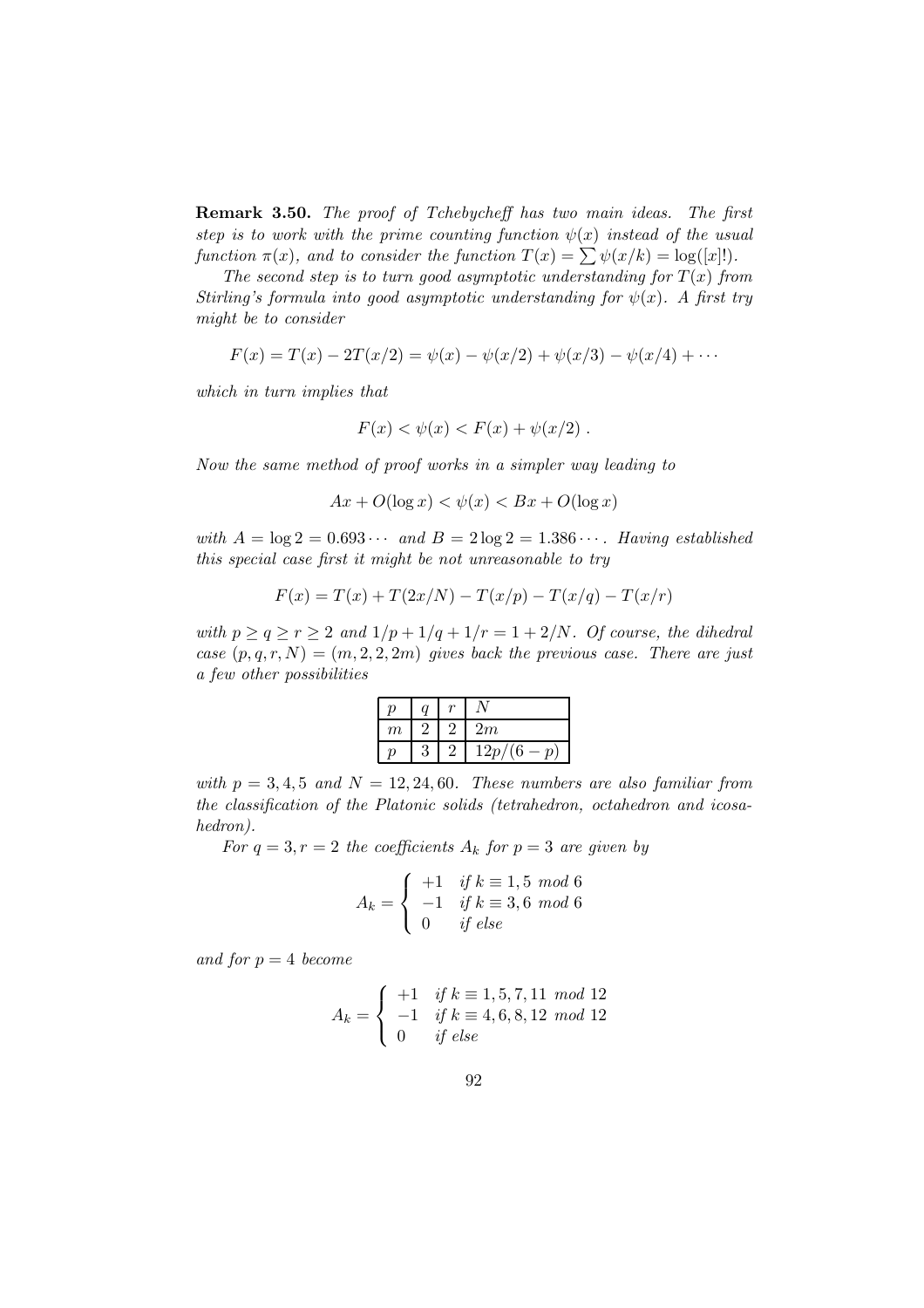and so the same interlacing property holds for all these cases.

If  $q = 3, r = 2$  and  $p = 3, 4, 5$  and so  $N = 12p/(6 - p) = 12, 24, 60$ respectively one gets

$$
A = \frac{1}{2}\log 2 + \frac{1}{3}\log 3 + \frac{1}{p}\log p - \frac{2}{N}\log(N/2)
$$

which amounts to  $A = 0.780 \cdots$  for  $p = 3$ ,  $A = 0.852 \cdots$  for  $p = 4$  and  $A = 0.921 \cdots$  for  $p = 5$ . Likewise  $B = 3A/2 = 1.171 \cdots$  for  $p = 3$ ,  $B = 4A/3 = 1.136 \cdots$  for  $p = 4$  and  $B = 6A/5 = 1.105 \cdots$  for  $p = 5$ . All in all, the method gives the sharpest bounds for the icosahedron with  $(p, q, r, N) = (5, 3, 2, 60)$ , and this is the case discussed by Tchebycheff.

#### 3.7 Exercises

Exercise 3.1. Verify using Theorem 3.1 that the Riemann scheme of the hypergeometric function  $nF_{n-1}(\alpha;\beta|z)$  is of the form

| $\beta$   0.1, $\cdots$ , $n-2$ , $\gamma$ | $\alpha$ |
|--------------------------------------------|----------|

with  $\gamma = -1 + \sum_{i=1}^{n} (\beta_j - \alpha_j).$ 

Exercise 3.2. Show that the Clausen–Thomae hypergeometric equation is characterized among the Fuchsian equations with regular singular points at  $z = 0, 1, \infty$  by its Riemann scheme, together with the fact the point  $z = 1$  is a "special regular singular" point in the sense that all coefficients  $a_i$  of the linear differential equation

$$
(\partial^n + a_1 \partial^{n-1} + \dots + a_n)f = 0
$$

have at most simple poles at  $z = 1$ .

Exercise 3.3. Show that for a linear differential equation

$$
(\partial^n + a_1 \partial^{n-1} + \dots + a_n)f = 0
$$

with a regular singular point at  $z = 0$  the property that there exist local holomorphic solutions  $f(z)$  around  $z = 0$  with  $\partial^{j-1} f(0)$  freely prescribed for  $j = 1, \dots, n-1$  implies that  $z = 0$  is a special regular singular point, in the sense that  $za_j$  are holomorphic around  $z = 0$  for  $j = 1, \dots, n$ .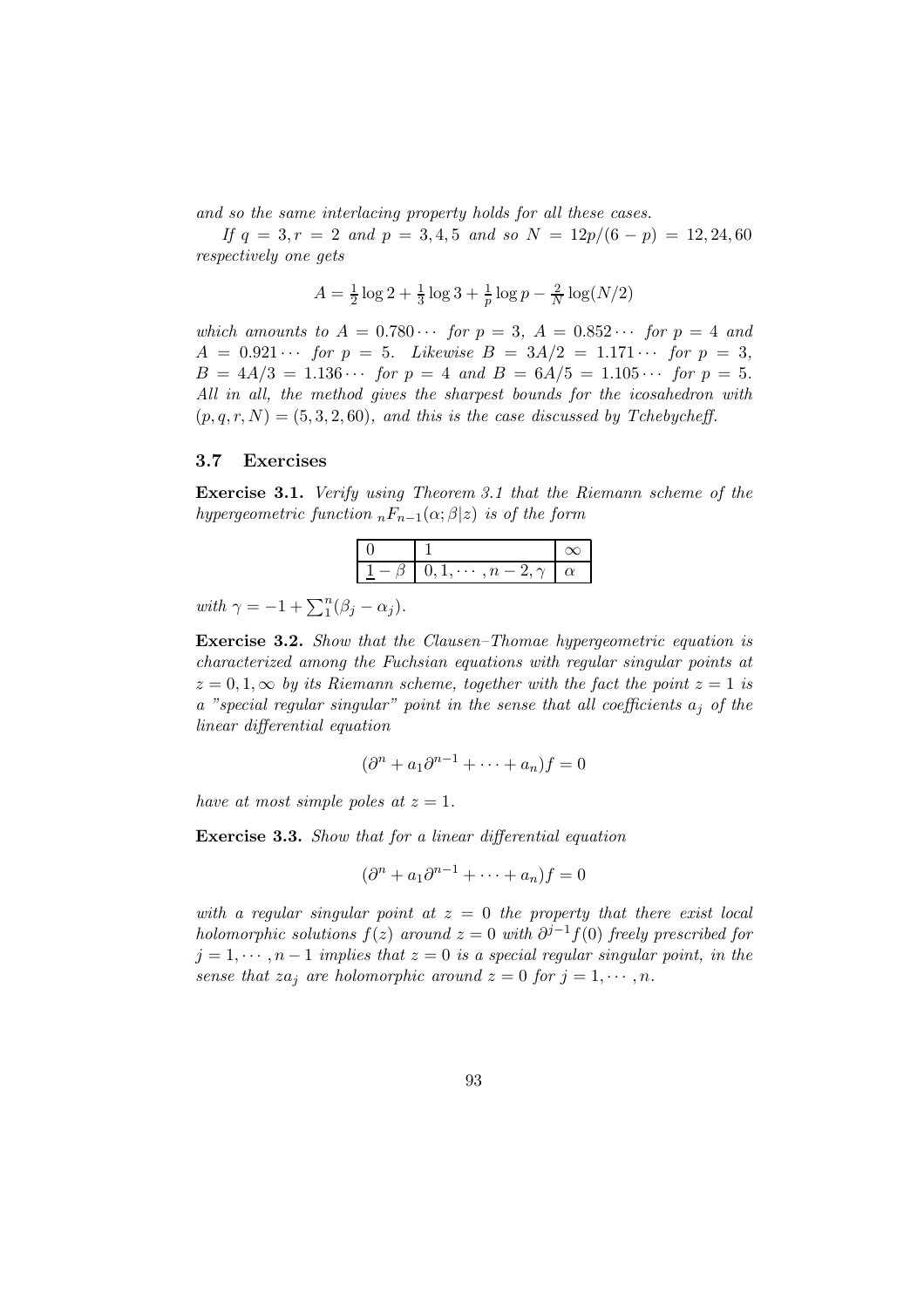**Exercise 3.4.** Check that for  $\beta_i$  all distinct modulo  $\mathbb{Z}$  the functions

$$
(-z)^{1-\beta_i} {}_nF_{n-1}(\alpha + (1-\beta_i)\underline{1}; \beta + (1-\beta_i)\underline{1}|z)
$$

defined on domain  $\mathbb{C} - [0,\infty)$  form a Kummer basis around  $z = 0$  for the hypergeometric equation with parameters  $\alpha, \beta$ . Conclude from Theorem 3.3 that the monodromy representation for the Clausen–Thomae hypergeometric equation is in principle explicitly computable as function of the parameters.

Exercise 3.5. After multiplication of Whipple's quadratic transformation formula by  $z^{\alpha/2}$  the limit for  $z \uparrow 1$  on the left hand side, which is given by Dixon's formula, can be evaluated by taking the limit for  $w \to -\infty$  on the right hand side, which in turn can be evaluated using Kummer's continuation formula. Check the details of this proof of Dixon's formula, using the duplication formula  $\Gamma(x/2)\Gamma((x+1)/2) = 2^{1-x}\sqrt{\pi} \Gamma(x)$  for the  $\Gamma$ -function.

Exercise 3.6. Show that the linear span of all products gh with the functions g, h solutions of a Fuchsian equation  $(\partial^n + a_1 \partial^{n-1} + \cdots + a_n)f = 0$  of order n are solutions of a Fuchsian equation of order  $n(n+1)/2$ , which is called the second symmetric power of the original equation.

**Exercise 3.7.** A matrix  $A \in Mat_n(\mathbb{C})$  is called regular if its commutant  ${X \in \mathrm{Mat}_n(\mathbb{C})}$ ;  $AX = XA$  has dimension n. Show using Jordan normal form that A is regular if and only if for each eigenvalue a of A the eigenspace  $\ker(A - a)$  has dimension one. Show that the matrix

$$
A = \begin{pmatrix} 0 & 0 & \cdots & 0 & -A_n \\ 1 & 0 & \cdots & 0 & -A_{n-1} \\ 0 & 1 & \cdots & 0 & -A_{n-2} \\ \vdots & \vdots & & \vdots & \vdots \\ 0 & 0 & \cdots & 1 & -A_1 \end{pmatrix}
$$

is a regular with eigenvalues  $a_1, \dots, a_n$  given by  $\det(t - A) = \prod(t - a_i)$  and so such matrices A form a slice of dimension n for the conjugation orbits of regular matrices.

**Exercise 3.8.** Suppose  $H < GL_n(\mathbb{C})$  is an irreducible subgroup and let  $b: \mathbb{C}^n \times \mathbb{C}^n \to \mathbb{C}$  be a nonzero bilinear form that is is invariant under H.

- Show that b is nondegenerate.
- Show that b is unique up to a nonzero scalar.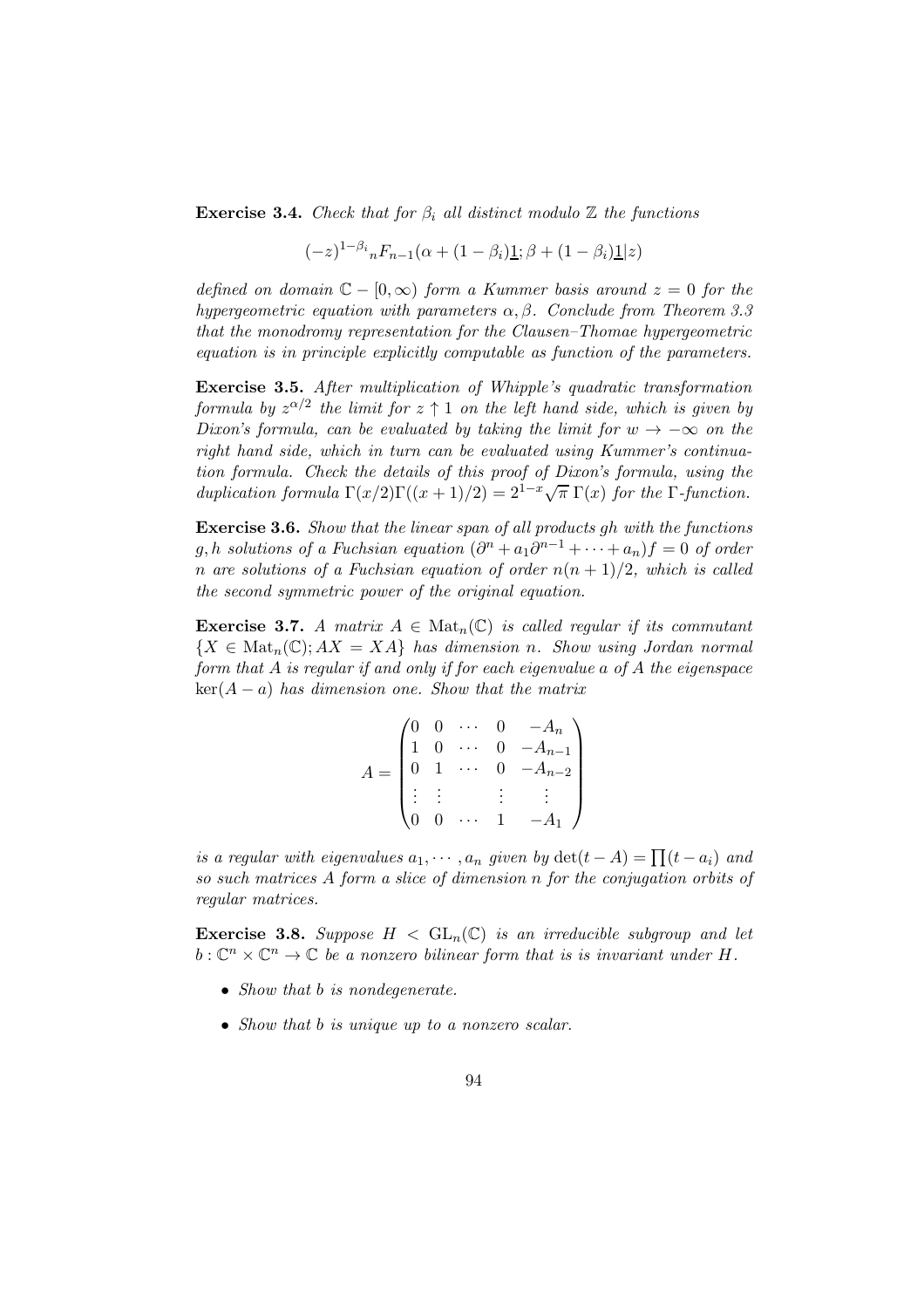• For  $u, v \in \mathbb{C}^n$  let us denote

$$
g(u, v) = [b(u, v + b(v, u))] / 2 \quad , \quad \omega(u, v) = [b(u, v) - b(v, u)] / 2
$$

the corresponding symmetrized and skew symmetrized bilinear forms. Show that one of these forms is zero while the other is nondegenerate.

• Suppose there exists an element h in H with  $rk(h-1) = 1$  and so one has  $h(v) = v + f(v)w$  for all  $v \in \mathbb{C}^n$  and some nonzero vectors  $f \in \text{Hom}(\mathbb{C}^n, \mathbb{C})$  and  $w \in \mathbb{C}^n$ . Show that  $\det(h) = 1 + f(w)$ . Show that

$$
f(u)b(w, v) + f(v)b(u, w) + f(u)f(v)b(w, w) = 0
$$

for all  $u, v \in \mathbb{C}^n$ , and hence

$$
f(w)b(w, v) + f(v)(1 + f(w))b(w, w) = 0
$$

for all  $v \in \mathbb{C}^n$ . Show that  $f(w) \neq 0$  implies that  $b = g$  is symmetric (so H is a subgroup of the orthogonal group), while  $f(w) = 0$  implies that  $b = \omega$  is skew symmetric (so H is a subgroup of the symplectic group). Finally remark that in case  $b = g$  we have  $det(h) = -1$ , while  $\det(h) = 1$  in case  $b = \omega$ .

**Exercise 3.9.** In the notation of Example 3.12 show that for  $j = 1, \dots, n$ with  $gcd(j, n+1) = 1$  the symmetric group  $S_{n+1}$  is generated by the two permutations  $s_1 \cdots s_{j-1} s_{j+1} \cdots s_n$  and  $s_j$ , and conclude that the hypergeometric function

$$
_{n}F_{n-1}(\frac{1}{n+1},\cdots,\frac{n}{n+1};\frac{1}{j},\cdots,\frac{j-1}{j},\frac{1}{n+1-j},\cdots,\frac{n-j}{n+1-j}|z)
$$

is algebraic with monodromy group isomorphic to  $S_{n+1}$ . Hint: The special case  $j = 1$  is easy, and the general case can be reduced to it.

**Exercise 3.10.** Show that the hypergeomtric group  $H(a, b)$  with parameters a =  ${}^{2n}\sqrt{1} - \sqrt[n]{1}$  and  $b = \sqrt[n]{1}$  is isomorphic (as subgroup of  $W(B_n)$ ) to  $C_2^n \rtimes C_n$ with  $C_n$  the cyclic group of order n. Note that the case  $n = 3$  was already discussed in Example 3.24.

**Exercise 3.11.** Show that the hypergeometric function  ${}_{3}F_{2}(\alpha;\beta|z)$  with parameters  $\alpha$  equal to  $(1/10, 1/2, 9/10)$  and  $\beta$  given by

| Б.<br>/5 |
|----------|
| ۰,       |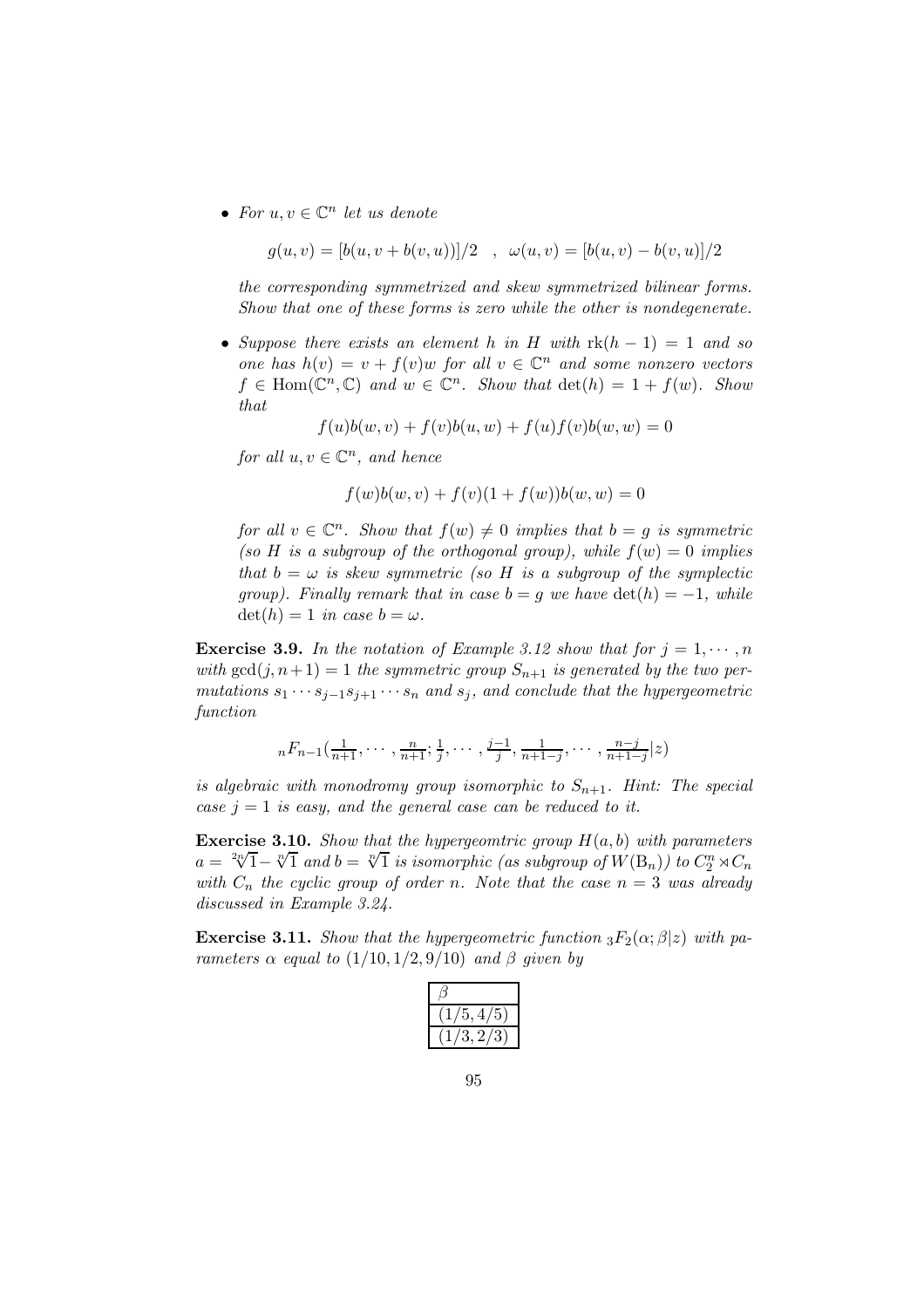is algebraic with monodromy group  $W(H_3)$ .

Likewise show that the hypergeometric function  $_4F_3(\alpha;\beta|z)$  with parameters  $\alpha$  equal to  $(1/30, 11/30, 19/30, 29/30)$  and  $\beta$  given by

| (1/10, 1/2, 9/10) |
|-------------------|
| (1/5, 1/2, 4/5)   |
| (1/3, 1/2, 2/3)   |
| (1/4, 1/2, 3/4)   |

is algebraic with monodromy group  $W(H_4)$ . Compare these tables (and the ones of the previous and next exercises) with the tables of algebraic hypergeometric functions in [4].

**Exercise 3.12.** Show that the hypergeometric function  ${}_6F_5(\alpha;\beta|z)$  with parameters  $\alpha$  equal to  $(1/12, 1/3, 5/12, 7/12, 2/3, 11/12)$  and  $\beta$  given by

| (1/8, 3/8, 1/2, 5/8, 7/8)              |
|----------------------------------------|
| $\overline{(1/5, 2/5, 1/2, 3/5, 4/5)}$ |

is algebraic with monodromy group  $W(E_6)$ .

Likewise show that the hypergeometric function  ${}_{7}F_{6}(\alpha;\beta|z)$  with parameters  $\alpha$  equal to  $(1/18, 5/18, 7/18, 1/2, 11/18, 13/18, 17/18)$  and  $\beta$  given by

| (1/7, 2/7, 3/7, 4/7, 5/7, 6/7)      |  |
|-------------------------------------|--|
| (1/5, 1/3, 2/5, 3/5, 2/3, 4/5)      |  |
| (1/12, 1/3, 5/12, 7/12, 2/3, 11/12) |  |

is algebraic with monodromy group  $W(E_7)$ .

Finally show that the hypergeometric function  ${}_{8}F_{7}(\alpha;\beta|z)$  with parameters  $\alpha$  equal to  $(1/30, 7/30, 11/30, 13/30, 17/30, 19/30, 23/30, 29/30)$  and  $\beta$ given by

| $(1/12, 1/4, 5/12, 1/2, 7/12, 3/4, 11/12)$       |
|--------------------------------------------------|
| (1/8, 1/4, 3/8, 1/2, 5/8, 3/4, 7/8)              |
| (1/7, 2/7, 3/7, 1/2, 4/7, 5/7, 6/7)              |
| (1/5, 1/3, 2/5, 1/2, 3/5, 2/3, 4/5)              |
| $\overline{(1/5, 1/4, 2/5, 1/2, 3/5, 3/4, 4/5)}$ |
| (1/8, 1/3, 3/8, 1/2, 5/8, 2/3, 7/8)              |
| $(1/12, 1/3, 5/12, 1/2, 7/12, 2/3, 11/12)$       |
| $(1/18, 5/18, 7/18, 1/2, 11/18, 13/18, 17/18)$   |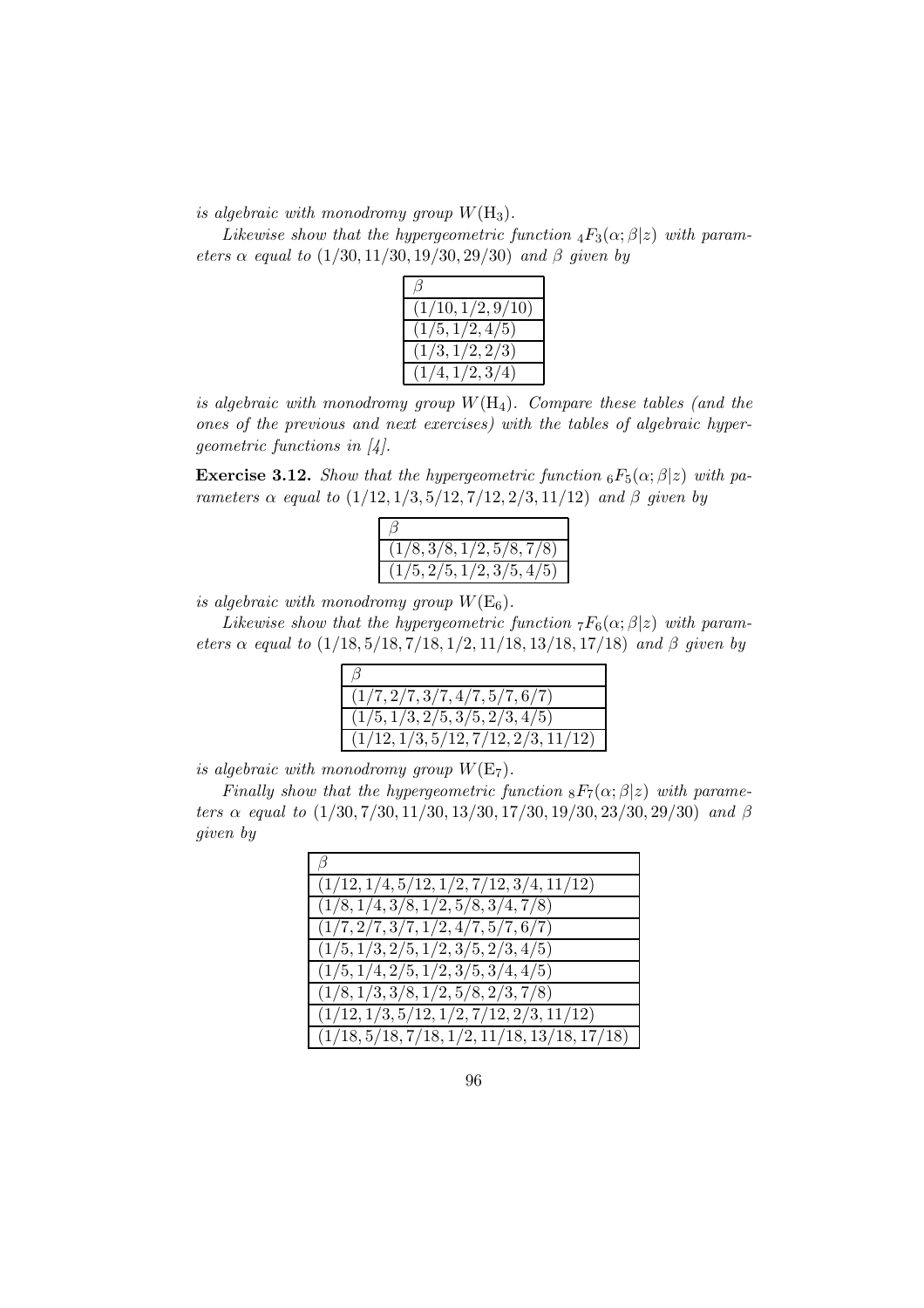is algebraic with monodromy group  $W(E_8)$ .

Exercise 3.13. A glance at the table of parameters for algebraic hypergeometric functions in [4] shows that for example for  $W(E_8)$  there are more cases than the ones found in the previous exercise, notably for  $\alpha$  having fractions with denominators 20 and 24. Together with 30 these are exactly the regular degrees in the sense of Springer [37]. Springer studies regular elements of such orders as generalization of Coxeter elements. An open question is whether these interlacing parameter sets can be understood using such "Springer elements" as a generalization of the results of the previous exercise for Coxeter elements?

Exercise 3.14. The monodromy group of Example 2.6 is a hypergeometric group with parameters

$$
\{\zeta_{12}\zeta_{2p},\zeta_{12}/\zeta_{2p}\}\;,\;\{\zeta_3^2,1\}
$$

and  $\zeta_k = \exp(2\pi i/k)$ . Dividing both generators A and B by  $\zeta_3$  gives a hypergeometic group  $H(a, b)$  with parameters

$$
a = (-\zeta_4 \zeta_{2p}, -\zeta_4/\zeta_{2p}), b = (\zeta_3, \zeta_3^2)
$$

with  $p \neq 6$  to assure irreducibility. Show that for  $p \geq 7$  all Galois conjugates of  $H(a, b)$  different from the identity and complex conjugation have parameters that interlace on the unit circle if and only if

$$
p = 7, 8, 9, 10, 11, 12, 14, 16, 18, 24, 30, \infty
$$

This list was found by Fricke and Klein, and extended by Takeuchi to a complete list of arithmetic triangle groups [15], [39].

**Exercise 3.15.** Consider  $\mathbb{C}^2$  with a definite Hermitian form  $\langle \cdot, \cdot \rangle$ . For  $X \in$  $\text{End}(\mathbb{C}^2)$  the adjoint  $X^{\dagger} \in \text{End}(\mathbb{C}^2)$  is defined by  $\langle Xu, v \rangle = \langle u, X^{\dagger}v \rangle$  for all  $u, v \in \mathbb{C}^2$ . Show that the group

$$
SU_2^{\pm}(\mathbb{C}) = \{ A \in GL(\mathbb{C}^2); A^{\dagger} A = 1, \det(A) = \pm 1 \}
$$

acts on the real vector space of traceless Hermitian operators

$$
\text{Herm}_2(\mathbb{C}) = \{ X \in \text{End}(\mathbb{C}^2) ; X^{\dagger} = X, \text{tr}(X) = 0 \}
$$

by conjugation, leaving the trace form  $(X, Y) \mapsto \text{tr}(XY^{\dagger})$  invariant. Show that the induced group homomorphism

$$
SU_2^{\pm}(\mathbb{C})\twoheadrightarrow O_3(\mathbb{R}) ,
$$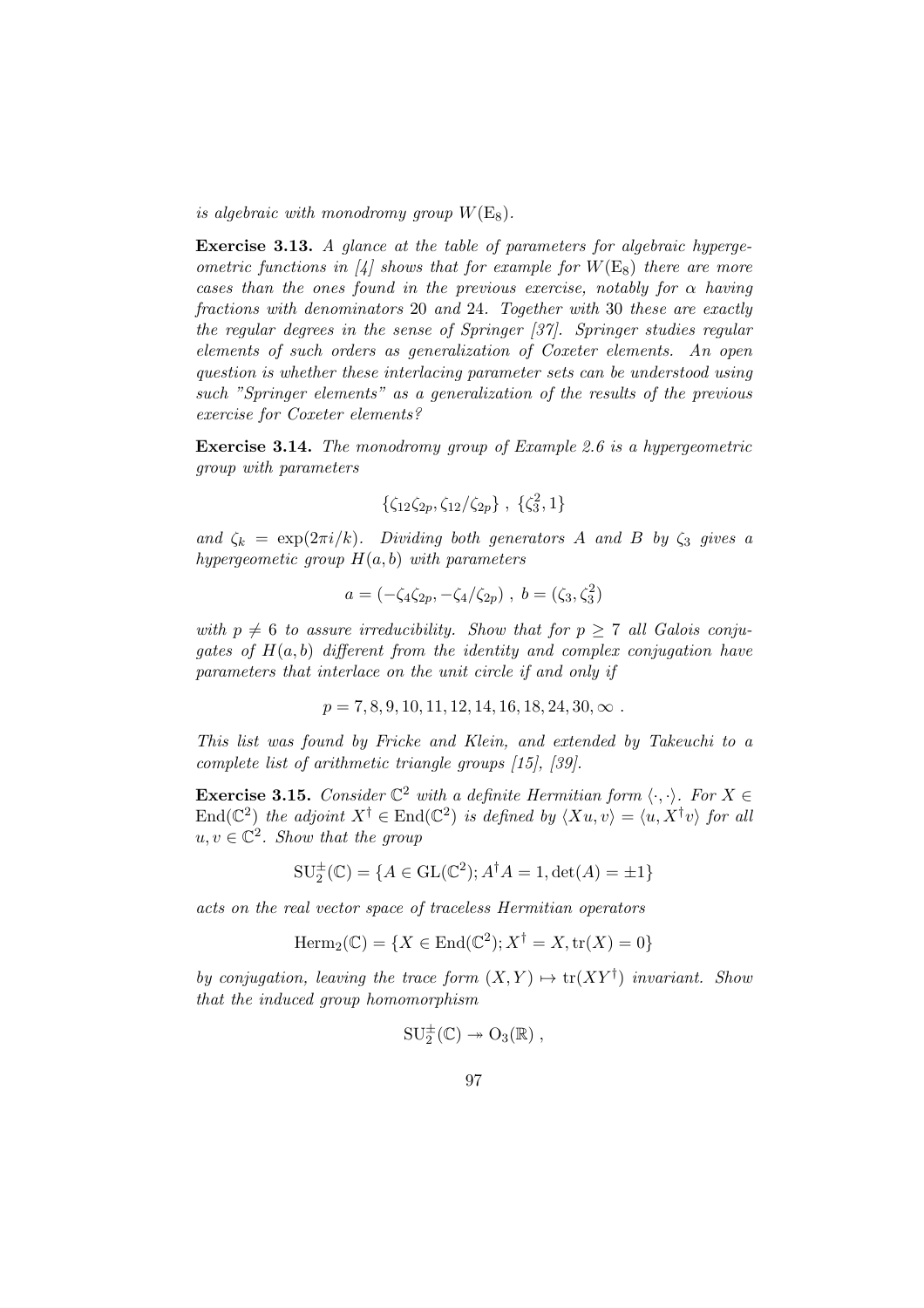called the spin homomorphism, is surjective with kernel of order 2. In the next exercise we treat the Lorentzian analogue of this well known Euclidean situation.

**Exercise 3.16.** Consider  $\mathbb{C}^2$  with an indefinite Hermitian form  $\langle \cdot, \cdot \rangle$ . For  $X \in \text{End}(\mathbb{C}^2)$  the adjoint  $X^* \in \text{End}(\mathbb{C}^2)$  is defined by  $\langle Xu, v \rangle = \langle u, X^*v \rangle$  for all  $u, v \in \mathbb{C}^2$ . Show that  $X \mapsto X^*$  is an antilinear involution on End( $\mathbb{C}^2$ ). Show that the Hermitian form  $\langle X, Y \rangle = \text{tr}(XY^*)$  on  $\text{End}(\mathbb{C}^2)$  turns the space

Herm<sub>1,1</sub>(
$$
\mathbb{C}
$$
) = { $X \in \text{End}(\mathbb{C}^2)$ ;  $X^* = X$ , tr $(X) = 0$ }

of traceless self adjoint operators into a real Lorentz space  $\mathbb{R}^{2,1}$  of signature  $(2, 1)$ . Show that the group

$$
SU_{1,1}^{\pm}(\mathbb{C}) = \{ A \in GL(\mathbb{C}^2); A^*A = 1, \det(A) = \pm 1 \}
$$

acts on  $\text{Herm}_{1,1}(\mathbb{C})$  by conjugation. Show that the associated spin homomorphism  $SU^{\pm}_{1,1}(\mathbb{C}) \to O(\mathbb{R}^{2,1})$  has both kernel and cokernel of order 2.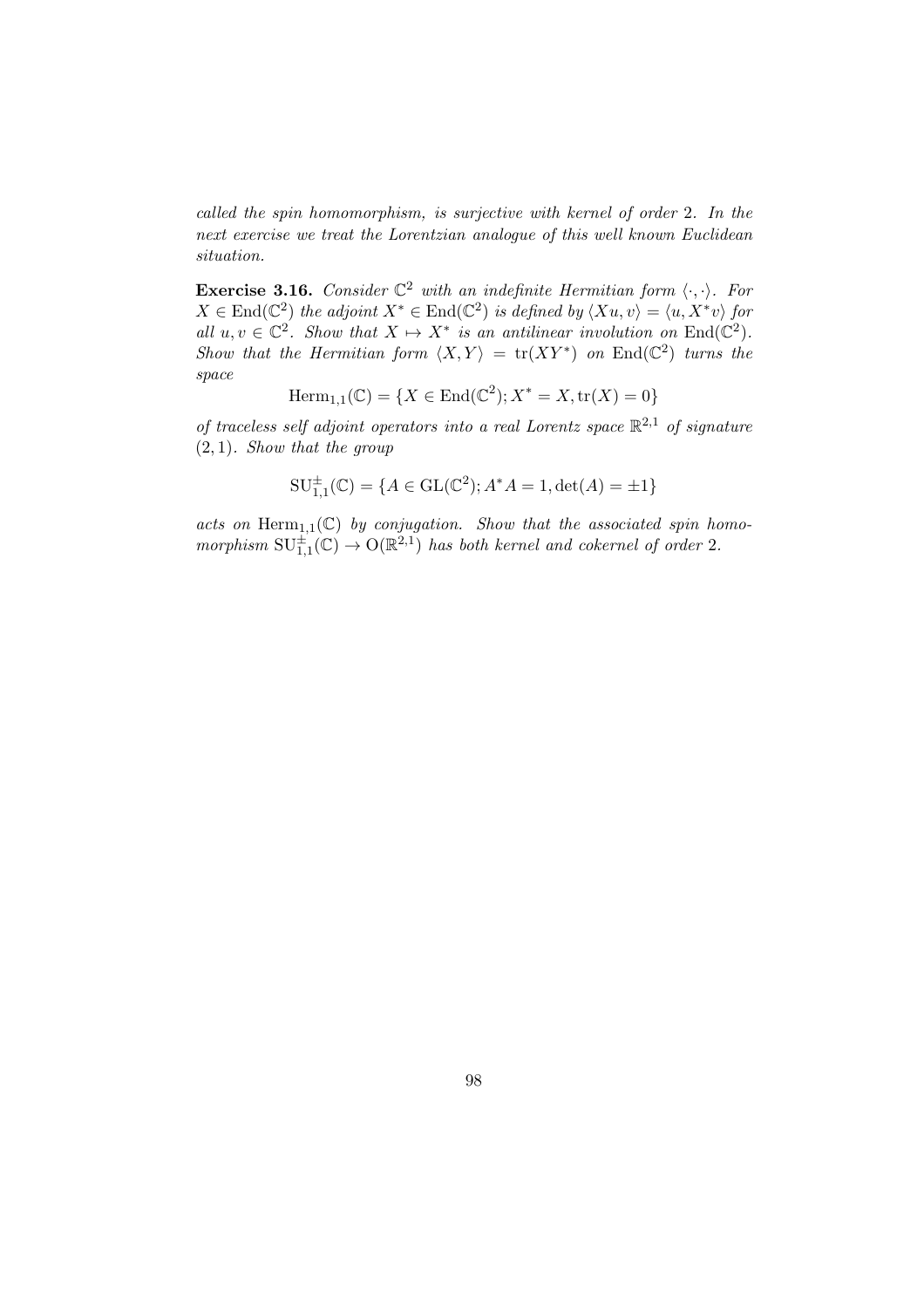### References

- [1] D.V. Anosov and A.A. Bolibruch, The Riemann–Hilbert problem, Aspects of Mathematics 22, Vieweg, Braunschweig, 1994.
- [2] N.A. Baas and Ch.F. Skau, The lord of the numbers, Atle Selberg. On his life and mathematics, Bulletin AMS 45 (2008), 617-649.
- [3] W.N. Bailey, Generalized Hypergeometric Series, Cambidge University Press, Cambridge, 1935.
- [4] F. Beukers and G.J. Heckman, Monodromy for the hypergeometric function  $nF_{n-1}$ , Invent. Math. 95 (1989), 325-354.
- [5] R. Borcherds, Automorphism Groups of Lorentzian Lattices, Journal of Algebra 111 (1987), 133-153.
- [6] N. Bourbaki, Eléments de Mathematiques, Groupes et Algèbres de Lie, Chapitres 4,5 et 6, Masson, Paris, 1981.
- [7] T. Clausen, Über die Fälle, wenn die Reihe von die Form  $y = 1 + \cdots$ ein Quadrat von der form  $z = 1 + \cdots$  hat, J. Reine Angew. Math. 3 (1828), 89-91.
- [8] H.S.M. Coxeter, Finite groups generated by unitary reflections, Abh. Math. Sem. Hamburg 31 (1967), 125-135.
- [9] W.J.M. Dekkers, Moduli spaces for pairs of 2×2 matrices and for certain connections on  $\mathbb{P}^1(\mathbb{C})$ , PhD, Radboud University Nijmegen, 1976.
- [10] Pierre Deligne, Équatiosn Différentielles à Points Singuliers Réguliers, Lecture Notes in Mathematics 163, Springer-Verlag, Berlin, 1970.
- [11] A.C. Dixon, Summation of a certain series, Proc. London Math. Soc. 35:1 (1902), 284-291.
- [12] F. Dyson, Birds and Frogs, Notices of the AMS 56:2 (2009), 212-213.
- [13] F. Esselmann, Uber die maximale Dimension von Lorentz-Gittern mit ¨ coendlicher Spiegelungsgruppe, J. Number Theory 61 (1996), 103-144.
- [14] Brent Everitt, John Ratcliffe and Steven T. Tschantz, Right-angled Coxeter polytopes, hyperbolic 6-manifolds and a problem of Siegel, Preprint 2010.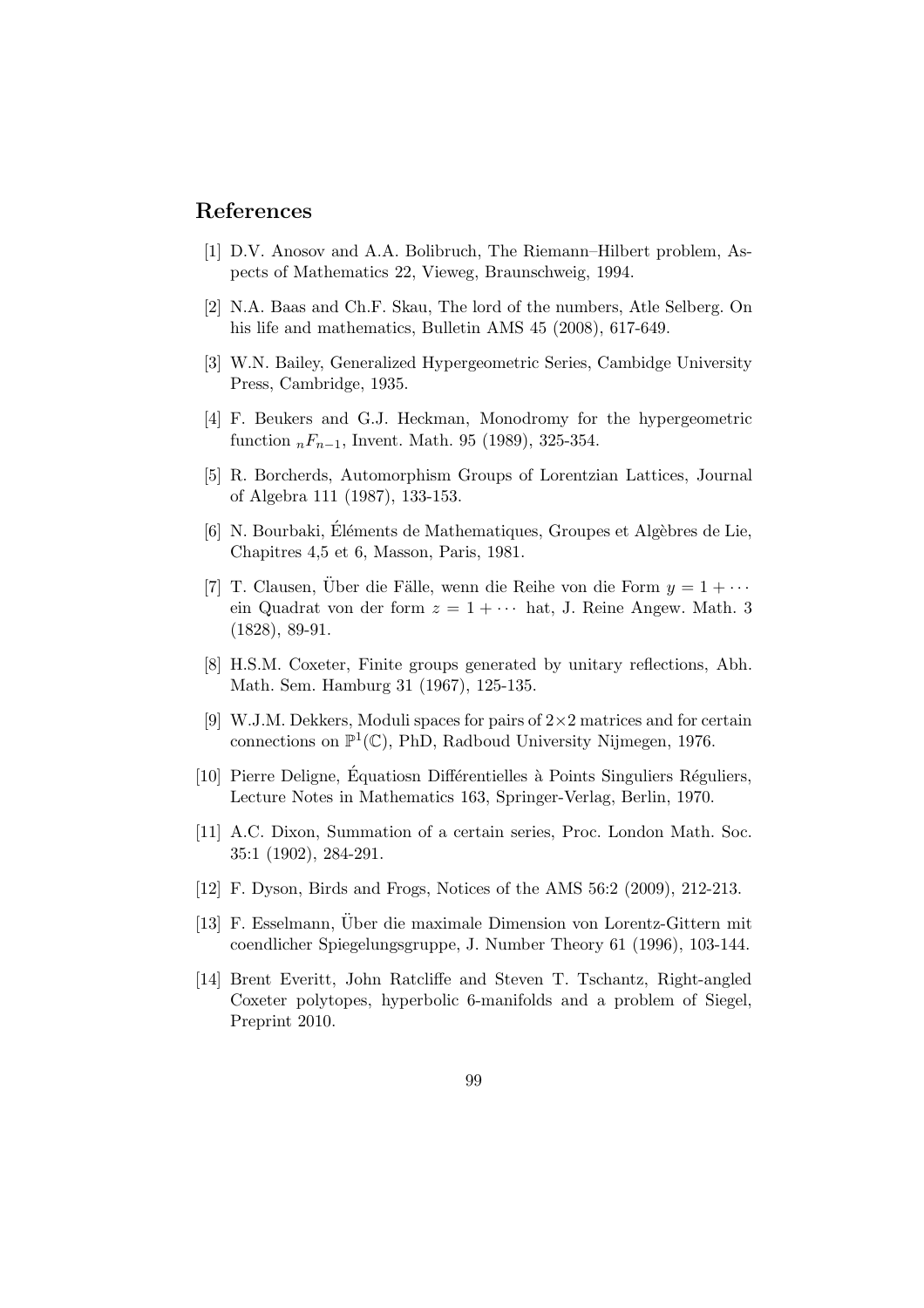- [15] K.E.R. Fricke and F. Klein, Vorlesungen über die Theorie der automorphen Funktionen I, Teubner, Leipzig, 1897.
- [16] Elena Fuchs, Chen Meiri and Peter Sarnak, Hyperbolic monodromy groups for the hypergeometric equation and its Cartan involutions, arXiv:math.GR/13050729, 2013.
- [17] Harish-Chandra, Spherical Functions on a Semisimple Lie Group I, Amer. J. Math 80 (1958), 241-310.
- [18] Harish-Chandra, Spherical Functions on a Semisimple Lie Group II, Amer. J. Math 80 (1958), 553-613.
- [19] Gert Heckman, Coxeter groups, Informal Lecture Notes, Fall 2013.
- [20] Gert Heckman and Sander Rieken, An Odd Presentation for  $W(E_6)$ , Preprint 2014.
- [21] J.E. Humphreys, Reflection Groups and Coxeter Groups, Cambridge Studies in Advanced Mathematics 29, Cambridge University Press, Cambridge, 1990.
- [22] C. Jordan, Cours d' Analyse, 1887.
- [23] N. Katz, Rigid Local Systems, Annals of Mathematics Studies 139, Princeton University Press, Princeton, 1995.
- [24] F. Klein, Vorlesungen ¨uber die hypergeometrische Funktion, Springer Verlag, Berlin, 1933.
- [25] M. Kontsevich and D. Zagier, Periods, Mathematics Unlimited 2001 and Beyond, B. Engquist and W. Schmid editors, Springer-Verlag, Berlin (2001), 771-808.
- [26] A.H.M. Levelt, Hypergeometric Functions, PhD, University of Amsterdam, 1961.
- [27] V.V. Nikulin, On factor groups of the automorphism groups of hyperbolic forms modulo subgroups generated by 2-reflections, Soviet Math. Dokl. 20 (1979), 1156-1158.
- [28] E. Papperitz, Über verwandte  $S-$ Funktionen, Mathematische Annalen 25 (1885), 212-221.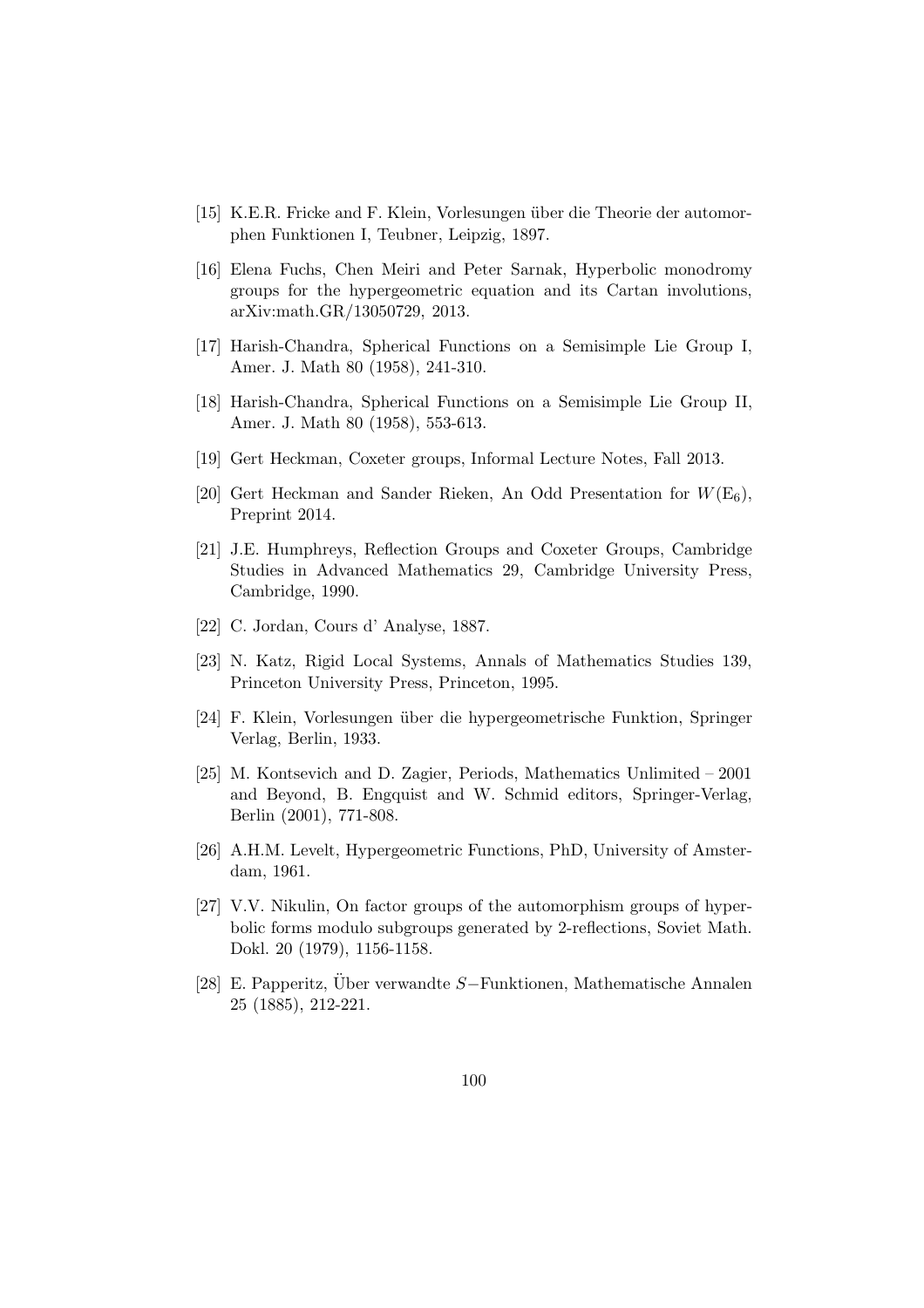- [29] L. Pochhammer, Zur Theorie der Euler'schen Integrale, Mathematische Annalen 35 (1890), 495-526.
- [30] A. Pressley, Elementary Differential Geometry, Springer Undergraduate Mathematical Series, 2008.
- [31] G.F.B. Riemann, Beiträge zur Theorie der durch die Gaussische hypergeometrische Reihe  $F(\alpha, \beta, \gamma; x)$  darstellbaren Funktionen (1857), Gesammelte mathematische Werke, Teubner, Leipzig, 1892.
- [32] F. Rodriguez-Villegas, Integral ratios of factorials and algebraic hypergeometric functions, Notes from a lecture at Oberwolfach, 2004, http://www.ma.utexas.edu/users/villegas/publications.html
- [33] H.A. Schwarz, Uber diejenigen Fälle in welchen die Gaussische hypergeometrische Reihe einer algebraische Funktion ihres vierten Elementes darstellt, Crelle J. 75 (1873), 292-335.
- [34] Jean-Pierre Serre, Cours d'arithm´etique, Presses Universitaires de France, 1970.
- [35] G.C. Shephard and J.A. Todd, Finite unitary reflection groups, Canadian J. Math. 6 (1954), 274-304.
- [36] C.T. Simpson, Product of Matrices, Canadian Mathematical Society Conference Proceeding, Volume 12 (1992), 157-185.
- [37] T.A. Springer, Regular elements of finite reflection groups, Invent. Math. 25 (1974), 159-198.
- [38] I. Stewart and D.O. Tall, Algebraic Number Theory and Fermat's Last Theorem, Third Edition, Taylor and Francis, UK, 2001.
- [39] K. Takeuchi, Arithmetic triangle groups, J. Math. Soc. Japan 29 (1977), 91-106.
- [40] P.L. Tchebycheff, M´emoire sur les nombres premiers, J. Math. Pures et Appliquées XVII (1852), 366-390.
- [41] J. Thomae, Über die höheren hypergeometrische Reihen, Math. Ann. 2 (1870), 427-444.
- [42] E.C. Titchmarsh, Eigenfunction Expansions, Clarendon Press, Oxford, 1962.